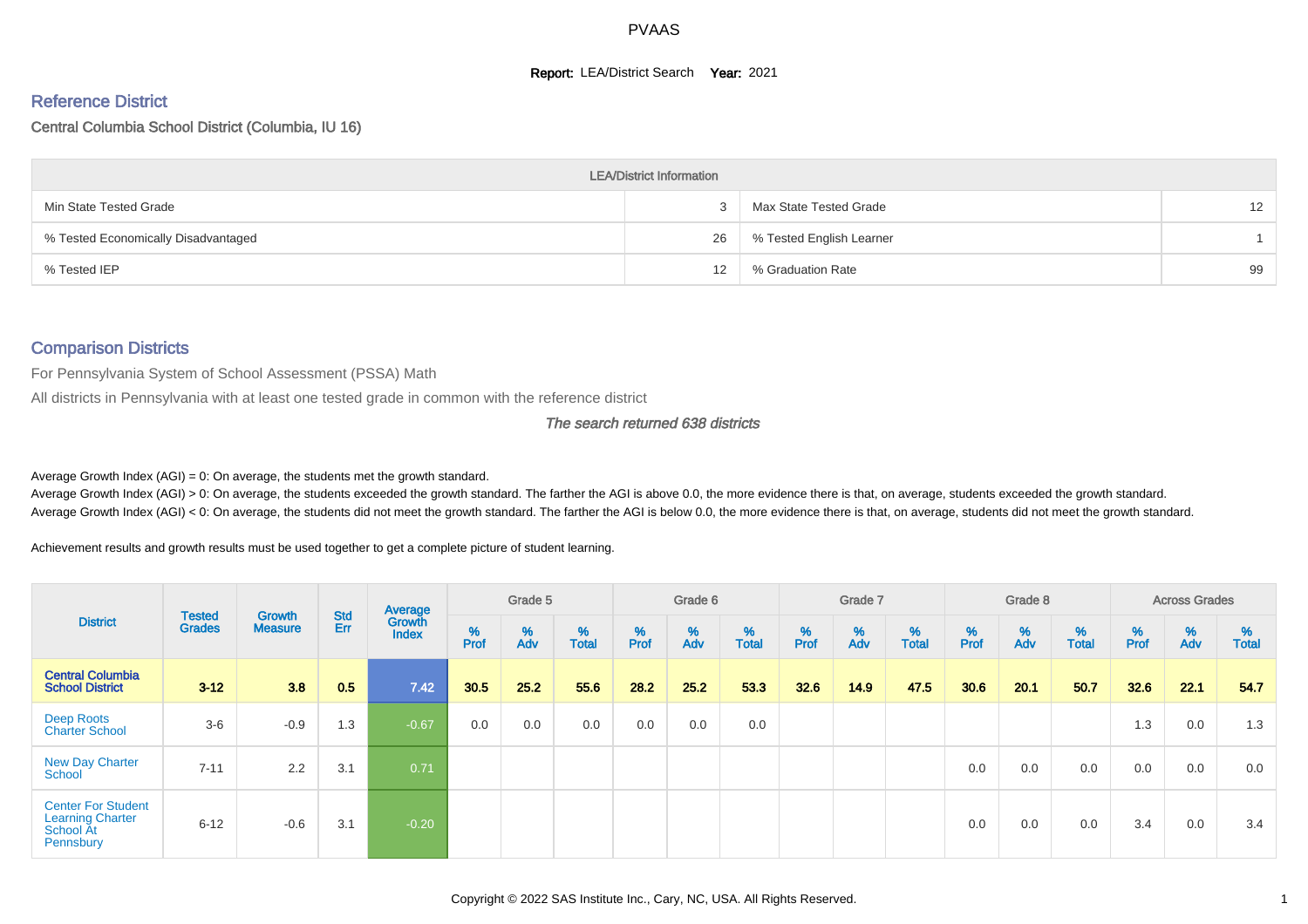|                                                                                          | <b>Tested</b> | <b>Growth</b>  | <b>Std</b> |                                          |           | Grade 5  |                   |           | Grade 6  |                   |           | Grade 7  |                   |           | Grade 8  |                   |           | <b>Across Grades</b> |                   |
|------------------------------------------------------------------------------------------|---------------|----------------|------------|------------------------------------------|-----------|----------|-------------------|-----------|----------|-------------------|-----------|----------|-------------------|-----------|----------|-------------------|-----------|----------------------|-------------------|
| <b>District</b>                                                                          | <b>Grades</b> | <b>Measure</b> | Err        | <b>Average</b><br>Growth<br><b>Index</b> | %<br>Prof | %<br>Adv | %<br><b>Total</b> | %<br>Prof | %<br>Adv | %<br><b>Total</b> | %<br>Prof | %<br>Adv | %<br><b>Total</b> | %<br>Prof | %<br>Adv | %<br><b>Total</b> | %<br>Prof | %<br>Adv             | %<br><b>Total</b> |
| <b>Central Columbia</b><br><b>School District</b>                                        | $3 - 12$      | 3.8            | 0.5        | 7.42                                     | 30.5      | 25.2     | 55.6              | 28.2      | 25.2     | 53.3              | 32.6      | 14.9     | 47.5              | 30.6      | 20.1     | 50.7              | 32.6      | 22.1                 | 54.7              |
| <b>Universal Bluford</b><br><b>Charter School</b>                                        | $3-6$         | 4.8            | 1.4        | 3.52                                     | 4.4       | 0.0      | 4.4               | 2.7       | 0.0      | 2.7               |           |          |                   |           |          |                   | 4.3       | 0.0                  | 4.3               |
| <b>Easton Arts</b><br>Academy<br>Elementary<br><b>Charter School</b>                     | $3-5$         | 4.8            | 2.4        | 1.94                                     | 4.2       | 16.7     | 20.8              |           |          |                   |           |          |                   |           |          |                   | 12.6      | 3.9                  | 16.5              |
| <b>Global Leadership</b><br><b>Academy Charter</b><br><b>School Southwest</b><br>at Huey | $3 - 8$       | 1.0            | 1.7        | 1.39                                     | 0.0       | 0.0      | 0.0               | 0.0       | 0.0      | 0.0               |           |          |                   | 0.0       | 0.0      | 0.0               | 0.0       | 0.0                  | 0.0               |
| Montessori<br><b>Regional Charter</b><br>School                                          | $3-6$         | $-2.6$         | 1.1        | $-2.40$                                  | 15.0      | 5.0      | 20.0              | 5.1       | 1.7      | 6.8               |           |          |                   |           |          |                   | 11.1      | 6.3                  | 17.3              |
| <b>Urban Academy Of</b><br>Greater Pittsburgh<br><b>Charter School</b>                   | $3 - 5$       | $-7.6$         | 1.9        | $-4.05$                                  | 2.7       | 0.0      | 2.7               |           |          |                   |           |          |                   |           |          |                   | 7.3       | 0.0                  | 7.3               |
| <b>MaST Community</b><br><b>Charter School III</b>                                       | $3-6$         | $-3.6$         | 0.8        | $-4.68$                                  | 3.8       | 0.0      | 3.8               | 6.8       | 1.5      | 8.3               |           |          |                   |           |          |                   | 8.3       | 2.2                  | 10.5              |
| <b>Vida Charter</b><br>School                                                            | $3-6$         | 10.1           | 1.8        | 3.95                                     | 23.1      | 19.2     | 42.3              | 16.7      | 11.1     | 27.8              |           |          |                   |           |          |                   | 20.4      | 7.8                  | 28.2              |
| <b>Lehigh Valley Dual</b><br>Language Charter<br>School                                  | $3-8$         | 3.1            | 2.3        | 1.31                                     | $0.0\,$   | 0.0      | 0.0               | 7.7       | 0.0      | 7.7               |           |          |                   |           |          |                   | 4.2       | 0.0                  | $4.2\,$           |
| <b>West Philadelphia</b><br>Achievement<br>Charter<br><b>Elementary School</b>           | $3-5$         | 4.2            | 1.6        | 2.63                                     | 6.7       | 0.0      | 6.7               |           |          |                   |           |          |                   |           |          |                   | 2.8       | 0.5                  | $3.2\,$           |
| <b>Baden Academy</b><br><b>Charter School</b>                                            | $3-6$         | 0.1            | 1.1        | 0.05                                     | 20.6      | 4.8      | 25.4              | 22.4      | 8.6      | 31.0              |           |          |                   |           |          |                   | 20.8      | 6.4                  | 27.2              |
| <b>Mastery Charter</b><br>School - Clymer<br>Elementary                                  | $3-6$         | 1.9            | 1.5        | 1.23                                     | 0.0       | 0.0      | 0.0               | 3.8       | 0.0      | 3.8               |           |          |                   |           |          |                   | 2.6       | 0.8                  | 3.4               |
| Keystone<br><b>Education Center</b><br><b>Charter School</b>                             | $3 - 12$      | $-4.8$         | 3.2        | $-1.50$                                  |           |          |                   |           |          |                   |           |          |                   | 0.0       | 0.0      | 0.0               | 0.0       | 0.0                  | 0.0               |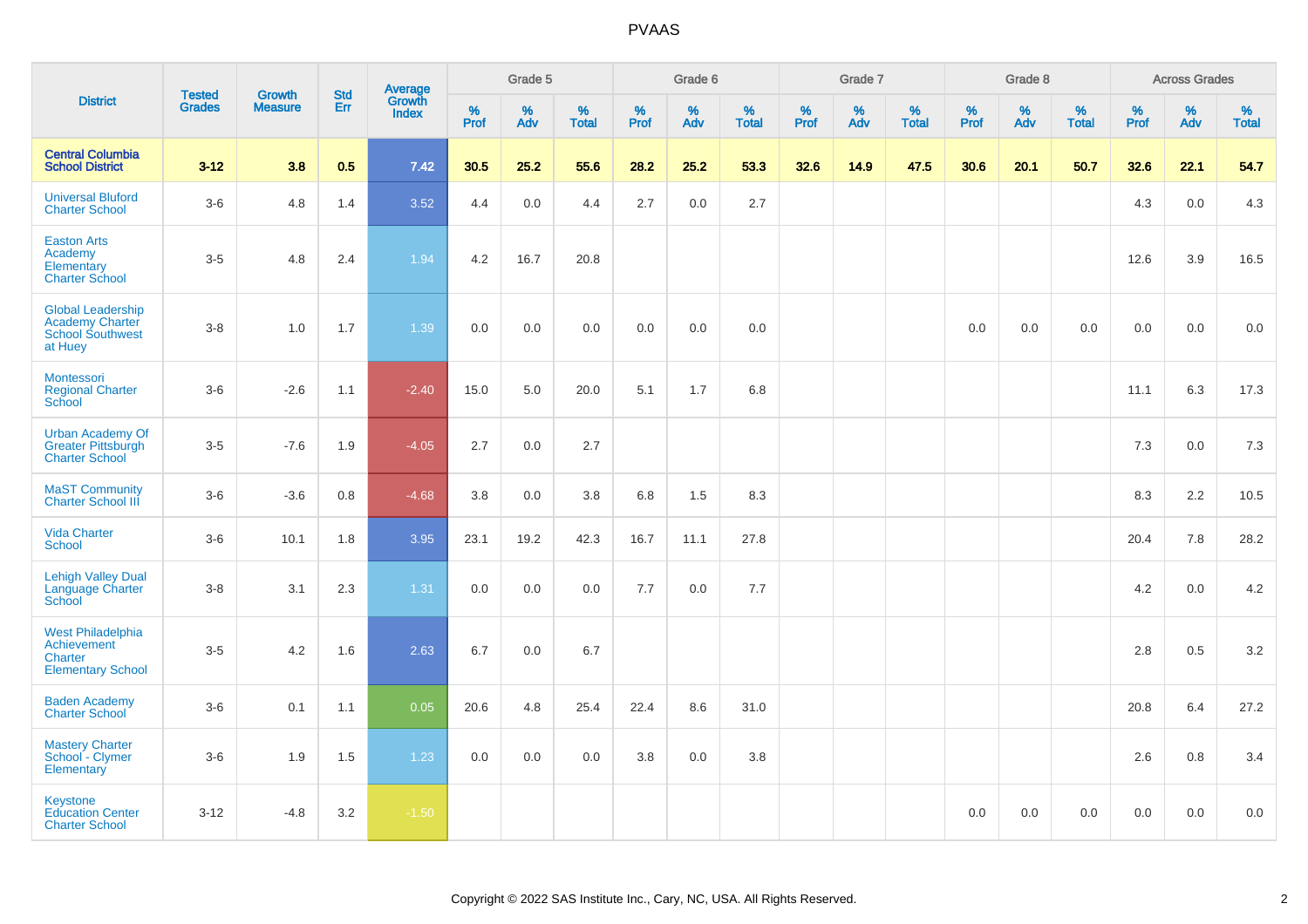|                                                             | <b>Tested</b> | <b>Growth</b>  | <b>Std</b> | <b>Average</b><br>Growth |              | Grade 5  |                   |              | Grade 6  |                   |              | Grade 7  |                   |              | Grade 8  |                   |              | <b>Across Grades</b> |                   |
|-------------------------------------------------------------|---------------|----------------|------------|--------------------------|--------------|----------|-------------------|--------------|----------|-------------------|--------------|----------|-------------------|--------------|----------|-------------------|--------------|----------------------|-------------------|
| <b>District</b>                                             | <b>Grades</b> | <b>Measure</b> | Err        | <b>Index</b>             | $\%$<br>Prof | %<br>Adv | %<br><b>Total</b> | $\%$<br>Prof | %<br>Adv | %<br><b>Total</b> | $\%$<br>Prof | %<br>Adv | %<br><b>Total</b> | $\%$<br>Prof | %<br>Adv | %<br><b>Total</b> | $\%$<br>Prof | %<br>Adv             | %<br><b>Total</b> |
| <b>Central Columbia</b><br><b>School District</b>           | $3 - 12$      | 3.8            | 0.5        | 7.42                     | 30.5         | 25.2     | 55.6              | 28.2         | 25.2     | 53.3              | 32.6         | 14.9     | 47.5              | 30.6         | 20.1     | 50.7              | 32.6         | 22.1                 | 54.7              |
| <b>Premier Arts And</b><br><b>Science Charter</b><br>School | $3-5$         | $-0.1$         | 2.0        | $-0.05$                  | 0.0          | 0.0      | 0.0               |              |          |                   |              |          |                   |              |          |                   | 3.8          | 1.0                  | 4.8               |
| <b>Lincoln Charter</b><br><b>School</b>                     | $3-5$         | $-2.5$         | 1.4        | $-1.78$                  | 1.3          | 1.3      | 2.6               |              |          |                   |              |          |                   |              |          |                   | 3.6          | 0.8                  | 4.4               |
| <b>Inquiry Charter</b><br>School                            | $3-5$         | $-6.8$         | 2.1        | $-3.27$                  | 8.8          | 2.9      | 11.8              |              |          |                   |              |          |                   |              |          |                   | 11.1         | 2.8                  | 13.9              |
| Mastery Charter<br>School - Smedley<br>Campus               | $3-6$         | $-0.6$         | 1.2        | $-0.37$                  | 1.9          | 0.0      | 1.9               | 3.5          | 0.0      | 3.5               |              |          |                   |              |          |                   | 3.5          | 0.0                  | 3.5               |
| Gettysburg<br><b>Montessori Charter</b><br>School           | $3-6$         | 5.4            | 1.9        | 2.75                     | 19.0         | 19.0     | 38.1              | 11.1         | 0.0      | 11.1              |              |          |                   |              |          |                   | 19.2         | 9.6                  | 28.7              |
| <b>Duquesne City</b><br><b>School District</b>              | $3 - 8$       | $1.2$          | 1.3        | 0.92                     | 6.0          | $2.0\,$  | 8.0               | 5.6          | $0.0\,$  | 5.6               |              |          |                   |              |          |                   | 3.4          | 1.7                  | 5.0               |
| <b>Bucks County</b><br><b>Montessori Charter</b><br>School  | $3-6$         | 9.5            | 1.8        | 3.32                     | 16.1         | 25.8     | 41.9              | 42.9         | 28.6     | 71.4              |              |          |                   |              |          |                   | 33.0         | 29.8                 | 62.8              |
| <b>Arts Academy</b><br>Elementary<br><b>Charter School</b>  | $3-5$         | 1.7            | 1.9        | 0.91                     | 5.3          | 0.0      | 5.3               |              |          |                   |              |          |                   |              |          |                   | 5.1          | 0.0                  | 5.1               |
| Wilkinsburg<br><b>Borough School</b><br><b>District</b>     | $3-6$         | 3.5            | 1.4        | 2.53                     | 22.5         | 0.0      | 22.5              | 0.0          | 2.4      | 2.4               |              |          |                   |              |          |                   | 12.1         | 2.0                  | 14.1              |
| <b>Mastery Charter</b><br>School John Wister<br>Elementary  | $3-5$         | 3.9            | 2.6        | 1.52                     | 5.0          | 0.0      | 5.0               |              |          |                   |              |          |                   |              |          |                   | 2.9          | 0.0                  | 2.9               |
| <b>Seven Generations</b><br><b>Charter School</b>           | $3-5$         | 2.5            | 2.0        | 1.26                     | 24.3         | 5.4      | 29.7              |              |          |                   |              |          |                   |              |          |                   | 25.6         | 5.6                  | 31.2              |
| <b>Fell Charter School</b>                                  | $3 - 8$       | 1.1            | 2.2        | 0.51                     | 25.0         | 0.0      | 25.0              | 6.7          | 0.0      | 6.7               |              |          |                   |              |          |                   | 17.1         | 4.0                  | 21.0              |
| <b>Gillingham Charter</b><br>School                         | $3 - 11$      | $-5.9$         | 2.0        | $-3.00$                  | 9.1          | 0.0      | 9.1               | 0.0          | 0.0      | 0.0               |              |          |                   | 0.0          | 0.0      | 0.0               | 4.4          | 1.4                  | 5.8               |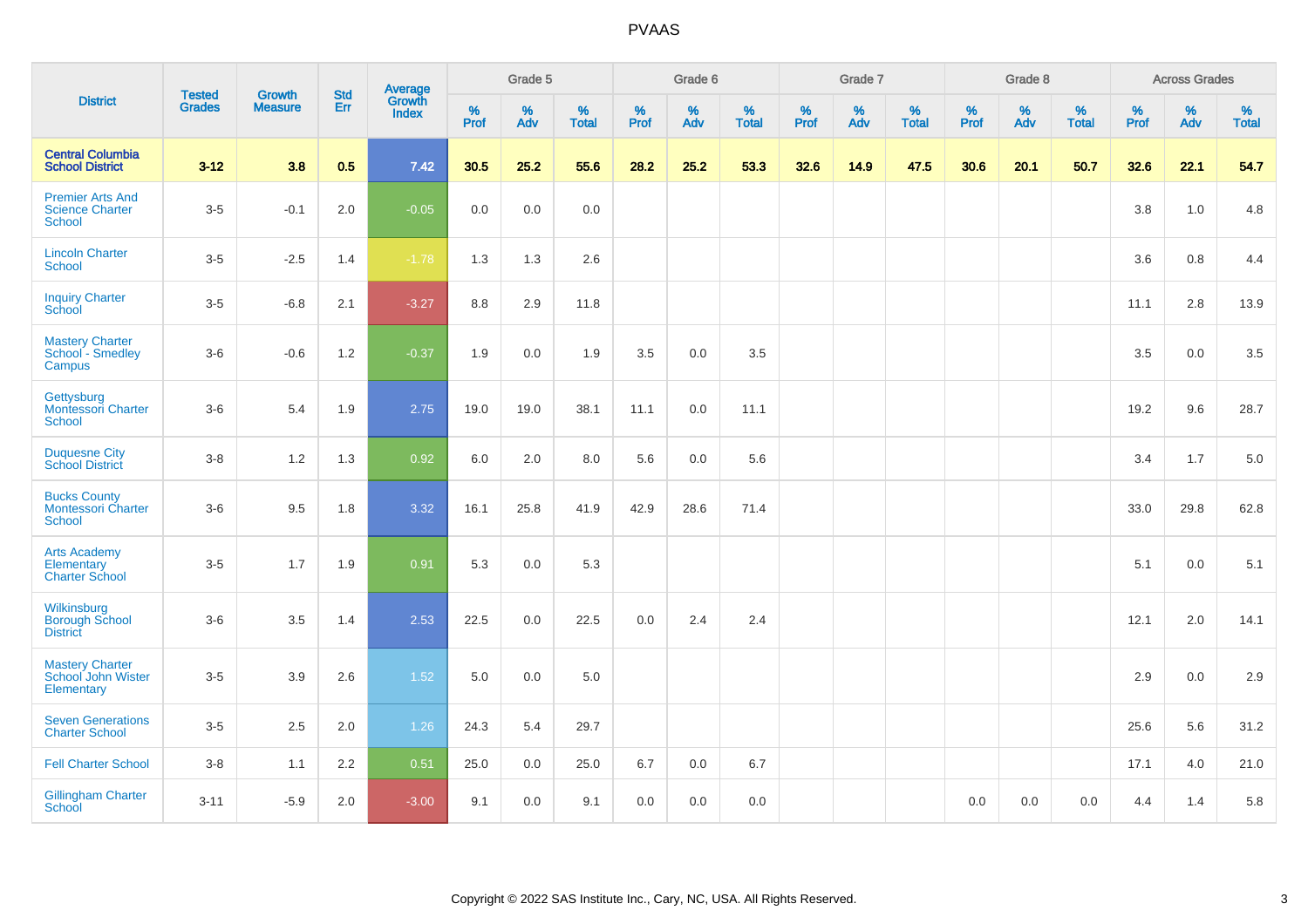|                                                                         |                         | <b>Growth</b>  |                   | Average                |                     | Grade 5     |                   |                  | Grade 6     |                   |                  | Grade 7  |                   |           | Grade 8  |                   |                     | <b>Across Grades</b> |                   |
|-------------------------------------------------------------------------|-------------------------|----------------|-------------------|------------------------|---------------------|-------------|-------------------|------------------|-------------|-------------------|------------------|----------|-------------------|-----------|----------|-------------------|---------------------|----------------------|-------------------|
| <b>District</b>                                                         | <b>Tested</b><br>Grades | <b>Measure</b> | <b>Std</b><br>Err | Growth<br><b>Index</b> | $\%$<br><b>Prof</b> | $\%$<br>Adv | %<br><b>Total</b> | %<br><b>Prof</b> | $\%$<br>Adv | %<br><b>Total</b> | %<br><b>Prof</b> | %<br>Adv | %<br><b>Total</b> | %<br>Prof | %<br>Adv | %<br><b>Total</b> | $\%$<br><b>Prof</b> | $\%$<br>Adv          | %<br><b>Total</b> |
| <b>Central Columbia</b><br><b>School District</b>                       | $3 - 12$                | 3.8            | 0.5               | 7.42                   | 30.5                | 25.2        | 55.6              | 28.2             | 25.2        | 53.3              | 32.6             | 14.9     | 47.5              | 30.6      | 20.1     | 50.7              | 32.6                | 22.1                 | 54.7              |
| <b>Mastery Charter</b><br>School-Mann<br>Campus                         | $3-6$                   | 1.8            | 1.6               | 1.13                   | 4.0                 | 4.0         | 8.0               | 5.4              | 2.7         | 8.1               |                  |          |                   |           |          |                   | 2.2                 | 1.4                  | 3.6               |
| <b>Innovative Arts</b><br><b>Academy Charter</b><br><b>School</b>       | $6 - 11$                | $-1.5$         | 0.8               | 5.73                   |                     |             |                   | 0.0              | 0.0         | 0.0               | 0.0              | 0.0      | 0.0               | 3.4       | 0.0      | 3.4               | 1.4                 | 0.0                  | 1.4               |
| <b>Roberto Clemente</b><br><b>Charter School</b>                        | $3 - 12$                | $-4.0$         | 0.9               | $-4.42$                | 5.6                 | 0.0         | 5.6               | 0.0              | 0.0         | 0.0               | 0.0              | 0.0      | 0.0               | 0.0       | 0.0      | 0.0               | 3.0                 | 0.0                  | 3.0               |
| John B. Stetson<br><b>Charter School</b>                                | $5-8$                   | 0.5            | 0.6               | 4.84                   | 1.6                 | 0.0         | 1.6               | 0.8              | 0.0         | 0.8               | 0.0              | 0.0      | 0.0               | 0.0       | 0.0      | 0.0               | 0.4                 | 0.0                  | 0.4               |
| La Academia<br>Partnership<br><b>Charter School</b>                     | $6 - 11$                | $-5.6$         | 1.8               | $-3.97$                |                     |             |                   | 0.0              | 0.0         | $0.0\,$           | 0.0              | 0.0      | 0.0               | 0.0       | 0.0      | 0.0               | 0.0                 | 0.0                  | 0.0               |
| <b>Propel Charter</b><br>School - Braddock<br><b>Hills</b>              | $3 - 11$                | $-2.4$         | 0.8               | $-3.09$                | 1.8                 | 1.8         | 3.5               | 1.7              | 0.0         | 1.7               | 0.0              | 0.0      | 0.0               | 2.9       | 0.0      | 2.9               | 1.9                 | 0.6                  | 2.5               |
| <b>Propel Charter</b><br>School-Pitcairn                                | $3-8$                   | $-5.7$         | 1.1               | $-2.07$                | 0.0                 | 0.0         | 0.0               | 7.4              | 0.0         | 7.4               | 0.0              | 0.0      | 0.0               | 0.0       | 0.0      | 0.0               | 5.5                 | 0.0                  | 5.5               |
| <b>Lindley Academy</b><br><b>Charter School At</b><br><b>Birney</b>     | $3-8$                   | $-3.0$         | 0.7               | $-2.99$                | 1.3                 | 0.0         | 1.3               | 2.6              | 0.0         | 2.6               | 0.0              | 0.0      | 0.0               | 0.0       | 1.6      | 1.6               | 1.0                 | 0.3                  | 1.3               |
| <b>Urban Pathways 6-</b><br>12 Charter School                           | $6 - 11$                | $-1.8$         | 1.6               | $-1.10$                |                     |             |                   | 0.0              | 0.0         | 0.0               | 0.0              | 0.0      | 0.0               | 0.0       | 0.0      | 0.0               | 0.0                 | 0.0                  | 0.0               |
| <b>Chester-Upland</b><br><b>School District</b>                         | $3 - 11$                | 0.1            | 0.7               | 0.23                   | 3.7                 | 0.0         | 3.7               | 2.6              | 1.3         | 3.9               | 0.0              | 0.0      | 0.0               | 0.0       | 0.0      | 0.0               | 3.1                 | 0.4                  | 3.4               |
| <b>Community</b><br>Academy Of<br>Philadelphia<br><b>Charter School</b> | $3 - 11$                | $-5.7$         | 0.9               | $-4.40$                | 4.9                 | 2.4         | 7.3               | 0.0              | 0.0         | 0.0               | 0.0              | 0.0      | 0.0               | 0.0       | 0.0      | 0.0               | 2.4                 | 1.0                  | 3.5               |
| <b>Global Leadership</b><br><b>Academy Charter</b><br><b>School</b>     | $3-8$                   | $-3.1$         | 1.9               | $-0.82$                | 0.0                 | 0.0         | 0.0               |                  |             |                   | 0.0              | 0.0      | 0.0               | 9.1       | 0.0      | 9.1               | 2.5                 | 0.0                  | 2.5               |
| <b>Monessen City</b><br><b>School District</b>                          | $3 - 10$                | $-1.5$         | 1.1               | $-1.40$                | 5.3                 | 0.0         | 5.3               | 2.6              | 0.0         | 2.6               | 0.0              | 0.0      | 0.0               | 0.0       | 0.0      | 0.0               | 3.9                 | 0.6                  | 4.4               |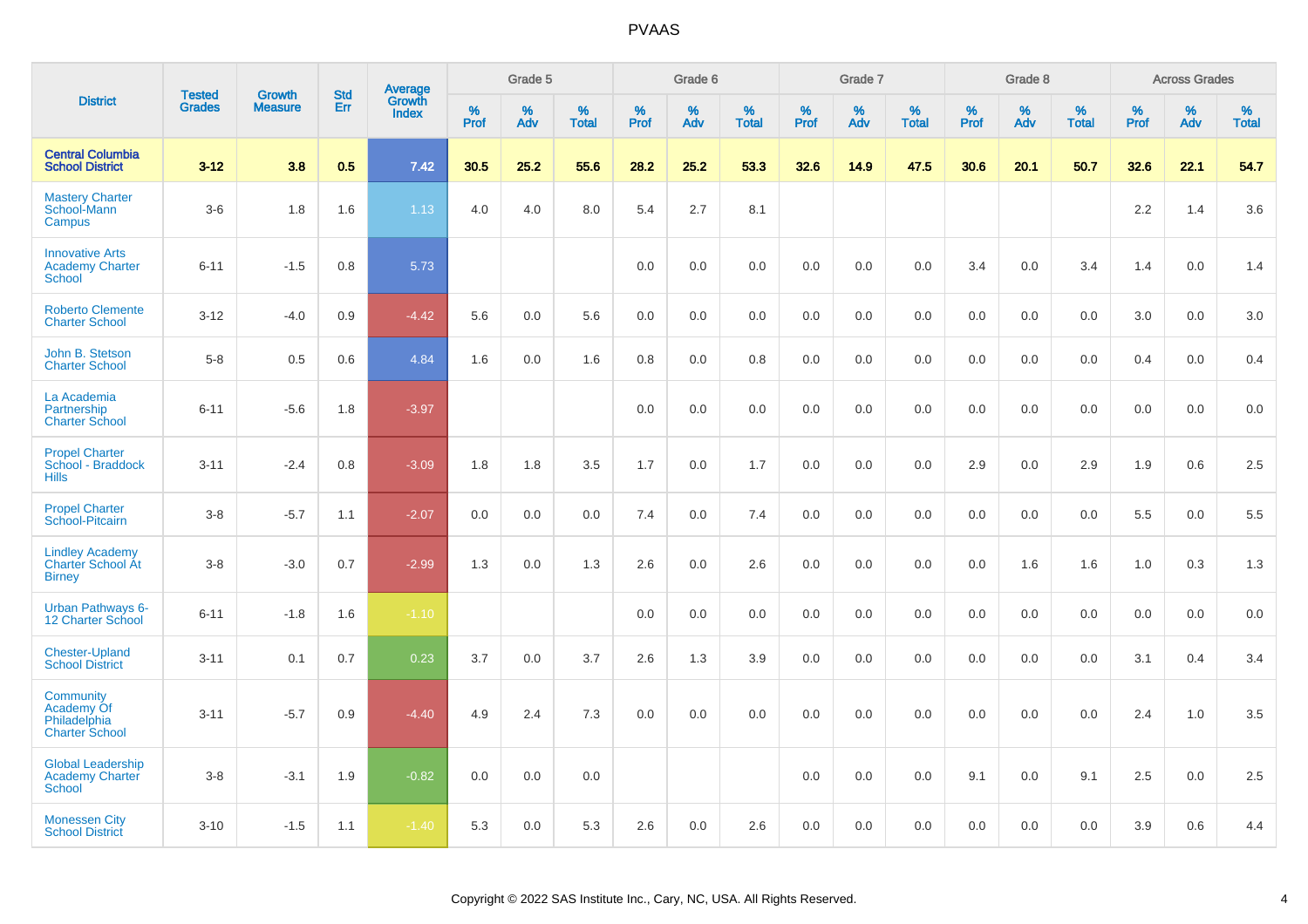|                                                                               | <b>Tested</b> | <b>Growth</b>  | <b>Std</b> | Average                |                  | Grade 5  |                   |           | Grade 6  |                   |           | Grade 7  |                   |           | Grade 8  |                   |           | <b>Across Grades</b> |                   |
|-------------------------------------------------------------------------------|---------------|----------------|------------|------------------------|------------------|----------|-------------------|-----------|----------|-------------------|-----------|----------|-------------------|-----------|----------|-------------------|-----------|----------------------|-------------------|
| <b>District</b>                                                               | <b>Grades</b> | <b>Measure</b> | Err        | Growth<br><b>Index</b> | %<br><b>Prof</b> | %<br>Adv | %<br><b>Total</b> | %<br>Prof | %<br>Adv | %<br><b>Total</b> | %<br>Prof | %<br>Adv | %<br><b>Total</b> | %<br>Prof | %<br>Adv | %<br><b>Total</b> | %<br>Prof | %<br>Adv             | %<br><b>Total</b> |
| <b>Central Columbia</b><br><b>School District</b>                             | $3 - 12$      | 3.8            | 0.5        | 7.42                   | 30.5             | 25.2     | 55.6              | 28.2      | 25.2     | 53.3              | 32.6      | 14.9     | 47.5              | 30.6      | 20.1     | 50.7              | 32.6      | 22.1                 | 54.7              |
| <b>Propel Charter</b><br>School-Northside                                     | $3-8$         | $-1.6$         | 0.9        | 0.88                   | 0.0              | 0.0      | 0.0               | 2.4       | 0.0      | 2.4               | 0.0       | 0.0      | 0.0               | 0.0       | 0.0      | 0.0               | 0.4       | 0.0                  | 0.4               |
| <b>Sto-Rox School</b><br><b>District</b>                                      | $3 - 10$      | $-0.5$         | 0.9        | $-0.51$                | 4.4              | 1.1      | 5.4               | 1.2       | 0.0      | 1.2               | 0.0       | 0.0      | 0.0               | 0.0       | 0.0      | 0.0               | 2.8       | $0.5\,$              | 3.3               |
| <b>Universal Institute</b><br><b>Charter School</b>                           | $3 - 8$       | $-2.3$         | 0.7        | $-3.43$                | 1.5              | 0.0      | 1.5               | 1.3       | 0.0      | 1.3               | 0.0       | 0.0      | 0.0               | 2.3       | 0.0      | 2.3               | 1.7       | 0.2                  | 2.0               |
| <b>Aspira Bilingual</b><br><b>Cyber Charter</b><br>School                     | $3 - 11$      | 4.2            | 1.5        | 0.16                   |                  |          |                   | 0.0       | 0.0      | 0.0               | 0.0       | 0.0      | 0.0               | 0.0       | 0.0      | 0.0               | 1.6       | 0.0                  | 1.6               |
| <b>Mastery Charter</b><br>School-Francis D.<br><b>Pastorius</b><br>Elementary | $3 - 8$       | 0.3            | 1.3        | 0.24                   | 3.8              | 0.0      | 3.8               | 3.7       | 0.0      | 3.7               | 0.0       | 0.0      | 0.0               | 0.0       | 0.0      | 0.0               | 3.1       | 0.0                  | 3.1               |
| <b>KIPP West</b><br>Philadelphia<br><b>Charter School</b>                     | $3 - 8$       | $-2.0$         | 1.2        | $-1.14$                | 3.2              | 0.0      | 3.2               | 0.0       | 0.0      | 0.0               | 0.0       | 0.0      | 0.0               | 0.0       | 0.0      | 0.0               | 2.6       | 0.0                  | 2.6               |
| <b>Memphis Street</b><br>Academy Charter<br>School @ JP<br><b>Jones</b>       | $5 - 8$       | 0.7            | 0.7        | 0.92                   | 0.0              | 3.2      | 3.2               | 0.0       | 0.0      | 0.0               | 0.0       | 0.0      | 0.0               | 0.0       | 0.0      | 0.0               | 0.0       | 0.6                  | 0.6               |
| <b>Erie Rise</b><br>Leadership<br><b>Academy Charter</b><br>School            | $3 - 8$       | $-0.6$         | 1.1        | 0.06                   | 6.9              | 0.0      | 6.9               | 0.0       | 0.0      | 0.0               | 0.0       | 0.0      | 0.0               | 0.0       | 0.0      | 0.0               | 1.6       | 1.0                  | 2.6               |
| <b>Belmont Charter</b><br><b>School</b>                                       | $3 - 10$      | $-0.8$         | 0.8        | $-0.98$                | 1.6              | 0.0      | 1.6               | 4.0       | 0.0      | 4.0               | 0.0       | 0.0      | 0.0               | 5.6       | 0.0      | 5.6               | 2.8       | 0.6                  | 3.4               |
| <b>Mastery Charter</b><br>School - Pickett<br>Campus                          | $6 - 10$      | 1.2            | 1.1        | 2.33                   |                  |          |                   | 0.0       | 0.0      | 0.0               | 0.0       | 0.0      | 0.0               | 2.8       | 0.0      | 2.8               | 0.9       | 0.0                  | 0.9               |
| <b>Mastery Charter</b><br>School - Harrity<br>Campus                          | $3 - 8$       | $-0.7$         | 1.1        | $-1.30$                | 4.6              | 4.6      | 9.1               | 2.3       | 0.0      | 2.3               | 0.0       | 0.0      | 0.0               | 3.1       | 0.0      | 3.1               | 5.5       | 1.0                  | 6.5               |
| <b>Russell Byers</b><br><b>Charter School</b>                                 | $3 - 8$       | 1.5            | 0.8        | 1.85                   | 3.6              | 0.0      | 3.6               | 0.0       | 0.0      | 0.0               | 0.0       | 0.0      | 0.0               | 0.0       | 0.0      | 0.0               | 3.2       | 1.9                  | $5.2\,$           |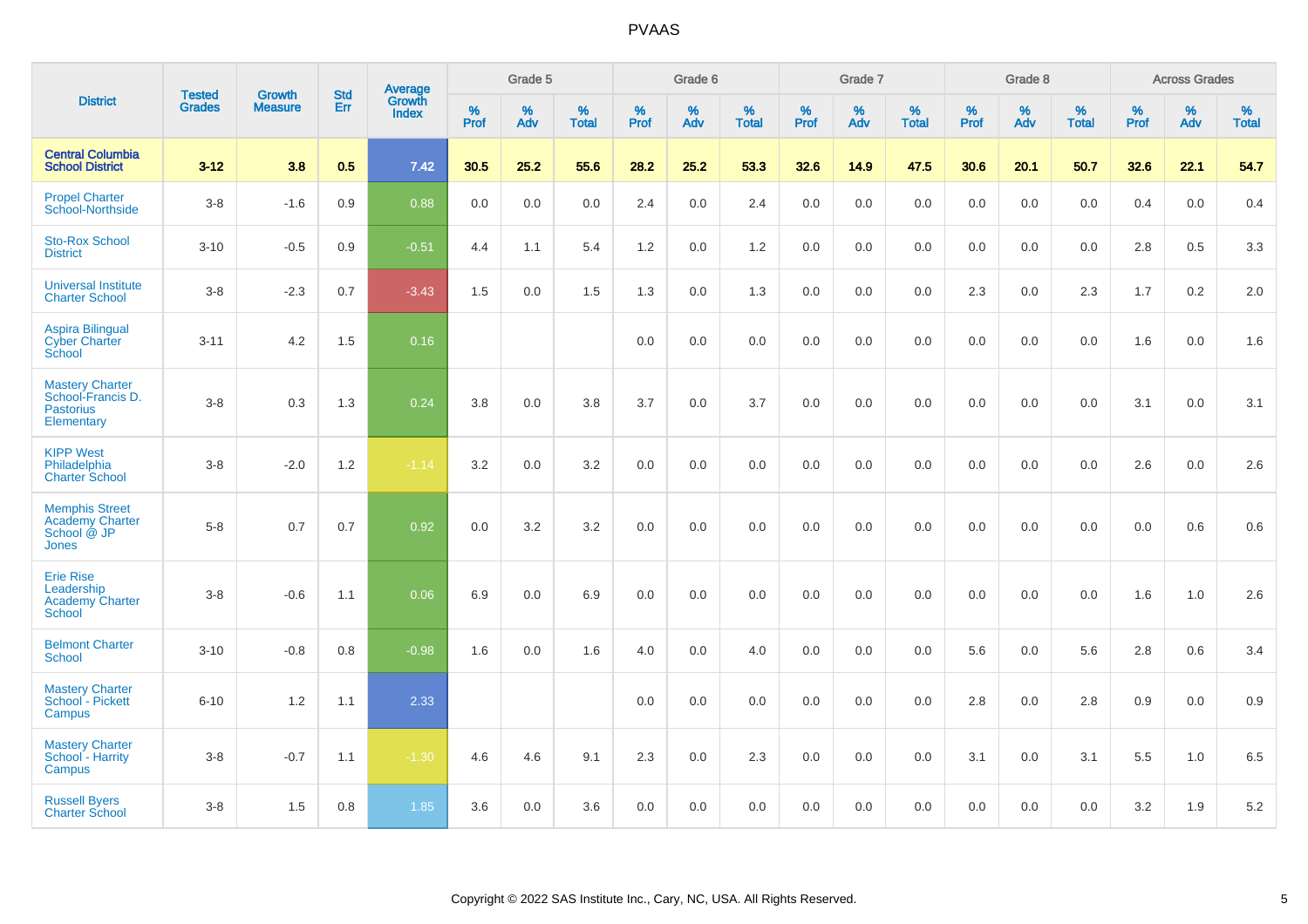| <b>District</b>                                                                     | <b>Tested</b> |                                 | <b>Std</b> | Average                |           | Grade 5  |                   |           | Grade 6  |                   |           | Grade 7  |                   |           | Grade 8  |                   |           | <b>Across Grades</b> |                   |
|-------------------------------------------------------------------------------------|---------------|---------------------------------|------------|------------------------|-----------|----------|-------------------|-----------|----------|-------------------|-----------|----------|-------------------|-----------|----------|-------------------|-----------|----------------------|-------------------|
|                                                                                     | <b>Grades</b> | <b>Growth</b><br><b>Measure</b> | Err        | Growth<br><b>Index</b> | %<br>Prof | %<br>Adv | %<br><b>Total</b> | %<br>Prof | %<br>Adv | %<br><b>Total</b> | %<br>Prof | %<br>Adv | %<br><b>Total</b> | %<br>Prof | %<br>Adv | %<br><b>Total</b> | %<br>Prof | %<br>Adv             | %<br><b>Total</b> |
| <b>Central Columbia</b><br><b>School District</b>                                   | $3 - 12$      | 3.8                             | 0.5        | 7.42                   | 30.5      | 25.2     | 55.6              | 28.2      | 25.2     | 53.3              | 32.6      | 14.9     | 47.5              | 30.6      | 20.1     | 50.7              | 32.6      | 22.1                 | 54.7              |
| <b>Frederick Douglass</b><br><b>Mastery Charter</b><br>School                       | $3 - 8$       | $-1.0$                          | 1.2        | $-1.57$                | 4.8       | 0.0      | 4.8               | 0.0       | 0.0      | 0.0               | 0.0       | 0.0      | 0.0               | 3.4       | 3.4      | 6.9               | 1.5       | 0.8                  | 2.3               |
| <b>Alliance For</b><br><b>Progress Charter</b><br>School                            | $3 - 8$       | $-5.0$                          | 1.1        | $-4.56$                | 0.0       | 0.0      | 0.0               | 0.0       | 0.0      | 0.0               | 0.0       | 0.0      | 0.0               | 0.0       | 0.0      | 0.0               | 0.6       | 0.0                  | 0.6               |
| <b>Harmony Area</b><br><b>School District</b>                                       | $3 - 10$      | 0.9                             | 1.7        | 0.55                   | 31.2      | 6.2      | 37.5              | 41.7      | 4.2      | 45.8              | 0.0       | 0.0      | 0.0               |           |          |                   | 27.4      | 7.4                  | 34.7              |
| Steelton-Highspire<br><b>School District</b>                                        | $3 - 11$      | 2.5                             | 0.7        | 2.16                   | 2.9       | 0.0      | 2.9               | 0.0       | 0.0      | 0.0               | 0.0       | 0.0      | 0.0               | 0.0       | 0.0      | 0.0               | 0.8       | 0.4                  | 1.3               |
| <b>Mckeesport Area</b><br><b>School District</b>                                    | $3 - 12$      | $-0.2$                          | 0.5        | $-0.34$                | 8.9       | 3.0      | 11.9              | 3.9       | 0.0      | 3.9               | 1.0       | 0.0      | 1.0               | 1.0       | 0.0      | 1.0               | 7.7       | 2.1                  | 9.7               |
| <b>First Philadelphia</b><br>Preparatory<br><b>Charter School</b>                   | $3 - 8$       | $-2.3$                          | 0.6        | $-3.62$                | 1.2       | 0.0      | 1.2               | 1.1       | 0.0      | 1.1               | 1.3       | 0.0      | 1.3               | 4.0       | 0.0      | 4.0               | 2.4       | 0.0                  | 2.4               |
| <b>Clairton City</b><br><b>School District</b>                                      | $3 - 11$      | 0.5                             | 0.8        | 0.57                   | 6.1       | 2.0      | 8.2               | 1.5       | 0.0      | 1.5               | 1.6       | 0.0      | 1.6               | 0.0       | 0.0      | 0.0               | 3.5       | $0.3\,$              | $3.8\,$           |
| <b>Perseus House</b><br><b>Charter School Of</b><br><b>Excellence</b>               | $6 - 11$      | $-4.8$                          | 1.1        | $-4.24$                |           |          |                   | 0.0       | 0.0      | 0.0               | 1.8       | 0.0      | 1.8               | 1.5       | 0.0      | 1.5               | 1.4       | 0.0                  | 1.4               |
| <b>Reading School</b><br><b>District</b>                                            | $3 - 11$      | 0.0                             | 0.4        | 0.03                   | 3.8       | 1.2      | 5.0               | 1.5       | 0.2      | 1.8               | 1.9       | 0.0      | 1.9               | 1.5       | 0.4      | 1.9               | 3.6       | 1.1                  | 4.7               |
| <b>Rochester Area</b><br><b>School District</b>                                     | $3 - 11$      | $-1.6$                          | 0.9        | $-1.84$                | 27.1      | 6.2      | 33.3              | 24.5      | 3.8      | 28.3              | 2.0       | 0.0      | 2.0               | 15.4      | 0.0      | 15.4              | 20.6      | 7.5                  | 28.1              |
| The Philadelphia<br>Charter School for<br><b>Arts and Sciences</b><br>at HR Edmunds | $3 - 8$       | 1.7                             | 0.6        | $-3.09$                | 6.4       | 0.0      | 6.4               | 0.0       | 0.0      | 0.0               | 2.1       | 0.0      | 2.1               | 2.2       | 0.0      | 2.2               | 2.1       | 0.2                  | 2.3               |
| <b>Universal Daroff</b><br><b>Charter School</b>                                    | $3 - 8$       | 6.1                             | 0.8        | 7.55                   | 1.6       | 1.6      | 3.2               | 0.0       | 0.0      | 0.0               | 2.2       | 0.0      | 2.2               | 3.6       | 0.0      | 3.6               | 2.2       | 0.3                  | 2.5               |
| <b>Farrell Area School</b><br><b>District</b>                                       | $3 - 11$      | 5.3                             | 1.0        | 5.51                   | 15.6      | 0.0      | 15.6              | 17.1      | 0.0      | 17.1              | 2.3       | 0.0      | 2.3               | 5.1       | 0.0      | 5.1               | 12.3      | 1.5                  | 13.8              |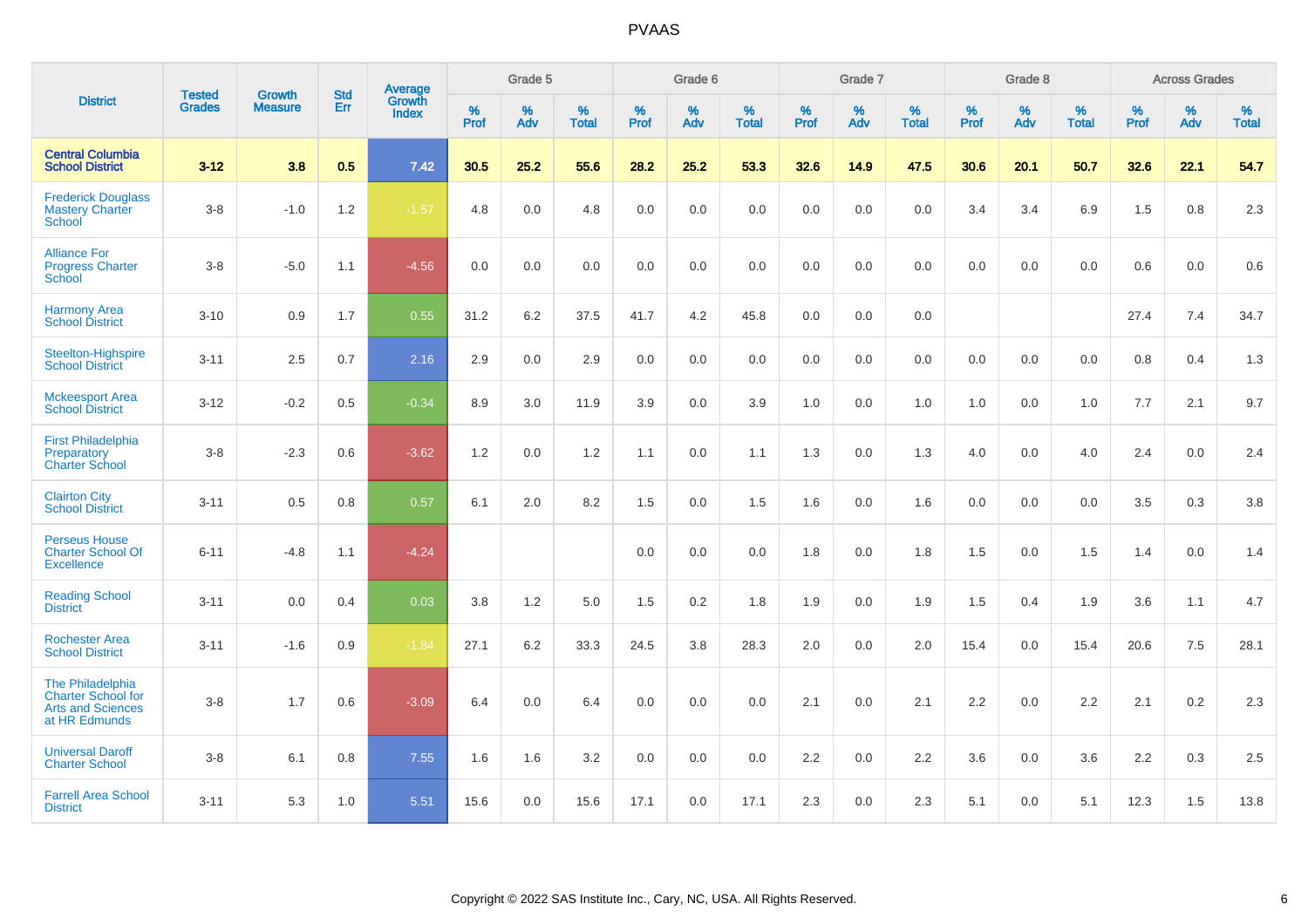| <b>District</b>                                                   |                                |                                 |                   |                                          |                     | Grade 5  |                   |                  | Grade 6  |                   |                  | Grade 7  |                   |           | Grade 8  |                   |                     | <b>Across Grades</b> |                   |
|-------------------------------------------------------------------|--------------------------------|---------------------------------|-------------------|------------------------------------------|---------------------|----------|-------------------|------------------|----------|-------------------|------------------|----------|-------------------|-----------|----------|-------------------|---------------------|----------------------|-------------------|
|                                                                   | <b>Tested</b><br><b>Grades</b> | <b>Growth</b><br><b>Measure</b> | <b>Std</b><br>Err | <b>Average</b><br>Growth<br><b>Index</b> | $\%$<br><b>Prof</b> | %<br>Adv | %<br><b>Total</b> | %<br><b>Prof</b> | %<br>Adv | %<br><b>Total</b> | %<br><b>Prof</b> | %<br>Adv | %<br><b>Total</b> | %<br>Prof | %<br>Adv | %<br><b>Total</b> | $\%$<br><b>Prof</b> | $\%$<br>Adv          | %<br><b>Total</b> |
| <b>Central Columbia</b><br><b>School District</b>                 | $3 - 12$                       | 3.8                             | 0.5               | 7.42                                     | 30.5                | 25.2     | 55.6              | 28.2             | 25.2     | 53.3              | 32.6             | 14.9     | 47.5              | 30.6      | 20.1     | 50.7              | 32.6                | 22.1                 | 54.7              |
| Widener<br>Partnership<br><b>Charter School</b>                   | $3 - 7$                        | 2.8                             | 1.0               | 2.65                                     | 0.0                 | 0.0      | 0.0               | 2.5              | 0.0      | 2.5               | 0.0              | 2.3      | 2.3               |           |          |                   | 1.4                 | 0.5                  | 1.9               |
| <b>People For People</b><br><b>Charter School</b>                 | $3 - 12$                       | $-1.1$                          | 1.0               | $-1.12$                                  | 0.0                 | 0.0      | 0.0               | 0.0              | 0.0      | 0.0               | 2.4              | 0.0      | 2.4               | 0.0       | 0.0      | 0.0               | 1.3                 | 0.0                  | 1.3               |
| <b>Allentown City</b><br><b>School District</b>                   | $3 - 12$                       | $-4.5$                          | 0.3               | $-13.48$                                 |                     |          |                   | 2.0              | 0.7      | 2.8               | 2.2              | 0.3      | 2.5               |           |          |                   | 4.3                 | 1.1                  | 5.4               |
| <b>Esperanza Cyber</b><br><b>Charter School</b>                   | $3 - 11$                       | 0.4                             | 1.3               | 0.78                                     | 0.0                 | 0.0      | 0.0               | 0.0              | 0.0      | 0.0               | 2.6              | 0.0      | 2.6               | 0.0       | 0.0      | 0.0               | 1.6                 | 0.0                  | 1.6               |
| <b>KIPP Philadelphia</b><br><b>Charter School</b>                 | $3-8$                          | 0.0                             | 0.9               | $-1.89$                                  | 2.0                 | 0.0      | 2.0               | 0.0              | 0.0      | 0.0               | 2.6              | 0.0      | 2.6               | 6.8       | 0.0      | 6.8               | 3.6                 | 0.0                  | 3.6               |
| <b>Richard Allen</b><br>Preparatory<br><b>Charter School</b>      | $5-8$                          | 0.8                             | 0.7               | 3.33                                     | 0.0                 | 0.0      | 0.0               | 1.0              | 0.0      | 1.0               | 1.8              | 0.9      | 2.7               | 0.9       | 0.0      | 0.9               | 1.1                 | 0.3                  | 1.4               |
| <b>Propel Charter</b><br>School-Homestead                         | $3 - 11$                       | $-2.7$                          | 1.0               | $-2.78$                                  | 2.7                 | 0.0      | 2.7               | 0.0              | 5.4      | 5.4               | 2.9              | 0.0      | 2.9               | 0.0       | 0.0      | 0.0               | 2.7                 | 1.4                  | 4.1               |
| <b>Freire Charter</b><br>School                                   | $5 - 11$                       | 1.2                             | 0.6               | 1.99                                     | 0.0                 | 0.0      | 0.0               | 1.5              | 0.0      | 1.5               | 3.0              | 0.0      | 3.0               | 7.6       | 0.0      | 7.6               | 3.3                 | 0.0                  | 3.3               |
| <b>Propel Charter</b><br>School-Montour                           | $3 - 10$                       | $-2.8$                          | 0.7               | $-1.45$                                  | 4.9                 | 1.6      | 6.6               | 4.6              | 0.0      | 4.6               | 3.1              | 0.0      | 3.1               | 3.2       | 0.0      | 3.2               | 4.8                 | 1.6                  | 6.4               |
| <b>York City School</b><br><b>District</b>                        | $3 - 12$                       | 1.6                             | 0.3               | 5.37                                     | 2.5                 | 1.0      | 3.5               | 2.0              | 0.2      | $2.2\,$           | 2.6              | 0.5      | 3.1               | 1.4       | 0.2      | 1.6               | 2.8                 | 0.6                  | 3.4               |
| <b>Boys Latin Of</b><br>Philadelphia<br><b>Charter School</b>     | $6 - 12$                       | 0.1                             | 0.8               | $-1.69$                                  |                     |          |                   | 0.0              | 0.0      | 0.0               | 3.3              | 0.0      | 3.3               | 1.0       | 0.0      | 1.0               | 1.5                 | 0.0                  | 1.5               |
| <b>Hazleton Area</b><br><b>School District</b>                    | $3 - 11$                       | $-0.5$                          | 0.4               | $-1.13$                                  | 5.8                 | 1.7      | 7.5               | 5.2              | 1.1      | 6.3               | 2.8              | 0.5      | 3.3               | 6.6       | 0.6      | 7.1               | 6.4                 | 1.2                  | 7.7               |
| <b>Pan American</b><br><b>Academy Charter</b><br><b>School</b>    | $3-8$                          | 0.3                             | 0.8               | 0.43                                     | 1.7                 | 0.0      | 1.7               | 2.3              | 0.0      | 2.3               | 3.4              | 0.0      | 3.4               | 0.0       | 0.0      | 0.0               | 2.4                 | 0.3                  | 2.7               |
| <b>Greater Nanticoke</b><br><b>Area School</b><br><b>District</b> | $3 - 12$                       | $-0.5$                          | 0.6               | $-3.08$                                  | 13.6                | 2.7      | 16.4              | 2.6              | 0.0      | 2.6               | 3.6              | 0.0      | 3.6               | 4.2       | 1.7      | 5.9               | 7.6                 | 2.0                  | 9.6               |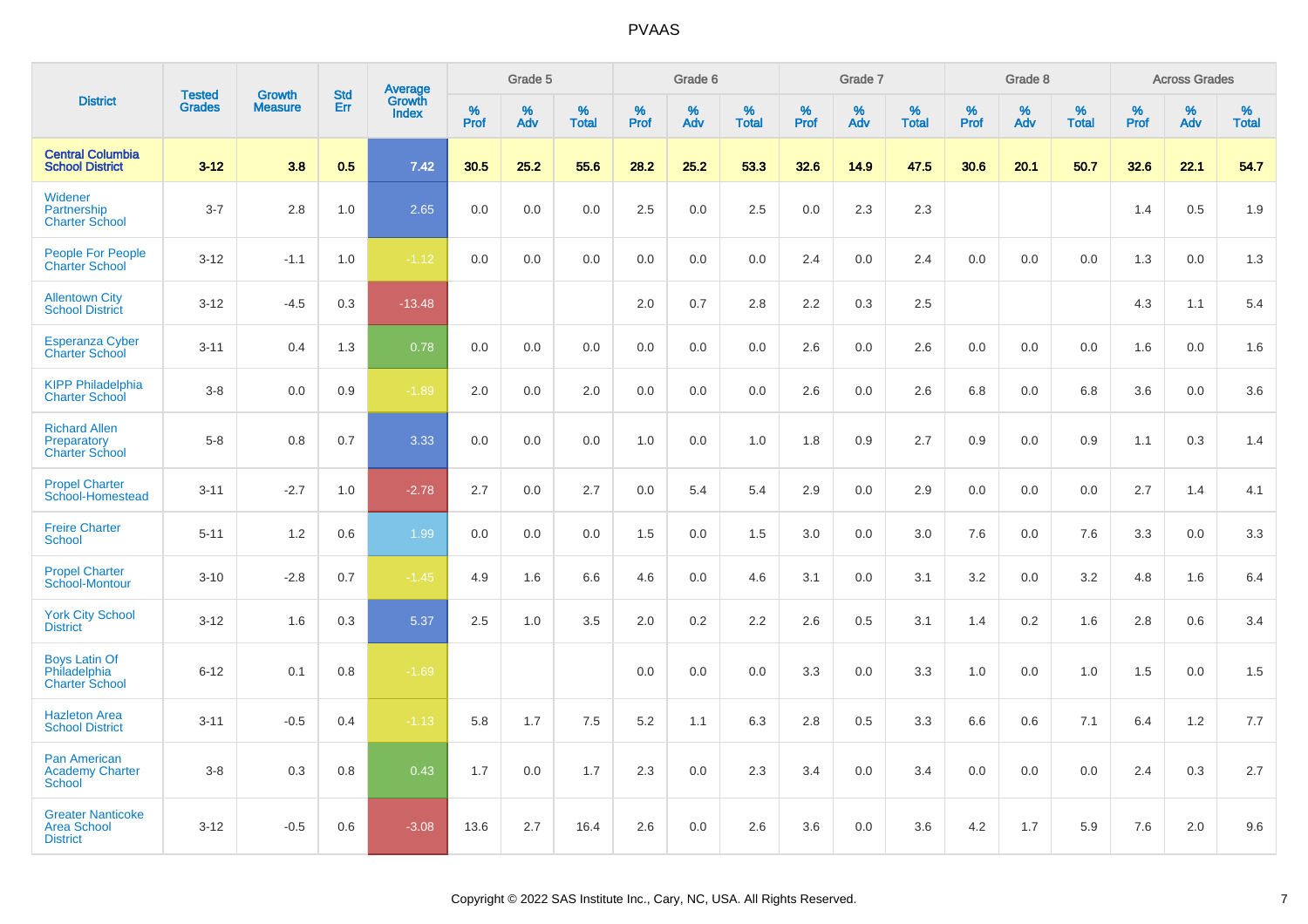|                                                               |                                |                                 | <b>Std</b> | Average                |                     | Grade 5  |                   |                  | Grade 6  |                   |                  | Grade 7  |                   |           | Grade 8  |                   |                     | <b>Across Grades</b> |                   |
|---------------------------------------------------------------|--------------------------------|---------------------------------|------------|------------------------|---------------------|----------|-------------------|------------------|----------|-------------------|------------------|----------|-------------------|-----------|----------|-------------------|---------------------|----------------------|-------------------|
| <b>District</b>                                               | <b>Tested</b><br><b>Grades</b> | <b>Growth</b><br><b>Measure</b> | Err        | Growth<br><b>Index</b> | $\%$<br><b>Prof</b> | %<br>Adv | %<br><b>Total</b> | %<br><b>Prof</b> | %<br>Adv | %<br><b>Total</b> | %<br><b>Prof</b> | %<br>Adv | %<br><b>Total</b> | %<br>Prof | %<br>Adv | %<br><b>Total</b> | $\%$<br><b>Prof</b> | %<br>Adv             | %<br><b>Total</b> |
| <b>Central Columbia</b><br><b>School District</b>             | $3 - 12$                       | 3.8                             | 0.5        | 7.42                   | 30.5                | 25.2     | 55.6              | 28.2             | 25.2     | 53.3              | 32.6             | 14.9     | 47.5              | 30.6      | 20.1     | 50.7              | 32.6                | 22.1                 | 54.7              |
| <b>Mastery Charter</b><br>School-Cleveland<br>Elementary      | $3 - 8$                        | $-1.3$                          | 1.2        | 0.18                   | 3.8                 | 7.7      | 11.5              | 5.9              | 0.0      | 5.9               | 3.6              | 0.0      | 3.6               | 3.8       | 3.8      | 7.7               | 2.4                 | 1.8                  | 4.3               |
| <b>Manchester</b><br><b>Academic Charter</b><br><b>School</b> | $3-8$                          | 0.6                             | 1.1        | 0.58                   | 3.6                 | 0.0      | 3.6               | 3.4              | 0.0      | 3.4               | 3.6              | 0.0      | 3.6               | 0.0       | 0.0      | 0.0               | 4.9                 | 0.5                  | 5.4               |
| <b>Universal Vare</b><br><b>Charter School</b>                | $6 - 8$                        | 1.8                             | 1.3        | 1.37                   |                     |          |                   | 0.0              | 6.2      | 6.2               | 3.6              | 0.0      | 3.6               | 6.4       | 0.0      | 6.4               | 4.7                 | 0.9                  | 5.7               |
| <b>William Penn</b><br><b>School District</b>                 | $3 - 12$                       | 1.5                             | 0.5        | 3.33                   | 7.8                 | 1.9      | 9.7               | 2.2              | 0.0      | 2.2               | 3.0              | 0.6      | 3.6               | 5.6       | 1.2      | 6.9               | 6.3                 | 1.6                  | 7.9               |
| Wissahickon<br><b>Charter School</b>                          | $3-8$                          | $-0.8$                          | 0.7        | 3.84                   | 0.0                 | 0.0      | 0.0               | 2.4              | 0.0      | 2.4               | 3.7              | 0.0      | 3.7               | 1.5       | 0.0      | 1.5               | 4.0                 | 0.2                  | 4.2               |
| <b>Harrisburg City</b><br><b>School District</b>              | $3 - 11$                       | 1.3                             | 0.3        | 0.25                   | 2.0                 | 0.8      | 2.8               | 2.0              | 1.0      | 3.0               | 2.9              | 0.8      | 3.7               | 2.7       | 0.3      | 3.0               | 2.7                 | 0.7                  | 3.4               |
| Penn Hills School<br><b>District</b>                          | $3 - 11$                       | $-4.0$                          | 0.5        | $-8.42$                | 4.7                 | 1.8      | 6.4               | 2.7              | 0.7      | 3.4               | 2.1              | 1.6      | 3.7               | 3.4       | 0.0      | 3.4               | 6.8                 | 2.1                  | 8.9               |
| <b>Southeast Delco</b><br><b>School District</b>              | $3 - 10$                       | $-0.4$                          | 0.6        | $-0.73$                | 3.3                 | 1.7      | 5.0               | 1.8              | 0.0      | 1.8               | 3.0              | 0.8      | 3.8               | 6.9       | 0.8      | 7.7               | 5.7                 | 0.7                  | 6.3               |
| <b>Morrisville Borough</b><br><b>School District</b>          | $3 - 11$                       | $-6.7$                          | 0.9        | $-7.61$                | 9.8                 | 0.0      | 9.8               | 1.9              | 0.0      | 1.9               | 3.9              | 0.0      | 3.9               | 0.0       | 0.0      | 0.0               | 5.1                 | 0.6                  | 5.7               |
| <b>Bethlehem-Center</b><br><b>School District</b>             | $3 - 10$                       | $-6.4$                          | 0.7        | $-8.62$                | 5.6                 | 1.4      | 6.9               | 0.0              | 0.0      | 0.0               | 4.0              | 0.0      | 4.0               | 3.2       | 1.6      | 4.8               | 9.6                 | 3.9                  | 13.6              |
| <b>Lebanon School</b><br><b>District</b>                      | $3 - 11$                       | 0.1                             | 0.3        | 0.17                   | 10.8                | 2.5      | 13.2              | 5.4              | 1.6      | 7.0               | 3.4              | 0.6      | 4.1               | 4.5       | 0.8      | 5.4               | 7.2                 | 1.6                  | 8.8               |
| Esperanza<br><b>Academy Charter</b><br><b>School</b>          | $4 - 11$                       | 2.8                             | 0.5        | 4.02                   |                     |          |                   | 1.5              | 0.0      | 1.5               | 4.2              | 0.0      | 4.2               | 0.5       | 0.0      | 0.5               | 1.8                 | 0.0                  | 1.8               |
| <b>Chester</b><br>Community<br><b>Charter School</b>          | $3 - 8$                        | 3.5                             | 0.6        | 2.79                   | 0.7                 | 0.7      | 1.5               | 3.6              | 0.0      | 3.6               | 3.2              | 1.1      | 4.3               | 2.6       | 0.0      | 2.6               | 2.1                 | 0.4                  | 2.5               |
| <b>New Kensington-</b><br>Arnold School<br><b>District</b>    | $3 - 11$                       | $-1.9$                          | 0.6        | $-3.06$                | 9.1                 | 0.9      | 10.0              | 12.5             | 5.8      | 18.3              | 4.4              | 0.0      | 4.4               | 1.2       | 0.0      | 1.2               | 11.4                | 2.6                  | 14.0              |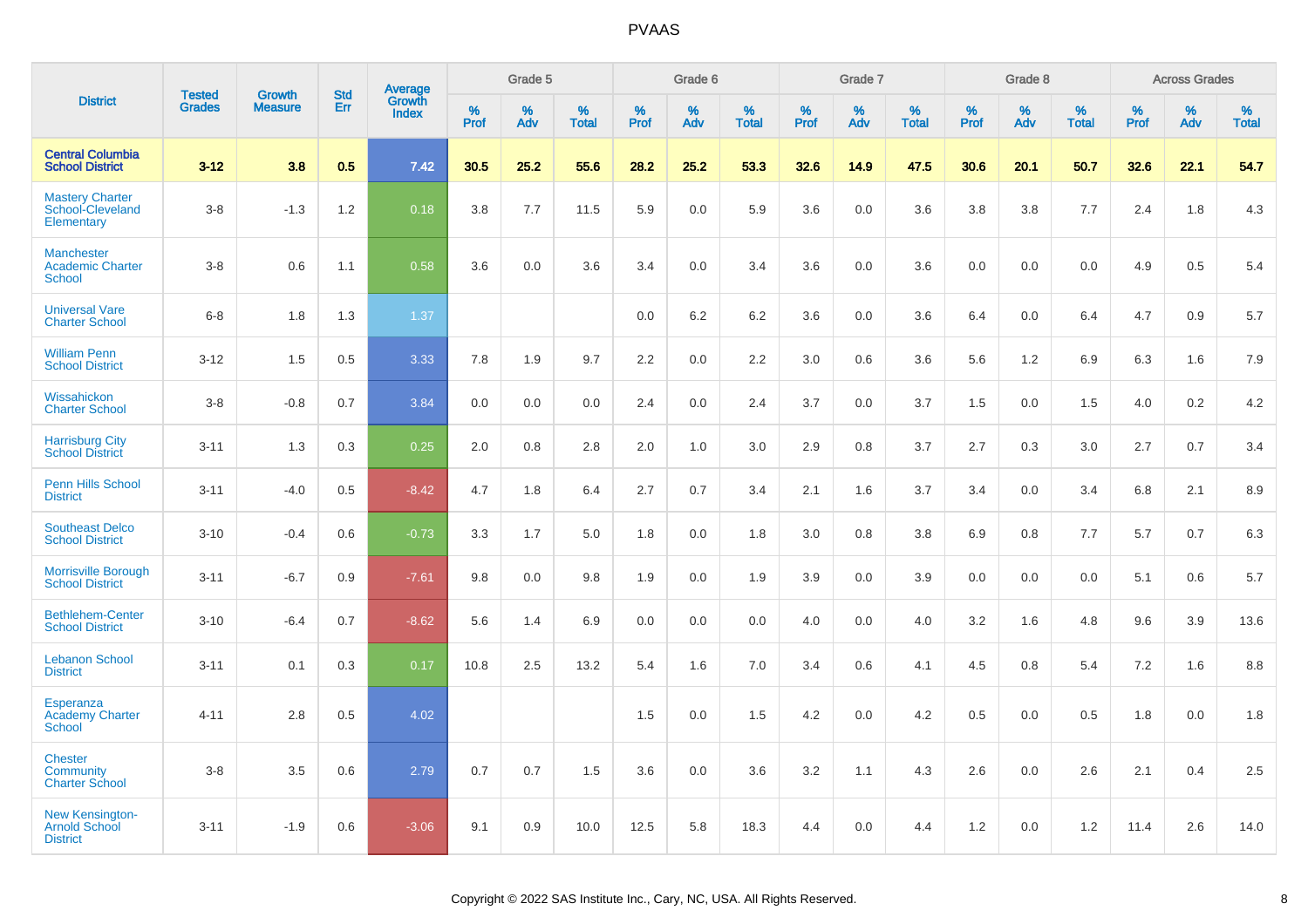|                                                                           |                                |                                 | <b>Std</b> | Average                |           | Grade 5  |                   |           | Grade 6  |                   |           | Grade 7  |                   |           | Grade 8  |                   |           | <b>Across Grades</b> |                   |
|---------------------------------------------------------------------------|--------------------------------|---------------------------------|------------|------------------------|-----------|----------|-------------------|-----------|----------|-------------------|-----------|----------|-------------------|-----------|----------|-------------------|-----------|----------------------|-------------------|
| <b>District</b>                                                           | <b>Tested</b><br><b>Grades</b> | <b>Growth</b><br><b>Measure</b> | Err        | Growth<br><b>Index</b> | %<br>Prof | %<br>Adv | %<br><b>Total</b> | %<br>Prof | %<br>Adv | %<br><b>Total</b> | %<br>Prof | %<br>Adv | %<br><b>Total</b> | %<br>Prof | %<br>Adv | %<br><b>Total</b> | %<br>Prof | %<br>Adv             | %<br><b>Total</b> |
| <b>Central Columbia</b><br><b>School District</b>                         | $3 - 12$                       | 3.8                             | 0.5        | 7.42                   | 30.5      | 25.2     | 55.6              | 28.2      | 25.2     | 53.3              | 32.6      | 14.9     | 47.5              | 30.6      | 20.1     | 50.7              | 32.6      | 22.1                 | 54.7              |
| <b>Young Scholars</b><br><b>Charter School</b>                            | $6 - 8$                        | 2.6                             | 0.8        | 3.60                   |           |          |                   | 1.8       | 0.0      | 1.8               | 4.6       | 0.0      | 4.6               | 0.0       | 0.0      | 0.0               | 2.0       | 0.0                  | 2.0               |
| <b>Mcguffey School</b><br><b>District</b>                                 | $3 - 11$                       | $-2.0$                          | 0.6        | $-3.48$                | 25.9      | 2.8      | 28.7              | 13.7      | 2.0      | 15.7              | 4.7       | 0.0      | 4.7               | 5.6       | 3.2      | 8.9               | 17.6      | 5.0                  | 22.6              |
| <b>Propel Charter</b><br>School-Hazelwood                                 | $3-8$                          | $-1.6$                          | 1.2        | $-1.32$                | 3.4       | 0.0      | 3.4               | 0.0       | 0.0      | 0.0               | 0.0       | 4.8      | 4.8               | 0.0       | 0.0      | 0.0               | 0.6       | 0.6                  | 1.3               |
| <b>Scranton School</b><br><b>District</b>                                 | $3 - 12$                       | $-3.3$                          | 0.5        | $-7.11$                | 10.4      | 0.8      | 11.2              | 2.1       | 1.3      | 3.4               | 3.7       | 1.1      | 4.8               | 3.4       | 2.3      | 5.7               | 7.0       | 1.7                  | 8.6               |
| Allegheny-Clarion<br><b>Valley School</b><br><b>District</b>              | $3 - 10$                       | 0.1                             | 0.9        | 0.15                   | 19.5      | 7.3      | 26.8              | 14.6      | 1.8      | 16.4              | 4.8       | 0.0      | 4.8               | 8.6       | 0.0      | 8.6               | 14.2      | 8.1                  | 22.3              |
| Shenandoah<br><b>Valley School</b><br><b>District</b>                     | $3 - 11$                       | $-5.1$                          | 0.8        | $-3.49$                | 11.9      | 3.0      | 14.9              | 19.6      | 2.0      | 21.6              | 1.7       | 3.4      | 5.1               | 3.6       | 0.0      | 3.6               | 12.0      | 3.5                  | 15.5              |
| <b>Southwest</b><br>Leadership<br><b>Academy Charter</b><br><b>School</b> | $3-8$                          | 0.7                             | 1.0        | 0.69                   | 2.2       | 0.0      | 2.2               | 2.9       | 0.0      | 2.9               | 5.1       | 0.0      | 5.1               | 0.0       | 0.0      | 0.0               | 5.7       | 1.5                  | 7.2               |
| <b>Lancaster School</b><br><b>District</b>                                | $3 - 12$                       | $-3.2$                          | 0.3        | $-11.85$               | 8.8       | 3.0      | 11.8              | 3.9       | 0.8      | 4.7               | 4.4       | 0.9      | 5.3               | 2.3       | 0.6      | 3.0               | 7.4       | 1.9                  | 9.3               |
| <b>Antietam School</b><br><b>District</b>                                 | $3 - 10$                       | $-2.5$                          | 0.8        | $-3.00$                | 9.4       | 1.6      | 10.9              | 10.0      | 3.3      | 13.3              | 5.6       | 0.0      | 5.6               | 5.8       | 0.0      | 5.8               | 8.3       | 1.2                  | 9.5               |
| <b>Mastery Charter</b><br>School - Hardy<br><b>Williams</b>               | $3 - 11$                       | $-0.1$                          | 1.2        | 1.21                   | 4.9       | 0.0      | 4.9               | 11.4      | 2.9      | 14.3              | 5.6       | 0.0      | 5.6               |           |          |                   | 6.9       | 0.6                  | 7.5               |
| Independence<br><b>Charter School</b><br>West                             | $3 - 7$                        | $-1.0$                          | 1.7        | $-0.13$                | 0.0       | 0.0      | 0.0               | 16.7      | 0.0      | 16.7              | 5.6       | 0.0      | 5.6               |           |          |                   | 6.2       | 1.8                  | 8.0               |
| Pennsylvania<br><b>Distance Learning</b><br><b>Charter School</b>         | $3 - 12$                       | $-1.7$                          | 0.7        | $-2.55$                | 6.5       | 0.0      | 6.5               | 1.3       | 0.0      | 1.3               | 4.6       | $1.2\,$  | 5.8               | 2.3       | 0.0      | 2.3               | 5.4       | 0.4                  | 5.8               |
| <b>Vision Academy</b><br><b>Charter School</b>                            | $3-8$                          | 1.7                             | 1.1        | $-2.66$                | 11.1      | 0.0      | 11.1              | 0.0       | 0.0      | 0.0               | 2.9       | 2.9      | 5.9               | 9.5       | 4.8      | 14.3              | 6.4       | 1.6                  | 8.0               |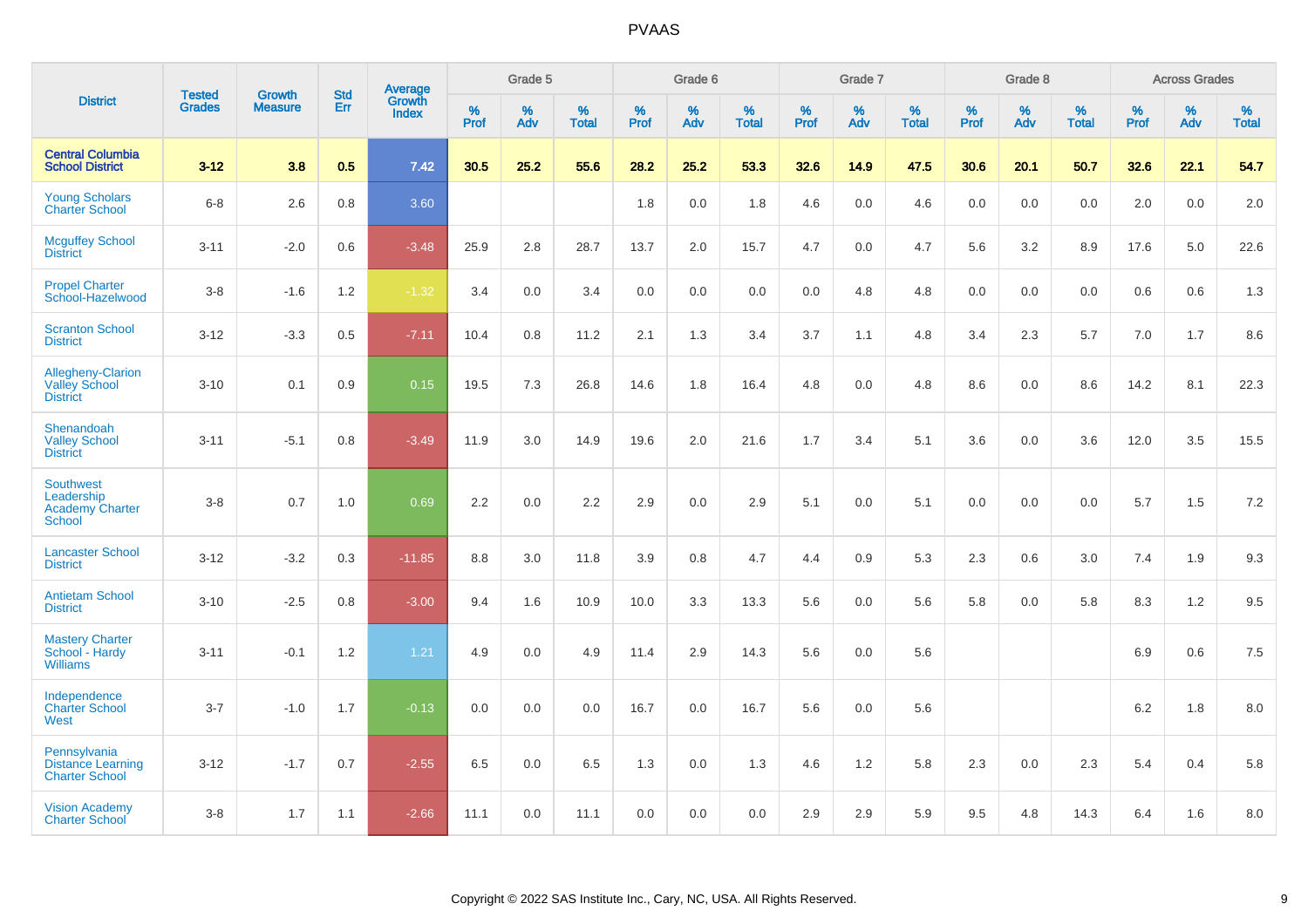| <b>District</b>                                                            | <b>Tested</b> | <b>Growth</b>  | <b>Std</b> |                                   |              | Grade 5  |                   |           | Grade 6  |                   |           | Grade 7  |                   |           | Grade 8  |                   |              | <b>Across Grades</b> |                   |
|----------------------------------------------------------------------------|---------------|----------------|------------|-----------------------------------|--------------|----------|-------------------|-----------|----------|-------------------|-----------|----------|-------------------|-----------|----------|-------------------|--------------|----------------------|-------------------|
|                                                                            | <b>Grades</b> | <b>Measure</b> | <b>Err</b> | Average<br>Growth<br><b>Index</b> | $\%$<br>Prof | %<br>Adv | %<br><b>Total</b> | %<br>Prof | %<br>Adv | %<br><b>Total</b> | %<br>Prof | %<br>Adv | %<br><b>Total</b> | %<br>Prof | %<br>Adv | %<br><b>Total</b> | $\%$<br>Prof | %<br>Adv             | %<br><b>Total</b> |
| <b>Central Columbia</b><br><b>School District</b>                          | $3 - 12$      | 3.8            | 0.5        | 7.42                              | 30.5         | 25.2     | 55.6              | 28.2      | 25.2     | 53.3              | 32.6      | 14.9     | 47.5              | 30.6      | 20.1     | 50.7              | 32.6         | 22.1                 | 54.7              |
| <b>Pottstown School</b><br><b>District</b>                                 | $3 - 12$      | $-5.0$         | 0.5        | $-9.86$                           | 6.0          | 3.6      | 9.5               | 2.1       | 0.0      | 2.1               | 5.3       | 0.7      | 5.9               | 5.6       | 0.0      | 5.6               | 6.5          | 1.2                  | 7.7               |
| <b>Burgettstown Area</b><br><b>School District</b>                         | $3 - 11$      | $-6.3$         | 0.7        | $-8.88$                           | 16.9         | 2.6      | 19.5              | 15.4      | 0.0      | 15.4              | 3.6       | 2.4      | 6.0               | 9.3       | 4.0      | 13.3              | 15.1         | 3.7                  | 18.9              |
| <b>Carmichaels Area</b><br><b>School District</b>                          | $3 - 10$      | $-5.5$         | 0.7        | $-7.62$                           | 13.8         | 1.2      | 15.0              | 1.5       | 0.0      | 1.5               | 3.0       | 3.0      | 6.0               | 6.8       | 0.0      | 6.8               | 11.3         | 2.2                  | 13.4              |
| <b>Lincoln Leadership</b><br><b>Academy Charter</b><br>School              | $3 - 12$      | $-1.2$         | 0.9        | $-1.72$                           | 0.0          | 0.0      | 0.0               | 2.0       | 0.0      | 2.0               | 4.0       | 2.0      | 6.0               | 0.0       | $0.0\,$  | 0.0               | 3.8          | 0.7                  | 4.4               |
| <b>Mastery Charter</b><br>School - Gratz<br><b>Campus</b>                  | $7 - 10$      | 1.0            | 1.4        | 0.73                              |              |          |                   |           |          |                   | 6.2       | 0.0      | 6.2               | 2.4       | 0.0      | 2.4               | 4.1          | 0.0                  | 4.1               |
| <b>Chester Charter</b><br><b>Scholars Academy</b><br><b>Charter School</b> | $3 - 12$      | $-3.3$         | 0.8        | $-1.62$                           | 0.0          | 0.0      | 0.0               | 2.1       | 0.0      | 2.1               | 6.2       | 0.0      | 6.2               | 0.0       | 0.0      | 0.0               | 1.8          | 0.4                  | 2.2               |
| <b>Laboratory Charter</b><br>School                                        | $3 - 8$       | $-0.7$         | 1.1        | $-0.61$                           | 3.2          | 0.0      | 3.2               | 2.3       | 0.0      | 2.3               | 6.4       | 0.0      | 6.4               | 5.0       | 0.0      | 5.0               | 5.3          | 0.0                  | 5.3               |
| <b>West Mifflin Area</b><br><b>School District</b>                         | $3 - 12$      | $-8.5$         | 0.5        | $-17.73$                          | 18.4         | 5.7      | 24.1              | 6.8       | 0.7      | 7.4               | 6.7       | 0.0      | 6.7               | 5.5       | 0.0      | 5.5               | 11.1         | 2.8                  | 13.9              |
| <b>Tacony Academy</b><br><b>Charter School</b>                             | $3 - 11$      | $-3.3$         | 0.8        | 3.79                              | 4.1          | 1.4      | 5.5               | 2.9       | 0.0      | 2.9               | 6.8       | 0.0      | 6.8               | 5.7       | 2.9      | 8.6               | 5.0          | 1.0                  | 6.0               |
| <b>Weatherly Area</b><br><b>School District</b>                            | $3 - 11$      | $-6.9$         | 1.1        | $-1.89$                           | 26.9         | 7.7      | 34.6              | 12.1      | 0.0      | 12.1              | 6.9       | 0.0      | 6.9               | 5.6       | 0.0      | 5.6               | 15.1         | 4.0                  | 19.1              |
| Aliquippa School<br><b>District</b>                                        | $3 - 11$      | 0.1            | 0.8        | 0.06                              | 1.5          | 0.0      | 1.5               | 0.0       | 1.6      | 1.6               | 6.9       | 0.0      | 6.9               | 0.0       | 0.0      | 0.0               | 2.0          | 0.5                  | 2.6               |
| Antonia Pantoja<br>Community<br><b>Charter School</b>                      | $3 - 8$       | $-3.9$         | 0.8        | $-4.62$                           | 1.5          | 0.0      | 1.5               | 0.0       | 0.0      | 0.0               | 4.6       | 2.3      | 7.0               | 5.6       | 0.0      | 5.6               | 1.8          | 0.9                  | 2.8               |
| <b>Mastery Charter</b><br>School - Thomas<br>Campus                        | $3 - 10$      | 1.5            | 0.9        | 1.70                              | 10.8         | 0.0      | 10.8              | 7.1       | 2.4      | 9.5               | 7.0       | 0.0      | 7.0               | 2.2       | 0.0      | 2.2               | 8.6          | 0.8                  | 9.4               |
| <b>Hanover Area</b><br><b>School District</b>                              | $3 - 11$      | $-2.5$         | 0.9        | $-0.79$                           | 3.4          | 3.4      | 6.8               | 10.0      | 4.0      | 14.0              | 5.3       | 1.8      | 7.0               | 0.0       | 0.0      | 0.0               | 7.4          | 1.9                  | 9.3               |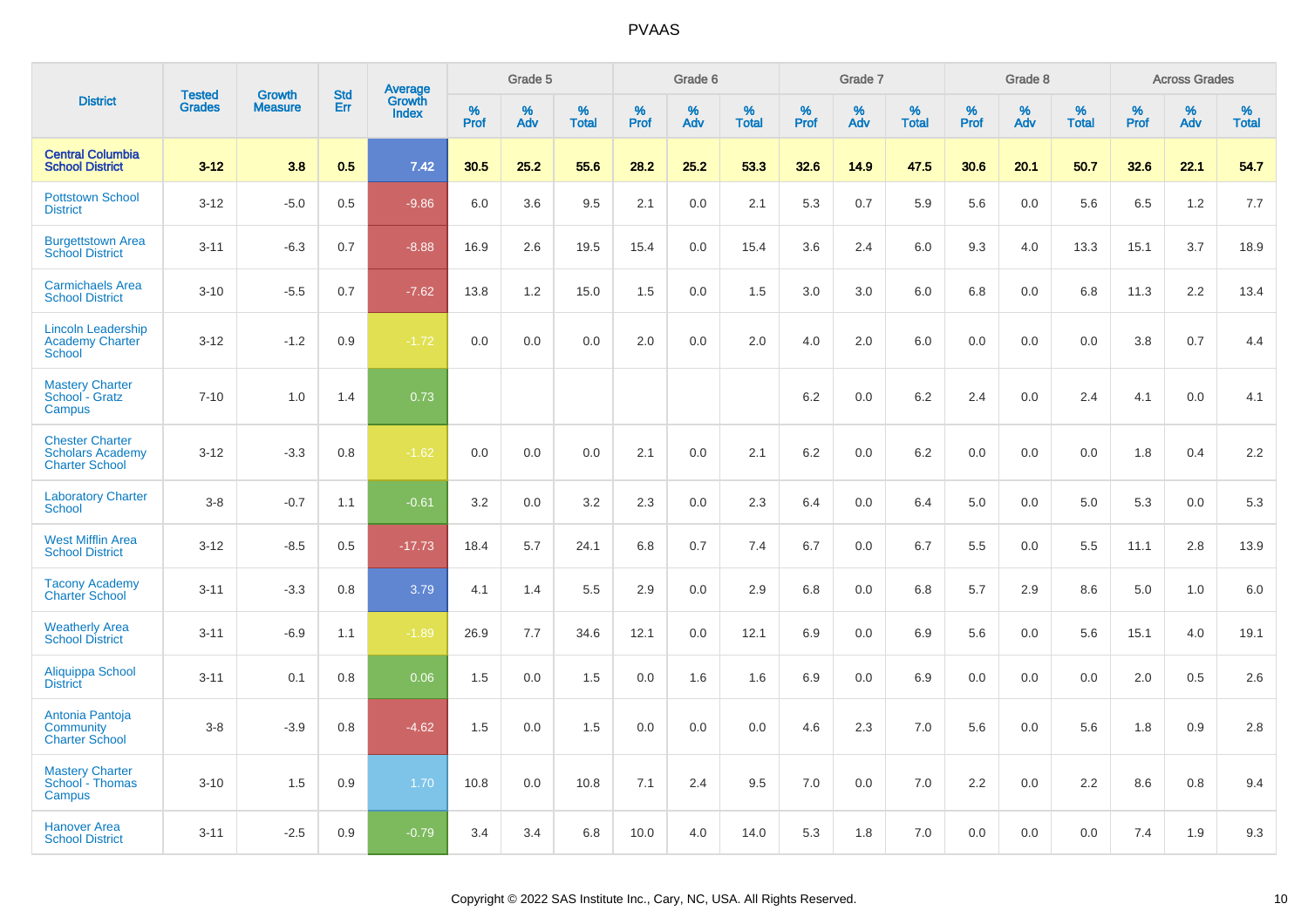| <b>District</b>                                                           |                                |                                 | <b>Std</b> | Average                |              | Grade 5  |                   |              | Grade 6  |                   |              | Grade 7  |                   |              | Grade 8  |                   |              | <b>Across Grades</b> |                   |
|---------------------------------------------------------------------------|--------------------------------|---------------------------------|------------|------------------------|--------------|----------|-------------------|--------------|----------|-------------------|--------------|----------|-------------------|--------------|----------|-------------------|--------------|----------------------|-------------------|
|                                                                           | <b>Tested</b><br><b>Grades</b> | <b>Growth</b><br><b>Measure</b> | Err        | Growth<br><b>Index</b> | $\%$<br>Prof | %<br>Adv | %<br><b>Total</b> | $\%$<br>Prof | %<br>Adv | %<br><b>Total</b> | $\%$<br>Prof | %<br>Adv | %<br><b>Total</b> | $\%$<br>Prof | %<br>Adv | %<br><b>Total</b> | $\%$<br>Prof | %<br>Adv             | %<br><b>Total</b> |
| <b>Central Columbia</b><br><b>School District</b>                         | $3 - 12$                       | 3.8                             | 0.5        | 7.42                   | 30.5         | 25.2     | 55.6              | 28.2         | 25.2     | 53.3              | 32.6         | 14.9     | 47.5              | 30.6         | 20.1     | 50.7              | 32.6         | 22.1                 | 54.7              |
| <b>Tri-Valley School</b><br><b>District</b>                               | $3 - 10$                       | $-6.5$                          | 0.8        | $-4.50$                | 13.2         | 2.4      | 15.7              | 13.2         | 0.0      | 13.2              | 7.3          | 0.0      | 7.3               | 2.4          | 7.3      | 9.8               | 15.8         | 3.7                  | 19.4              |
| Mariana Bracetti<br><b>Academy Charter</b><br><b>School</b>               | $3 - 10$                       | $-3.1$                          | 0.9        | $-3.58$                | 8.6          | 0.0      | 8.6               | 2.2          | 0.0      | 2.2               | 7.3          | 0.0      | 7.3               | 0.0          | 0.0      | 0.0               | 4.4          | 0.0                  | 4.4               |
| <b>Robert Benjamin</b><br><b>Wiley Community</b><br><b>Charter School</b> | $3 - 8$                        | 2.8                             | 0.8        | 3.35                   | 7.0          | 2.3      | 9.3               | 0.0          | 0.0      | 0.0               | 7.3          | 0.0      | 7.3               | 4.4          | 0.0      | 4.4               | 5.7          | 1.7                  | 7.4               |
| <b>Greater Johnstown</b><br><b>School District</b>                        | $3 - 11$                       | $-1.7$                          | 0.5        | $-3.51$                | 5.9          | 0.7      | 6.6               | 4.8          | 0.0      | 4.8               | 7.4          | 0.0      | 7.4               | 0.6          | 0.6      | 1.3               | 6.8          | 1.2                  | 8.0               |
| <b>Insight PA Cyber</b><br><b>Charter School</b>                          | $3 - 11$                       | $-6.7$                          | 1.5        | $-2.45$                | 5.6          | 11.1     | 16.7              | 0.0          | 0.0      | 0.0               | 3.7          | 3.7      | 7.4               | 11.1         | 3.7      | 14.8              | 9.0          | 3.7                  | 12.7              |
| <b>Erie City School</b><br><b>District</b>                                | $3 - 12$                       | $-1.7$                          | 0.3        | $-6.47$                | 7.6          | 2.4      | 10.0              | 2.9          | 0.5      | 3.4               | 5.9          | 1.6      | 7.4               | 5.2          | 0.3      | 5.5               | 6.4          | 1.4                  | 7.8               |
| <b>Uniontown Area</b><br><b>School District</b>                           | $3 - 11$                       | $-4.0$                          | 0.6        | $-6.62$                | 17.1         | 3.8      | 21.0              | 18.7         | 3.7      | 22.4              | 6.5          | 0.9      | 7.5               | 0.0          | 0.0      | 0.0               | 15.0         | 4.4                  | 19.3              |
| Columbia Borough<br><b>School District</b>                                | $3 - 12$                       | $-4.8$                          | 0.7        | $-6.40$                | 15.1         | 1.4      | 16.4              | 1.4          | 0.0      | 1.4               | 6.2          | 1.5      | 7.7               | 0.0          | 0.0      | 0.0               | 8.7          | 1.4                  | 10.0              |
| <b>Cornell School</b><br><b>District</b>                                  | $3 - 11$                       | $-3.1$                          | 1.1        | $-2.94$                | 10.0         | 6.7      | 16.7              | 14.0         | 0.0      | 14.0              | 7.7          | 0.0      | 7.7               | 0.0          | 0.0      | 0.0               | 12.2         | 2.8                  | 15.0              |
| <b>Mahanoy Area</b><br><b>School District</b>                             | $3 - 10$                       | $-0.3$                          | 0.8        | 3.34                   | 7.3          | 0.0      | 7.3               | 4.0          | 0.0      | 4.0               | 7.7          | 0.0      | 7.7               | 4.6          | 0.0      | 4.6               | 10.4         | 0.8                  | 11.1              |
| <b>Sugar Valley Rural</b><br><b>Charter School</b>                        | $3 - 11$                       | $-0.5$                          | 1.0        | $-2.23$                | 26.3         | 5.3      | 31.6              | 8.3          | 0.0      | 8.3               | 5.1          | 2.6      | 7.7               | 2.8          | 0.0      | 2.8               | 16.0         | 2.8                  | 18.9              |
| <b>Brownsville Area</b><br><b>School District</b>                         | $3 - 12$                       | $-0.6$                          | 0.7        | $-0.90$                | 17.3         | 4.0      | 21.3              | 7.2          | 1.2      | 8.4               | 6.4          | 1.3      | 7.7               | 4.2          | 1.4      | 5.6               | 10.2         | 1.5                  | 11.7              |
| <b>Sharon City School</b><br><b>District</b>                              | $3 - 11$                       | $-0.3$                          | 0.5        | $-0.53$                | 14.1         | 2.1      | 16.2              | 13.9         | 4.1      | 18.0              | 6.0          | 1.7      | 7.8               | 5.9          | 1.5      | 7.4               | 12.0         | 2.8                  | 14.8              |
| <b>Wilkes-Barre Area</b><br><b>School District</b>                        | $3 - 11$                       | $-0.9$                          | 0.5        | 0.31                   | 8.1          | 1.7      | 9.8               | 10.1         | 4.4      | 14.5              | 6.0          | 1.8      | 7.8               | 3.1          | 1.3      | 4.4               | 9.8          | 3.0                  | 12.7              |
| <b>Pittston Area</b><br><b>School District</b>                            | $3 - 11$                       | $-8.4$                          | 0.8        | $-11.15$               | 5.7          | 0.0      | 5.7               | 4.2          | 0.0      | 4.2               | 4.8          | 3.2      | 7.9               | 7.1          | 1.8      | 8.9               | 10.7         | 3.8                  | 14.4              |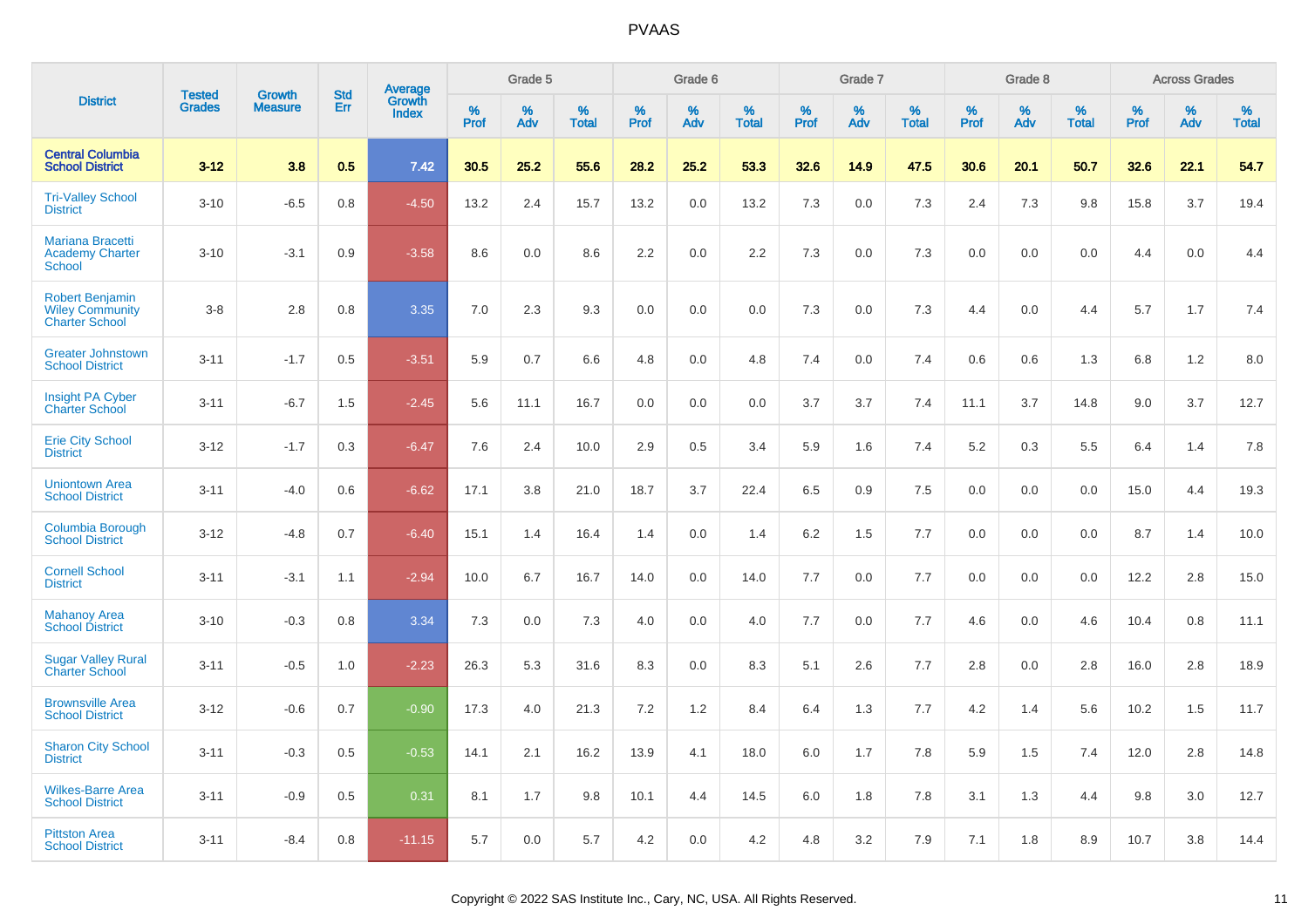|                                                                                   |                                |                                 | <b>Std</b> | Average                       |           | Grade 5  |                   |           | Grade 6  |                   |           | Grade 7  |                   |           | Grade 8  |                   |           | <b>Across Grades</b> |                   |
|-----------------------------------------------------------------------------------|--------------------------------|---------------------------------|------------|-------------------------------|-----------|----------|-------------------|-----------|----------|-------------------|-----------|----------|-------------------|-----------|----------|-------------------|-----------|----------------------|-------------------|
| <b>District</b>                                                                   | <b>Tested</b><br><b>Grades</b> | <b>Growth</b><br><b>Measure</b> | Err        | <b>Growth</b><br><b>Index</b> | %<br>Prof | %<br>Adv | %<br><b>Total</b> | %<br>Prof | %<br>Adv | %<br><b>Total</b> | %<br>Prof | %<br>Adv | %<br><b>Total</b> | %<br>Prof | %<br>Adv | %<br><b>Total</b> | %<br>Prof | %<br>Adv             | %<br><b>Total</b> |
| <b>Central Columbia</b><br><b>School District</b>                                 | $3 - 12$                       | 3.8                             | 0.5        | 7.42                          | 30.5      | 25.2     | 55.6              | 28.2      | 25.2     | 53.3              | 32.6      | 14.9     | 47.5              | 30.6      | 20.1     | 50.7              | 32.6      | 22.1                 | 54.7              |
| <b>Leechburg Area</b><br><b>School District</b>                                   | $3 - 11$                       | $-3.5$                          | 0.9        | $-0.64$                       | 15.6      | 2.2      | 17.8              | 16.2      | 5.4      | 21.6              | 8.0       | 0.0      | 8.0               | 23.8      | 7.1      | 31.0              | 22.5      | 5.9                  | 28.5              |
| <b>Muhlenberg</b><br><b>School District</b>                                       | $3 - 10$                       | $-7.3$                          | 0.4        | $-19.08$                      | 8.1       | 0.5      | 8.5               | 2.5       | 0.8      | 3.4               | 6.9       | 1.2      | 8.0               | 7.5       | 0.7      | 8.2               | 7.0       | 1.0                  | 8.0               |
| <b>Discovery Charter</b><br>School                                                | $3 - 8$                        | 2.6                             | 0.9        | 2.54                          | 8.5       | 2.1      | 10.6              | 0.0       | 0.0      | 0.0               | 6.6       | 1.6      | 8.2               | 5.4       | 0.0      | 5.4               | 5.2       | 1.1                  | 6.2               |
| <b>Agora Cyber</b><br><b>Charter School</b>                                       | $3 - 11$                       | $-0.3$                          | 0.6        | 2.57                          | 9.8       | 2.0      | 11.8              | 7.8       | 0.7      | 8.5               | 6.2       | 2.1      | 8.3               | 3.3       | 1.3      | 4.6               | 9.7       | 2.4                  | 12.1              |
| <b>Arts Academy</b><br><b>Charter School</b>                                      | $5 - 8$                        | $-7.7$                          | 1.1        | $-6.85$                       | 7.7       | 0.0      | 7.7               | 2.4       | 0.0      | 2.4               | 8.3       | 0.0      | 8.3               | 0.0       | 0.0      | 0.0               | 4.4       | 0.0                  | 4.4               |
| <b>Upper Darby</b><br><b>School District</b>                                      | $3 - 12$                       | $-0.4$                          | 0.3        | $-1.42$                       | 12.6      | 3.0      | 15.6              | 6.9       | 0.7      | 7.6               | 5.4       | 2.9      | 8.3               | 7.5       | 1.4      | 8.8               | 10.5      | 2.2                  | 12.8              |
| <b>West Oak Lane</b><br><b>Charter School</b>                                     | $3-8$                          | 0.7                             | 0.7        | 0.93                          | 2.6       | 1.3      | 3.8               | 6.1       | 0.0      | 6.1               | 6.9       | 1.4      | 8.3               | 0.0       | 1.9      | 1.9               | 6.1       | 0.7                  | 6.8               |
| <b>Carbondale Area</b><br><b>School District</b>                                  | $3 - 10$                       | 1.1                             | 0.6        | 3.33                          | 10.3      | 1.2      | 11.5              | 4.2       | 0.0      | 4.2               | 4.8       | 3.6      | 8.4               | 13.9      | 0.0      | 13.9              | 9.4       | 0.8                  | 10.1              |
| Susquehanna<br><b>Township School</b><br><b>District</b>                          | $3 - 12$                       | $-3.4$                          | 0.5        | $-7.32$                       | 13.7      | 3.7      | 17.4              | 3.0       | 0.5      | 3.5               | 6.2       | 2.3      | 8.5               | 9.8       | 0.5      | 10.3              | 11.5      | 3.0                  | 14.4              |
| <b>Bristol Township</b><br><b>School District</b>                                 | $3 - 11$                       | $-4.1$                          | 0.4        | $-11.39$                      | 12.4      | 2.9      | 15.3              | 2.7       | 0.7      | 3.4               | 7.5       | 1.1      | 8.6               | 3.8       | 0.4      | 4.2               | 10.6      | 2.1                  | 12.7              |
| <b>Universal Alcorn</b><br><b>Charter School</b>                                  | $3 - 8$                        | $-0.7$                          | 0.8        | $-2.71$                       | 7.7       | 1.9      | 9.6               | 3.9       | 0.0      | 3.9               | 8.8       | 0.0      | 8.8               | 5.1       | 0.0      | 5.1               | 6.4       | 1.7                  | 8.1               |
| <b>Howard Gardner</b><br><b>Multiple</b><br>Intelligence<br><b>Charter School</b> | $3-8$                          | $-3.7$                          | 1.1        | $-1.27$                       | 16.7      | 6.7      | 23.3              | 9.4       | 0.0      | 9.4               | 9.1       | 0.0      | 9.1               | 7.4       | 11.1     | 18.5              | 14.7      | 3.5                  | 18.2              |
| <b>Provident Charter</b><br><b>School</b>                                         | $3 - 8$                        | 3.6                             | 1.0        | 1.08                          | 4.4       | 2.2      | 6.5               | 10.5      | 0.0      | 10.5              | 9.1       | 0.0      | 9.1               | 0.0       | 3.3      | 3.3               | 9.2       | 2.5                  | 11.7              |
| <b>Northwest Area</b><br><b>School District</b>                                   | $3 - 10$                       | 0.9                             | 0.8        | 1.12                          | 17.3      | 1.9      | 19.2              | 19.3      | 3.5      | 22.8              | 7.3       | 1.8      | 9.1               | 5.4       | 0.0      | 5.4               | 13.2      | 1.5                  | 14.8              |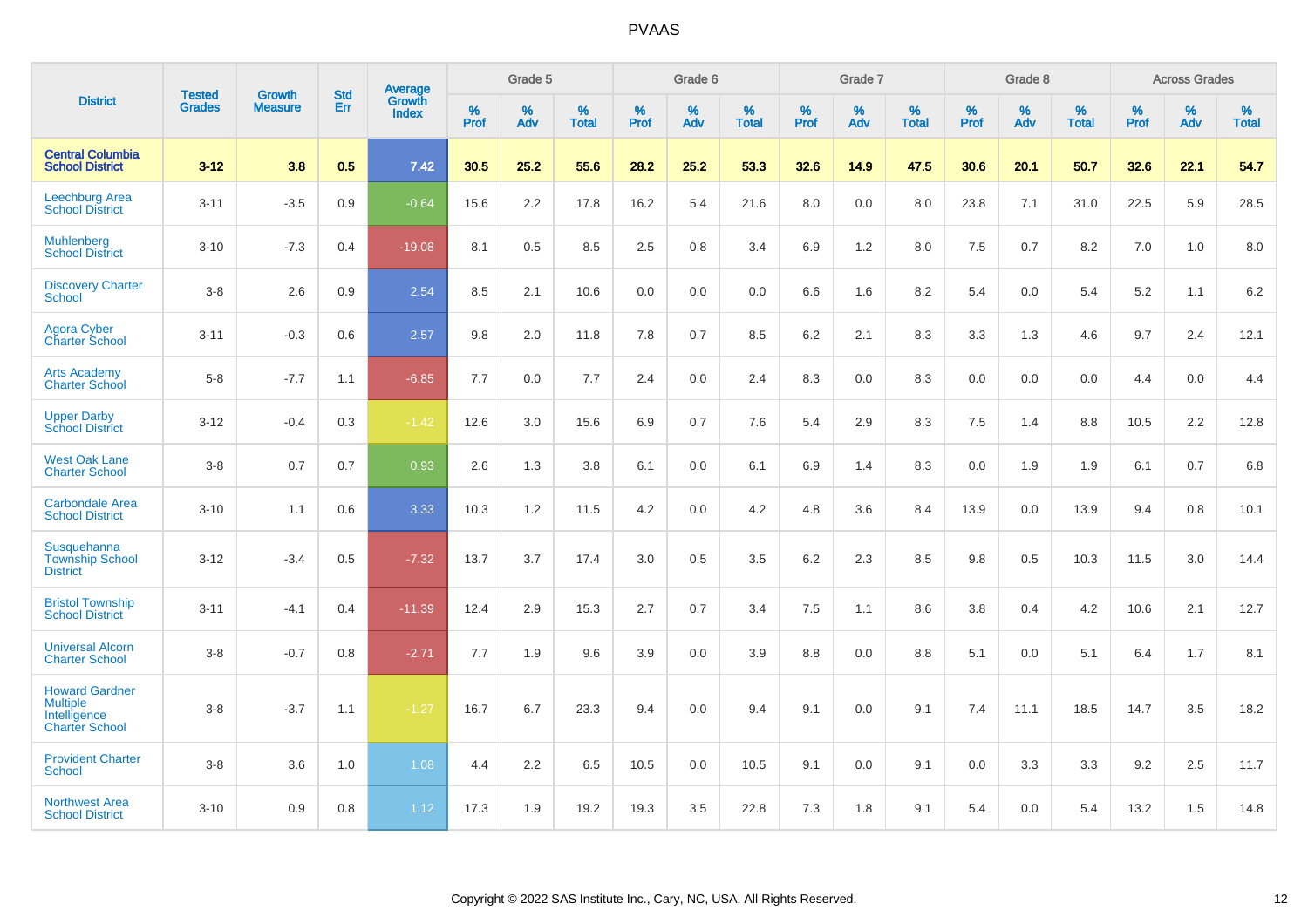|                                                                   | <b>Tested</b> | <b>Growth</b>  | <b>Std</b> | Average                |                     | Grade 5  |                   |                     | Grade 6  |                   |              | Grade 7  |                   |                     | Grade 8  |                   |                     | <b>Across Grades</b> |                   |
|-------------------------------------------------------------------|---------------|----------------|------------|------------------------|---------------------|----------|-------------------|---------------------|----------|-------------------|--------------|----------|-------------------|---------------------|----------|-------------------|---------------------|----------------------|-------------------|
| <b>District</b>                                                   | <b>Grades</b> | <b>Measure</b> | <b>Err</b> | Growth<br><b>Index</b> | $\%$<br><b>Prof</b> | %<br>Adv | %<br><b>Total</b> | $\%$<br><b>Prof</b> | %<br>Adv | %<br><b>Total</b> | $\%$<br>Prof | %<br>Adv | %<br><b>Total</b> | $\%$<br><b>Prof</b> | %<br>Adv | %<br><b>Total</b> | $\%$<br><b>Prof</b> | %<br>Adv             | %<br><b>Total</b> |
| <b>Central Columbia</b><br><b>School District</b>                 | $3 - 12$      | 3.8            | 0.5        | 7.42                   | 30.5                | 25.2     | 55.6              | 28.2                | 25.2     | 53.3              | 32.6         | 14.9     | 47.5              | 30.6                | 20.1     | 50.7              | 32.6                | 22.1                 | 54.7              |
| <b>New Castle Area</b><br><b>School District</b>                  | $3 - 12$      | $-0.5$         | 0.4        | $-1.11$                | 4.3                 | 0.5      | 4.8               | 3.3                 | 1.9      | 5.2               | 7.7          | 1.4      | 9.1               | 3.3                 | 0.9      | 4.2               | 4.4                 | 1.1                  | 5.5               |
| <b>Brentwood</b><br><b>Borough School</b><br><b>District</b>      | $3 - 11$      | $-2.3$         | 0.7        | $-3.25$                | 25.6                | 4.6      | 30.2              | 8.5                 | 2.4      | 11.0              | 9.2          | 0.0      | 9.2               | 19.4                | 1.4      | 20.8              | 19.6                | 5.3                  | 24.9              |
| <b>Lehigh Valley</b><br>Academy Regional<br><b>Charter School</b> | $3 - 11$      | $-3.0$         | 0.5        | $-5.67$                | 22.5                | 7.5      | 30.0              | 16.4                | 3.1      | 19.5              | 7.4          | 1.8      | 9.3               | 5.5                 | 0.9      | 6.4               | 17.4                | 4.4                  | 21.8              |
| <b>Williams Valley</b><br><b>School District</b>                  | $3 - 11$      | 0.1            | 0.8        | 0.08                   | 31.8                | 6.8      | 38.6              | 5.2                 | 0.0      | 5.2               | 8.0          | 1.3      | 9.3               | 9.4                 | 1.6      | 10.9              | 12.8                | 1.6                  | 14.4              |
| <b>Fannett-Metal</b><br><b>School District</b>                    | $3 - 11$      | $-2.4$         | 1.0        | 2.68                   | 17.2                | 6.9      | 24.1              | 10.3                | 0.0      | 10.3              | 9.4          | $0.0\,$  | 9.4               | 8.9                 | 2.2      | 11.1              | 15.5                | 5.8                  | 21.3              |
| <b>Big Beaver Falls</b><br>Area School<br><b>District</b>         | $3 - 11$      | $-1.7$         | 0.6        | $-2.82$                | 19.6                | 2.0      | 21.6              | 5.4                 | 0.9      | 6.4               | 8.3          | 1.0      | 9.4               | 1.0                 | 1.0      | 2.1               | 12.5                | 1.1                  | 13.6              |
| <b>Mastery Charter</b><br>School -<br>Shoemaker<br>Campus         | $7 - 10$      | 1.9            | 1.6        | 1.23                   |                     |          |                   |                     |          |                   | 9.4          | 0.0      | 9.4               | 4.2                 | 0.0      | 4.2               | 7.1                 | 0.0                  | 7.1               |
| <b>Ringgold School</b><br><b>District</b>                         | $3 - 11$      | $-4.9$         | 0.5        | $-10.49$               | 13.5                | 1.8      | 15.3              | 5.7                 | 0.0      | 5.7               | 8.3          | 1.2      | 9.5               | 6.4                 | 0.5      | 6.9               | 12.7                | 1.7                  | 14.4              |
| <b>North Schuylkill</b><br><b>School District</b>                 | $3 - 11$      | 0.5            | 0.5        | $-2.13$                | 8.2                 | 3.0      | 11.2              | 4.8                 | 0.8      | 5.6               | 5.8          | 3.9      | 9.7               | 11.8                | 6.7      | 18.5              | 12.1                | 4.1                  | 16.1              |
| Apollo-Ridge<br><b>School District</b>                            | $3 - 12$      | $-2.9$         | 0.7        | $-4.18$                | 18.8                | 0.0      | 18.8              | 12.0                | 1.2      | 13.2              | 8.5          | 1.2      | 9.8               | 10.4                | 2.6      | 13.0              | 14.8                | 3.0                  | 17.7              |
| <b>Cameron County</b><br><b>School District</b>                   | $3 - 12$      | 1.0            | 1.0        | 1.04                   | 48.4                | 0.0      | 48.4              | 29.0                | 2.6      | 31.6              | 7.3          | 2.4      | 9.8               | 13.5                | 0.0      | 13.5              | 30.3                | 6.8                  | 37.2              |
| <b>Ad Prima Charter</b><br><b>School</b>                          | $3 - 8$       | 1.5            | 0.8        | 2.24                   | 8.3                 | 0.0      | 8.3               | 15.7                | 0.0      | 15.7              | 8.2          | 1.6      | 9.8               | 9.8                 | 1.6      | 11.5              | 10.9                | 0.7                  | 11.6              |
| <b>School Lane</b><br><b>Charter School</b>                       | $3 - 11$      | $-4.8$         | 0.7        | $-1.03$                | 26.9                | 7.5      | 34.3              | 11.9                | 1.7      | 13.6              | 7.0          | 2.8      | 9.9               | 18.8                | 3.1      | 21.9              | 21.0                | 6.5                  | 27.5              |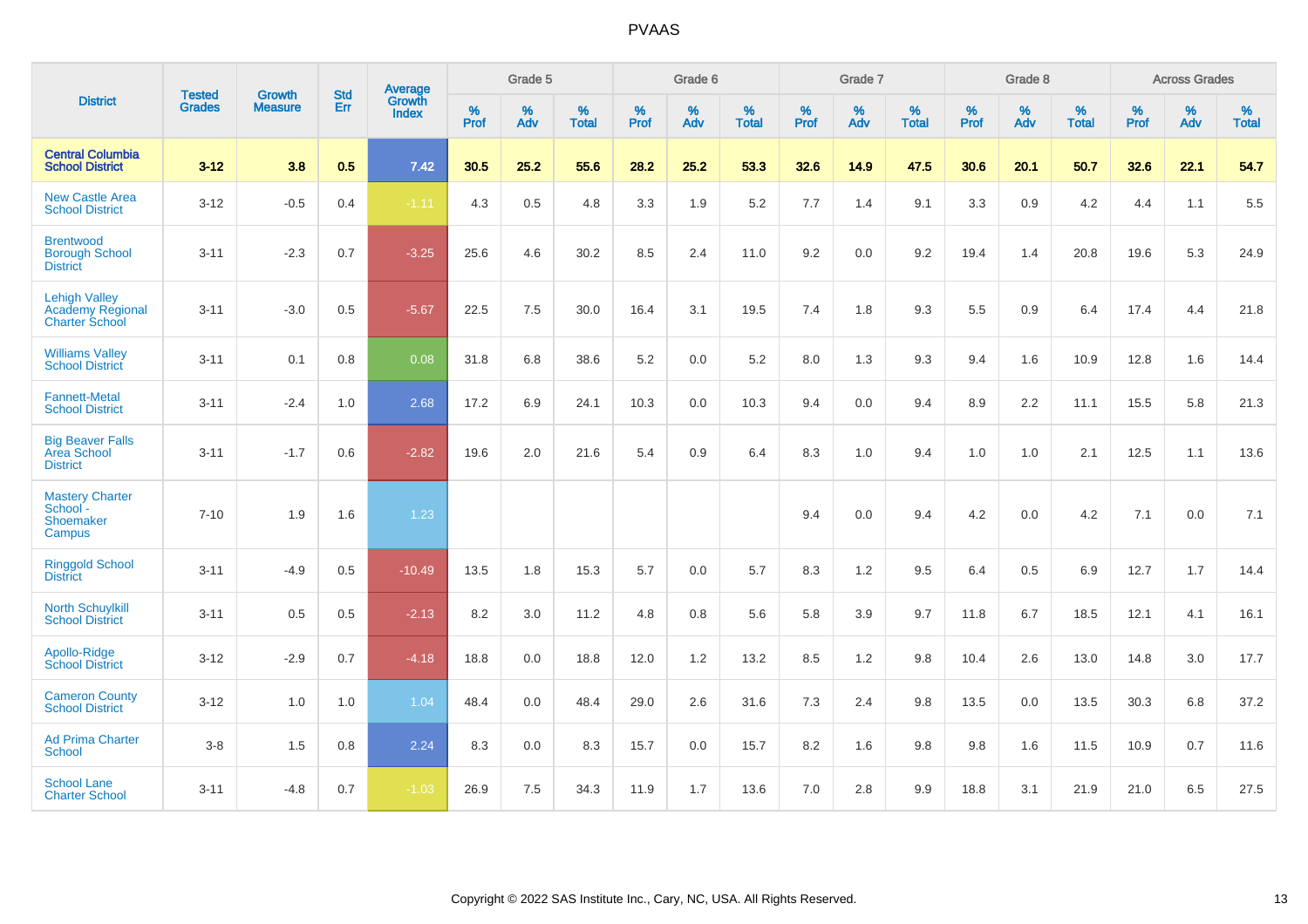|                                                                               |                                |                                 | <b>Std</b> | Average                       |           | Grade 5  |                   |           | Grade 6  |                   |           | Grade 7  |                   |           | Grade 8  |                   |           | <b>Across Grades</b> |                   |
|-------------------------------------------------------------------------------|--------------------------------|---------------------------------|------------|-------------------------------|-----------|----------|-------------------|-----------|----------|-------------------|-----------|----------|-------------------|-----------|----------|-------------------|-----------|----------------------|-------------------|
| <b>District</b>                                                               | <b>Tested</b><br><b>Grades</b> | <b>Growth</b><br><b>Measure</b> | Err        | <b>Growth</b><br><b>Index</b> | %<br>Prof | %<br>Adv | %<br><b>Total</b> | %<br>Prof | %<br>Adv | %<br><b>Total</b> | %<br>Prof | %<br>Adv | %<br><b>Total</b> | %<br>Prof | %<br>Adv | %<br><b>Total</b> | %<br>Prof | %<br>Adv             | %<br><b>Total</b> |
| <b>Central Columbia</b><br><b>School District</b>                             | $3 - 12$                       | 3.8                             | 0.5        | 7.42                          | 30.5      | 25.2     | 55.6              | 28.2      | 25.2     | 53.3              | 32.6      | 14.9     | 47.5              | 30.6      | 20.1     | 50.7              | 32.6      | 22.1                 | 54.7              |
| <b>Young Scholars of</b><br><b>Greater Allegheny</b><br><b>Charter School</b> | $3 - 8$                        | $-1.4$                          | 1.6        | 1.32                          | 10.0      | $0.0\,$  | 10.0              | 6.2       | $0.0\,$  | 6.2               | 10.0      | $0.0\,$  | 10.0              |           |          |                   | 6.6       | $0.0\,$              | 6.6               |
| <b>Clearfield Area</b><br><b>School District</b>                              | $3 - 10$                       | $-3.9$                          | 0.5        | $-7.29$                       | 16.5      | 3.3      | 19.8              | 4.7       | 1.6      | 6.3               | 9.3       | 0.8      | 10.1              | 6.3       | 3.5      | 9.8               | 12.1      | 2.5                  | 14.6              |
| <b>Coatesville Area</b><br><b>School District</b>                             | $3 - 11$                       | $-0.5$                          | 0.4        | $-1.37$                       | 14.8      | 4.8      | 19.6              | 8.5       | 0.0      | 8.5               | 8.9       | 1.3      | 10.1              | 6.9       | 0.5      | 7.4               | 10.9      | 3.9                  | 14.8              |
| Northwood<br><b>Academy Charter</b><br>School                                 | $3 - 8$                        | $-3.7$                          | 0.7        | $-5.33$                       | 6.6       | 1.3      | 7.9               | 5.2       | 0.0      | 5.2               | 8.7       | 1.4      | 10.1              | 10.7      | 1.8      | 12.5              | 6.3       | 0.9                  | 7.2               |
| Northgate School<br><b>District</b>                                           | $3 - 11$                       | $-1.8$                          | 0.8        | $-2.25$                       | 19.6      | 7.8      | 27.4              | 15.2      | 1.7      | 17.0              | 10.2      | 0.0      | 10.2              | 12.5      | 4.2      | 16.7              | 15.8      | 4.3                  | 20.1              |
| <b>Southern Tioga</b><br><b>School District</b>                               | $3 - 11$                       | 0.3                             | 0.6        | 0.47                          | 23.7      | 1.0      | 24.7              | 17.9      | 1.9      | 19.8              | 8.0       | 2.2      | 10.2              | 10.8      | 2.5      | 13.3              | 18.0      | 4.1                  | 22.1              |
| <b>Collegium Charter</b><br>School                                            | $3 - 10$                       | $-1.0$                          | 0.4        | $-2.20$                       | 15.6      | 3.0      | 18.6              | 10.6      | 1.1      | 11.6              | 8.0       | 2.3      | 10.3              | 7.6       | 2.8      | 10.3              | 14.4      | 3.4                  | 17.8              |
| <b>Purchase Line</b><br><b>School District</b>                                | $3 - 12$                       | 1.0                             | 0.8        | $-3.26$                       | 28.8      | 7.7      | 36.5              | 6.1       | 3.0      | 9.1               | 7.5       | 3.0      | 10.4              | 5.3       | 0.0      | 5.3               | 16.1      | 3.3                  | 19.4              |
| <b>Minersville Area</b><br><b>School District</b>                             | $3 - 11$                       | $-0.9$                          | 0.7        | $-2.13$                       | 9.6       | 4.1      | 13.7              | 20.8      | 2.6      | 23.4              | 10.4      | 0.0      | 10.4              | 2.7       | 1.3      | 4.0               | 15.1      | 3.2                  | 18.3              |
| <b>Tidioute</b><br><b>Community</b><br><b>Charter School</b>                  | $3 - 11$                       | $-0.3$                          | 1.4        | 0.03                          | 15.4      | 0.0      | 15.4              | 27.8      | 0.0      | 27.8              | 10.5      | 0.0      | 10.5              | 7.4       | 0.0      | 7.4               | 16.0      | 1.6                  | 17.6              |
| <b>South Allegheny</b><br><b>School District</b>                              | $3 - 11$                       | $-5.4$                          | 0.9        | $-5.93$                       | 25.9      | 1.7      | 27.6              | 2.0       | 2.0      | 4.1               | 7.9       | 2.6      | 10.5              | 12.5      | 2.5      | 15.0              | 16.9      | 2.7                  | 19.6              |
| <b>Union School</b><br><b>District</b>                                        | $3 - 12$                       | 3.8                             | 1.0        | 3.85                          | 18.2      | 0.0      | 18.2              | 22.0      | 14.6     | 36.6              | 10.5      | 0.0      | 10.5              | 18.2      | 11.4     | 29.6              | 18.6      | $7.7\,$              | 26.3              |
| <b>Norristown Area</b><br><b>School District</b>                              | $3 - 12$                       | $-2.3$                          | 0.4        | $-6.00$                       | 10.2      | 0.6      | 10.8              | 9.0       | 1.1      | 10.0              | 9.3       | 1.3      | 10.7              | 7.4       | 3.0      | 10.4              | 11.0      | 1.9                  | 13.0              |
| <b>Northern Lebanon</b><br><b>School District</b>                             | $3 - 11$                       | $-3.8$                          | 0.5        | $-7.72$                       | 30.5      | 8.6      | 39.1              | 12.8      | 0.8      | 13.6              | 8.1       | 2.7      | 10.8              | 7.2       | 0.6      | 7.8               | 19.9      | 7.9                  | 27.9              |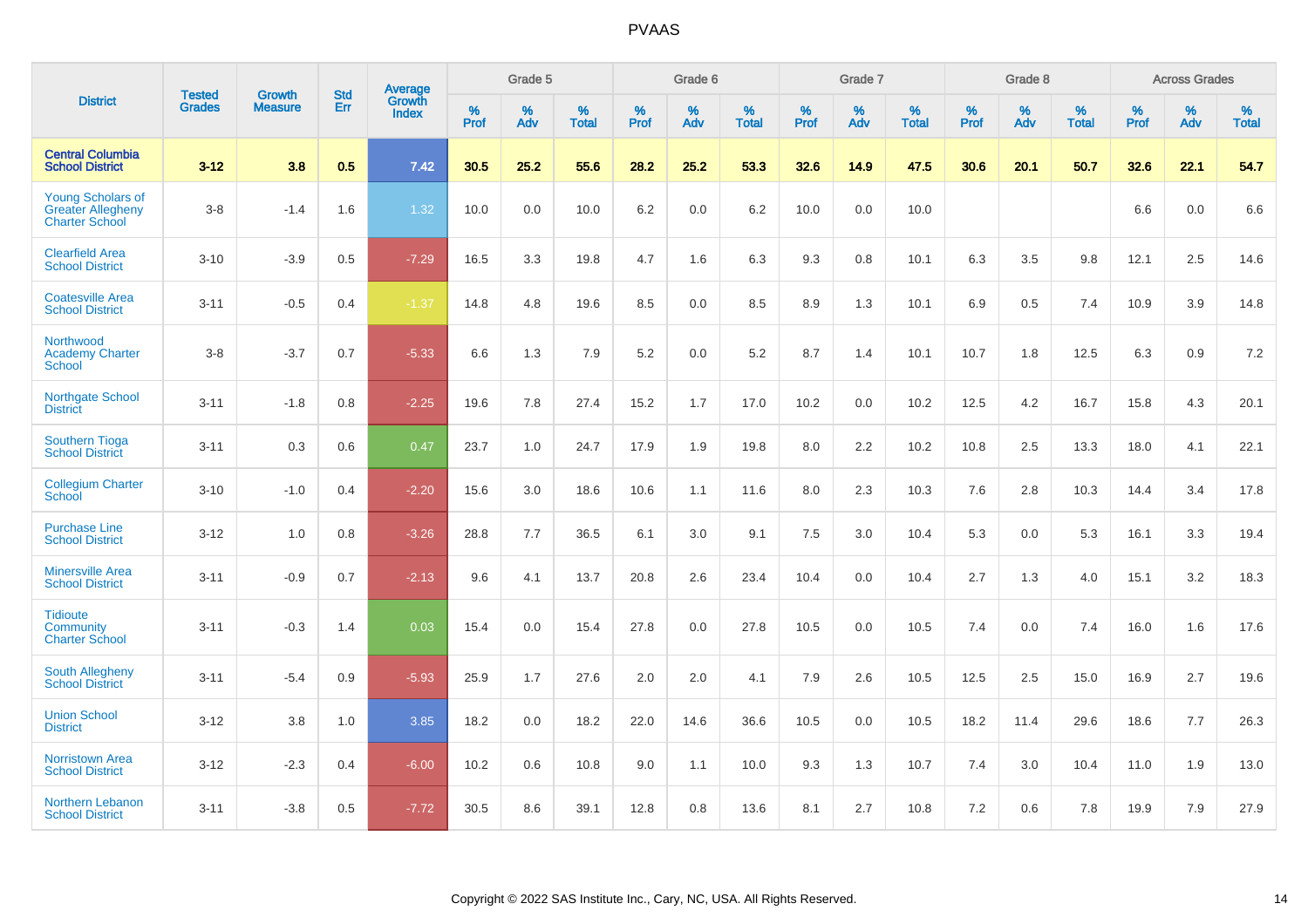|                                                                       | <b>Tested</b> | <b>Growth</b>  | <b>Std</b> | <b>Average</b>  |           | Grade 5  |                   |           | Grade 6  |                   |           | Grade 7  |                   |           | Grade 8  |                   |           | <b>Across Grades</b> |                   |
|-----------------------------------------------------------------------|---------------|----------------|------------|-----------------|-----------|----------|-------------------|-----------|----------|-------------------|-----------|----------|-------------------|-----------|----------|-------------------|-----------|----------------------|-------------------|
| <b>District</b>                                                       | <b>Grades</b> | <b>Measure</b> | Err        | Growth<br>Index | %<br>Prof | %<br>Adv | %<br><b>Total</b> | %<br>Prof | %<br>Adv | %<br><b>Total</b> | %<br>Prof | %<br>Adv | %<br><b>Total</b> | %<br>Prof | %<br>Adv | %<br><b>Total</b> | %<br>Prof | %<br>Adv             | %<br><b>Total</b> |
| <b>Central Columbia</b><br><b>School District</b>                     | $3 - 12$      | 3.8            | 0.5        | 7.42            | 30.5      | 25.2     | 55.6              | 28.2      | 25.2     | 53.3              | 32.6      | 14.9     | 47.5              | 30.6      | 20.1     | 50.7              | 32.6      | 22.1                 | 54.7              |
| <b>Commodore Perry</b><br><b>School District</b>                      | $3 - 11$      | $-5.2$         | 1.1        | $-4.77$         | 38.7      | 9.7      | 48.4              | 9.7       | 0.0      | 9.7               | 8.1       | 2.7      | 10.8              | 20.0      | 8.0      | 28.0              | 20.6      | 7.2                  | 27.8              |
| <b>Wyoming Valley</b><br><b>West School</b><br><b>District</b>        | $3 - 11$      | $-0.6$         | 0.5        | $-1.38$         | 9.2       | 2.7      | 11.9              | 13.8      | 2.1      | 15.9              | 10.8      | 0.0      | 10.8              | 10.5      | 2.9      | 13.4              | 11.8      | 2.4                  | 14.3              |
| <b>MaST Community</b><br><b>Charter School II</b>                     | $3 - 10$      | $-8.4$         | 0.7        | $-4.62$         | 5.0       | 2.0      | 6.9               | 7.2       | 1.0      | 8.2               | 8.9       | 2.0      | 10.9              |           |          |                   | 12.6      | 3.2                  | 15.8              |
| <b>Canton Area</b><br><b>School District</b>                          | $3 - 11$      | $-0.5$         | 0.8        | $-0.61$         | 34.6      | 11.5     | 46.2              | 32.3      | 3.2      | 35.5              | 9.1       | 1.8      | 10.9              | 4.8       | 0.0      | 4.8               | 23.4      | 6.2                  | 29.6              |
| <b>Greenwood School</b><br><b>District</b>                            | $3 - 11$      | 3.3            | $0.8\,$    | $-0.13$         | 30.3      | 13.6     | 43.9              | 32.1      | 7.6      | 39.6              | 9.1       | 1.8      | 10.9              | 25.9      | 14.8     | 40.7              | 28.8      | 15.4                 | 44.2              |
| <b>Shamokin Area</b><br><b>School District</b>                        | $3 - 11$      | $-2.1$         | 0.5        | $-3.88$         | 17.1      | 4.3      | 21.4              | 8.8       | 2.9      | 11.8              | 10.3      | 0.7      | 11.0              | 8.4       | 3.9      | 12.3              | 12.1      | 4.8                  | 16.9              |
| <b>Southern</b><br><b>Huntingdon County</b><br><b>School District</b> | $3 - 11$      | $-2.5$         | 0.7        | $-3.63$         | 18.8      | 10.1     | 29.0              | 9.0       | 1.3      | 10.3              | 10.1      | 1.1      | 11.2              | 6.1       | 0.0      | 6.1               | 15.5      | 3.9                  | 19.4              |
| <b>Chichester School</b><br><b>District</b>                           | $3 - 11$      | $-3.7$         | 0.7        | $-5.34$         | 6.7       | 1.1      | 7.9               | 6.8       | 2.7      | 9.5               | 5.0       | 6.2      | 11.2              | 4.2       | 0.0      | 4.2               | 9.0       | 3.2                  | 12.2              |
| <b>Dunmore School</b><br><b>District</b>                              | $3 - 11$      | $-0.4$         | 0.7        | $-0.67$         | 26.4      | 9.7      | 36.1              | 20.9      | 2.2      | 23.1              | 10.4      | 0.9      | 11.3              | 9.5       | 3.6      | 13.1              | 18.9      | 6.1                  | 25.0              |
| <b>Woodland Hills</b><br><b>School District</b>                       | $3 - 12$      | $-6.1$         | 0.5        | $-11.93$        | 5.7       | 5.1      | 10.8              | 4.8       | 1.4      | 6.2               | 8.7       | 2.9      | 11.6              | 2.3       | 3.0      | 5.3               | 7.9       | 2.7                  | 10.6              |
| <b>Connellsville Area</b><br><b>School District</b>                   | $3 - 11$      | $-3.8$         | 0.4        | $-10.18$        | 19.0      | 7.5      | 26.5              | 10.8      | 3.6      | 14.3              | 9.5       | 2.4      | 11.9              | 9.4       | 2.2      | 11.6              | 15.5      | 4.5                  | 20.0              |
| New Brighton Area<br><b>School District</b>                           | $3 - 11$      | $-2.4$         | 0.6        | $-3.88$         | 18.0      | 1.1      | 19.1              | 7.9       | 0.0      | 7.9               | 8.9       | 3.0      | 11.9              | 4.8       | 1.0      | 5.8               | 11.1      | 1.9                  | 13.0              |
| <b>Belle Vernon Area</b><br><b>School District</b>                    | $3 - 11$      | $-1.7$         | 0.6        | $-2.77$         | 22.5      | 6.3      | 28.8              | 27.6      | 7.8      | 35.3              | 11.0      | 0.9      | 11.9              | 10.6      | 2.4      | 12.9              | 22.3      | 6.8                  | 29.0              |
| <b>Valley View School</b><br><b>District</b>                          | $3 - 11$      | $-2.3$         | 0.8        | $-2.13$         | 26.2      | 0.9      | 27.1              | 5.8       | 1.2      | 6.9               | 9.8       | 2.4      | 12.2              | 7.9       | 0.0      | 7.9               | 18.2      | 2.7                  | 20.9              |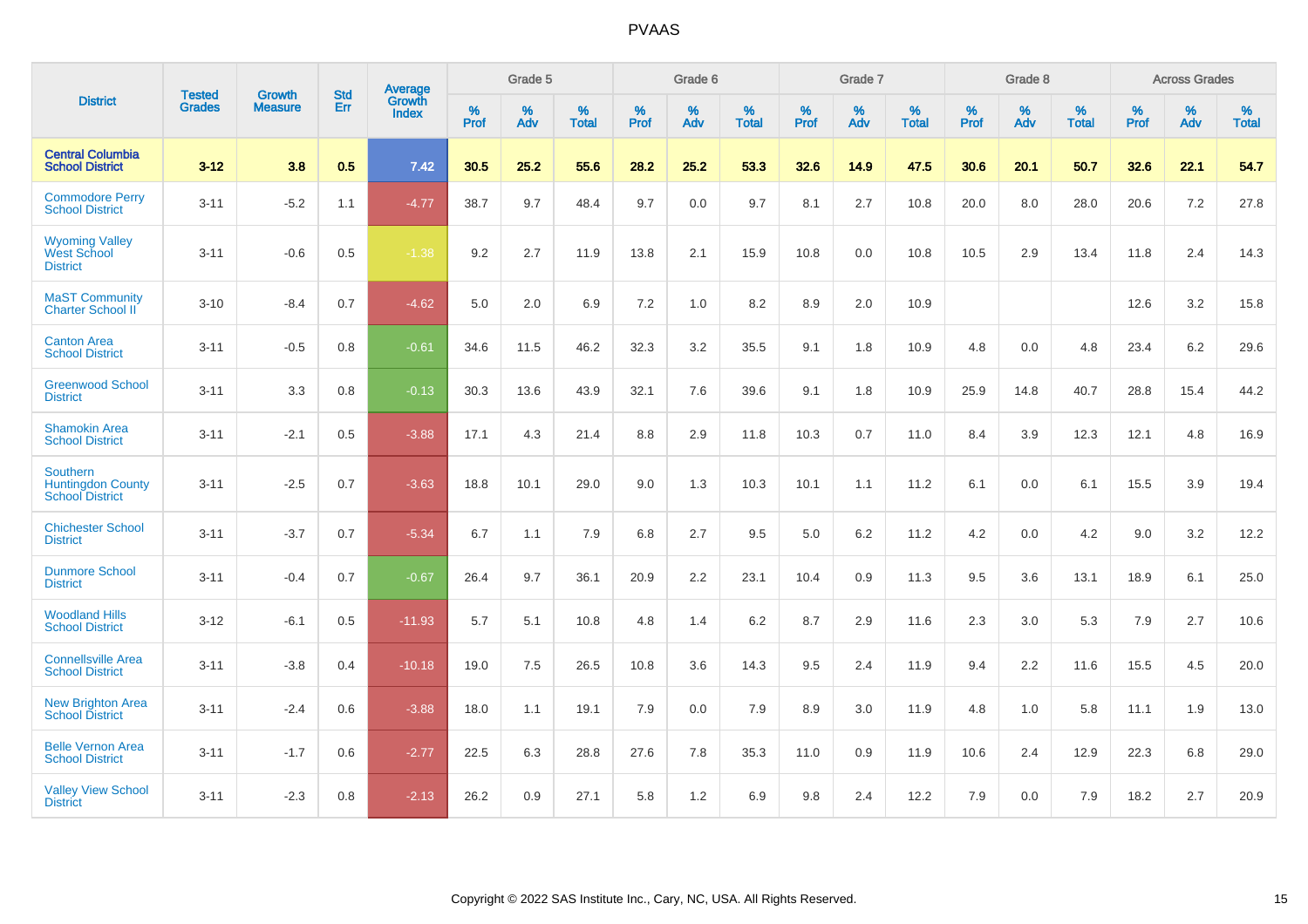|                                                           |                                |                                 | <b>Std</b> | Average                       |           | Grade 5  |                   |           | Grade 6  |                   |           | Grade 7  |                   |           | Grade 8  |                   |           | <b>Across Grades</b> |                   |
|-----------------------------------------------------------|--------------------------------|---------------------------------|------------|-------------------------------|-----------|----------|-------------------|-----------|----------|-------------------|-----------|----------|-------------------|-----------|----------|-------------------|-----------|----------------------|-------------------|
| <b>District</b>                                           | <b>Tested</b><br><b>Grades</b> | <b>Growth</b><br><b>Measure</b> | Err        | <b>Growth</b><br><b>Index</b> | %<br>Prof | %<br>Adv | %<br><b>Total</b> | %<br>Prof | %<br>Adv | %<br><b>Total</b> | %<br>Prof | %<br>Adv | %<br><b>Total</b> | %<br>Prof | %<br>Adv | %<br><b>Total</b> | %<br>Prof | %<br>Adv             | %<br><b>Total</b> |
| <b>Central Columbia</b><br><b>School District</b>         | $3 - 12$                       | 3.8                             | 0.5        | 7.42                          | 30.5      | 25.2     | 55.6              | 28.2      | 25.2     | 53.3              | 32.6      | 14.9     | 47.5              | 30.6      | 20.1     | 50.7              | 32.6      | 22.1                 | 54.7              |
| Southeastern<br><b>Greene School</b><br><b>District</b>   | $3 - 10$                       | $-11.8$                         | 1.0        | $-11.73$                      | 34.5      | 13.8     | 48.3              | 32.4      | 2.9      | 35.3              | 8.2       | 4.1      | 12.2              | 25.6      | 2.3      | 27.9              | 26.6      | 12.9                 | 39.5              |
| <b>Charleroi School</b><br><b>District</b>                | $3 - 11$                       | $-4.8$                          | 0.6        | $-7.70$                       | 10.8      | 1.0      | 11.8              | 13.1      | 0.0      | 13.1              | 8.5       | 3.8      | 12.3              | 11.6      | 1.0      | 12.6              | 12.5      | 2.4                  | 14.9              |
| Penn Cambria<br><b>School District</b>                    | $3 - 11$                       | $-1.7$                          | 0.6        | $-2.92$                       | 23.8      | 1.8      | 25.7              | 20.6      | 2.0      | 22.6              | 12.3      | 0.0      | 12.3              | 11.8      | 1.6      | 13.4              | 18.9      | 3.5                  | 22.5              |
| <b>Ligonier Valley</b><br><b>School District</b>          | $3 - 11$                       | $-3.6$                          | 0.7        | $-5.49$                       | 14.6      | 3.7      | 18.3              | 16.5      | 0.0      | 16.5              | 12.3      | 0.0      | 12.3              | 6.9       | 0.0      | 6.9               | 17.2      | 2.9                  | 20.0              |
| <b>Wyoming Area</b><br><b>School District</b>             | $3 - 10$                       | $-7.7$                          | 0.6        | $-5.77$                       | 22.1      | 8.8      | 31.0              | 4.8       | 1.0      | 5.8               | 9.3       | 3.1      | 12.4              | 7.4       | 1.8      | 9.3               | 14.1      | 4.3                  | 18.4              |
| <b>Propel Charter</b><br>School - East                    | $3 - 8$                        | $-4.2$                          | 1.0        | $-4.26$                       | 2.5       | 0.0      | 2.5               | 11.4      | 0.0      | 11.4              | 9.4       | 3.1      | 12.5              | 0.0       | 0.0      | 0.0               | 9.4       | 0.5                  | 9.9               |
| <b>North Star School</b><br><b>District</b>               | $3 - 11$                       | $-2.8$                          | 0.7        | $-0.59$                       | 12.5      | 12.5     | 25.0              | 23.4      | 4.7      | 28.1              | 11.1      | 1.4      | 12.5              | 14.1      | 2.2      | 16.3              | 22.6      | 10.0                 | 32.6              |
| <b>Oil City Area</b><br><b>School District</b>            | $3 - 11$                       | $-3.7$                          | 0.5        | $-6.90$                       | 15.5      | 2.8      | 18.3              | 7.9       | 0.8      | 8.7               | 10.2      | 2.4      | 12.6              | 3.8       | 0.0      | 3.8               | 13.2      | 2.5                  | 15.8              |
| <b>Warren County</b><br><b>School District</b>            | $3 - 11$                       | 2.7                             | 0.4        | 3.73                          | 21.0      | 7.4      | 28.4              | 15.7      | 3.7      | 19.3              | 12.0      | 0.7      | 12.6              | 13.8      | 2.9      | 16.7              | 17.7      | 4.3                  | 22.0              |
| <b>Pittsburgh School</b><br><b>District</b>               | $3 - 11$                       | $-4.7$                          | 0.2        | $-25.88$                      | 9.1       | 3.8      | 13.0              | 9.4       | $2.2\,$  | 11.5              | 9.3       | 3.4      | 12.7              | 6.4       | 2.4      | 8.8               | 10.0      | $3.5\,$              | 13.5              |
| <b>Ambridge Area</b><br><b>School District</b>            | $3 - 12$                       | $-3.4$                          | 0.6        | $-6.08$                       | 17.8      | 5.1      | 22.9              | 13.2      | 0.9      | 14.2              | 11.9      | 0.8      | 12.7              | 10.7      | 0.8      | 11.6              | 15.7      | 5.2                  | 20.8              |
| <b>East Stroudsburg</b><br>Area School<br><b>District</b> | $3 - 11$                       | $-4.6$                          | 0.5        | $-9.94$                       | 19.0      | 5.3      | 24.3              | 8.8       | 1.6      | 10.4              | 9.7       | 3.0      | 12.7              | 7.7       | 1.9      | 9.7               | 16.0      | 4.5                  | 20.5              |
| <b>York Academy</b><br><b>Regional Charter</b><br>School  | $3 - 11$                       | $-4.4$                          | 0.8        | $-4.56$                       | 10.0      | 11.7     | 21.7              | 13.6      | 6.8      | 20.3              | 7.3       | 5.4      | 12.7              | 19.3      | 0.0      | 19.3              | 18.4      | 9.5                  | 27.9              |
| <b>Panther Valley</b><br><b>School District</b>           | $3 - 12$                       | 0.8                             | 0.6        | 1.32                          | 11.5      | 1.9      | 13.5              | 10.2      | 1.7      | 11.9              | 11.1      | 1.8      | 13.0              | 4.7       | 0.0      | 4.7               | 12.1      | 1.6                  | 13.6              |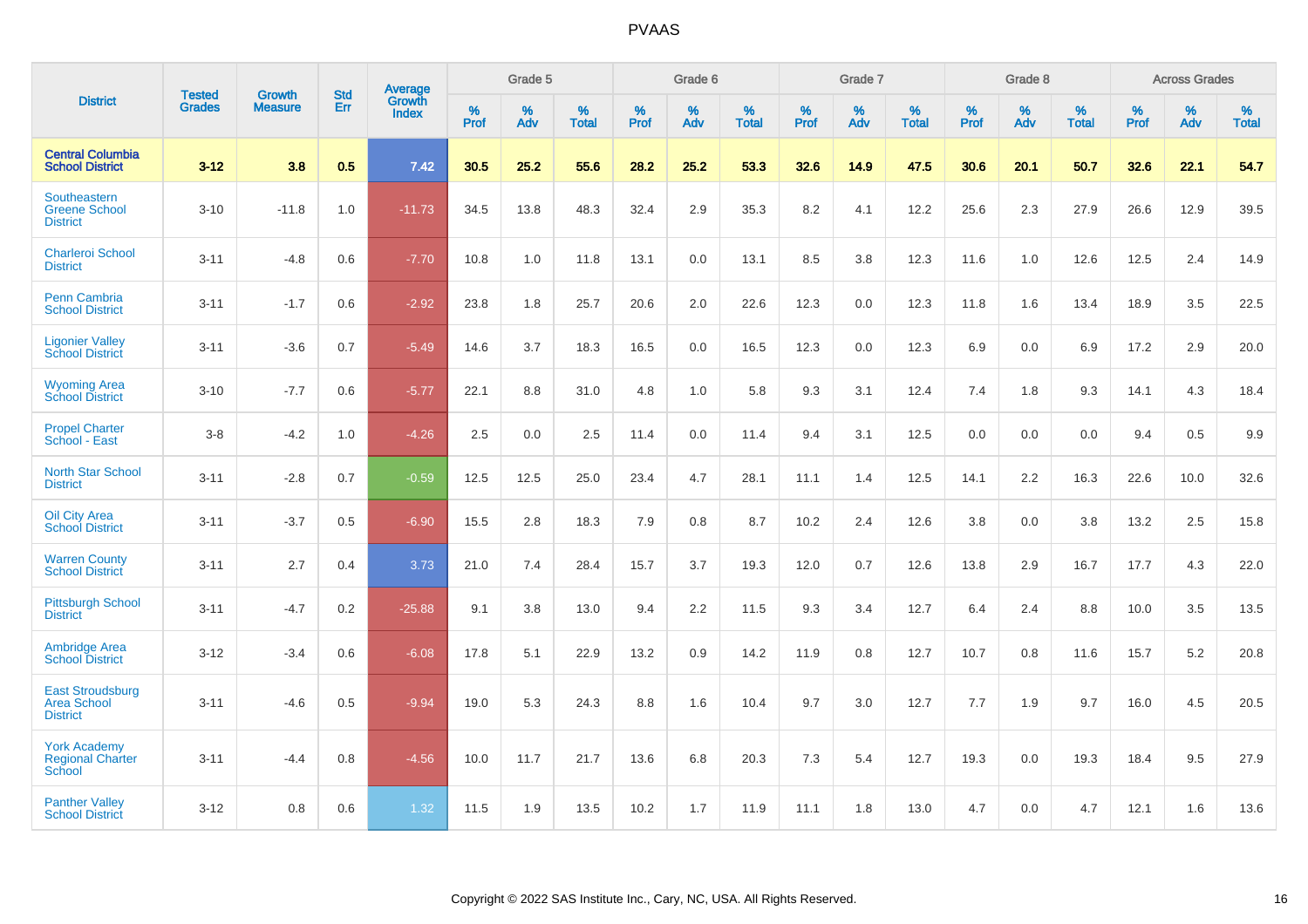|                                                        | <b>Tested</b> | <b>Growth</b>  | <b>Std</b> | Average                |              | Grade 5  |                   |              | Grade 6  |                   |              | Grade 7  |                   |              | Grade 8  |                   |              | <b>Across Grades</b> |                   |
|--------------------------------------------------------|---------------|----------------|------------|------------------------|--------------|----------|-------------------|--------------|----------|-------------------|--------------|----------|-------------------|--------------|----------|-------------------|--------------|----------------------|-------------------|
| <b>District</b>                                        | <b>Grades</b> | <b>Measure</b> | Err        | Growth<br><b>Index</b> | $\%$<br>Prof | %<br>Adv | %<br><b>Total</b> | $\%$<br>Prof | %<br>Adv | %<br><b>Total</b> | $\%$<br>Prof | %<br>Adv | %<br><b>Total</b> | $\%$<br>Prof | %<br>Adv | %<br><b>Total</b> | $\%$<br>Prof | %<br>Adv             | %<br><b>Total</b> |
| <b>Central Columbia</b><br><b>School District</b>      | $3 - 12$      | 3.8            | 0.5        | 7.42                   | 30.5         | 25.2     | 55.6              | 28.2         | 25.2     | 53.3              | 32.6         | 14.9     | 47.5              | 30.6         | 20.1     | 50.7              | 32.6         | 22.1                 | 54.7              |
| <b>Halifax Area</b><br><b>School District</b>          | $3 - 11$      | 0.1            | 0.7        | $-1.68$                | 26.8         | 14.1     | 40.8              | 18.5         | 3.7      | 22.2              | 9.1          | 3.9      | 13.0              | 5.3          | 1.3      | 6.6               | 17.3         | 7.4                  | 24.8              |
| Eugenio Maria De<br><b>Hostos Charter</b><br>School    | $3 - 8$       | $-1.0$         | 1.4        | $-0.70$                | 13.0         | 0.0      | 13.0              | 5.6          | 5.6      | 11.1              | 4.4          | 8.7      | 13.0              | 28.6         | 7.1      | 35.7              | 9.3          | 3.4                  | 12.7              |
| <b>Propel Charter</b><br>School-Mckeesport             | $3 - 8$       | $-3.2$         | 1.0        | $-3.30$                | 5.6          | 0.0      | 5.6               | 2.7          | 0.0      | 2.7               | 5.3          | 7.9      | 13.2              | 2.7          | 2.7      | 5.4               | 5.4          | 2.3                  | 7.7               |
| <b>Carlynton School</b><br><b>District</b>             | $3 - 11$      | $-1.3$         | 0.7        | $-1.90$                | 16.3         | 10.9     | 27.2              | 35.7         | 7.1      | 42.9              | 9.5          | 3.8      | 13.3              | 11.7         | 0.0      | 11.7              | 20.9         | 6.7                  | 27.6              |
| <b>Moniteau School</b><br><b>District</b>              | $3 - 11$      | $-2.7$         | 0.7        | $-3.99$                | 32.5         | 8.4      | 41.0              | 22.9         | 8.4      | 31.3              | 11.0         | 2.4      | 13.4              | 11.1         | 0.0      | 11.1              | 23.7         | 9.2                  | 32.9              |
| <b>Maritime Academy</b><br><b>Charter School</b>       | $3 - 10$      | $-3.7$         | 0.6        | $-1.84$                | 3.5          | 1.2      | 4.7               | 1.2          | 3.6      | 4.8               | 7.9          | 5.6      | 13.5              | 3.3          | 0.0      | 3.3               | 4.6          | 2.1                  | 6.7               |
| <b>Whitehall-Coplay</b><br><b>School District</b>      | $3 - 11$      | $-3.3$         | 0.4        | $-8.97$                | 23.4         | 6.6      | 30.0              | 12.7         | 1.9      | 14.7              | 11.1         | 2.5      | 13.6              | 10.5         | 3.2      | 13.7              | 18.5         | 4.9                  | 23.5              |
| <b>Keystone School</b><br><b>District</b>              | $3 - 11$      | $-1.0$         | 0.8        | $-1.25$                | 28.4         | 19.4     | 47.8              | 32.1         | 1.9      | 34.0              | 12.3         | 1.4      | 13.7              | 6.4          | 0.0      | 6.4               | 24.1         | 7.6                  | 31.6              |
| <b>East Allegheny</b><br><b>School District</b>        | $3 - 11$      | $-3.9$         | 0.7        | $-5.90$                | 9.1          | 3.4      | 12.5              | 8.5          | 2.4      | 11.0              | 13.8         | 0.0      | 13.8              | 5.8          | 0.0      | 5.8               | 9.0          | 2.1                  | 11.1              |
| <b>Forest Area School</b><br><b>District</b>           | $3 - 11$      | $-0.4$         | 1.2        | $-0.32$                | 43.5         | 4.4      | 47.8              | 19.0         | 0.0      | 19.0              | 13.8         | 0.0      | 13.8              | 3.1          | 0.0      | 3.1               | 23.4         | 5.5                  | 29.0              |
| <b>Hamburg Area</b><br><b>School District</b>          | $3 - 11$      | $-0.0$         | 0.5        | $-0.00$                | 29.1         | 6.4      | 35.5              | 28.4         | 2.4      | 30.7              | 10.1         | 3.8      | 13.8              | 9.9          | 2.1      | 12.1              | 20.9         | 6.6                  | 27.5              |
| <b>Universal</b><br><b>Creighton Charter</b><br>School | $3 - 8$       | 1.1            | 0.7        | 1.65                   | 11.9         | 1.2      | 13.1              | 3.5          | 1.2      | 4.7               | 7.7          | 6.2      | 13.8              | 4.7          | 4.7      | 9.4               | 8.6          | 4.4                  | 13.1              |
| Octorara Area<br><b>School District</b>                | $3 - 11$      | $-2.8$         | 0.6        | $-4.89$                | 25.9         | 6.5      | 32.4              | 17.5         | 4.2      | 21.7              | 13.9         | 0.0      | 13.9              | 10.2         | 0.0      | 10.2              | 21.2         | 4.1                  | 25.4              |
| Southmoreland<br><b>School District</b>                | $3 - 11$      | $-3.6$         | 0.6        | $-6.11$                | 12.6         | 4.2      | 16.8              | 15.6         | 3.7      | 19.3              | 11.1         | 2.8      | 13.9              | 10.5         | 1.0      | 11.4              | 17.8         | 4.1                  | 21.9              |
| <b>Southern Fulton</b><br><b>School District</b>       | $3 - 11$      | $-2.2$         | 0.9        | $-2.62$                | 21.3         | 6.4      | 27.7              | 15.2         | 10.2     | 25.4              | 12.3         | 1.8      | 14.0              | 5.9          | 3.9      | 9.8               | 18.9         | 4.4                  | 23.3              |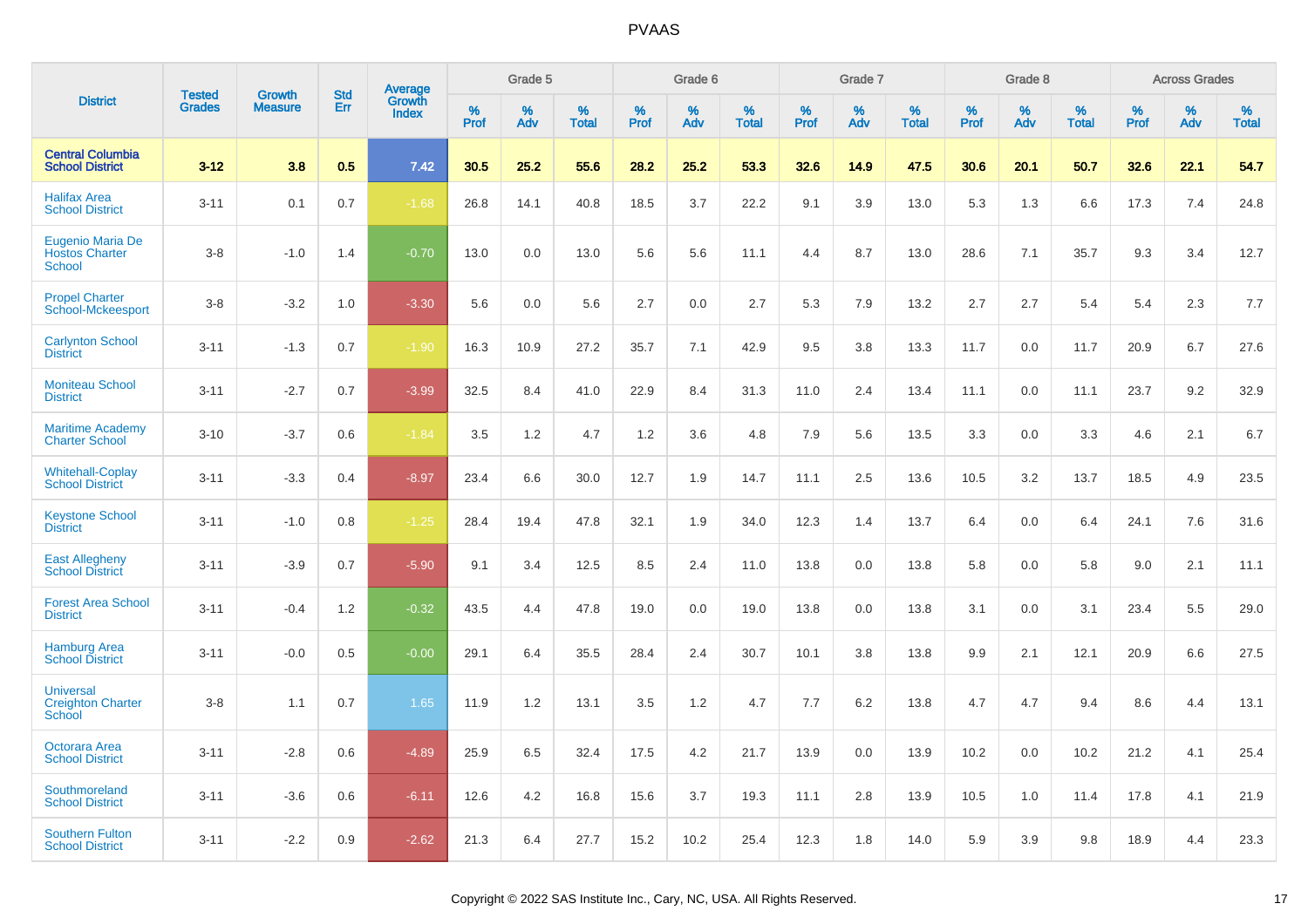|                                                                |                                | <b>Growth</b>  | <b>Std</b> | Average<br>Growth |              | Grade 5  |                   |              | Grade 6  |                   |              | Grade 7  |                      |              | Grade 8  |                   |              | <b>Across Grades</b> |                   |
|----------------------------------------------------------------|--------------------------------|----------------|------------|-------------------|--------------|----------|-------------------|--------------|----------|-------------------|--------------|----------|----------------------|--------------|----------|-------------------|--------------|----------------------|-------------------|
| <b>District</b>                                                | <b>Tested</b><br><b>Grades</b> | <b>Measure</b> | <b>Err</b> | Index             | $\%$<br>Prof | %<br>Adv | %<br><b>Total</b> | $\%$<br>Prof | %<br>Adv | %<br><b>Total</b> | $\%$<br>Prof | %<br>Adv | $\%$<br><b>Total</b> | $\%$<br>Prof | %<br>Adv | %<br><b>Total</b> | $\%$<br>Prof | %<br>Adv             | %<br><b>Total</b> |
| <b>Central Columbia</b><br><b>School District</b>              | $3 - 12$                       | 3.8            | 0.5        | 7.42              | 30.5         | 25.2     | 55.6              | 28.2         | 25.2     | 53.3              | 32.6         | 14.9     | 47.5                 | 30.6         | 20.1     | 50.7              | 32.6         | 22.1                 | 54.7              |
| <b>Keystone</b><br><b>Academy Charter</b><br>School            | $3 - 8$                        | 0.8            | 0.8        | $-0.44$           | 12.3         | 5.3      | 17.5              | 9.7          | 4.8      | 14.5              | 12.3         | 1.8      | 14.0                 | 6.8          | 1.7      | 8.5               | 12.4         | 2.8                  | 15.1              |
| <b>Pequea Valley</b><br><b>School District</b>                 | $3 - 11$                       | 2.4            | 0.6        | 4.09              | 15.6         | 6.4      | 22.0              | 14.0         | 2.2      | 16.1              | 11.7         | 2.3      | 14.1                 | 13.1         | 2.0      | 15.2              | 16.9         | 3.8                  | 20.7              |
| <b>Mifflin County</b><br><b>School District</b>                | $3 - 11$                       | 1.8            | 0.3        | 0.89              | 26.6         | 10.4     | 37.0              | 13.8         | 4.6      | 18.4              | 10.3         | 3.8      | 14.1                 | 10.7         | 1.5      | 12.2              | 17.7         | 5.5                  | 23.2              |
| <b>East Pennsboro</b><br><b>Area School</b><br><b>District</b> | $3 - 11$                       | $-2.6$         | 0.5        | $-6.44$           | 24.8         | 3.0      | 27.8              | 9.9          | 3.7      | 13.7              | 11.8         | 2.4      | 14.1                 | 10.3         | 4.2      | 14.6              | 18.3         | 6.2                  | 24.5              |
| <b>Salisbury</b><br><b>Township School</b><br><b>District</b>  | $3 - 11$                       | $-2.3$         | 0.6        | $-3.53$           | 14.9         | 8.5      | 23.4              | 14.3         | 2.2      | 16.5              | 13.0         | 1.1      | 14.1                 | 17.2         | 3.4      | 20.7              | 18.4         | 6.3                  | 24.7              |
| <b>Keystone Central</b><br><b>School District</b>              | $3 - 11$                       | 1.5            | 0.4        | 3.96              | 18.6         | 8.5      | 27.1              | 20.9         | 8.6      | 29.5              | 10.9         | 3.3      | 14.1                 | 10.5         | 2.2      | 12.6              | 19.2         | 8.0                  | 27.2              |
| <b>Troy Area School</b><br><b>District</b>                     | $3 - 10$                       | $-1.8$         | 0.6        | $-3.02$           | 11.1         | 4.0      | 15.2              | 4.0          | 4.0      | 8.0               | 14.1         | 0.0      | 14.1                 | 6.8          | 0.8      | 7.7               | 11.9         | 2.1                  | 14.0              |
| Pocono Mountain<br><b>School District</b>                      | $3 - 12$                       | $-3.0$         | 0.6        | $-2.94$           | 23.9         | 8.1      | 32.0              | 12.4         | 4.3      | 16.7              | 10.6         | 3.5      | 14.2                 | 7.8          | 2.9      | 10.8              | 18.3         | 6.6                  | 24.9              |
| <b>Midland Borough</b><br><b>School District</b>               | $3 - 8$                        | 2.3            | 1.3        | 1.81              | 10.3         | 6.9      | 17.2              | 13.6         | 0.0      | 13.6              | 14.3         | 0.0      | 14.3                 | 9.5          | 4.8      | 14.3              | 15.7         | 2.9                  | 18.6              |
| <b>Franklin Area</b><br><b>School District</b>                 | $3 - 11$                       | 0.9            | 0.5        | 1.73              | 22.0         | 7.1      | 29.1              | 25.8         | 3.1      | 28.9              | 10.1         | 4.2      | 14.3                 | 8.2          | 0.7      | 8.9               | 19.0         | 4.3                  | 23.2              |
| <b>Bensalem</b><br><b>Township School</b><br><b>District</b>   | $3 - 11$                       | $-2.0$         | 0.3        | $-1.45$           | 9.4          | 4.3      | 13.7              | 13.0         | 2.3      | 15.3              | 9.8          | 4.6      | 14.3                 | 8.2          | 1.9      | 10.1              | 12.0         | 3.5                  | 15.5              |
| <b>Tussey Mountain</b><br><b>School District</b>               | $3 - 12$                       | 0.2            | 0.7        | 0.24              | 20.7         | 1.7      | 22.4              | 12.4         | 0.0      | 12.4              | 11.3         | 3.2      | 14.5                 | 12.5         | 1.4      | 13.9              | 16.3         | 5.5                  | 21.8              |
| Jefferson-Morgan<br><b>School District</b>                     | $3 - 10$                       | $-0.4$         | 0.8        | $-0.51$           | 7.1          | 1.4      | 8.6               | 23.6         | 0.0      | 23.6              | 10.9         | 3.6      | 14.6                 | 24.4         | 2.2      | 26.7              | 17.1         | 4.8                  | 21.9              |
| Cambria Heights<br><b>School District</b>                      | $3 - 10$                       | $-2.3$         | 0.6        | $-1.53$           | 23.3         | 4.4      | 27.8              | 16.8         | 0.0      | 16.8              | 13.5         | 1.0      | 14.6                 | 4.4          | 0.9      | 5.3               | 18.3         | 2.8                  | 21.2              |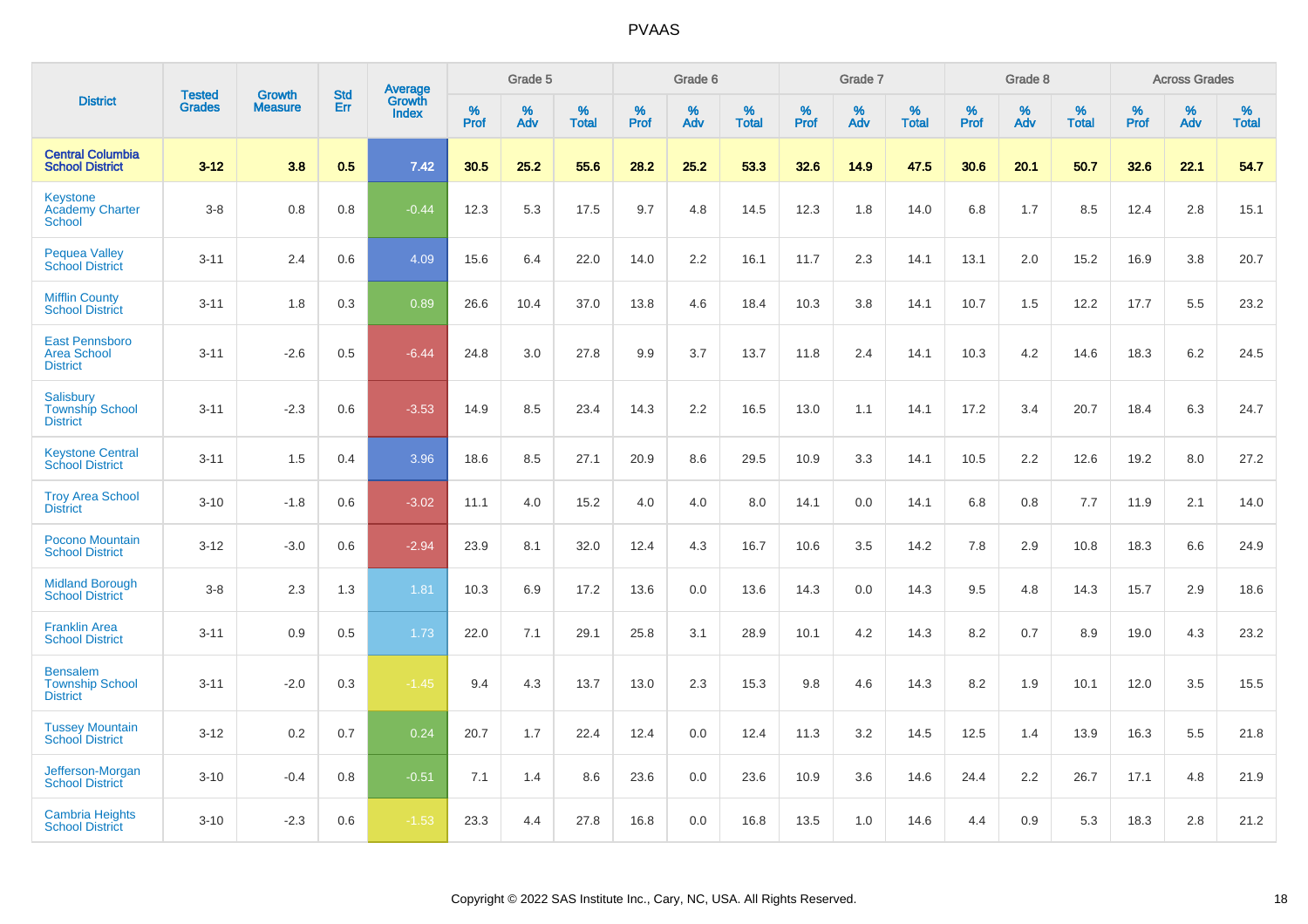|                                                                 |                                |                                 | <b>Std</b> | Average                       |           | Grade 5  |                   |           | Grade 6  |                   |           | Grade 7  |                   |           | Grade 8  |                   |           | <b>Across Grades</b> |                   |
|-----------------------------------------------------------------|--------------------------------|---------------------------------|------------|-------------------------------|-----------|----------|-------------------|-----------|----------|-------------------|-----------|----------|-------------------|-----------|----------|-------------------|-----------|----------------------|-------------------|
| <b>District</b>                                                 | <b>Tested</b><br><b>Grades</b> | <b>Growth</b><br><b>Measure</b> | Err        | <b>Growth</b><br><b>Index</b> | %<br>Prof | %<br>Adv | %<br><b>Total</b> | %<br>Prof | %<br>Adv | %<br><b>Total</b> | %<br>Prof | %<br>Adv | %<br><b>Total</b> | %<br>Prof | %<br>Adv | %<br><b>Total</b> | %<br>Prof | %<br>Adv             | %<br><b>Total</b> |
| <b>Central Columbia</b><br><b>School District</b>               | $3 - 12$                       | 3.8                             | 0.5        | 7.42                          | 30.5      | 25.2     | 55.6              | 28.2      | 25.2     | 53.3              | 32.6      | 14.9     | 47.5              | 30.6      | 20.1     | 50.7              | 32.6      | 22.1                 | 54.7              |
| Catasaugua Area<br><b>School District</b>                       | $3 - 12$                       | 1.1                             | 0.6        | $-0.20$                       | 12.0      | 5.4      | 17.4              | 22.7      | 4.0      | 26.7              | 9.8       | 4.9      | 14.7              | 8.9       | 3.3      | 12.2              | 15.4      | 4.4                  | 19.8              |
| <b>Elk Lake School</b><br><b>District</b>                       | $3 - 11$                       | 1.9                             | 0.7        | 2.92                          | 17.5      | 3.8      | 21.2              | 35.8      | 12.6     | 48.4              | 11.4      | 3.4      | 14.8              | 8.5       | 4.9      | 13.4              | 21.4      | 7.2                  | 28.5              |
| <b>Everett Area</b><br><b>School District</b>                   | $3 - 11$                       | $-1.4$                          | 0.7        | $-2.14$                       | 27.6      | 6.9      | 34.5              | 19.8      | 2.3      | 22.1              | 13.9      | 1.0      | 14.8              | 10.7      | 6.7      | 17.3              | 19.7      | 5.5                  | 25.2              |
| <b>Laurel Highlands</b><br><b>School District</b>               | $3 - 11$                       | $-4.3$                          | 0.5        | $-8.68$                       | 13.3      | 5.7      | 19.0              | 9.7       | 7.1      | 16.8              | 11.0      | 3.9      | 15.0              | 12.6      | 4.8      | 17.5              | 17.1      | 7.0                  | 24.1              |
| <b>Spring Cove</b><br><b>School District</b>                    | $3 - 11$                       | 0.9                             | 0.5        | 1.67                          | 18.5      | 8.4      | 26.9              | 15.1      | 4.8      | 19.8              | 11.0      | 3.9      | 15.0              | 12.7      | 4.0      | 16.7              | 20.0      | 7.4                  | 27.4              |
| Philadelphia City<br><b>School District</b>                     | $3 - 12$                       | $-0.5$                          | 0.2        | $-2.89$                       | 8.4       | 4.9      | 13.3              | 9.6       | 3.1      | 12.7              | 10.6      | 4.5      | 15.1              | 5.0       | 4.4      | 9.4               | 9.8       | $5.2\,$              | 15.0              |
| Pennsylvania<br><b>Cyber Charter</b><br>School                  | $3 - 11$                       | 1.9                             | 0.5        | 3.93                          | 14.1      | 4.9      | 19.0              | 10.8      | 3.4      | 14.2              | 11.7      | 3.5      | 15.2              | 6.5       | 1.6      | 8.1               | 12.6      | 4.4                  | 17.1              |
| <b>Juniata County</b><br><b>School District</b>                 | $3 - 12$                       | $-0.1$                          | 0.5        | 1.50                          | 19.4      | 5.3      | 24.7              | 11.1      | 3.7      | 14.8              | 13.1      | 2.2      | 15.3              | 11.9      | 1.8      | 13.7              | 16.9      | 4.3                  | 21.2              |
| <b>Mid Valley School</b><br><b>District</b>                     | $3 - 10$                       | 1.5                             | 0.6        | 2.76                          | 22.9      | 10.4     | 33.3              | 15.0      | 2.4      | 17.3              | 15.3      | 0.0      | 15.3              | 6.7       | 0.7      | 7.4               | 17.5      | 4.6                  | 22.0              |
| <b>Saint Marys Area</b><br><b>School District</b>               | $3 - 11$                       | $-2.5$                          | 0.5        | $-3.62$                       | 35.6      | 8.7      | 44.4              | 21.8      | 1.6      | 23.4              | 10.0      | 5.4      | 15.4              | 13.3      | 1.3      | 14.7              | 24.9      | 7.3                  | 32.3              |
| <b>Mount Pleasant</b><br><b>Area School</b><br><b>District</b>  | $3 - 11$                       | $-5.7$                          | 0.5        | $-10.59$                      | 18.0      | 1.6      | 19.7              | 12.8      | 2.4      | 15.2              | 12.7      | 2.8      | 15.5              | 7.4       | 0.8      | 8.3               | 18.3      | 4.3                  | 22.6              |
| <b>Albert Gallatin</b><br><b>Area School</b><br><b>District</b> | $3 - 11$                       | $-1.4$                          | 0.5        | $-3.01$                       | 19.0      | 10.2     | 29.3              | 18.6      | 1.6      | 20.2              | 12.8      | 2.8      | 15.6              | 14.8      | 2.0      | 16.8              | 17.4      | 4.9                  | 22.3              |
| <b>Salisbury-Elk Lick</b><br><b>School District</b>             | $3 - 11$                       | $-4.2$                          | 1.3        | $-3.23$                       | 29.2      | 12.5     | 41.7              | 37.5      | 0.0      | 37.5              | 15.8      | 0.0      | 15.8              | 14.3      | 4.8      | 19.0              | 28.9      | 5.8                  | 34.7              |
| <b>Shippensburg Area</b><br><b>School District</b>              | $3 - 11$                       | $-3.6$                          | 0.4        | $-8.90$                       | 18.3      | 13.7     | 32.0              | 12.9      | 4.2      | 17.0              | 13.4      | 2.4      | 15.8              | 13.6      | 4.0      | 17.7              | 17.3      | 7.6                  | 24.9              |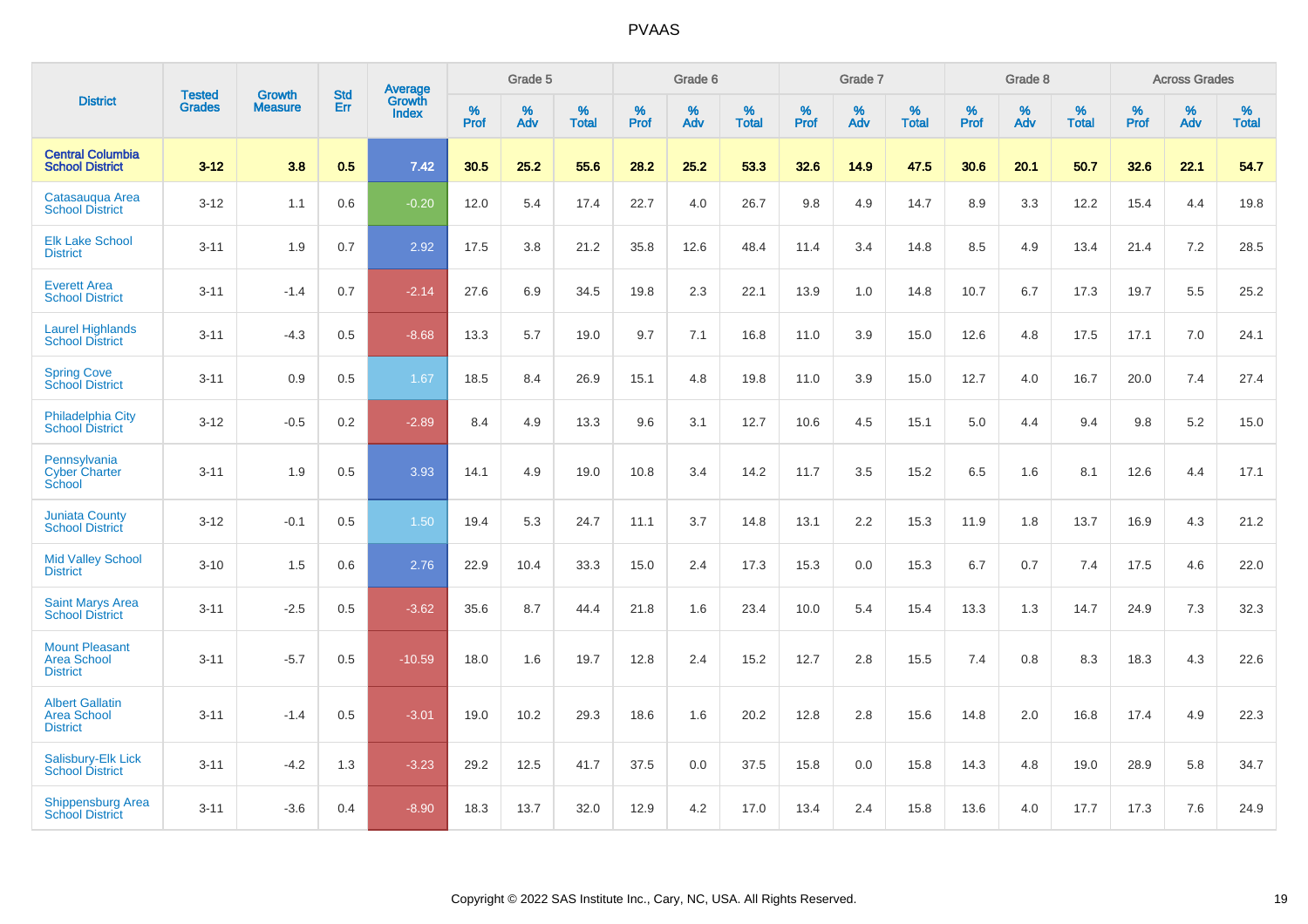|                                                               |                                |                                 | <b>Std</b> | Average                |           | Grade 5  |                   |           | Grade 6  |                   |           | Grade 7  |                      |           | Grade 8  |                   |              | <b>Across Grades</b> |                   |
|---------------------------------------------------------------|--------------------------------|---------------------------------|------------|------------------------|-----------|----------|-------------------|-----------|----------|-------------------|-----------|----------|----------------------|-----------|----------|-------------------|--------------|----------------------|-------------------|
| <b>District</b>                                               | <b>Tested</b><br><b>Grades</b> | <b>Growth</b><br><b>Measure</b> | Err        | Growth<br><b>Index</b> | %<br>Prof | %<br>Adv | %<br><b>Total</b> | %<br>Prof | %<br>Adv | %<br><b>Total</b> | %<br>Prof | %<br>Adv | $\%$<br><b>Total</b> | %<br>Prof | %<br>Adv | %<br><b>Total</b> | $\%$<br>Prof | %<br>Adv             | %<br><b>Total</b> |
| <b>Central Columbia</b><br><b>School District</b>             | $3 - 12$                       | 3.8                             | 0.5        | 7.42                   | 30.5      | 25.2     | 55.6              | 28.2      | 25.2     | 53.3              | 32.6      | 14.9     | 47.5                 | 30.6      | 20.1     | 50.7              | 32.6         | 22.1                 | 54.7              |
| <b>Mount Union Area</b><br><b>School District</b>             | $3 - 10$                       | 3.0                             | 0.7        | 4.49                   | 11.7      | 4.3      | 16.0              | 12.4      | 0.0      | 12.4              | 13.4      | 2.4      | 15.8                 | 0.0       | 1.2      | 1.2               | 12.2         | 3.3                  | 15.5              |
| <b>Newport School</b><br><b>District</b>                      | $3 - 12$                       | 2.2                             | 0.8        | $-0.61$                | 22.2      | 11.1     | 33.3              | 25.0      | 6.9      | 31.9              | 15.9      | 0.0      | 15.9                 | 27.4      | 4.8      | 32.3              | 24.8         | 6.9                  | 31.7              |
| <b>Jenkintown School</b><br><b>District</b>                   | $3 - 11$                       | $-5.2$                          | 1.0        | $-1.48$                | 35.4      | 12.5     | 47.9              | 18.9      | 8.1      | 27.0              | 16.0      | 0.0      | 16.0                 | 8.0       | 4.0      | 12.0              | 29.0         | 16.2                 | 45.2              |
| <b>Galeton Area</b><br><b>School District</b>                 | $3 - 11$                       | 2.7                             | 1.3        | 2.05                   | 29.2      | 20.8     | 50.0              | 23.8      | 4.8      | 28.6              | 16.0      | 0.0      | 16.0                 | 0.0       | 0.0      | 0.0               | 19.4         | 7.0                  | 26.4              |
| Pennsylvania<br><b>Virtual Charter</b><br><b>School</b>       | $3 - 11$                       | 3.5                             | 0.6        | 3.30                   | 20.8      | 3.8      | 24.5              | 17.6      | 3.3      | 20.9              | 10.1      | 6.1      | 16.2                 | 14.8      | 5.7      | 20.4              | 18.4         | 5.2                  | 23.5              |
| Eastern Lebanon<br><b>County School</b><br><b>District</b>    | $3 - 11$                       | $-3.3$                          | 0.5        | $-6.92$                | 19.8      | 7.9      | 27.7              | 9.1       | 0.6      | 9.7               | 13.1      | 3.1      | 16.2                 | 8.9       | 1.8      | 10.6              | 17.0         | 5.0                  | 22.0              |
| <b>Bristol Borough</b><br><b>School District</b>              | $3 - 12$                       | $-2.4$                          | 0.7        | $-0.62$                | 21.3      | 2.7      | 24.0              | 17.8      | 7.8      | 25.6              | 15.0      | 1.2      | 16.2                 | 7.6       | 1.3      | 8.9               | 16.2         | 4.2                  | 20.3              |
| Washington<br><b>School District</b>                          | $3 - 11$                       | $-2.6$                          | 0.7        | $-3.78$                | 13.5      | 2.9      | 16.4              | 5.2       | 2.1      | 7.2               | 15.0      | 1.2      | 16.2                 | 0.0       | 1.5      | 1.5               | 11.8         | 3.4                  | 15.2              |
| <b>Brookville Area</b><br><b>School District</b>              | $3 - 11$                       | 4.3                             | 0.6        | 7.27                   | 16.8      | 13.9     | 30.7              | 28.1      | 16.8     | 44.9              | 13.8      | 2.4      | 16.3                 | 19.4      | 9.3      | 28.7              | 21.6         | 9.4                  | 31.0              |
| <b>Northern Lehigh</b><br><b>School District</b>              | $3 - 12$                       | $-2.6$                          | 0.7        | 0.19                   | 22.7      | 6.2      | 28.9              | 13.8      | 0.0      | 13.8              | 15.0      | 1.7      | 16.7                 | 12.5      | 0.0      | 12.5              | 18.6         | 3.9                  | 22.5              |
| <b>Hope For</b><br><b>Hyndman Charter</b><br>School           | $3 - 11$                       | 4.1                             | 1.8        | 2.31                   |           |          |                   | 6.2       | 0.0      | 6.2               | 8.3       | 8.3      | 16.7                 | 0.0       | 0.0      | 0.0               | 9.9          | 1.2                  | 11.1              |
| <b>Blacklick Valley</b><br><b>School District</b>             | $3 - 11$                       | 8.2                             | 1.0        | 8.15                   | 24.1      | 6.9      | 31.0              | 34.2      | 10.5     | 44.7              | 16.7      | 0.0      | 16.7                 | 14.3      | 4.8      | 19.0              | 22.6         | 9.5                  | 32.1              |
| <b>Benton Area</b><br><b>School District</b>                  | $3 - 10$                       | $-0.9$                          | 0.9        | $-0.98$                | 24.6      | 11.5     | 36.1              | 17.4      | 4.4      | 21.7              | 13.6      | 3.4      | 17.0                 | 10.3      | 2.6      | 12.8              | 21.6         | 7.1                  | 28.7              |
| <b>Conrad Weiser</b><br><b>Area School</b><br><b>District</b> | $3 - 11$                       | $-1.9$                          | 0.5        | $-4.09$                | 15.3      | 1.8      | 17.2              | 18.5      | 2.6      | 21.2              | 15.6      | 1.6      | 17.2                 | 9.4       | 3.0      | 12.3              | 17.9         | 5.0                  | 23.0              |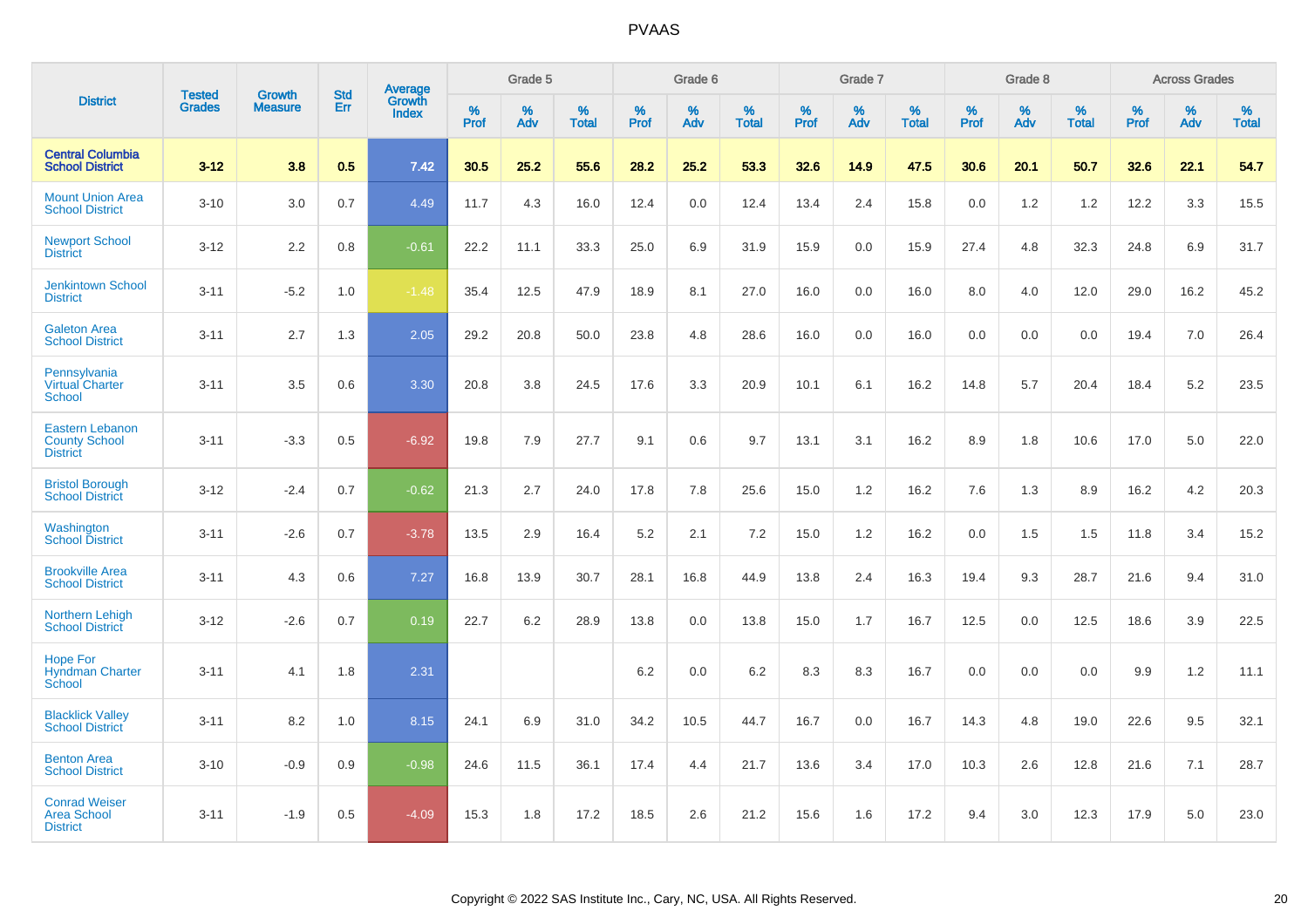|                                                              |                                |                                 | <b>Std</b> | Average                |           | Grade 5  |                   |           | Grade 6  |                   |           | Grade 7  |                   |           | Grade 8  |                   |           | <b>Across Grades</b> |                   |
|--------------------------------------------------------------|--------------------------------|---------------------------------|------------|------------------------|-----------|----------|-------------------|-----------|----------|-------------------|-----------|----------|-------------------|-----------|----------|-------------------|-----------|----------------------|-------------------|
| <b>District</b>                                              | <b>Tested</b><br><b>Grades</b> | <b>Growth</b><br><b>Measure</b> | Err        | Growth<br><b>Index</b> | %<br>Prof | %<br>Adv | %<br><b>Total</b> | %<br>Prof | %<br>Adv | %<br><b>Total</b> | %<br>Prof | %<br>Adv | %<br><b>Total</b> | %<br>Prof | %<br>Adv | %<br><b>Total</b> | %<br>Prof | %<br>Adv             | %<br><b>Total</b> |
| <b>Central Columbia</b><br><b>School District</b>            | $3 - 12$                       | 3.8                             | 0.5        | 7.42                   | 30.5      | 25.2     | 55.6              | 28.2      | 25.2     | 53.3              | 32.6      | 14.9     | 47.5              | 30.6      | 20.1     | 50.7              | 32.6      | 22.1                 | 54.7              |
| <b>Mount Carmel</b><br><b>Area School</b><br><b>District</b> | $3 - 11$                       | 0.2                             | 0.6        | 0.27                   | 10.8      | 2.7      | 13.5              | 12.5      | 7.1      | 19.6              | 13.6      | 3.6      | 17.3              | 8.8       | 2.6      | 11.5              | 12.2      | 4.5                  | 16.7              |
| <b>Central Greene</b><br><b>School District</b>              | $3 - 11$                       | $-1.8$                          | 0.6        | $-3.06$                | 16.5      | 2.9      | 19.4              | 17.1      | 0.0      | 17.1              | 11.7      | 5.8      | 17.5              | 9.3       | 0.9      | 10.2              | 14.7      | 3.7                  | 18.4              |
| <b>Yough School</b><br><b>District</b>                       | $3 - 10$                       | $-4.9$                          | 0.6        | $-8.83$                | 19.1      | 5.3      | 24.4              | 17.8      | 5.2      | 23.0              | 16.5      | 1.0      | 17.5              | 6.6       | 0.8      | 7.4               | 19.1      | 4.3                  | 23.4              |
| <b>Shenango Area</b><br><b>School District</b>               | $3 - 11$                       | 0.1                             | 0.7        | 0.09                   | 25.0      | 7.1      | 32.1              | 40.4      | 8.8      | 49.1              | 16.5      | 1.0      | 17.5              | 14.4      | 1.1      | 15.6              | 22.5      | 7.6                  | 30.1              |
| <b>Baldwin-Whitehall</b><br><b>School District</b>           | $3 - 11$                       | $-5.8$                          | 0.4        | $-14.93$               | 24.7      | 6.6      | 31.4              | 18.6      | 1.2      | 19.8              | 16.0      | 1.6      | 17.7              | 11.5      | 2.1      | 13.6              | 22.2      | 6.8                  | 29.0              |
| <b>Lehighton Area</b><br><b>School District</b>              | $3 - 11$                       | 3.8                             | 0.5        | 7.54                   | 23.0      | 5.9      | 29.0              | 26.0      | 4.1      | 30.1              | 12.0      | 5.7      | 17.7              | 14.7      | 1.8      | 16.6              | 23.4      | 5.4                  | 28.8              |
| <b>Jim Thorpe Area</b><br><b>School District</b>             | $3 - 11$                       | $-2.3$                          | 0.6        | 0.76                   | 14.1      | 1.0      | 15.2              | 12.3      | 0.9      | 13.2              | 9.2       | 8.5      | 17.7              | 10.0      | 1.5      | 11.5              | 14.9      | 4.3                  | 19.2              |
| <b>Jeannette City</b><br><b>School District</b>              | $3 - 11$                       | 3.0                             | 0.8        | 3.70                   | 12.5      | 0.0      | 12.5              | 22.6      | 1.9      | 24.5              | 12.9      | 4.8      | 17.7              | 15.4      | 3.8      | 19.2              | 16.1      | 3.6                  | 19.7              |
| <b>Ridley School</b><br><b>District</b>                      | $3 - 12$                       | $-1.6$                          | 0.3        | $-8.13$                | 24.4      | 10.9     | 35.3              | 16.6      | 2.2      | 18.8              | 11.2      | 6.6      | 17.8              | 12.6      | 6.5      | 19.1              | 19.6      | 9.1                  | 28.7              |
| <b>Rockwood Area</b><br><b>School District</b>               | $3 - 11$                       | $-2.1$                          | 0.9        | $-2.35$                | 34.2      | 12.2     | 46.3              | 16.7      | 21.4     | 38.1              | 15.6      | 2.2      | 17.8              | 12.7      | 7.9      | 20.6              | 19.1      | 9.4                  | 28.5              |
| <b>Interboro School</b><br><b>District</b>                   | $3 - 12$                       | $-3.0$                          | 0.4        | $-1.90$                | 13.5      | 2.2      | 15.8              | 11.8      | 2.4      | 14.2              | 14.4      | 3.4      | 17.8              | 10.7      | 2.1      | 12.8              | 16.4      | 3.1                  | 19.6              |
| <b>Franklin Towne</b><br>Charter<br><b>Elementary School</b> | $3 - 8$                        | $-6.2$                          | 1.2        | $-2.39$                | 24.1      | 10.3     | 34.5              | 18.5      | 14.8     | 33.3              | 14.3      | 3.6      | 17.9              | 4.6       | 0.0      | 4.6               | 24.3      | 9.6                  | 33.9              |
| South Williamsport<br><b>Area School</b><br><b>District</b>  | $3 - 10$                       | $-0.6$                          | 0.6        | $-0.85$                | 20.4      | 1.1      | 21.5              | 25.8      | 4.5      | 30.3              | 15.5      | 2.4      | 17.9              | 15.1      | 0.0      | 15.1              | 20.2      | $2.8\,$              | 23.0              |
| <b>Tuscarora School</b><br><b>District</b>                   | $3 - 11$                       | $-2.4$                          | 0.5        | $-5.11$                | 16.5      | 7.4      | 23.9              | 11.3      | 2.7      | 14.0              | 13.4      | 4.5      | 17.9              | 11.0      | 2.1      | 13.1              | 17.7      | 6.0                  | 23.6              |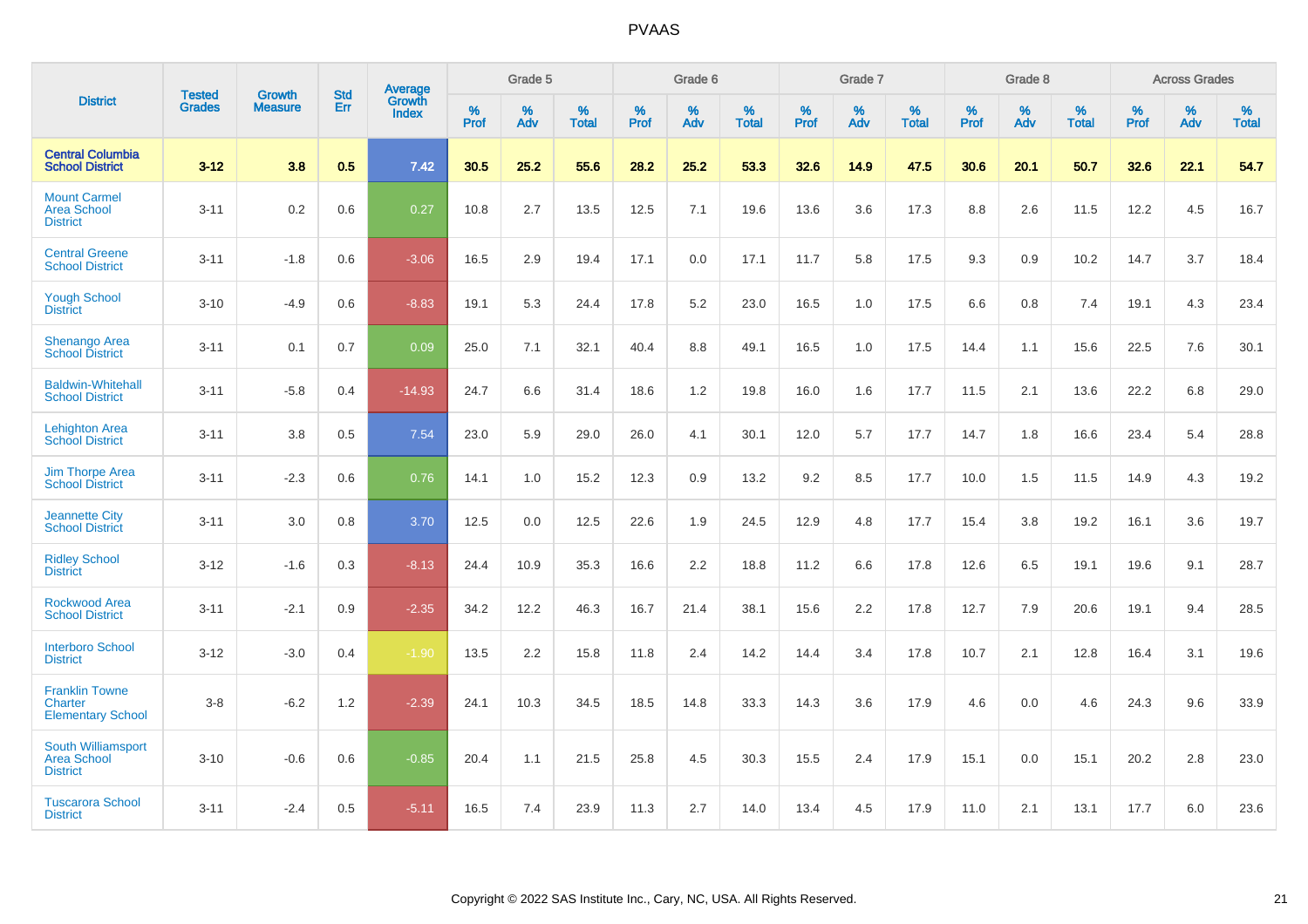|                                                                          |                                |                                 | <b>Std</b> | Average                       |           | Grade 5  |                   |           | Grade 6  |                   |           | Grade 7  |                   |           | Grade 8  |                   |           | <b>Across Grades</b> |                   |
|--------------------------------------------------------------------------|--------------------------------|---------------------------------|------------|-------------------------------|-----------|----------|-------------------|-----------|----------|-------------------|-----------|----------|-------------------|-----------|----------|-------------------|-----------|----------------------|-------------------|
| <b>District</b>                                                          | <b>Tested</b><br><b>Grades</b> | <b>Growth</b><br><b>Measure</b> | Err        | <b>Growth</b><br><b>Index</b> | %<br>Prof | %<br>Adv | %<br><b>Total</b> | %<br>Prof | %<br>Adv | %<br><b>Total</b> | %<br>Prof | %<br>Adv | %<br><b>Total</b> | %<br>Prof | %<br>Adv | %<br><b>Total</b> | %<br>Prof | %<br>Adv             | %<br><b>Total</b> |
| <b>Central Columbia</b><br><b>School District</b>                        | $3 - 12$                       | 3.8                             | 0.5        | 7.42                          | 30.5      | 25.2     | 55.6              | 28.2      | 25.2     | 53.3              | 32.6      | 14.9     | 47.5              | 30.6      | 20.1     | 50.7              | 32.6      | 22.1                 | 54.7              |
| <b>Pine Grove Area</b><br><b>School District</b>                         | $3 - 11$                       | $-2.2$                          | 0.6        | $-3.90$                       | 23.2      | 4.2      | 27.4              | 19.7      | 3.4      | 23.1              | 17.1      | 0.8      | 17.9              | 20.9      | 0.8      | 21.7              | 24.6      | 7.8                  | 32.4              |
| <b>Cranberry Area</b><br><b>School District</b>                          | $3 - 12$                       | 0.9                             | 0.7        | 1.27                          | 27.3      | 10.4     | 37.7              | 26.0      | 2.1      | 28.1              | 14.7      | 3.2      | 17.9              | 18.7      | 2.7      | 21.3              | 22.6      | 3.9                  | 26.5              |
| <b>Penn Hills Charter</b><br>School of<br>Entrepreneurship               | $3-8$                          | $-0.2$                          | 0.9        | 0.03                          | 11.6      | 2.3      | 14.0              | 13.5      | 10.8     | 24.3              | 15.4      | 2.6      | 18.0              | 5.3       | 0.0      | 5.3               | 17.0      | 3.8                  | 20.8              |
| <b>Easton Area</b><br><b>School District</b>                             | $3 - 12$                       | $-1.1$                          | 0.3        | $-3.25$                       | 22.4      | 5.9      | 28.3              | 14.6      | 3.3      | 17.9              | 11.0      | 6.9      | 18.0              | 10.3      | 2.2      | 12.4              | 18.5      | 8.4                  | 26.9              |
| <b>Tunkhannock Area</b><br><b>School District</b>                        | $3 - 11$                       | 1.2                             | 0.5        | 3.18                          | 19.8      | 8.8      | 28.7              | 22.7      | 2.3      | 25.0              | 12.6      | 5.5      | 18.1              | 14.7      | 1.4      | 16.1              | 18.1      | 5.2                  | 23.3              |
| <b>Wilson Area</b><br><b>School District</b>                             | $3 - 11$                       | $-11.7$                         | 0.5        | $-22.42$                      | 17.1      | 5.9      | 23.0              | 16.4      | 5.7      | 22.1              | 14.4      | 3.8      | 18.1              | 6.7       | 3.0      | 9.7               | 17.4      | 6.4                  | 23.7              |
| <b>Executive</b><br>Education<br><b>Academy Charter</b><br><b>School</b> | $3 - 10$                       | $-2.5$                          | 1.7        | 1.63                          | 0.0       | 0.0      | 0.0               |           |          |                   | 18.2      | 0.0      | 18.2              | 4.8       | 0.0      | 4.8               | 9.1       | 1.7                  | 10.9              |
| <b>Pottsville Area</b><br><b>School District</b>                         | $3 - 12$                       | $-0.7$                          | 0.5        | $-3.75$                       | 21.4      | 12.2     | 33.6              | 17.6      | 4.7      | 22.3              | 14.2      | 4.3      | 18.5              | 16.1      | 2.4      | 18.4              | 18.0      | 6.0                  | 23.9              |
| <b>Fairfield Area</b><br><b>School District</b>                          | $3 - 11$                       | $-1.2$                          | 0.8        | $-1.44$                       | 32.3      | 1.6      | 33.9              | 19.7      | 1.6      | 21.3              | 18.5      | 0.0      | 18.5              | 16.7      | 3.7      | 20.4              | 25.3      | 6.7                  | 32.0              |
| <b>Bloomsburg Area</b><br><b>School District</b>                         | $3 - 10$                       | 1.2                             | 0.6        | $-0.92$                       | 25.0      | 13.0     | 38.0              | 16.7      | 3.3      | 20.0              | 14.7      | 3.9      | 18.6              | 16.8      | 9.9      | 26.7              | 21.5      | 8.7                  | 30.2              |
| <b>Derry Area School</b><br><b>District</b>                              | $3 - 11$                       | $-0.6$                          | 0.6        | $-1.03$                       | 21.3      | 14.8     | 36.1              | 32.5      | 13.0     | 45.5              | 11.9      | 6.8      | 18.6              | 10.2      | 6.5      | 16.7              | 23.2      | 13.2                 | 36.4              |
| <b>Littlestown Area</b><br><b>School District</b>                        | $3 - 11$                       | 1.5                             | 0.6        | 2.76                          | 18.6      | 2.6      | 21.2              | 16.3      | 1.6      | 17.9              | 14.0      | 4.7      | 18.7              | 21.0      | 4.0      | 25.0              | 23.5      | 4.6                  | 28.1              |
| <b>Sullivan County</b><br><b>School District</b>                         | $3 - 10$                       | $-2.9$                          | 1.0        | $-2.91$                       | 21.4      | 0.0      | 21.4              | 30.0      | 4.0      | 34.0              | 18.8      | 0.0      | 18.8              | 9.1       | 0.0      | 9.1               | 22.0      | 4.1                  | 26.0              |
| <b>Gateway School</b><br><b>District</b>                                 | $3 - 11$                       | $-4.4$                          | 0.4        | $-10.58$                      | 15.3      | 7.4      | 22.7              | 16.5      | 7.1      | 23.6              | 14.6      | 4.2      | 18.8              | 16.2      | 6.9      | 23.2              | 21.5      | 9.7                  | 31.2              |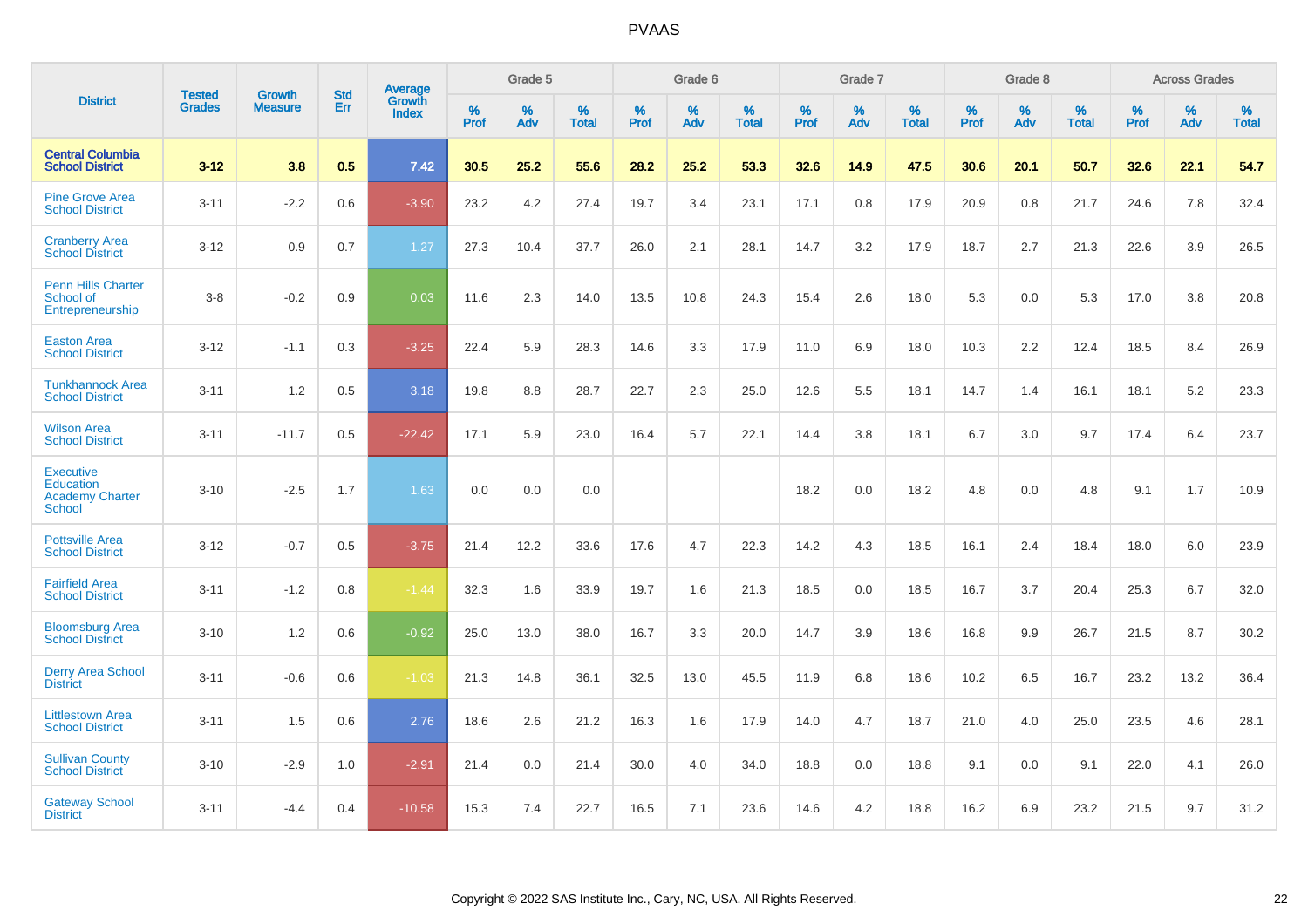|                                                                     |                                |                                 | <b>Std</b> | Average                       |           | Grade 5  |                   |           | Grade 6  |                   |           | Grade 7  |                   |           | Grade 8  |                   |           | <b>Across Grades</b> |                   |
|---------------------------------------------------------------------|--------------------------------|---------------------------------|------------|-------------------------------|-----------|----------|-------------------|-----------|----------|-------------------|-----------|----------|-------------------|-----------|----------|-------------------|-----------|----------------------|-------------------|
| <b>District</b>                                                     | <b>Tested</b><br><b>Grades</b> | <b>Growth</b><br><b>Measure</b> | Err        | <b>Growth</b><br><b>Index</b> | %<br>Prof | %<br>Adv | %<br><b>Total</b> | %<br>Prof | %<br>Adv | %<br><b>Total</b> | %<br>Prof | %<br>Adv | %<br><b>Total</b> | %<br>Prof | %<br>Adv | %<br><b>Total</b> | %<br>Prof | %<br>Adv             | %<br><b>Total</b> |
| <b>Central Columbia</b><br><b>School District</b>                   | $3 - 12$                       | 3.8                             | 0.5        | 7.42                          | 30.5      | 25.2     | 55.6              | 28.2      | 25.2     | 53.3              | 32.6      | 14.9     | 47.5              | 30.6      | 20.1     | 50.7              | 32.6      | 22.1                 | 54.7              |
| <b>Wyomissing Area</b><br><b>School District</b>                    | $3 - 12$                       | $-3.5$                          | 0.6        | $-6.26$                       | 32.2      | 13.6     | 45.8              | 30.0      | 7.3      | 37.3              | 12.3      | 6.6      | 18.8              | 13.6      | 6.4      | 20.0              | 25.7      | 12.9                 | 38.6              |
| <b>Meyersdale Area</b><br><b>School District</b>                    | $3 - 11$                       | 1.9                             | 0.8        | 4.25                          | 35.2      | 9.3      | 44.4              | 26.6      | 15.6     | 42.2              | 18.9      | 0.0      | 18.9              | 11.9      | 8.5      | 20.3              | 24.6      | 9.4                  | 34.0              |
| <b>Eastern Lancaster</b><br><b>County School</b><br><b>District</b> | $3 - 12$                       | 1.1                             | 0.4        | 2.40                          | 23.8      | 8.3      | 32.0              | 14.7      | 3.1      | 17.8              | 15.7      | 3.6      | 19.3              | 16.7      | 5.9      | 22.6              | 21.1      | 6.7                  | 27.8              |
| <b>Northern Tioga</b><br><b>School District</b>                     | $3 - 12$                       | 3.4                             | 0.5        | 0.85                          | 22.7      | 5.2      | 27.9              | 32.2      | 4.2      | 36.4              | 16.8      | 2.6      | 19.4              | 23.8      | 6.2      | 30.0              | 25.9      | 7.0                  | 32.8              |
| <b>Line Mountain</b><br><b>School District</b>                      | $3 - 11$                       | $-0.5$                          | 0.7        | $-0.63$                       | 19.7      | 12.1     | 31.8              | 15.3      | 2.8      | 18.1              | 13.3      | 6.1      | 19.4              | 9.9       | 2.8      | 12.7              | 17.8      | 7.7                  | 25.5              |
| <b>Altoona Area</b><br><b>School District</b>                       | $3 - 12$                       | $-0.5$                          | 0.3        | $-1.84$                       | 24.7      | $8.0\,$  | 32.7              | 17.8      | 5.2      | 23.0              | 14.6      | 4.9      | 19.5              | 15.8      | 4.3      | 20.1              | 19.6      | 6.6                  | 26.2              |
| <b>Bethlehem Area</b><br><b>School District</b>                     | $3 - 11$                       | 0.4                             | 0.4        | 1.18                          | 16.6      | 11.7     | 28.3              | 13.0      | 2.9      | 15.9              | 14.3      | 5.3      | 19.6              | 9.9       | 3.9      | 13.8              | 18.1      | 8.8                  | 26.8              |
| <b>Fort Cherry School</b><br><b>District</b>                        | $3 - 10$                       | $-3.8$                          | 0.8        | $-4.96$                       | 19.3      | 19.3     | 38.6              | 29.8      | 8.8      | 38.6              | 14.3      | 5.4      | 19.6              | 9.3       | 4.6      | 14.0              | 21.9      | 9.6                  | 31.5              |
| Chambersburg<br>Area School<br><b>District</b>                      | $3 - 11$                       | $-1.4$                          | 0.3        | $-5.59$                       | 20.2      | 6.3      | 26.5              | 14.1      | 3.8      | 17.9              | 15.1      | 4.9      | 20.0              | 11.2      | 4.5      | 15.7              | 16.9      | 5.3                  | 22.3              |
| <b>Berwick Area</b><br><b>School District</b>                       | $3 - 11$                       | $-3.7$                          | 0.5        | $-5.58$                       | 17.8      | 6.3      | 24.1              | 18.3      | 3.0      | 21.3              | 16.8      | 3.2      | 20.0              | 12.0      | 2.0      | 14.0              | 20.4      | 9.0                  | 29.4              |
| <b>Upper Adams</b><br><b>School District</b>                        | $3 - 11$                       | 1.7                             | 0.6        | 3.00                          | 30.0      | 9.2      | 39.2              | 18.0      | 7.7      | 25.6              | 18.1      | 1.9      | 20.0              | 11.4      | 3.8      | 15.3              | 22.6      | 6.3                  | 28.9              |
| Achievement<br><b>House Charter</b><br><b>School</b>                | $7 - 11$                       | $-0.3$                          | 1.5        | $-1.19$                       |           |          |                   |           |          |                   | 20.0      | 0.0      | 20.0              | 7.1       | 2.4      | 9.5               | 11.9      | 1.5                  | 13.4              |
| <b>Avella Area School</b><br><b>District</b>                        | $3 - 12$                       | 1.2                             | 1.0        | 1.13                          | 17.1      | 2.4      | 19.5              | 36.4      | 6.1      | 42.4              | 17.1      | 2.9      | 20.0              | 21.4      | 10.7     | 32.1              | 22.4      | 9.4                  | 31.8              |
| <b>Manheim Central</b><br><b>School District</b>                    | $3 - 11$                       | 2.8                             | 0.4        | 6.35                          | 25.4      | 7.6      | 33.0              | 23.6      | 5.8      | 29.3              | 15.0      | 5.2      | 20.2              | 20.9      | 6.2      | 27.1              | 22.8      | 9.4                  | 32.2              |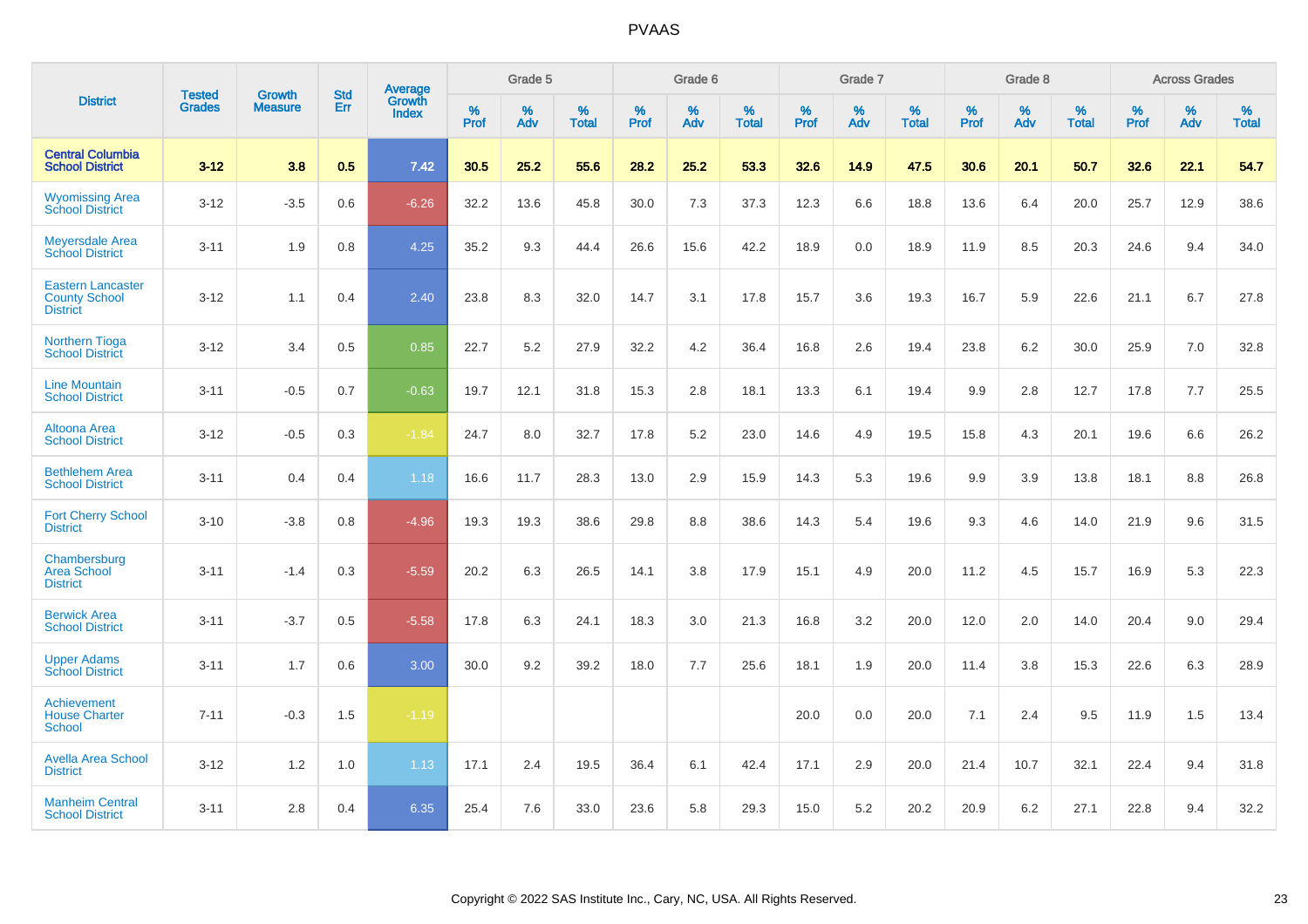|                                                                 | <b>Tested</b> | <b>Growth</b>  | <b>Std</b> | Average         |              | Grade 5  |                   |              | Grade 6  |                   |              | Grade 7  |                   |              | Grade 8  |                   |              | <b>Across Grades</b> |                   |
|-----------------------------------------------------------------|---------------|----------------|------------|-----------------|--------------|----------|-------------------|--------------|----------|-------------------|--------------|----------|-------------------|--------------|----------|-------------------|--------------|----------------------|-------------------|
| <b>District</b>                                                 | <b>Grades</b> | <b>Measure</b> | Err        | Growth<br>Index | $\%$<br>Prof | %<br>Adv | %<br><b>Total</b> | $\%$<br>Prof | %<br>Adv | %<br><b>Total</b> | $\%$<br>Prof | %<br>Adv | %<br><b>Total</b> | $\%$<br>Prof | %<br>Adv | %<br><b>Total</b> | $\%$<br>Prof | $\%$<br>Adv          | %<br><b>Total</b> |
| <b>Central Columbia</b><br><b>School District</b>               | $3 - 12$      | 3.8            | 0.5        | 7.42            | 30.5         | 25.2     | 55.6              | 28.2         | 25.2     | 53.3              | 32.6         | 14.9     | 47.5              | 30.6         | 20.1     | 50.7              | 32.6         | 22.1                 | 54.7              |
| <b>Homer-Center</b><br><b>School District</b>                   | $3 - 11$      | 10.3           | 0.8        | 13.11           | 31.8         | 17.5     | 49.2              | 36.4         | 4.6      | 40.9              | 20.3         | 0.0      | 20.3              | 26.9         | 13.4     | 40.3              | 27.6         | 7.4                  | 35.0              |
| <b>Port Allegany</b><br><b>School District</b>                  | $3 - 11$      | 1.7            | 0.7        | 0.92            | 20.0         | 5.7      | 25.7              | 7.4          | 1.5      | 8.8               | 17.4         | 2.9      | 20.3              | 13.1         | 9.8      | 23.0              | 16.8         | 5.7                  | 22.5              |
| <b>Millersburg Area</b><br><b>School District</b>               | $3 - 11$      | $-2.3$         | 0.8        | $-6.01$         | 37.2         | 19.6     | 56.9              | 15.1         | 3.8      | 18.9              | 18.8         | 1.6      | 20.3              | 8.1          | 1.6      | 9.7               | 23.6         | 9.2                  | 32.8              |
| <b>Greensburg Salem</b><br><b>School District</b>               | $3 - 11$      | $-3.8$         | 0.5        | $-8.11$         | 31.1         | 7.9      | 39.0              | 12.0         | 1.2      | 13.2              | 16.5         | 3.8      | 20.3              | 17.6         | 4.6      | 22.2              | 20.7         | 7.4                  | 28.2              |
| <b>West Greene</b><br><b>School District</b>                    | $3 - 11$      | $-1.6$         | 0.9        | $-1.63$         | 20.5         | 7.7      | 28.2              | 7.7          | 7.7      | 15.4              | 9.3          | 11.1     | 20.4              | 11.8         | 0.0      | 11.8              | 19.6         | 10.7                 | 30.2              |
| <b>Penns Manor Area</b><br><b>School District</b>               | $3 - 12$      | 1.5            | 0.8        | 1.88            | 12.7         | 4.8      | 17.5              | 14.6         | 0.0      | 14.6              | 18.5         | 1.8      | 20.4              | 16.7         | 8.3      | 25.0              | 19.0         | 3.6                  | 22.6              |
| <b>Crawford Central</b><br><b>School District</b>               | $3 - 11$      | 1.9            | 0.4        | 4.77            | 24.2         | 7.9      | 32.1              | 15.7         | 3.8      | 19.6              | 16.7         | 3.7      | 20.4              | 9.0          | 2.6      | 11.6              | 18.4         | 5.5                  | 23.8              |
| <b>Tyrone Area</b><br><b>School District</b>                    | $3 - 12$      | $-0.7$         | 0.5        | $-1.07$         | 18.0         | 3.8      | 21.8              | 12.4         | 4.6      | 17.0              | 18.0         | 2.5      | 20.5              | 12.4         | 5.3      | 17.7              | 20.5         | 8.1                  | 28.6              |
| Northern Bedford<br><b>County School</b><br><b>District</b>     | $3 - 11$      | $-1.5$         | 0.8        | $-1.83$         | 24.5         | 8.2      | 32.6              | 30.5         | 1.7      | 32.2              | 19.0         | 1.7      | 20.7              | 9.4          | 3.1      | 12.5              | 24.6         | 5.2                  | 29.8              |
| Commonwealth<br><b>Charter Academy</b><br><b>Charter School</b> | $3 - 10$      | $-2.6$         | 0.8        | $-3.07$         | 25.4         | 3.4      | 28.8              | 26.0         | 4.0      | 30.0              | 17.2         | 3.4      | 20.7              | 14.6         | 2.1      | 16.7              | 23.9         | 5.7                  | 29.6              |
| <b>West Perry School</b><br><b>District</b>                     | $3 - 11$      | 2.7            | 0.5        | $-0.39$         | 22.5         | 15.9     | 38.4              | 20.9         | 5.7      | 26.6              | 14.0         | 6.7      | 20.7              | 15.2         | 8.5      | 23.6              | 21.6         | 10.7                 | 32.3              |
| <b>Reach Cyber</b><br><b>Charter School</b>                     | $3 - 11$      | $-2.4$         | 0.9        | $-2.71$         | 19.4         | 9.7      | 29.0              | 9.1          | 0.0      | 9.1               | 17.0         | 3.8      | 20.8              | 17.5         | 5.3      | 22.8              | 21.3         | 4.7                  | 26.0              |
| <b>Iroquois School</b><br><b>District</b>                       | $3 - 11$      | 2.5            | 0.7        | 3.81            | 36.7         | 10.1     | 46.8              | 20.7         | 17.1     | 37.8              | 11.5         | 9.4      | 20.8              | 21.0         | 6.0      | 27.0              | 23.5         | 11.1                 | 34.6              |
| <b>West York Area</b><br><b>School District</b>                 | $3 - 12$      | 2.3            | 0.4        | 5.18            | 19.9         | 5.6      | 25.5              | 14.8         | 4.8      | 19.6              | 15.0         | 5.8      | 20.9              | 16.3         | 4.2      | 20.5              | 19.8         | 5.9                  | 25.6              |
| <b>West Shore School</b><br><b>District</b>                     | $3 - 12$      | $-1.6$         | 0.3        | $-5.93$         | 26.7         | 11.3     | 38.1              | 24.5         | 4.3      | 28.8              | 13.5         | 7.4      | 20.9              | 16.1         | 7.2      | 23.3              | 22.8         | 10.8                 | 33.5              |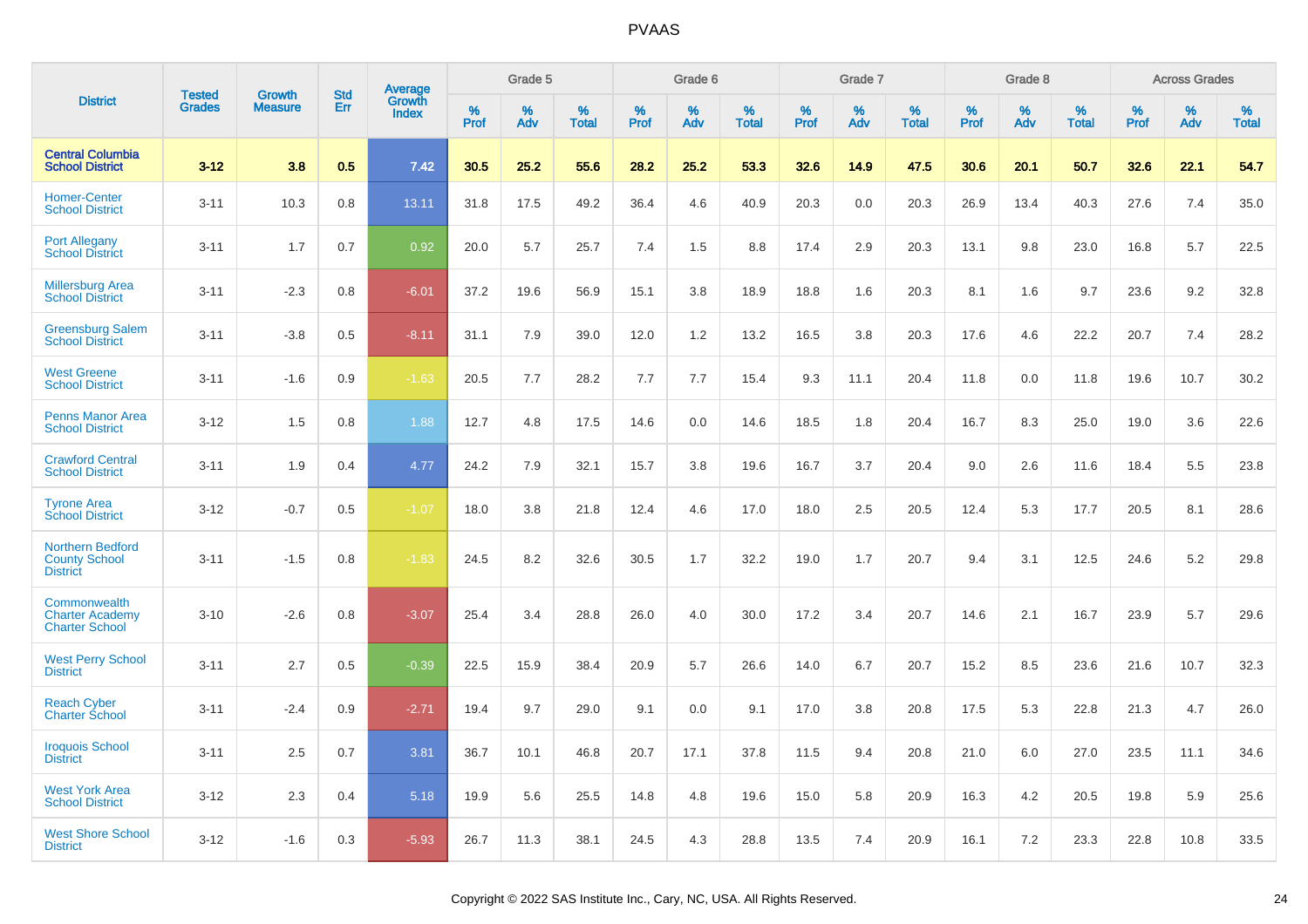|                                                        |                                |                          | <b>Std</b> | Average                |                     | Grade 5  |                      |              | Grade 6     |                      |              | Grade 7  |                      |              | Grade 8     |                      |              | <b>Across Grades</b> |                      |
|--------------------------------------------------------|--------------------------------|--------------------------|------------|------------------------|---------------------|----------|----------------------|--------------|-------------|----------------------|--------------|----------|----------------------|--------------|-------------|----------------------|--------------|----------------------|----------------------|
| <b>District</b>                                        | <b>Tested</b><br><b>Grades</b> | Growth<br><b>Measure</b> | Err        | Growth<br><b>Index</b> | $\%$<br><b>Prof</b> | %<br>Adv | $\%$<br><b>Total</b> | $\%$<br>Prof | $\%$<br>Adv | $\%$<br><b>Total</b> | $\%$<br>Prof | %<br>Adv | $\%$<br><b>Total</b> | $\%$<br>Prof | $\%$<br>Adv | $\%$<br><b>Total</b> | $\%$<br>Prof | $\%$<br>Adv          | $\%$<br><b>Total</b> |
| <b>Central Columbia</b><br><b>School District</b>      | $3 - 12$                       | 3.8                      | 0.5        | 7.42                   | 30.5                | 25.2     | 55.6                 | 28.2         | 25.2        | 53.3                 | 32.6         | 14.9     | 47.5                 | 30.6         | 20.1        | 50.7                 | 32.6         | 22.1                 | 54.7                 |
| Cornwall-Lebanon<br><b>School District</b>             | $3 - 11$                       | $-0.5$                   | 0.3        | $-1.48$                | 31.1                | 9.0      | 40.1                 | 18.2         | 6.2         | 24.4                 | 16.1         | 4.9      | 21.0                 | 16.4         | 9.4         | 25.8                 | 23.1         | 8.6                  | 31.8                 |
| Renaissance<br><b>Academy Charter</b><br><b>School</b> | $3 - 11$                       | $-5.7$                   | 0.7        | $-8.29$                | 16.7                | 11.1     | 27.8                 | 19.2         | 4.1         | 23.3                 | 20.0         | 1.3      | 21.3                 | 10.1         | 7.2         | 17.4                 | 18.7         | 5.7                  | 24.4                 |
| <b>Northern Cambria</b><br><b>School District</b>      | $3 - 11$                       | $-0.4$                   | 0.8        | $-0.51$                | 16.4                | 3.6      | 20.0                 | 3.8          | 0.0         | 3.8                  | 19.6         | 1.8      | 21.4                 | 18.2         | 1.5         | 19.7                 | 17.9         | 3.6                  | 21.4                 |
| <b>Green Woods</b><br><b>Charter School</b>            | $3 - 8$                        | $-0.3$                   | 0.8        | 1.80                   | 16.7                | 3.3      | 20.0                 | 27.1         | 11.9        | 39.0                 | 16.1         | 5.4      | 21.4                 | 17.3         | 3.8         | 21.2                 | 21.3         | 8.3                  | 29.6                 |
| <b>Freedom Area</b><br><b>School District</b>          | $3 - 11$                       | $-0.8$                   | 0.7        | $-3.22$                | 13.6                | 3.7      | 17.3                 | 21.4         | 2.4         | 23.8                 | 18.6         | 2.9      | 21.6                 | 10.7         | 1.3         | 12.0                 | 17.8         | 3.7                  | 21.6                 |
| <b>Gettysburg Area</b><br><b>School District</b>       | $3 - 11$                       | 1.3                      | 0.4        | 2.96                   | 36.4                | 17.3     | 53.7                 | 22.0         | 12.0        | 34.0                 | 15.9         | 5.7      | 21.6                 | 21.4         | 7.3         | 28.6                 | 25.4         | 14.7                 | 40.1                 |
| <b>Central Dauphin</b><br><b>School District</b>       | $3 - 11$                       | $-0.5$                   | 0.2        | $-2.35$                | 22.0                | 11.6     | 33.6                 | 14.9         | 2.6         | 17.4                 | 14.8         | 7.0      | 21.8                 | 12.5         | 4.2         | 16.7                 | 19.3         | 7.8                  | 27.1                 |
| <b>Chartiers-Houston</b><br><b>School District</b>     | $3 - 10$                       | $-2.5$                   | 0.7        | $-3.68$                | 25.6                | 12.2     | 37.8                 | 35.1         | 2.6         | 37.7                 | 20.5         | 1.3      | 21.8                 | 18.3         | 5.6         | 23.9                 | 28.7         | 8.2                  | 36.9                 |
| <b>Titusville Area</b><br><b>School District</b>       | $3 - 11$                       | $-1.7$                   | 0.5        | $-3.31$                | 28.5                | 13.8     | 42.3                 | 18.9         | 4.2         | 23.1                 | 18.0         | 3.9      | 21.9                 | 8.0          | 3.6         | 11.6                 | 21.8         | 10.0                 | 31.8                 |
| <b>Ephrata Area</b><br><b>School District</b>          | $3 - 11$                       | 0.9                      | 0.4        | 2.40                   | 34.6                | 12.9     | 47.5                 | 24.8         | 8.0         | 32.8                 | 18.0         | 4.2      | 22.2                 | 18.9         | 4.3         | 23.1                 | 25.6         | 12.5                 | 38.1                 |
| <b>Towanda Area</b><br><b>School District</b>          | $3 - 11$                       | 2.2                      | 0.6        | 3.88                   | 22.7                | 15.1     | 37.8                 | 22.6         | 11.3        | 34.0                 | 14.5         | 7.7      | 22.2                 | 17.1         | 8.6         | 25.6                 | 19.2         | 10.3                 | 29.5                 |
| <b>Huntingdon Area</b><br><b>School District</b>       | $3 - 11$                       | 9.5                      | 0.5        | 17.36                  | 23.7                | 13.2     | 36.8                 | 17.8         | 10.2        | 28.0                 | 18.0         | 4.3      | 22.3                 | 13.6         | 4.8         | 18.4                 | 19.7         | 9.1                  | 28.8                 |
| <b>Phoenixville Area</b><br><b>School District</b>     | $3 - 11$                       | $-3.6$                   | 0.4        | $-8.80$                | 37.1                | 16.7     | 53.8                 | 17.6         | 8.6         | 26.1                 | 18.6         | 3.8      | 22.5                 | 13.4         | 3.6         | 17.0                 | 25.5         | 11.8                 | 37.3                 |
| <b>Corry Area School</b><br><b>District</b>            | $3 - 11$                       | $-1.0$                   | 0.5        | $-1.92$                | 25.4                | 7.9      | 33.3                 | 25.2         | 3.6         | 28.8                 | 17.4         | 5.1      | 22.5                 | 15.8         | 1.4         | 17.1                 | 23.2         | 7.5                  | 30.7                 |
| <b>Wyalusing Area</b><br><b>School District</b>        | $3 - 12$                       | 1.6                      | 0.6        | 2.51                   | 12.0                | 4.8      | 16.9                 | 17.8         | 4.0         | 21.8                 | 14.6         | 7.9      | 22.5                 | 9.6          | 1.0         | 10.6                 | 16.5         | 5.1                  | 21.5                 |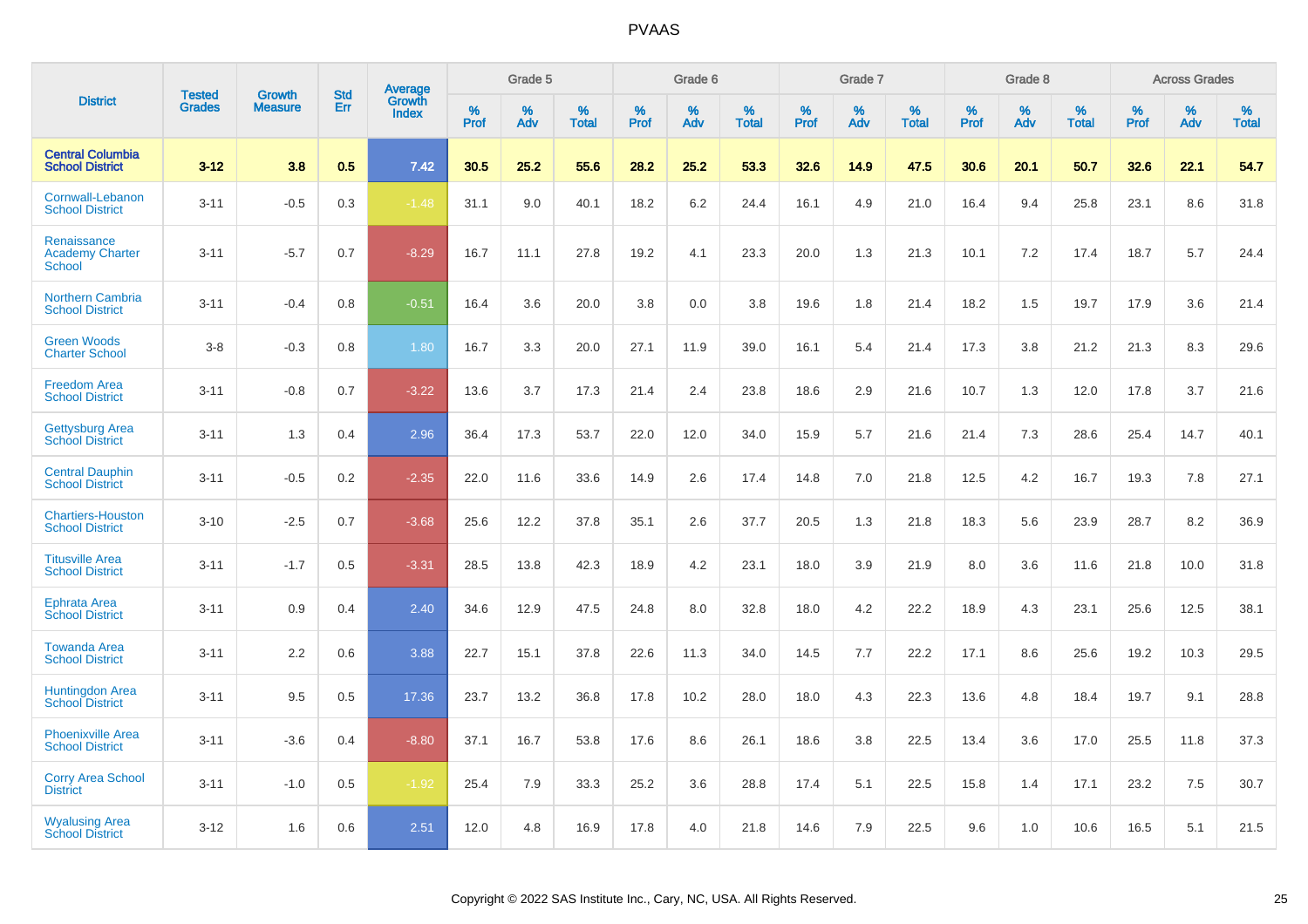|                                                                 | <b>Tested</b> | <b>Growth</b>  | <b>Std</b> | <b>Average</b>         |              | Grade 5  |                   |              | Grade 6  |                   |              | Grade 7  |                   |              | Grade 8  |                   |              | <b>Across Grades</b> |                   |
|-----------------------------------------------------------------|---------------|----------------|------------|------------------------|--------------|----------|-------------------|--------------|----------|-------------------|--------------|----------|-------------------|--------------|----------|-------------------|--------------|----------------------|-------------------|
| <b>District</b>                                                 | <b>Grades</b> | <b>Measure</b> | Err        | Growth<br><b>Index</b> | $\%$<br>Prof | %<br>Adv | %<br><b>Total</b> | $\%$<br>Prof | %<br>Adv | %<br><b>Total</b> | $\%$<br>Prof | %<br>Adv | %<br><b>Total</b> | $\%$<br>Prof | %<br>Adv | %<br><b>Total</b> | $\%$<br>Prof | %<br>Adv             | %<br><b>Total</b> |
| <b>Central Columbia</b><br><b>School District</b>               | $3 - 12$      | 3.8            | 0.5        | 7.42                   | 30.5         | 25.2     | 55.6              | 28.2         | 25.2     | 53.3              | 32.6         | 14.9     | 47.5              | 30.6         | 20.1     | 50.7              | 32.6         | 22.1                 | 54.7              |
| <b>Penncrest School</b><br><b>District</b>                      | $3 - 11$      | 1.8            | 0.4        | 0.48                   | 19.7         | 6.2      | 25.8              | 21.6         | 1.8      | 23.4              | 17.5         | 5.0      | 22.5              | 17.1         | 3.5      | 20.6              | 22.0         | 5.3                  | 27.3              |
| Pen Argyl Area<br><b>School District</b>                        | $3 - 12$      | 0.7            | 0.6        | 1.06                   | 27.3         | 12.5     | 39.8              | 26.8         | 0.0      | 26.8              | 17.1         | 5.4      | 22.5              | 14.8         | 5.9      | 20.8              | 23.5         | 8.4                  | 32.0              |
| <b>Greenville Area</b><br><b>School District</b>                | $3 - 11$      | 0.3            | 0.7        | 0.48                   | 34.4         | 4.4      | 38.9              | 19.2         | 5.1      | 24.4              | 16.7         | 5.9      | 22.6              | 10.0         | 2.5      | 12.5              | 23.6         | 5.4                  | 29.1              |
| <b>Folk Arts-Cultural</b><br><b>Treasures Charter</b><br>School | $3 - 7$       | $-1.8$         | 1.0        | $-1.76$                | 22.7         | 6.8      | 29.6              | 28.9         | 4.4      | 33.3              | 20.4         | 2.3      | 22.7              |              |          |                   | 28.1         | 6.2                  | 34.4              |
| <b>Steel Valley</b><br><b>School District</b>                   | $3 - 11$      | $-2.8$         | 0.7        | $-3.99$                | 12.0         | 2.4      | 14.5              | 11.3         | 6.4      | 17.7              | 18.1         | 4.8      | 22.9              | 9.5          | 4.0      | 13.5              | 18.3         | 7.3                  | 25.6              |
| <b>Chartiers Valley</b><br><b>School District</b>               | $3 - 11$      | $-2.3$         | 0.4        | $-5.52$                | 33.8         | 14.7     | 48.5              | 16.8         | 5.3      | 22.1              | 15.6         | 7.4      | 22.9              | 10.8         | 4.2      | 15.1              | 23.4         | 11.6                 | 35.0              |
| <b>Smethport Area</b><br><b>School District</b>                 | $3 - 12$      | 7.1            | 0.8        | 6.78                   | 29.2         | 8.3      | 37.5              | 24.6         | 8.8      | 33.3              | 16.9         | 6.2      | 23.1              | 22.6         | 4.8      | 27.4              | 22.1         | 9.4                  | 31.5              |
| <b>Hopewell Area</b><br><b>School District</b>                  | $3 - 11$      | $-1.6$         | 0.5        | $-3.03$                | 31.1         | 8.2      | 39.3              | 28.6         | 11.8     | 40.3              | 18.7         | 4.5      | 23.1              | 12.5         | 2.5      | 15.0              | 23.5         | 8.4                  | 32.0              |
| <b>Hanover Public</b><br><b>School District</b>                 | $3 - 11$      | $-2.3$         | 0.5        | $-4.31$                | 24.4         | 4.6      | 29.0              | 19.7         | 2.2      | 21.9              | 17.8         | 5.4      | 23.3              | 11.4         | 4.9      | 16.3              | 20.4         | 9.6                  | 30.0              |
| <b>Allegheny Valley</b><br><b>School District</b>               | $3 - 11$      | $-1.2$         | 0.8        | $-1.50$                | 26.3         | 12.3     | 38.6              | 11.1         | 5.6      | 16.7              | 16.2         | 7.4      | 23.5              | 13.1         | 8.2      | 21.3              | 18.0         | 6.9                  | 24.9              |
| <b>Conewago Valley</b><br><b>School District</b>                | $3 - 12$      | 1.2            | 0.4        | 3.28                   | 26.3         | 8.6      | 35.0              | 29.9         | 10.6     | 40.5              | 19.9         | 3.8      | 23.6              | 17.4         | 1.1      | 18.4              | 25.3         | 8.6                  | 33.9              |
| Claysburg-Kimmel<br><b>School District</b>                      | $3 - 11$      | 3.0            | 0.8        | 3.68                   | 29.7         | 6.2      | 35.9              | 30.0         | 2.0      | 32.0              | 21.8         | 1.8      | 23.6              | 10.5         | 1.8      | 12.3              | 24.4         | 5.7                  | 30.1              |
| Elizabethtown<br><b>Area School</b><br><b>District</b>          | $3 - 12$      | 0.2            | 0.4        | 0.58                   | 29.9         | 22.6     | 52.6              | 22.2         | 10.9     | 33.1              | 20.8         | 2.8      | 23.7              | 20.8         | 3.3      | 24.1              | 26.7         | 14.6                 | 41.2              |
| <b>Bald Eagle Area</b><br><b>School District</b>                | $3 - 11$      | 2.6            | 0.6        | 4.48                   | 35.2         | 14.8     | 50.0              | 25.7         | 8.9      | 34.6              | 17.0         | 6.8      | 23.7              | 15.0         | 10.6     | 25.7              | 25.1         | 13.7                 | 38.8              |
| <b>Governor Mifflin</b><br><b>School District</b>               | $3 - 11$      | $-1.6$         | 0.4        | $-3.91$                | 20.4         | 9.3      | 29.6              | 18.8         | 4.8      | 23.6              | 20.6         | 3.2      | 23.7              | 11.2         | 2.2      | 13.4              | 20.0         | 7.5                  | 27.4              |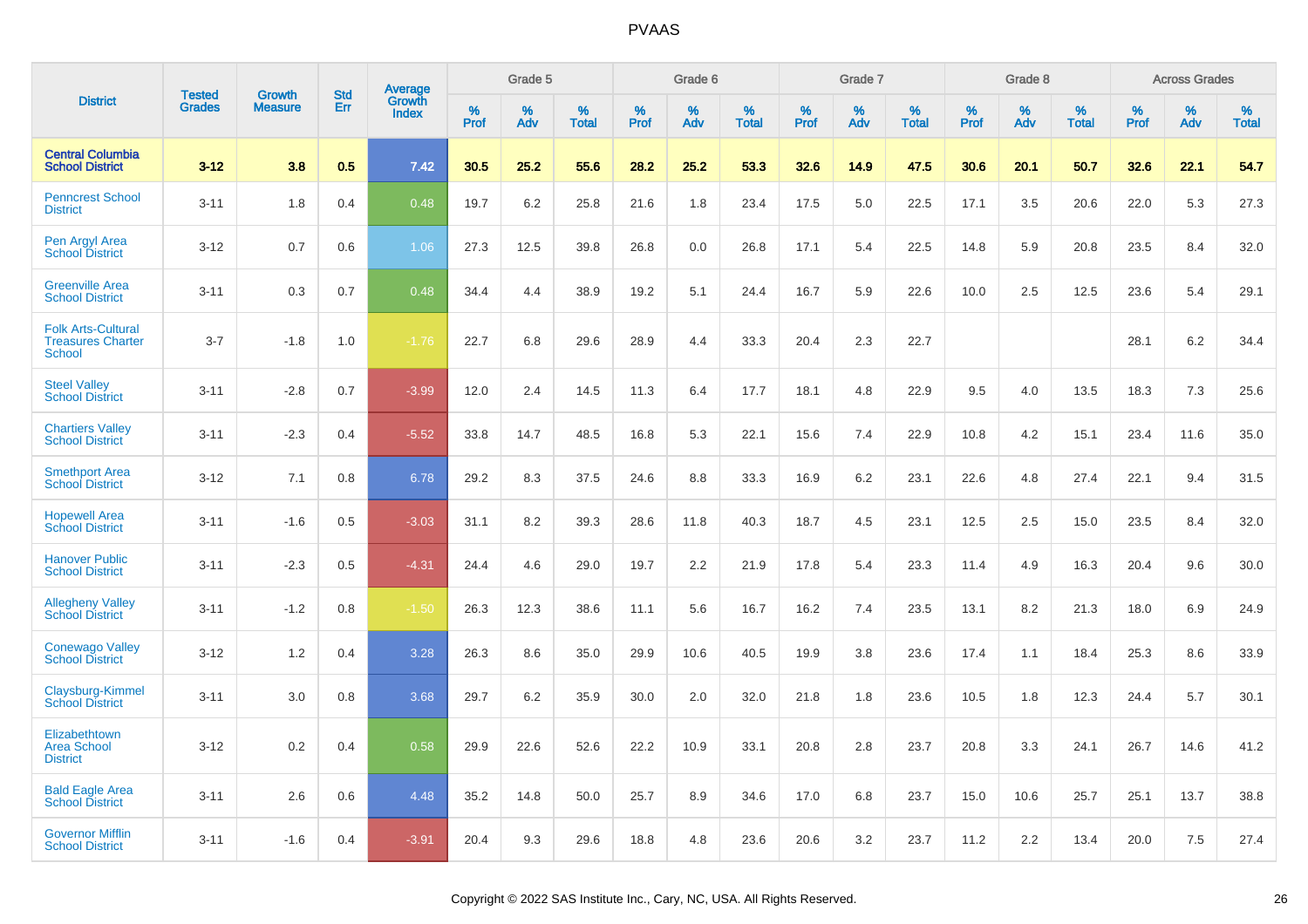|                                                                              |                                | <b>Growth</b>  | <b>Std</b> | Average                |              | Grade 5  |                   |           | Grade 6  |                   |           | Grade 7  |                   |           | Grade 8  |                   |           | <b>Across Grades</b> |                   |
|------------------------------------------------------------------------------|--------------------------------|----------------|------------|------------------------|--------------|----------|-------------------|-----------|----------|-------------------|-----------|----------|-------------------|-----------|----------|-------------------|-----------|----------------------|-------------------|
| <b>District</b>                                                              | <b>Tested</b><br><b>Grades</b> | <b>Measure</b> | Err        | Growth<br><b>Index</b> | $\%$<br>Prof | %<br>Adv | %<br><b>Total</b> | %<br>Prof | %<br>Adv | %<br><b>Total</b> | %<br>Prof | %<br>Adv | %<br><b>Total</b> | %<br>Prof | %<br>Adv | %<br><b>Total</b> | %<br>Prof | %<br>Adv             | %<br><b>Total</b> |
| <b>Central Columbia</b><br><b>School District</b>                            | $3 - 12$                       | 3.8            | 0.5        | 7.42                   | 30.5         | 25.2     | 55.6              | 28.2      | 25.2     | 53.3              | 32.6      | 14.9     | 47.5              | 30.6      | 20.1     | 50.7              | 32.6      | 22.1                 | 54.7              |
| <b>Lakeview School</b><br><b>District</b>                                    | $3 - 11$                       | $-3.9$         | 0.8        | $-4.99$                | 28.6         | 18.4     | 46.9              | 30.0      | 7.1      | 37.1              | 22.2      | 1.6      | 23.8              | 21.0      | 1.6      | 22.6              | 28.3      | 13.3                 | 41.6              |
| <b>Old Forge School</b><br><b>District</b>                                   | $3 - 12$                       | $-2.1$         | 0.8        | $-2.75$                | 11.8         | 2.9      | 14.7              | 11.3      | 0.0      | 11.3              | 19.0      | 4.8      | 23.8              | 5.9       | 0.0      | 5.9               | 14.0      | 2.9                  | 16.9              |
| <b>South Western</b><br><b>School District</b>                               | $3 - 12$                       | 2.8            | 0.4        | 7.84                   | 23.7         | 5.4      | 29.2              | 15.7      | 11.7     | 27.4              | 17.8      | 6.0      | 23.8              | 19.1      | 10.1     | 29.2              | 21.6      | 8.9                  | 30.4              |
| Lackawanna Trail<br><b>School District</b>                                   | $3 - 10$                       | 1.4            | 0.7        | 3.97                   | 21.8         | 9.1      | 30.9              | 34.3      | 10.4     | 44.8              | 12.7      | 11.3     | 23.9              | 11.8      | 6.6      | 18.4              | 24.2      | 11.5                 | 35.8              |
| <b>Northampton Area</b><br><b>School District</b>                            | $3 - 11$                       | $-3.1$         | 0.7        | $-4.07$                | 28.5         | 9.3      | 37.8              | 23.7      | 5.3      | 29.0              | 18.7      | 5.3      | 24.0              | 13.3      | 1.7      | 15.0              | 29.6      | 9.8                  | 39.4              |
| <b>Windber Area</b><br><b>School District</b>                                | $3 - 11$                       | $-1.8$         | 0.7        | $-3.20$                | 28.8         | 20.0     | 48.8              | 20.9      | 9.0      | 29.8              | 14.7      | 9.3      | 24.0              | 28.6      | 13.1     | 41.7              | 24.4      | 15.1                 | 39.6              |
| <b>Reynolds School</b><br><b>District</b>                                    | $3 - 10$                       | $-3.3$         | 0.8        | $-4.36$                | 13.0         | 1.4      | 14.5              | 18.2      | 1.3      | 19.5              | 14.0      | 10.0     | 24.0              | 11.8      | 1.5      | 13.2              | 15.2      | 2.8                  | 18.0              |
| <b>Valley Grove</b><br><b>School District</b>                                | $3 - 10$                       | $-2.4$         | 0.8        | $-2.89$                | 35.4         | 8.3      | 43.8              | 27.6      | 1.7      | 29.3              | 18.5      | 5.6      | 24.1              | 14.3      | 1.8      | 16.1              | 25.5      | 6.8                  | 32.2              |
| <b>Young Scholars Of</b><br>Western<br>Pennsylvania<br><b>Charter School</b> | $3 - 8$                        | $-0.4$         | 1.1        | $-0.24$                | 6.7          | 6.7      | 13.3              | 5.9       | 5.9      | 11.8              | 20.7      | 3.4      | 24.1              | 8.7       | 0.0      | 8.7               | 12.3      | 4.8                  | 17.1              |
| <b>Butler Area School</b><br><b>District</b>                                 | $3 - 11$                       | 0.7            | 0.3        | 2.49                   | 36.3         | 13.7     | 50.0              | 23.1      | 5.4      | 28.5              | 15.2      | 9.0      | 24.2              | 16.4      | 9.0      | 25.4              | 25.4      | 11.6                 | 37.0              |
| <b>Ellwood City Area</b><br><b>School District</b>                           | $3 - 11$                       | $-1.7$         | 0.6        | $-3.02$                | 20.6         | 7.8      | 28.4              | 19.0      | 2.6      | 21.6              | 21.7      | 2.5      | 24.2              | 5.5       | 2.8      | 8.3               | 17.5      | 4.7                  | 22.2              |
| <b>Susquenita School</b><br><b>District</b>                                  | $3 - 11$                       | 1.6            | 0.6        | 2.79                   | 23.8         | 15.6     | 39.3              | 15.4      | 5.8      | 21.2              | 19.2      | 5.0      | 24.2              | 12.3      | 5.7      | 17.9              | 23.0      | 9.7                  | 32.7              |
| <b>Forest Hills School</b><br><b>District</b>                                | $3 - 11$                       | 0.8            | 0.5        | 1.46                   | 34.1         | 21.2     | 55.3              | 20.8      | 3.3      | 24.2              | 18.6      | 5.6      | 24.2              | 10.6      | 3.2      | 13.8              | 24.0      | 11.0                 | 35.1              |
| <b>Schuylkill Haven</b><br><b>Area School</b><br><b>District</b>             | $3 - 11$                       | $-3.0$         | 0.7        | $-1.45$                | 11.9         | 1.2      | 13.1              | 4.9       | 1.2      | 6.2               | 20.0      | 4.2      | 24.2              | 5.8       | 0.0      | 5.8               | 17.6      | 5.5                  | 23.1              |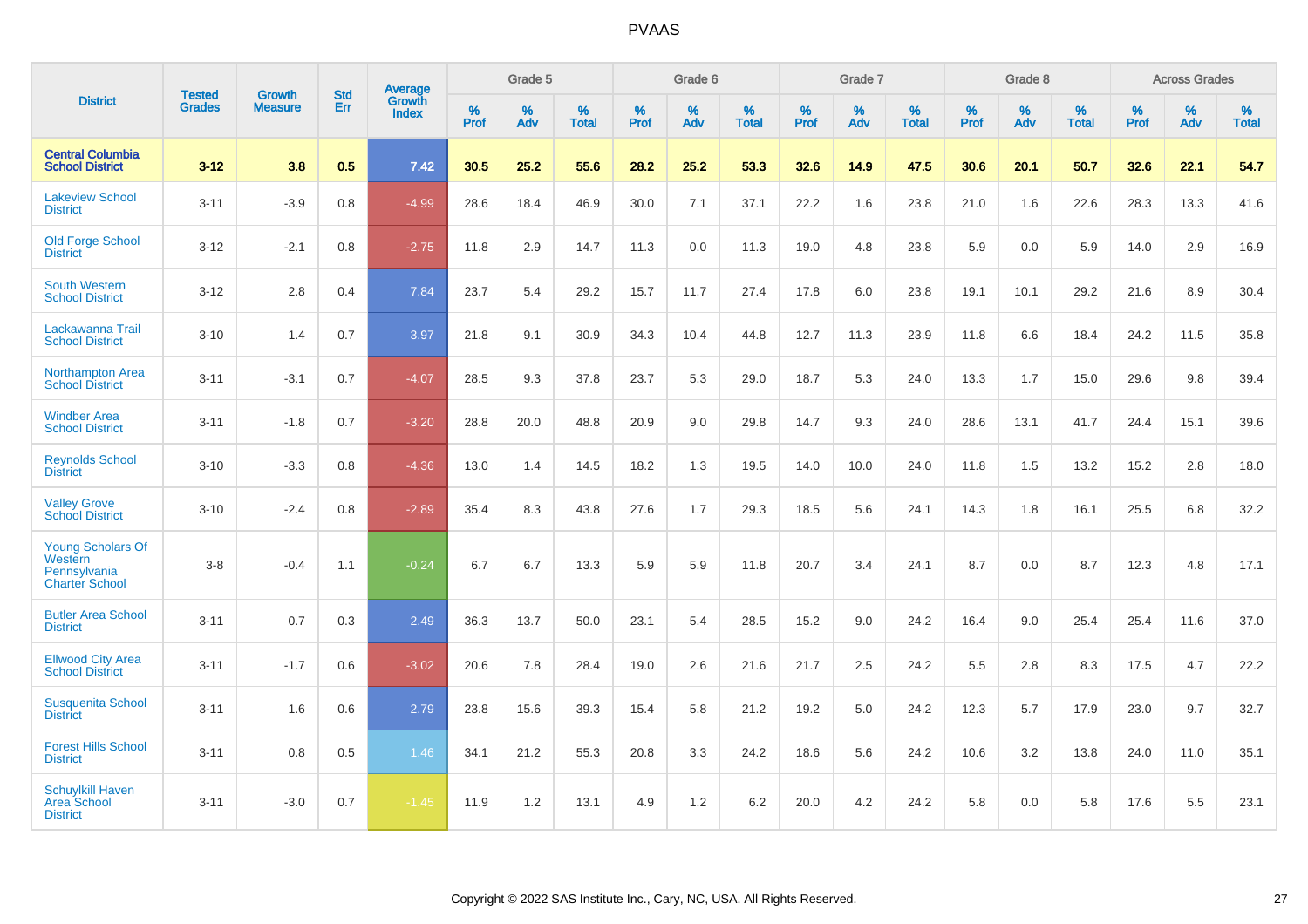|                                                                 | <b>Tested</b> | <b>Growth</b>  | <b>Std</b> |                                   |              | Grade 5  |                   |              | Grade 6  |                   |              | Grade 7  |                   |              | Grade 8  |                   |              | <b>Across Grades</b> |                   |
|-----------------------------------------------------------------|---------------|----------------|------------|-----------------------------------|--------------|----------|-------------------|--------------|----------|-------------------|--------------|----------|-------------------|--------------|----------|-------------------|--------------|----------------------|-------------------|
| <b>District</b>                                                 | <b>Grades</b> | <b>Measure</b> | Err        | Average<br>Growth<br><b>Index</b> | $\%$<br>Prof | %<br>Adv | %<br><b>Total</b> | $\%$<br>Prof | %<br>Adv | %<br><b>Total</b> | $\%$<br>Prof | %<br>Adv | %<br><b>Total</b> | $\%$<br>Prof | %<br>Adv | %<br><b>Total</b> | $\%$<br>Prof | %<br>Adv             | %<br><b>Total</b> |
| <b>Central Columbia</b><br><b>School District</b>               | $3 - 12$      | 3.8            | 0.5        | 7.42                              | 30.5         | 25.2     | 55.6              | 28.2         | 25.2     | 53.3              | 32.6         | 14.9     | 47.5              | 30.6         | 20.1     | 50.7              | 32.6         | 22.1                 | 54.7              |
| <b>Southern York</b><br><b>County School</b><br><b>District</b> | $3 - 11$      | $-0.3$         | 0.5        | $-0.61$                           | 25.6         | 7.0      | 32.7              | 36.1         | 8.9      | 45.0              | 18.8         | 5.4      | 24.3              | 11.5         | 3.0      | 14.5              | 25.1         | 8.0                  | 33.0              |
| <b>Tulpehocken Area</b><br><b>School District</b>               | $3 - 12$      | $-1.2$         | 0.6        | $-2.02$                           | 29.9         | 18.4     | 48.3              | 15.7         | 11.8     | 27.4              | 18.4         | 5.8      | 24.3              | 14.3         | 2.7      | 17.0              | 21.6         | 11.0                 | 32.6              |
| Northwestern<br><b>School District</b>                          | $3 - 11$      | $-6.8$         | 0.6        | $-11.09$                          | 34.7         | 6.3      | 41.0              | 21.8         | 1.2      | 23.0              | 16.8         | 7.5      | 24.3              | 9.1          | 1.8      | 10.9              | 25.1         | 6.0                  | 31.1              |
| <b>Stroudsburg Area</b><br><b>School District</b>               | $3 - 11$      | $-0.2$         | 0.4        | $-2.45$                           | 17.5         | 9.2      | 26.8              | 18.8         | 4.9      | 23.8              | 21.6         | 2.7      | 24.3              | 15.4         | 1.8      | 17.1              | 20.2         | 6.4                  | 26.6              |
| <b>Dallas School</b><br><b>District</b>                         | $3 - 11$      | $-5.7$         | 0.5        | $-6.82$                           | 43.8         | 15.6     | 59.4              | 24.3         | 2.8      | 27.1              | 18.1         | 6.3      | 24.4              | 17.9         | 0.0      | 17.9              | 30.9         | 12.9                 | 43.8              |
| Susquehanna<br><b>Community School</b><br><b>District</b>       | $3 - 11$      | $-2.8$         | 0.9        | $-1.20$                           | 19.6         | 9.8      | 29.4              | 15.5         | 1.7      | 17.2              | 13.3         | 11.1     | 24.4              | 2.0          | 2.0      | 4.1               | 19.6         | 6.3                  | 25.9              |
| <b>Solanco School</b><br><b>District</b>                        | $3 - 11$      | 0.3            | 0.4        | 0.81                              | 21.5         | 5.0      | 26.5              | 12.6         | 5.6      | 18.1              | 17.0         | 7.4      | 24.4              | 11.9         | 2.9      | 14.8              | 20.0         | 7.2                  | 27.1              |
| <b>Western Wayne</b><br><b>School District</b>                  | $3 - 11$      | $-2.5$         | 0.6        | $-4.89$                           | 28.3         | 9.4      | 37.7              | 18.7         | 0.9      | 19.6              | 21.6         | 2.9      | 24.5              | 14.1         | 5.4      | 19.6              | 23.6         | 9.6                  | 33.2              |
| <b>Coudersport Area</b><br><b>School District</b>               | $3 - 11$      | 1.4            | 0.9        | 1.69                              | 35.7         | 3.6      | 39.3              | 16.7         | 4.8      | 21.4              | 18.9         | 5.7      | 24.5              | 15.1         | 3.8      | 18.9              | 22.0         | 5.7                  | 27.7              |
| <b>Dubois Area</b><br><b>School District</b>                    | $3 - 11$      | 2.1            | 0.4        | 5.38                              | 22.4         | 11.0     | 33.3              | 21.6         | 8.3      | 29.9              | 18.7         | 5.9      | 24.5              | 14.1         | 5.2      | 19.4              | 22.6         | 11.7                 | 34.2              |
| <b>New Foundations</b><br><b>Charter School</b>                 | $3 - 11$      | $-1.5$         | 0.7        | $-2.10$                           | 18.5         | 5.6      | 24.1              | 6.4          | 0.0      | 6.4               | 21.3         | 3.3      | 24.6              | 13.1         | 2.4      | 15.5              | 17.1         | 2.9                  | 20.0              |
| <b>Bentworth School</b><br><b>District</b>                      | $3 - 11$      | $-1.7$         | 0.7        | $-2.39$                           | 29.9         | 7.8      | 37.7              | 9.6          | 0.0      | 9.6               | 16.9         | 7.8      | 24.7              | 21.2         | 1.5      | 22.7              | 22.6         | 9.6                  | 32.3              |
| <b>South Eastern</b><br><b>School District</b>                  | $3 - 11$      | 1.8            | 0.5        | $-1.32$                           | 21.6         | 15.9     | 37.5              | 25.4         | 14.4     | 39.9              | 20.8         | 3.9      | 24.7              | 20.4         | 5.2      | 25.6              | 26.2         | 11.6                 | 37.7              |
| <b>Central York</b><br><b>School District</b>                   | $3 - 12$      | 7.2            | 0.3        | 21.64                             | 20.2         | 10.7     | 31.0              | 23.6         | 5.8      | 29.4              | 18.8         | 6.0      | 24.8              | 13.4         | 4.5      | 17.9              | 20.9         | 7.4                  | 28.3              |
| <b>Riverview School</b><br><b>District</b>                      | $3 - 11$      | $-6.6$         | 0.8        | $-0.07$                           | 28.8         | 5.8      | 34.6              | 29.9         | 9.1      | 39.0              | 21.7         | 3.3      | 25.0              | 12.7         | 5.1      | 17.7              | 25.8         | 15.0                 | 40.8              |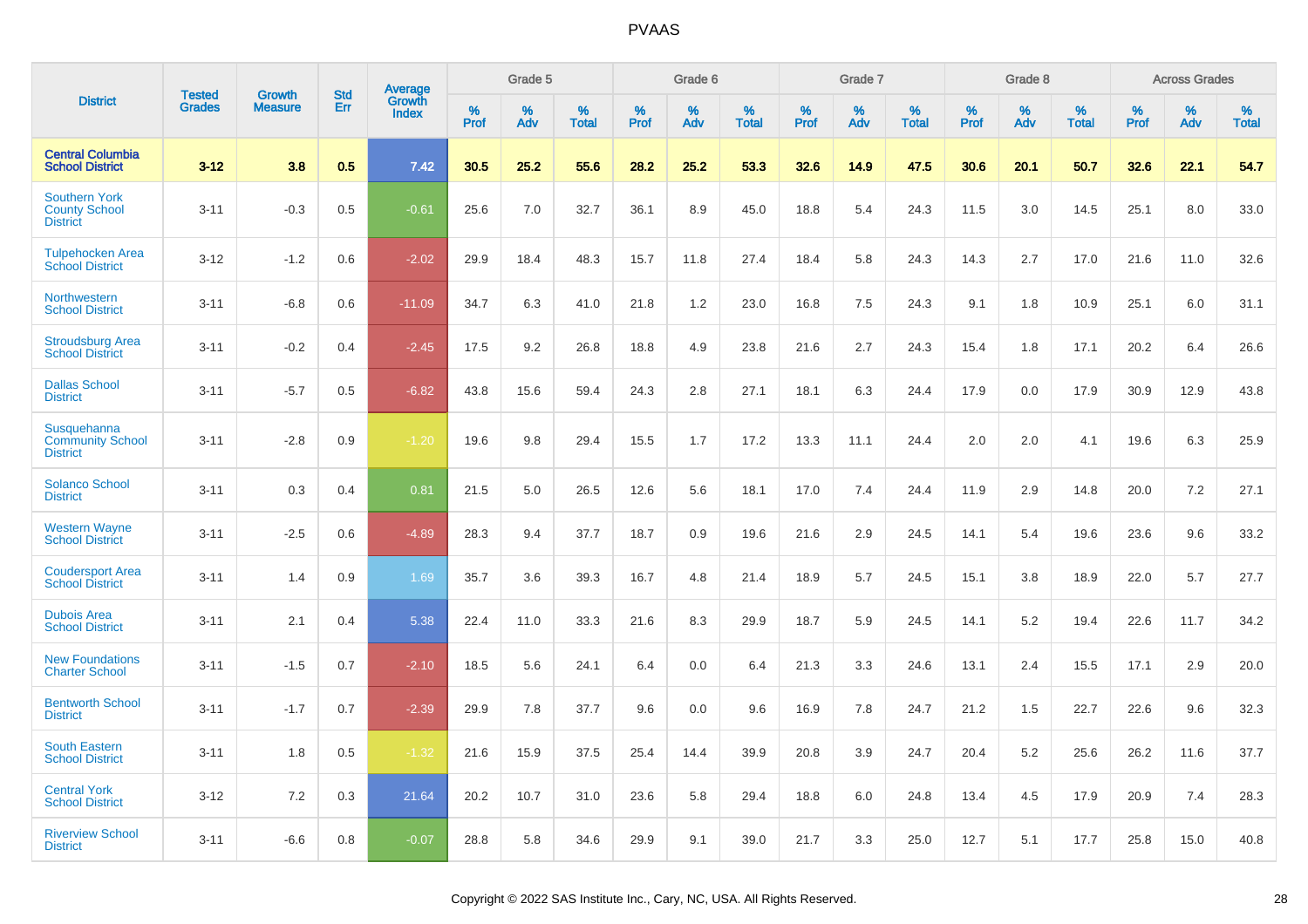|                                                             | <b>Tested</b> | <b>Growth</b>  | <b>Std</b> | <b>Average</b>         |                  | Grade 5  |                   |           | Grade 6  |                   |                  | Grade 7  |                   |                  | Grade 8  |                   |           | <b>Across Grades</b> |                   |
|-------------------------------------------------------------|---------------|----------------|------------|------------------------|------------------|----------|-------------------|-----------|----------|-------------------|------------------|----------|-------------------|------------------|----------|-------------------|-----------|----------------------|-------------------|
| <b>District</b>                                             | <b>Grades</b> | <b>Measure</b> | Err        | Growth<br><b>Index</b> | %<br><b>Prof</b> | %<br>Adv | %<br><b>Total</b> | %<br>Prof | %<br>Adv | %<br><b>Total</b> | %<br><b>Prof</b> | %<br>Adv | %<br><b>Total</b> | %<br><b>Prof</b> | %<br>Adv | %<br><b>Total</b> | %<br>Prof | %<br>Adv             | %<br><b>Total</b> |
| <b>Central Columbia</b><br><b>School District</b>           | $3 - 12$      | 3.8            | 0.5        | 7.42                   | 30.5             | 25.2     | 55.6              | 28.2      | 25.2     | 53.3              | 32.6             | 14.9     | 47.5              | 30.6             | 20.1     | 50.7              | 32.6      | 22.1                 | 54.7              |
| <b>Sharpsville Area</b><br><b>School District</b>           | $3 - 11$      | $-2.3$         | 0.8        | $-3.04$                | 29.0             | 9.7      | 38.7              | 16.4      | 1.5      | 17.9              | 21.9             | 3.1      | 25.0              | 20.0             | 7.1      | 27.1              | 27.3      | 8.8                  | 36.1              |
| <b>Sayre Area School</b><br><b>District</b>                 | $3 - 11$      | 1.9            | 0.7        | $-0.13$                | 21.3             | 6.6      | 27.9              | 36.2      | 5.0      | 41.2              | 21.4             | 3.6      | 25.0              | 13.4             | 0.0      | 13.4              | 25.9      | 6.1                  | 32.0              |
| Shanksville-<br><b>Stonycreek School</b><br><b>District</b> | $3 - 10$      | 6.4            | 1.4        | 4.61                   | 28.6             | 0.0      | 28.6              | 25.0      | 4.2      | 29.2              | 20.0             | 5.0      | 25.0              | 22.2             | 0.0      | 22.2              | 26.3      | 1.7                  | 28.0              |
| <b>Millville Area</b><br><b>School District</b>             | $3 - 12$      | 3.8            | 0.9        | 4.13                   | 34.0             | 0.0      | 34.0              | 18.9      | 1.9      | 20.8              | 15.9             | 9.1      | 25.0              | 18.4             | 2.6      | 21.0              | 24.6      | 4.7                  | 29.3              |
| <b>Schuylkill Valley</b><br><b>School District</b>          | $3 - 11$      | $-1.0$         | 0.5        | $-1.73$                | 24.8             | 8.5      | 33.3              | 25.6      | 5.8      | 31.4              | 15.3             | 9.9      | 25.2              | 8.2              | 2.7      | 10.9              | 21.3      | 7.6                  | 29.0              |
| <b>Waynesboro Area</b><br><b>School District</b>            | $3 - 12$      | $-0.5$         | 0.4        | $-1.53$                | 25.0             | 9.2      | 34.2              | 20.4      | 10.5     | 31.0              | 19.2             | 6.0      | 25.2              | 20.1             | 4.8      | 24.8              | 22.3      | 9.3                  | 31.6              |
| <b>Fleetwood Area</b><br><b>School District</b>             | $3 - 10$      | $-1.9$         | 0.5        | $-3.73$                | 21.5             | 3.7      | 25.2              | 19.9      | 4.0      | 23.8              | 20.7             | 4.8      | 25.5              | 21.4             | 2.5      | 23.9              | 21.9      | 5.2                  | 27.1              |
| <b>Frazier School</b><br><b>District</b>                    | $3 - 11$      | $-2.4$         | 0.8        | $-3.08$                | 7.8              | 0.0      | 7.8               | 17.5      | 2.5      | 20.0              | 15.1             | 10.5     | 25.6              | 3.9              | 0.0      | 3.9               | 16.1      | 4.2                  | 20.3              |
| <b>Johnsonburg Area</b><br><b>School District</b>           | $3 - 11$      | 2.2            | 1.0        | 2.28                   | 17.5             | 7.5      | 25.0              | 21.2      | 12.1     | 33.3              | 18.6             | 7.0      | 25.6              | 15.6             | 2.2      | 17.8              | 25.5      | 10.2                 | 35.7              |
| Mifflinburg Area<br><b>School District</b>                  | $3 - 11$      | 2.1            | 0.6        | 3.70                   | 32.0             | 12.0     | 44.0              | 29.7      | 4.5      | 34.2              | 17.4             | 8.3      | 25.6              | 25.2             | 7.8      | 33.0              | 29.9      | 8.8                  | 38.6              |
| <b>Bermudian Springs</b><br><b>School District</b>          | $3 - 11$      | 0.4            | 0.6        | 0.78                   | 22.1             | 12.4     | 34.5              | 17.5      | 3.9      | 21.4              | 20.5             | 5.1      | 25.6              | 11.1             | 4.3      | 15.4              | 19.0      | 9.1                  | 28.1              |
| <b>Upper Dauphin</b><br>Area School<br><b>District</b>      | $3 - 11$      | 1.0            | 0.7        | 2.08                   | 9.7              | 4.8      | 14.5              | 18.3      | 8.4      | 26.8              | 18.9             | 6.8      | 25.7              | 24.3             | 7.1      | 31.4              | 22.1      | 9.5                  | 31.6              |
| <b>Armstrong School</b><br><b>District</b>                  | $3 - 11$      | 0.7            | 0.3        | 2.13                   | 25.3             | 10.5     | 35.8              | 26.6      | 13.3     | 39.9              | 21.4             | 4.3      | 25.7              | 20.5             | 3.8      | 24.3              | 25.7      | 9.4                  | 35.1              |
| <b>Pottsgrove School</b><br><b>District</b>                 | $3 - 11$      | $-3.5$         | 0.4        | $-4.34$                | 27.2             | 6.5      | 33.7              | 10.2      | 5.4      | 15.6              | 21.6             | 4.1      | 25.7              | 9.8              | 1.6      | 11.4              | 19.2      | 4.4                  | 23.5              |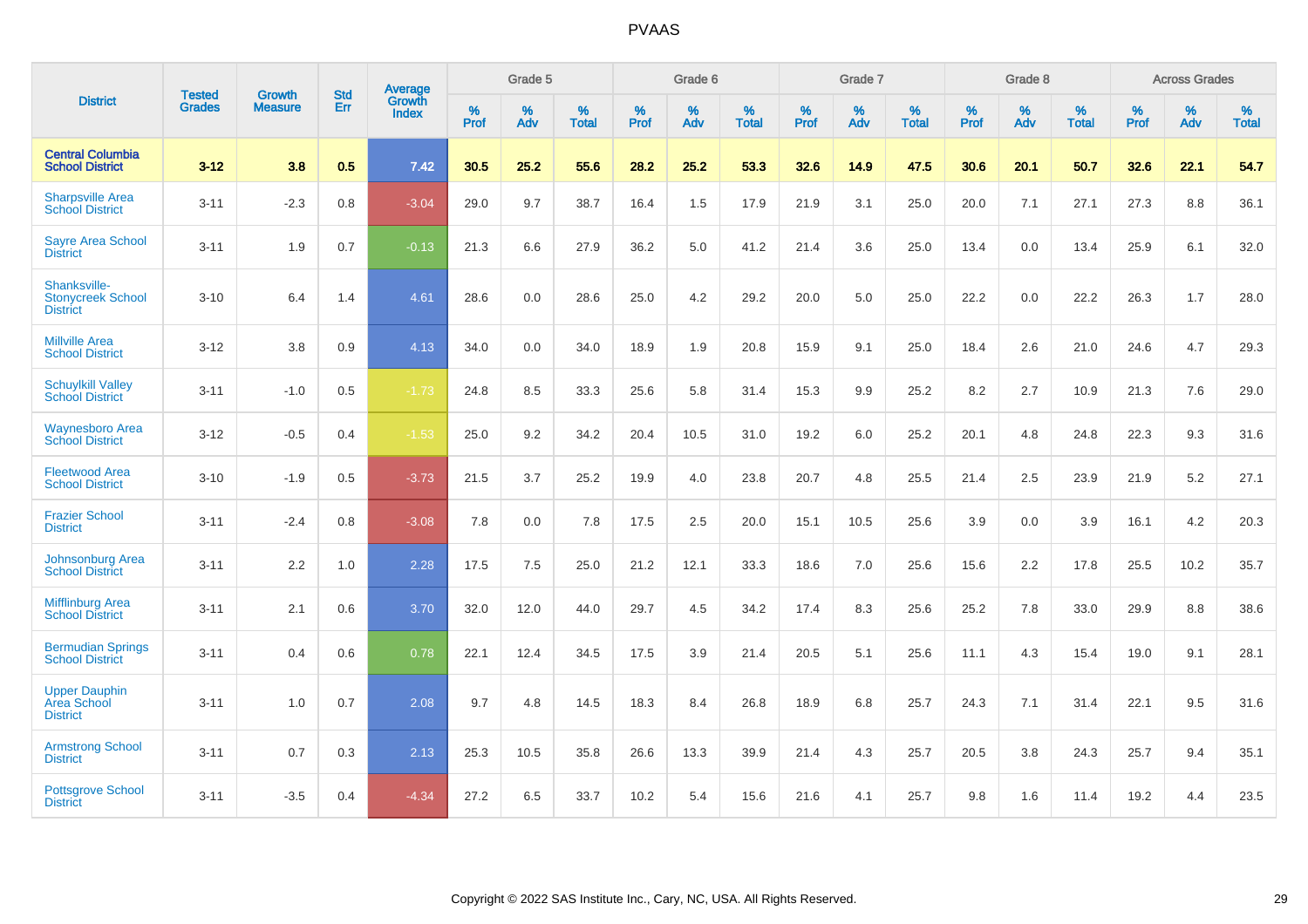|                                                                 | <b>Tested</b> | <b>Growth</b>  | <b>Std</b> |                                   |                  | Grade 5  |                   |                  | Grade 6  |                   |           | Grade 7  |                   |                  | Grade 8  |                   |                     | <b>Across Grades</b> |                   |
|-----------------------------------------------------------------|---------------|----------------|------------|-----------------------------------|------------------|----------|-------------------|------------------|----------|-------------------|-----------|----------|-------------------|------------------|----------|-------------------|---------------------|----------------------|-------------------|
| <b>District</b>                                                 | <b>Grades</b> | <b>Measure</b> | <b>Err</b> | Average<br>Growth<br><b>Index</b> | %<br><b>Prof</b> | %<br>Adv | %<br><b>Total</b> | %<br><b>Prof</b> | %<br>Adv | %<br><b>Total</b> | %<br>Prof | %<br>Adv | %<br><b>Total</b> | %<br><b>Prof</b> | %<br>Adv | %<br><b>Total</b> | $\%$<br><b>Prof</b> | %<br>Adv             | %<br><b>Total</b> |
| <b>Central Columbia</b><br><b>School District</b>               | $3 - 12$      | 3.8            | 0.5        | 7.42                              | 30.5             | 25.2     | 55.6              | 28.2             | 25.2     | 53.3              | 32.6      | 14.9     | 47.5              | 30.6             | 20.1     | 50.7              | 32.6                | 22.1                 | 54.7              |
| <b>Northern York</b><br><b>County School</b><br><b>District</b> | $3 - 11$      | 1.3            | 0.4        | 3.28                              | 26.3             | 11.1     | 37.4              | 24.5             | 8.2      | 32.7              | 20.4      | 5.3      | 25.7              | 10.9             | 0.9      | 11.8              | 23.2                | 8.9                  | 32.1              |
| Mechanicsburg<br><b>Area School</b><br><b>District</b>          | $3 - 11$      | $-1.3$         | 0.4        | $-6.37$                           | 27.0             | 14.7     | 41.8              | 16.3             | 2.8      | 19.1              | 20.3      | 5.4      | 25.8              | 14.5             | 4.6      | 19.1              | 24.3                | 10.0                 | 34.2              |
| <b>Red Lion Area</b><br><b>School District</b>                  | $3 - 11$      | 1.0            | 0.4        | 2.78                              | 24.8             | 8.9      | 33.7              | 20.6             | 5.3      | 25.9              | 16.7      | 9.1      | 25.8              | 14.5             | 6.6      | 21.0              | 23.3                | 8.6                  | 31.9              |
| <b>Shikellamy School</b><br><b>District</b>                     | $3 - 10$      | 2.8            | 0.4        | 6.42                              | 24.3             | 11.4     | 35.7              | 18.3             | 8.4      | 26.7              | 18.0      | 7.7      | 25.8              | 11.5             | 7.8      | 19.3              | 21.2                | 9.8                  | 31.0              |
| <b>Moshannon Valley</b><br><b>School District</b>               | $3 - 10$      | 2.3            | 0.8        | 2.85                              | 19.6             | 13.0     | 32.6              | 14.8             | 18.5     | 33.3              | 21.0      | 4.8      | 25.8              | 16.9             | 6.2      | 23.1              | 19.9                | 8.5                  | 28.4              |
| <b>Karns City Area</b><br><b>School District</b>                | $3 - 11$      | 3.6            | 0.6        | 5.98                              | 23.6             | 9.0      | 32.6              | 29.6             | 1.1      | 30.7              | 22.4      | 3.4      | 25.9              | 16.8             | 3.7      | 20.6              | 24.0                | 3.2                  | 27.2              |
| <b>Middletown Area</b><br><b>School District</b>                | $3 - 11$      | $-1.6$         | 0.5        | $-3.19$                           | 19.5             | 5.0      | 24.5              | 6.1              | 0.8      | 6.9               | 16.1      | 9.8      | 25.9              | 11.8             | 2.0      | 13.7              | 18.4                | 7.5                  | 25.9              |
| Independence<br><b>Charter School</b>                           | $3 - 8$       | 1.4            | 0.7        | 2.29                              | 13.7             | 4.1      | 17.8              | 26.8             | 4.9      | 31.7              | 21.0      | 4.9      | 25.9              | 24.1             | 8.6      | 32.8              | 19.7                | 7.2                  | 26.9              |
| Hatboro-Horsham<br><b>School District</b>                       | $3 - 11$      | 0.6            | 0.4        | 1.51                              | 26.2             | 8.5      | 34.7              | 30.0             | 11.1     | 41.1              | 20.8      | 5.2      | 26.0              | 19.7             | 5.7      | 25.4              | 25.9                | 8.7                  | 34.6              |
| <b>Northeast Bradford</b><br><b>School District</b>             | $3 - 10$      | 1.9            | 0.9        | 2.12                              | 40.0             | 12.5     | 52.5              | 34.8             | 2.2      | 37.0              | 24.0      | 2.0      | 26.0              | 13.8             | 5.2      | 19.0              | 29.7                | 6.0                  | 35.7              |
| <b>Conneaut School</b><br><b>District</b>                       | $3 - 12$      | 3.7            | 0.5        | 6.95                              | 21.8             | 7.5      | 29.3              | 23.8             | 9.8      | 33.6              | 19.4      | 6.7      | 26.1              | 17.9             | 3.4      | 21.4              | 24.4                | 10.4                 | 34.8              |
| Philipsburg-<br>Osceola Area<br><b>School District</b>          | $3 - 11$      | $-4.9$         | 0.6        | $-8.59$                           | 35.5             | 10.5     | 46.0              | 27.8             | 7.4      | 35.2              | 23.0      | 3.2      | 26.2              | 15.6             | 5.2      | 20.8              | 27.5                | 12.4                 | 40.0              |
| Quakertown<br><b>Community School</b><br><b>District</b>        | $3 - 12$      | $-0.7$         | 0.3        | $-3.43$                           | 31.8             | 16.7     | 48.5              | 31.0             | 7.5      | 38.4              | 17.8      | 8.4      | 26.2              | 21.0             | 9.1      | 30.1              | 26.2                | 12.7                 | 38.9              |
| <b>California Area</b><br><b>School District</b>                | $3 - 10$      | $-1.0$         | 0.8        | $-1.19$                           | 27.3             | 5.4      | 32.7              | 13.8             | 0.0      | 13.8              | 24.6      | 1.8      | 26.3              | 20.4             | 5.6      | 25.9              | 22.4                | 4.3                  | 26.6              |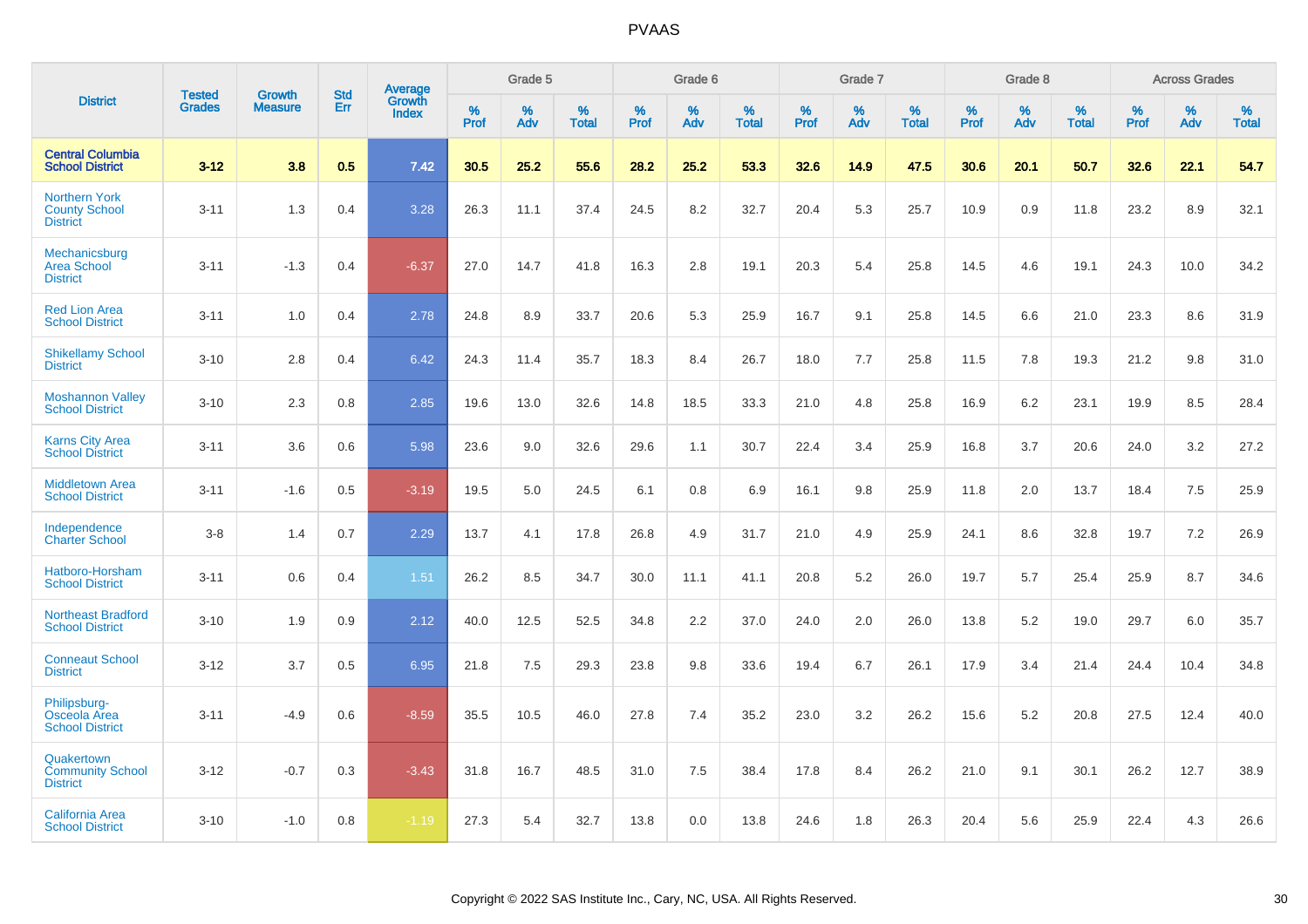|                                                                | <b>Tested</b> | <b>Growth</b>  | <b>Std</b> | Average         |              | Grade 5  |                   |              | Grade 6  |                   |              | Grade 7  |                   |              | Grade 8  |                   |              | <b>Across Grades</b> |                   |
|----------------------------------------------------------------|---------------|----------------|------------|-----------------|--------------|----------|-------------------|--------------|----------|-------------------|--------------|----------|-------------------|--------------|----------|-------------------|--------------|----------------------|-------------------|
| <b>District</b>                                                | <b>Grades</b> | <b>Measure</b> | Err        | Growth<br>Index | $\%$<br>Prof | %<br>Adv | %<br><b>Total</b> | $\%$<br>Prof | %<br>Adv | %<br><b>Total</b> | $\%$<br>Prof | %<br>Adv | %<br><b>Total</b> | $\%$<br>Prof | %<br>Adv | %<br><b>Total</b> | $\%$<br>Prof | $\%$<br>Adv          | %<br><b>Total</b> |
| <b>Central Columbia</b><br><b>School District</b>              | $3 - 12$      | 3.8            | 0.5        | 7.42            | 30.5         | 25.2     | 55.6              | 28.2         | 25.2     | 53.3              | 32.6         | 14.9     | 47.5              | 30.6         | 20.1     | 50.7              | 32.6         | 22.1                 | 54.7              |
| <b>Juniata Valley</b><br><b>School District</b>                | $3 - 11$      | 2.4            | 0.9        | 2.82            | 23.3         | 4.6      | 27.9              | 5.4          | 3.6      | 8.9               | 21.0         | 5.3      | 26.3              | 12.5         | 2.1      | 14.6              | 18.7         | 5.0                  | 23.8              |
| <b>Blue Mountain</b><br><b>School District</b>                 | $3 - 10$      | 0.1            | 0.5        | $-0.00$         | 33.3         | 19.2     | 52.6              | 24.3         | 0.6      | 24.8              | 16.3         | 10.1     | 26.4              | 20.3         | 6.1      | 26.4              | 27.5         | 11.1                 | 38.6              |
| <b>Pennsbury School</b><br><b>District</b>                     | $3 - 11$      | $-2.3$         | 0.3        | $-8.74$         | 32.1         | 19.0     | 51.1              | 23.0         | 10.9     | 34.0              | 19.4         | 7.0      | 26.4              | 15.8         | 9.8      | 25.6              | 26.7         | 15.5                 | 42.2              |
| <b>Daniel Boone Area</b><br><b>School District</b>             | $3 - 12$      | $-1.1$         | 0.5        | $-2.33$         | 27.2         | 11.1     | 38.3              | 28.7         | 6.6      | 35.4              | 18.6         | 7.8      | 26.4              | 13.8         | 2.4      | 16.2              | 25.4         | 7.1                  | 32.4              |
| <b>Conemaugh Valley</b><br><b>School District</b>              | $3 - 12$      | $-2.6$         | 0.8        | $-3.10$         | 13.7         | 3.9      | 17.6              | 22.0         | 4.0      | 26.0              | 18.9         | 7.6      | 26.4              | 9.4          | 1.9      | 11.3              | 20.1         | 6.4                  | 26.5              |
| <b>Carlisle Area</b><br><b>School District</b>                 | $3 - 11$      | 0.5            | 0.4        | 1.21            | 22.0         | 8.3      | 30.3              | 20.5         | 3.3      | 23.8              | 18.9         | 7.6      | 26.5              | 11.6         | 5.6      | 17.1              | 21.3         | 7.2                  | 28.5              |
| <b>Oley Valley School</b><br><b>District</b>                   | $3 - 11$      | 0.7            | 0.6        | 1.09            | 19.8         | 5.0      | 24.8              | 30.8         | 11.2     | 42.1              | 19.0         | 7.8      | 26.7              | 12.8         | 2.3      | 15.1              | 25.2         | 6.6                  | 31.8              |
| <b>Pleasant Valley</b><br><b>School District</b>               | $3 - 11$      | $-2.3$         | 0.4        | $-1.50$         | 20.4         | 6.2      | 26.6              | 17.4         | 2.3      | 19.7              | 23.2         | 3.5      | 26.8              | 8.3          | 3.2      | 11.5              | 20.4         | 5.0                  | 25.4              |
| <b>Elizabeth Forward</b><br><b>School District</b>             | $3 - 11$      | $-1.6$         | 0.5        | $-3.31$         | 29.4         | 11.4     | 40.8              | 29.6         | 10.5     | 40.1              | 21.6         | 5.2      | 26.8              | 16.8         | 2.9      | 19.6              | 27.0         | 11.3                 | 38.3              |
| <b>Wilson School</b><br><b>District</b>                        | $3 - 12$      | $-3.7$         | 0.5        | $-7.79$         | 27.9         | 12.6     | 40.5              | 24.6         | 4.2      | 28.8              | 19.9         | 7.0      | 26.9              | 13.0         | 9.8      | 22.8              | 28.3         | 14.3                 | 42.6              |
| <b>Saint Clair Area</b><br><b>School District</b>              | $3 - 8$       | 1.1            | 0.9        | 1.25            | 28.3         | 13.2     | 41.5              | 24.0         | 4.0      | 28.0              | 19.2         | 7.7      | 26.9              | 12.5         | 2.5      | 15.0              | 24.2         | 7.2                  | 31.4              |
| <b>Palmerton Area</b><br><b>School District</b>                | $3 - 11$      | 3.0            | 0.6        | 9.28            | 27.7         | 15.7     | 43.4              | 30.6         | 9.3      | 39.8              | 20.8         | 6.2      | 26.9              | 17.9         | 4.7      | 22.6              | 24.8         | 8.0                  | 32.8              |
| Tamaqua Area<br><b>School District</b>                         | $3 - 12$      | 2.4            | 0.5        | 4.51            | 28.7         | 9.3      | 38.0              | 18.6         | 1.6      | 20.2              | 19.7         | 7.2      | 27.0              | 11.4         | 2.1      | 13.5              | 22.6         | 5.9                  | 28.4              |
| <b>Neshannock</b><br><b>Township School</b><br><b>District</b> | $3 - 10$      | $-3.2$         | 0.7        | 0.43            | 26.7         | 15.6     | 42.2              | 30.9         | 13.2     | 44.1              | 20.0         | 7.0      | 27.0              | 15.6         | 3.9      | 19.5              | 23.6         | 9.2                  | 32.8              |
| <b>Wattsburg Area</b><br><b>School District</b>                | $3 - 11$      | 4.1            | 0.6        | 6.55            | 25.0         | 18.2     | 43.2              | 27.2         | 17.4     | 44.6              | 19.6         | 7.6      | 27.2              | 31.7         | 12.9     | 44.6              | 26.7         | 12.5                 | 39.2              |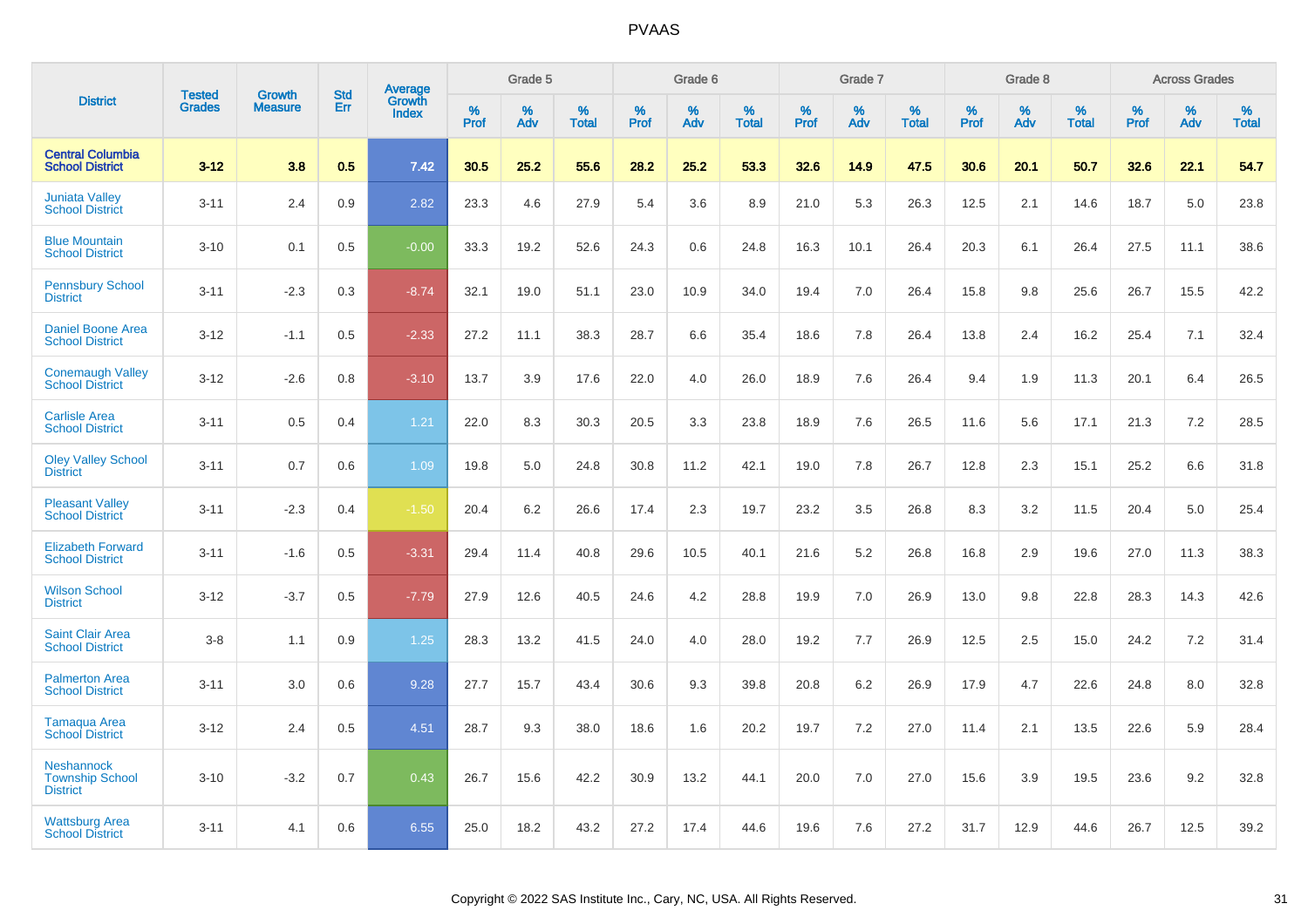|                                                                   | <b>Tested</b> | <b>Growth</b>  | <b>Std</b> |                                   |              | Grade 5  |                      |           | Grade 6  |                   |              | Grade 7  |                      |              | Grade 8  |                   |              | <b>Across Grades</b> |                   |
|-------------------------------------------------------------------|---------------|----------------|------------|-----------------------------------|--------------|----------|----------------------|-----------|----------|-------------------|--------------|----------|----------------------|--------------|----------|-------------------|--------------|----------------------|-------------------|
| <b>District</b>                                                   | <b>Grades</b> | <b>Measure</b> | Err        | Average<br>Growth<br><b>Index</b> | $\%$<br>Prof | %<br>Adv | $\%$<br><b>Total</b> | %<br>Prof | %<br>Adv | %<br><b>Total</b> | $\%$<br>Prof | %<br>Adv | $\%$<br><b>Total</b> | $\%$<br>Prof | %<br>Adv | %<br><b>Total</b> | $\%$<br>Prof | %<br>Adv             | %<br><b>Total</b> |
| <b>Central Columbia</b><br><b>School District</b>                 | $3-12$        | 3.8            | 0.5        | 7.42                              | 30.5         | 25.2     | 55.6                 | 28.2      | 25.2     | 53.3              | 32.6         | 14.9     | 47.5                 | 30.6         | 20.1     | 50.7              | 32.6         | 22.1                 | 54.7              |
| Environmental<br><b>Charter School At</b><br><b>Frick Park</b>    | $3-9$         | $-0.2$         | 0.7        | $-0.25$                           | 18.2         | 10.4     | 28.6                 | 17.0      | 4.3      | 21.3              | 16.3         | 10.9     | 27.2                 | 10.0         | 4.3      | 14.3              | 22.6         | 13.4                 | 36.0              |
| Punxsutawney<br><b>Area School</b><br><b>District</b>             | $3 - 11$      | 4.6            | 0.6        | 8.24                              | 37.0         | 6.5      | 43.5                 | 36.3      | 10.6     | 46.9              | 22.4         | 4.8      | 27.2                 | 20.5         | 7.1      | 27.6              | 27.8         | 11.1                 | 38.8              |
| <b>Donegal School</b><br><b>District</b>                          | $3 - 12$      | 3.0            | 0.5        | 6.51                              | 18.1         | 9.9      | 28.0                 | 22.5      | 3.2      | 25.7              | 12.4         | 14.8     | 27.2                 | 16.6         | 9.5      | 26.0              | 19.7         | 10.6                 | 30.3              |
| <b>Union City Area</b><br><b>School District</b>                  | $3 - 12$      | 0.2            | 0.7        | 0.30                              | 18.8         | 8.7      | 27.5                 | 19.4      | 11.3     | 30.6              | 23.4         | 3.9      | 27.3                 | 10.1         | 5.6      | 15.7              | 21.6         | 9.8                  | 31.4              |
| <b>Centennial School</b><br><b>District</b>                       | $3 - 10$      | 1.6            | 0.3        | $-0.65$                           | 23.7         | 5.4      | 29.1                 | 18.3      | 3.0      | 21.3              | 22.2         | 5.1      | 27.4                 | 13.0         | 8.2      | 21.2              | 21.7         | 6.7                  | 28.4              |
| <b>Athens Area</b><br><b>School District</b>                      | $3 - 11$      | 3.8            | 0.5        | 7.01                              | 31.2         | 6.2      | 37.5                 | 28.2      | 5.9      | 34.1              | 22.2         | 5.2      | 27.4                 | 19.3         | 10.7     | 30.0              | 26.5         | 8.2                  | 34.6              |
| <b>Central Valley</b><br><b>School District</b>                   | $3 - 10$      | $-3.2$         | 0.5        | $-6.14$                           | 24.6         | 4.9      | 29.6                 | 22.1      | 2.2      | 24.3              | 20.3         | 7.2      | 27.4                 | 20.4         | 8.0      | 28.5              | 26.6         | 9.0                  | 35.6              |
| Camp Hill School<br><b>District</b>                               | $3 - 12$      | $-2.0$         | 0.7        | $-2.69$                           | 40.7         | 27.2     | 67.9                 | 24.0      | 4.0      | 28.0              | 17.6         | 9.9      | 27.5                 | 22.0         | 3.7      | 25.7              | 30.7         | 15.4                 | 46.1              |
| <b>Central Fulton</b><br><b>School District</b>                   | $3 - 11$      | $-0.7$         | 0.8        | $-0.86$                           | 30.3         | 6.6      | 36.8                 | 15.9      | 1.4      | 17.4              | 13.0         | 14.5     | 27.5                 | 12.7         | 14.6     | 27.3              | 24.6         | 8.3                  | 32.8              |
| <b>Blairsville-</b><br><b>Saltsburg School</b><br><b>District</b> | $3 - 11$      | $-2.7$         | 0.6        | $-4.22$                           | 28.9         | 20.6     | 49.5                 | 15.4      | 9.9      | 25.3              | 19.4         | 8.2      | 27.6                 | 18.8         | 8.2      | 27.1              | 22.2         | 12.6                 | 34.8              |
| <b>Jamestown Area</b><br><b>School District</b>                   | $3 - 11$      | 0.7            | 1.2        | 0.63                              | 18.4         | 10.5     | 29.0                 | 16.7      | 0.0      | 16.7              | 24.1         | 3.4      | 27.6                 | 19.0         | 0.0      | 19.0              | 18.3         | 6.1                  | 24.4              |
| <b>Neshaminy School</b><br><b>District</b>                        | $3 - 11$      | $-0.6$         | 0.3        | $-2.16$                           | 26.6         | 8.4      | 35.0                 | 18.4      | 3.5      | 21.9              | 21.1         | 6.5      | 27.6                 | 17.0         | 5.4      | 22.4              | 24.8         | 10.8                 | 35.6              |
| <b>Big Spring School</b><br><b>District</b>                       | $3 - 11$      | $-1.2$         | 0.5        | $-2.55$                           | 26.7         | 13.0     | 39.7                 | 22.0      | 3.8      | 25.8              | 20.9         | 6.7      | 27.6                 | 10.9         | 3.3      | 14.1              | 24.6         | 10.4                 | 35.0              |
| 21st Century Cyber<br><b>Charter School</b>                       | $6 - 12$      | $-3.4$         | 0.7        | $-5.20$                           |              |          |                      | 19.1      | 9.1      | 28.2              | 21.6         | 6.0      | 27.6                 | 11.3         | 3.3      | 14.7              | 17.0         | 5.8                  | 22.8              |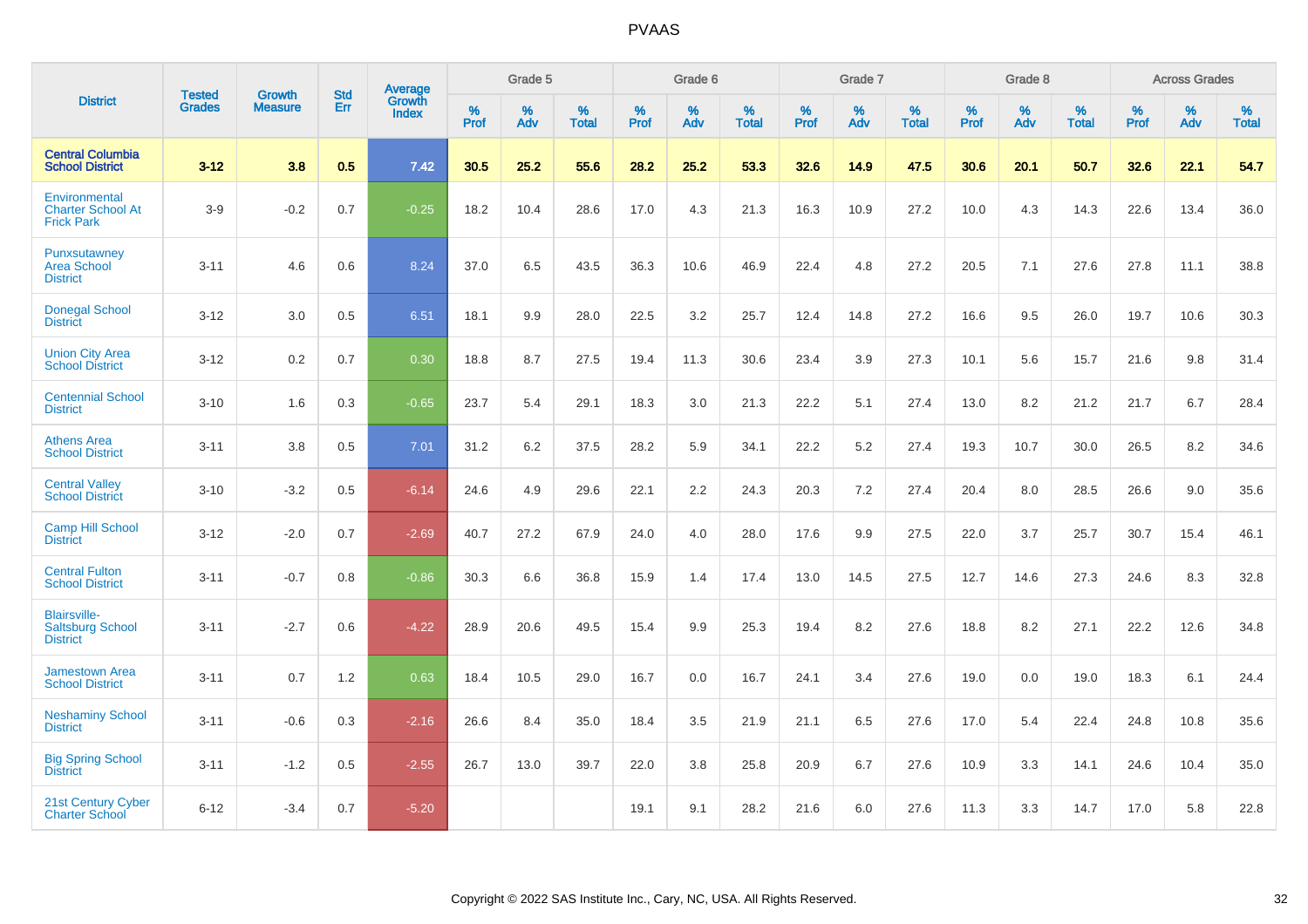|                                                                 | <b>Tested</b> | <b>Growth</b>  | <b>Std</b> | Average         |              | Grade 5  |                   |              | Grade 6  |                   |              | Grade 7  |                   |              | Grade 8  |                   |              | <b>Across Grades</b> |                   |
|-----------------------------------------------------------------|---------------|----------------|------------|-----------------|--------------|----------|-------------------|--------------|----------|-------------------|--------------|----------|-------------------|--------------|----------|-------------------|--------------|----------------------|-------------------|
| <b>District</b>                                                 | <b>Grades</b> | <b>Measure</b> | Err        | Growth<br>Index | $\%$<br>Prof | %<br>Adv | %<br><b>Total</b> | $\%$<br>Prof | %<br>Adv | %<br><b>Total</b> | $\%$<br>Prof | %<br>Adv | %<br><b>Total</b> | $\%$<br>Prof | %<br>Adv | %<br><b>Total</b> | $\%$<br>Prof | $\%$<br>Adv          | %<br><b>Total</b> |
| <b>Central Columbia</b><br><b>School District</b>               | $3 - 12$      | 3.8            | 0.5        | 7.42            | 30.5         | 25.2     | 55.6              | 28.2         | 25.2     | 53.3              | 32.6         | 14.9     | 47.5              | 30.6         | 20.1     | 50.7              | 32.6         | 22.1                 | 54.7              |
| <b>Milton Area School</b><br><b>District</b>                    | $3 - 11$      | 0.2            | 0.5        | 0.34            | 24.4         | 11.8     | 36.1              | 17.3         | 3.2      | 20.5              | 20.2         | 7.5      | 27.6              | 19.8         | 12.7     | 32.5              | 22.0         | 8.8                  | 30.9              |
| <b>Shaler Area</b><br><b>School District</b>                    | $3 - 11$      | $-6.1$         | 0.4        | $-13.04$        | 26.2         | 5.8      | 32.0              | 12.6         | 1.9      | 14.5              | 22.1         | 5.5      | 27.7              | 19.6         | 5.2      | 24.8              | 23.3         | 7.8                  | 31.2              |
| <b>South Middleton</b><br><b>School District</b>                | $3 - 11$      | $-1.1$         | 0.5        | $-2.15$         | 28.8         | 22.7     | 51.5              | 23.8         | 4.0      | 27.8              | 20.7         | 7.1      | 27.8              | 16.8         | 9.2      | 26.0              | 25.9         | 15.1                 | 41.0              |
| <b>Northeastern York</b><br><b>School District</b>              | $3 - 11$      | 1.4            | 0.4        | 3.38            | 32.1         | 13.8     | 46.0              | 21.2         | 8.1      | 29.3              | 21.9         | 6.0      | 27.9              | 29.2         | 15.0     | 44.1              | 27.8         | 13.2                 | 41.0              |
| <b>Kiski Area School</b><br><b>District</b>                     | $3 - 11$      | $-4.9$         | 0.4        | $-11.28$        | 15.4         | 5.6      | 21.0              | 11.1         | 1.8      | 13.0              | 22.9         | 5.0      | 27.9              | 9.6          | 2.8      | 12.4              | 20.2         | 7.5                  | 27.7              |
| <b>Warrior Run</b><br><b>School District</b>                    | $3 - 11$      | $-0.7$         | 0.6        | $-1.13$         | 29.0         | 17.1     | 46.0              | 25.7         | 1.8      | 27.5              | 16.8         | 11.2     | 28.0              | 15.6         | 12.2     | 27.8              | 23.2         | 10.7                 | 34.0              |
| <b>MaST Community</b><br><b>Charter School</b>                  | $3 - 10$      | $-8.7$         | 0.6        | $-15.16$        | 30.0         | 3.0      | 33.0              | 20.0         | 3.8      | 23.8              | 24.3         | 3.9      | 28.2              | 17.5         | 1.9      | 19.4              | 23.1         | 3.6                  | 26.7              |
| <b>Clarion Area</b><br><b>School District</b>                   | $3 - 11$      | $-0.1$         | 0.8        | $-0.13$         | 31.2         | 8.3      | 39.6              | 32.1         | 7.1      | 39.3              | 17.9         | 10.4     | 28.4              | 28.1         | 3.5      | 31.6              | 26.5         | 10.2                 | 36.8              |
| <b>Lower Dauphin</b><br><b>School District</b>                  | $3 - 11$      | $-1.8$         | 0.4        | $-6.99$         | 29.8         | 22.8     | 52.6              | 23.7         | 4.8      | 28.5              | 22.0         | 6.4      | 28.4              | 18.6         | 9.5      | 28.0              | 25.6         | 14.4                 | 39.9              |
| <b>Westmont Hilltop</b><br><b>School District</b>               | $3 - 11$      | 2.7            | 0.6        | 4.21            | 28.0         | 11.0     | 39.0              | 18.4         | 8.2      | 26.5              | 22.2         | 6.2      | 28.4              | 26.1         | 8.7      | 34.8              | 24.1         | 11.7                 | 35.7              |
| <b>North Clarion</b><br><b>County School</b><br><b>District</b> | $3 - 12$      | 5.1            | 0.9        | 5.51            | 34.1         | 6.8      | 40.9              | 31.7         | 12.2     | 43.9              | 21.4         | 7.1      | 28.6              | 15.9         | 11.4     | 27.3              | 26.5         | 10.6                 | 37.1              |
| <b>Redbank Valley</b><br><b>School District</b>                 | $3 - 11$      | $-2.5$         | 0.7        | $-3.53$         | 34.3         | 20.0     | 54.3              | 12.7         | 0.0      | 12.7              | 19.5         | 9.2      | 28.7              | 9.5          | 0.0      | 9.5               | 21.8         | 10.1                 | 31.9              |
| <b>Penn-Delco School</b><br><b>District</b>                     | $3 - 11$      | $-4.5$         | 0.4        | $-10.57$        | 31.7         | 11.9     | 43.6              | 20.2         | 6.6      | 26.8              | 22.0         | 6.8      | 28.8              | 10.9         | 1.6      | 12.5              | 25.2         | 8.0                  | 33.2              |
| <b>Bear Creek</b><br><b>Community</b><br><b>Charter School</b>  | $3 - 8$       | 4.4            | 0.8        | 5.44            | 30.8         | 9.6      | 40.4              | 19.6         | 13.7     | 33.3              | 23.1         | 5.8      | 28.8              | 18.4         | 0.0      | 18.4              | 27.2         | 7.9                  | 35.1              |
| <b>Central Cambria</b><br><b>School District</b>                | $3 - 11$      | 2.5            | 0.6        | 4.43            | 32.5         | 14.5     | 47.0              | 19.5         | 8.0      | 27.4              | 20.2         | 8.8      | 29.0              | 16.5         | 10.2     | 26.8              | 23.8         | 11.4                 | 35.1              |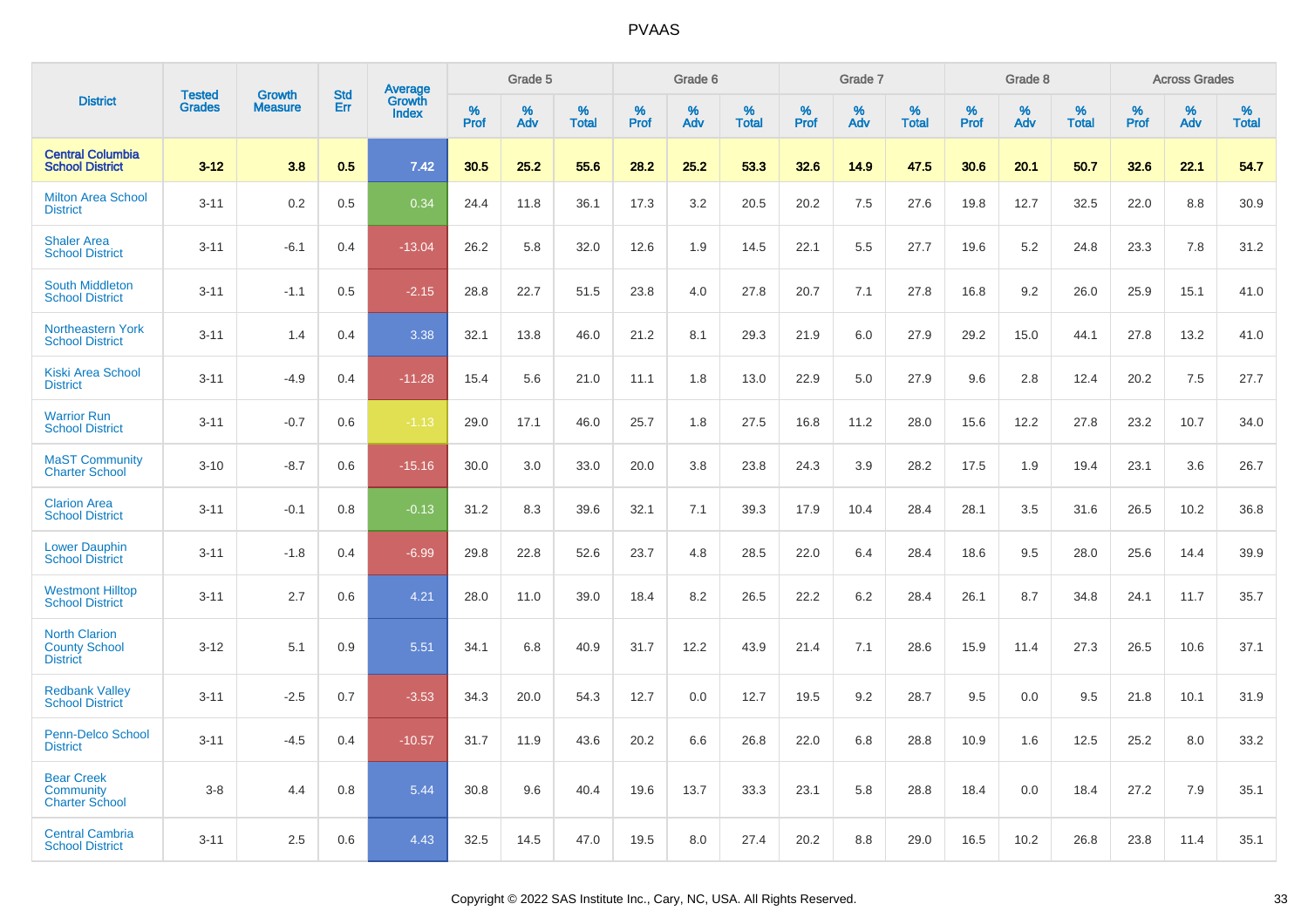|                                                                 |                                |                                 |                   |                                   |           | Grade 5  |                   |           | Grade 6  |                   |           | Grade 7  |                   |           | Grade 8  |                   |           | <b>Across Grades</b> |                   |
|-----------------------------------------------------------------|--------------------------------|---------------------------------|-------------------|-----------------------------------|-----------|----------|-------------------|-----------|----------|-------------------|-----------|----------|-------------------|-----------|----------|-------------------|-----------|----------------------|-------------------|
| <b>District</b>                                                 | <b>Tested</b><br><b>Grades</b> | <b>Growth</b><br><b>Measure</b> | <b>Std</b><br>Err | Average<br>Growth<br><b>Index</b> | %<br>Prof | %<br>Adv | %<br><b>Total</b> | %<br>Prof | %<br>Adv | %<br><b>Total</b> | %<br>Prof | %<br>Adv | %<br><b>Total</b> | %<br>Prof | %<br>Adv | %<br><b>Total</b> | %<br>Prof | %<br>Adv             | %<br><b>Total</b> |
| <b>Central Columbia</b><br><b>School District</b>               | $3 - 12$                       | 3.8                             | 0.5               | 7.42                              | 30.5      | 25.2     | 55.6              | 28.2      | 25.2     | 53.3              | 32.6      | 14.9     | 47.5              | 30.6      | 20.1     | 50.7              | 32.6      | 22.1                 | 54.7              |
| <b>Bellefonte Area</b><br><b>School District</b>                | $3 - 11$                       | 3.1                             | 0.5               | 6.77                              | 32.7      | 22.0     | 54.8              | 31.6      | 7.3      | 39.0              | 23.4      | 5.5      | 29.0              | 14.8      | 9.9      | 24.8              | 28.6      | 15.7                 | 44.3              |
| <b>Blue Ridge School</b><br><b>District</b>                     | $3 - 11$                       | $-1.1$                          | 0.7               | $-3.34$                           | 23.3      | 5.5      | 28.8              | 14.9      | 0.0      | 14.9              | 25.8      | 3.2      | 29.0              | 12.9      | 4.3      | 17.1              | 23.5      | 4.1                  | 27.7              |
| <b>West Jefferson</b><br><b>Hills School District</b>           | $3 - 11$                       | $-1.1$                          | 0.4               | $-2.85$                           | 35.0      | 17.5     | 52.5              | 24.8      | 3.3      | 28.0              | 22.8      | 6.3      | 29.1              | 21.7      | 4.4      | 26.1              | 30.8      | 13.4                 | 44.3              |
| <b>Burrell School</b><br><b>District</b>                        | $3 - 11$                       | $-3.1$                          | 0.7               | $-4.49$                           | 22.5      | 1.8      | 24.3              | 15.4      | 3.8      | 19.2              | 21.5      | 7.6      | 29.1              | 17.2      | 0.0      | 17.2              | 25.3      | 6.1                  | 31.4              |
| <b>Montrose Area</b><br><b>School District</b>                  | $3 - 10$                       | 1.4                             | 0.7               | 2.04                              | 19.4      | 19.4     | 38.8              | 27.2      | 4.4      | 31.5              | 25.0      | 4.4      | 29.4              | 14.5      | 2.4      | 16.9              | 24.4      | 7.4                  | 31.8              |
| <b>Trinity Area School</b><br><b>District</b>                   | $3 - 11$                       | $-4.0$                          | 0.4               | $-10.13$                          | 35.4      | 13.4     | 48.9              | 20.9      | 3.2      | 24.1              | 21.5      | 8.0      | 29.5              | 15.3      | 3.2      | 18.6              | 25.6      | 9.6                  | 35.2              |
| <b>Jersey Shore Area</b><br><b>School District</b>              | $3 - 11$                       | 1.3                             | 0.5               | 4.52                              | 24.0      | 10.8     | 34.7              | 32.5      | 7.1      | 39.7              | 22.6      | 6.9      | 29.6              | 18.1      | 1.6      | 19.8              | 27.4      | 10.1                 | 37.6              |
| <b>Crestwood School</b><br><b>District</b>                      | $3 - 11$                       | $-2.8$                          | 0.5               | $-3.52$                           | 19.1      | 5.6      | 24.7              | 24.3      | 7.7      | 32.0              | 21.0      | 8.7      | 29.7              | 19.0      | 6.6      | 25.6              | 23.4      | 8.3                  | 31.7              |
| <b>Warwick School</b><br><b>District</b>                        | $3 - 11$                       | 4.0                             | 0.4               | 10.87                             | 35.6      | 9.6      | 45.2              | 30.7      | 6.4      | 37.0              | 22.5      | 7.2      | 29.7              | 13.2      | 3.6      | 16.8              | 25.6      | 9.8                  | 35.4              |
| <b>Forest City</b><br><b>Regional School</b><br><b>District</b> | $3 - 12$                       | 1.5                             | 0.9               | 1.68                              | 22.2      | 11.1     | 33.3              | 14.3      | 2.0      | 16.3              | 18.9      | 10.8     | 29.7              | 31.9      | 10.6     | 42.6              | 22.1      | 10.7                 | 32.8              |
| <b>Marion Center</b><br><b>Area School</b><br><b>District</b>   | $3 - 10$                       | 0.9                             | 0.7               | 1.31                              | 24.4      | 7.7      | 32.0              | 37.2      | 11.8     | 49.0              | 19.0      | 10.7     | 29.8              | 22.6      | 8.6      | 31.2              | 27.9      | 10.6                 | 38.4              |
| <b>Union Area School</b><br><b>District</b>                     | $3 - 11$                       | $-0.6$                          | 0.9               | $-0.72$                           | 40.0      | 12.5     | 52.5              | 32.8      | 5.2      | 37.9              | 26.3      | 3.5      | 29.8              | 17.8      | 0.0      | 17.8              | 30.2      | 7.4                  | 37.6              |
| Lake-Lehman<br><b>School District</b>                           | $3 - 11$                       | 2.9                             | 0.6               | 5.05                              | 30.6      | 9.9      | 40.5              | 21.0      | 6.7      | 27.6              | 23.7      | 6.1      | 29.8              | 14.2      | 4.4      | 18.6              | 26.3      | 6.7                  | 33.1              |
| <b>Williamsport Area</b><br><b>School District</b>              | $3 - 11$                       | 2.8                             | 0.3               | 8.35                              | 24.6      | 10.7     | 35.3              | 20.4      | 12.0     | 32.4              | 21.5      | 8.3      | 29.8              | 16.1      | 5.1      | 21.2              | 22.0      | 11.0                 | 33.1              |
| <b>Somerset Area</b><br><b>School District</b>                  | $3 - 11$                       | 0.0                             | 0.5               | 0.05                              | 27.4      | 11.1     | 38.5              | 28.2      | 9.2      | 37.4              | 20.4      | 9.5      | 29.9              | 24.5      | 4.9      | 29.4              | 26.3      | 10.2                 | 36.6              |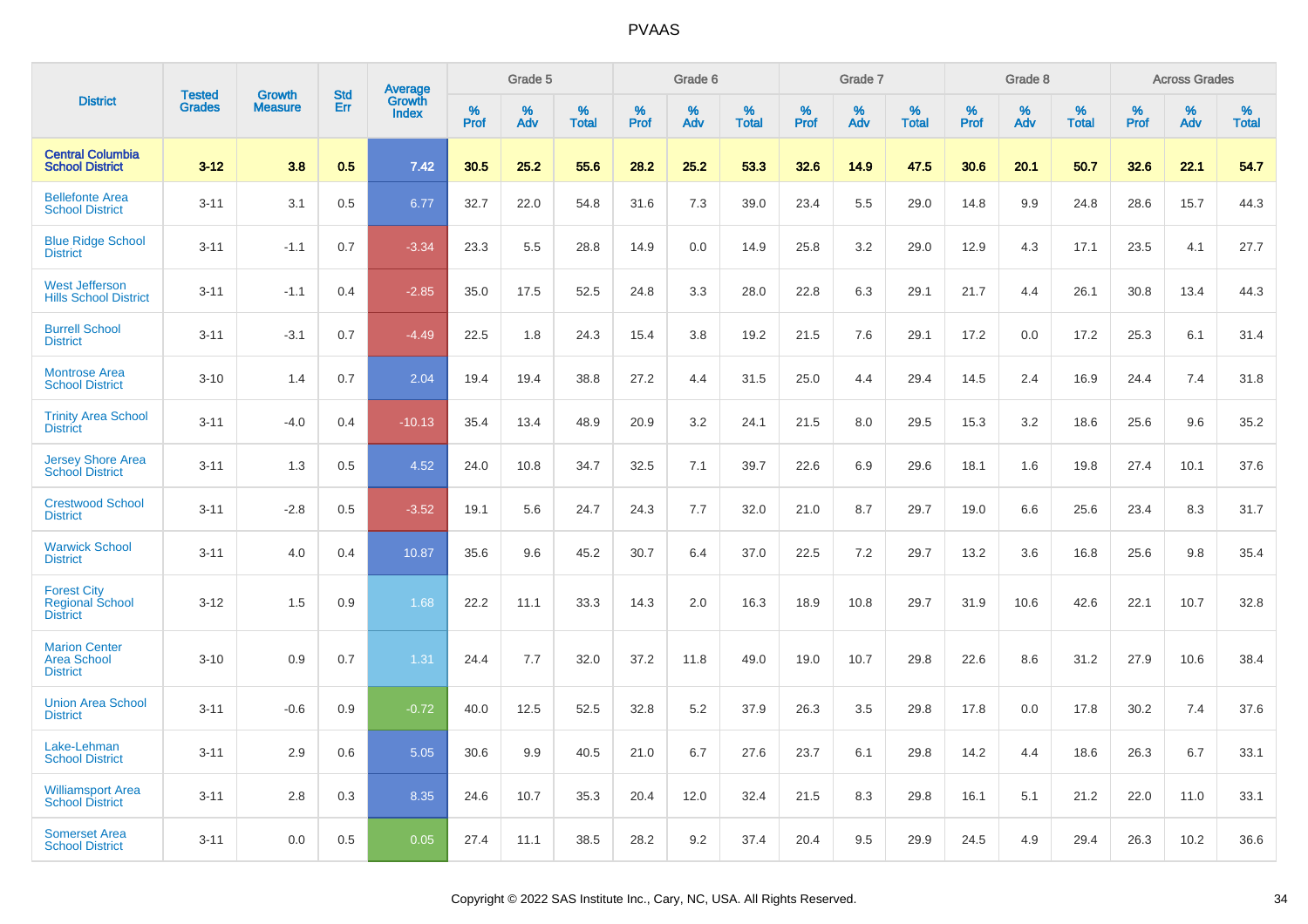|                                                            | <b>Tested</b> | <b>Growth</b>  | <b>Std</b> | <b>Average</b>         |           | Grade 5  |                   |           | Grade 6  |                   |           | Grade 7  |                   |           | Grade 8  |                   |           | <b>Across Grades</b> |                   |
|------------------------------------------------------------|---------------|----------------|------------|------------------------|-----------|----------|-------------------|-----------|----------|-------------------|-----------|----------|-------------------|-----------|----------|-------------------|-----------|----------------------|-------------------|
| <b>District</b>                                            | <b>Grades</b> | <b>Measure</b> | Err        | Growth<br><b>Index</b> | %<br>Prof | %<br>Adv | %<br><b>Total</b> | %<br>Prof | %<br>Adv | %<br><b>Total</b> | %<br>Prof | %<br>Adv | %<br><b>Total</b> | %<br>Prof | %<br>Adv | %<br><b>Total</b> | %<br>Prof | %<br>Adv             | %<br><b>Total</b> |
| <b>Central Columbia</b><br><b>School District</b>          | $3 - 12$      | 3.8            | 0.5        | 7.42                   | 30.5      | 25.2     | 55.6              | 28.2      | 25.2     | 53.3              | 32.6      | 14.9     | 47.5              | 30.6      | 20.1     | 50.7              | 32.6      | 22.1                 | 54.7              |
| <b>Delaware Valley</b><br><b>School District</b>           | $3 - 11$      | 0.1            | 0.4        | 0.32                   | 26.1      | 11.6     | 37.8              | 19.0      | 8.6      | 27.6              | 21.8      | 8.2      | 30.0              | 17.9      | 3.4      | 21.3              | 25.0      | 9.4                  | 34.4              |
| <b>Shade-Central City</b><br><b>School District</b>        | $3 - 11$      | 1.4            | 1.4        | 0.99                   | 18.8      | 0.0      | 18.8              | 26.9      | 0.0      | 26.9              | 20.0      | 10.0     | 30.0              | 34.8      | 0.0      | 34.8              | 29.0      | 3.0                  | 32.1              |
| <b>Brockway Area</b><br><b>School District</b>             | $3 - 11$      | 2.7            | 0.7        | 3.81                   | 35.4      | 17.7     | 53.2              | 29.4      | 36.8     | 66.2              | 22.5      | 7.5      | 30.0              | 20.8      | 5.6      | 26.4              | 28.7      | 18.6                 | 47.4              |
| <b>Turkeyfoot Valley</b><br>Area School<br><b>District</b> | $3 - 12$      | $-0.8$         | 1.3        | $-0.61$                | 18.2      | 0.0      | 18.2              | 14.3      | 0.0      | 14.3              | 30.0      | 0.0      | 30.0              | 12.5      | 4.2      | 16.7              | 20.0      | 2.6                  | 22.6              |
| <b>Oxford Area</b><br><b>School District</b>               | $3 - 11$      | 2.0            | 0.4        | 4.59                   | 24.0      | 8.0      | 32.0              | 28.3      | 7.3      | 35.6              | 20.2      | 9.9      | 30.0              | 11.5      | 5.5      | 17.0              | 21.8      | 8.2                  | 30.0              |
| <b>Keystone Oaks</b><br><b>School District</b>             | $3 - 11$      | $-3.0$         | 0.6        | $-3.25$                | 26.0      | 20.3     | 46.3              | 19.5      | 11.5     | 31.0              | 19.5      | 10.6     | 30.1              | 17.5      | 12.3     | 29.8              | 25.2      | 15.8                 | 41.0              |
| <b>Riverside School</b><br><b>District</b>                 | $3 - 11$      | 4.3            | 0.6        | 7.08                   | 18.6      | 7.8      | 26.5              | 13.1      | 7.1      | 20.2              | 16.5      | 13.6     | 30.1              | 16.4      | 4.6      | 20.9              | 19.2      | 7.7                  | 27.0              |
| <b>Abington School</b><br><b>District</b>                  | $3 - 10$      | $-3.8$         | 0.3        | $-12.26$               | 25.7      | 12.4     | 38.1              | 30.8      | 10.8     | 41.6              | 23.9      | 6.4      | 30.2              | 14.9      | 1.1      | 15.9              | 26.9      | 10.4                 | 37.3              |
| <b>Exeter Township</b><br><b>School District</b>           | $3 - 11$      | 2.9            | 0.4        | 7.16                   | 28.6      | 10.1     | 38.7              | 26.9      | 9.0      | 35.9              | 23.5      | 6.7      | 30.2              | 19.9      | 8.5      | 28.4              | 25.7      | 9.5                  | 35.3              |
| Williamsburg<br><b>Community School</b><br><b>District</b> | $3 - 11$      | 4.8            | 1.0        | 4.64                   | 25.0      | 12.5     | 37.5              | 34.3      | 8.6      | 42.9              | 26.2      | 4.8      | 31.0              | 40.6      | 0.0      | 40.6              | 28.1      | 8.4                  | 36.4              |
| <b>Cocalico School</b><br><b>District</b>                  | $3 - 11$      | 2.0            | 0.4        | 4.68                   | 27.4      | 17.4     | 44.8              | 25.2      | 17.5     | 42.7              | 27.3      | 4.0      | 31.3              | 22.2      | $6.2\,$  | 28.4              | 28.3      | 12.1                 | 40.4              |
| <b>Dover Area School</b><br><b>District</b>                | $3 - 12$      | $-1.9$         | 0.4        | $-4.86$                | 24.5      | 8.2      | 32.7              | 24.5      | 3.6      | 28.1              | 22.4      | 9.0      | 31.4              | 14.1      | 6.2      | 20.3              | 24.8      | 10.2                 | 35.0              |
| <b>Curwensville Area</b><br><b>School District</b>         | $3 - 11$      | 1.8            | 0.8        | 2.29                   | 43.9      | 17.1     | 61.0              | 21.4      | 7.1      | 28.6              | 27.1      | 4.3      | 31.4              | 21.7      | 2.9      | 24.6              | 32.0      | 11.2                 | 43.3              |
| <b>Dallastown Area</b><br><b>School District</b>           | $3 - 11$      | 0.6            | 0.3        | 1.77                   | 25.8      | 13.0     | 38.8              | 31.1      | 11.5     | 42.6              | 23.7      | 7.8      | 31.6              | 19.0      | 9.4      | 28.4              | 27.7      | 14.8                 | 42.4              |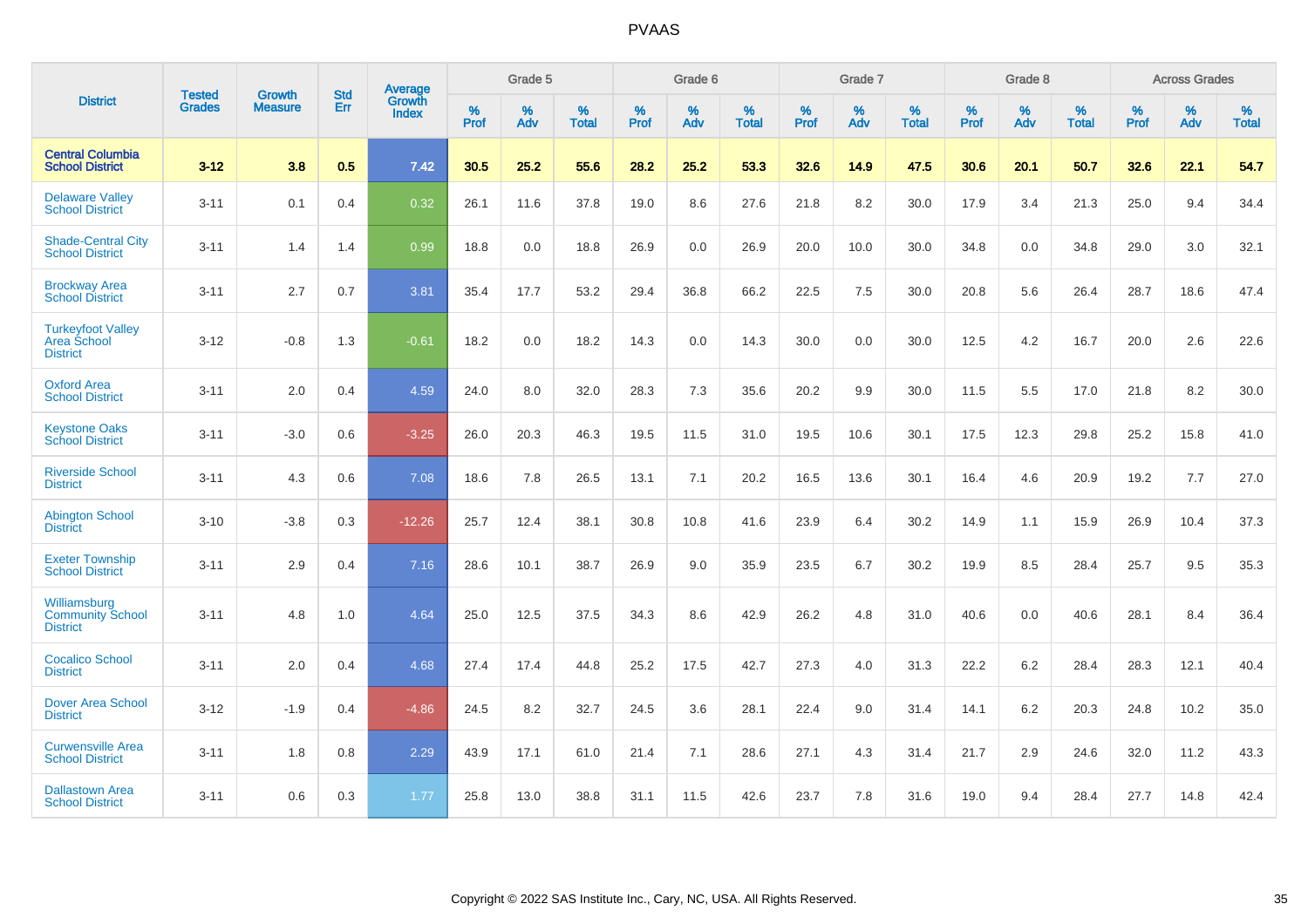|                                                                    |                                | <b>Growth</b>  | <b>Std</b> |                            |              | Grade 5  |                      |              | Grade 6  |                   |              | Grade 7  |                   |              | Grade 8  |                   |              | <b>Across Grades</b> |                   |
|--------------------------------------------------------------------|--------------------------------|----------------|------------|----------------------------|--------------|----------|----------------------|--------------|----------|-------------------|--------------|----------|-------------------|--------------|----------|-------------------|--------------|----------------------|-------------------|
| <b>District</b>                                                    | <b>Tested</b><br><b>Grades</b> | <b>Measure</b> | Err        | Average<br>Growth<br>Index | $\%$<br>Prof | %<br>Adv | $\%$<br><b>Total</b> | $\%$<br>Prof | %<br>Adv | %<br><b>Total</b> | $\%$<br>Prof | %<br>Adv | %<br><b>Total</b> | $\%$<br>Prof | %<br>Adv | %<br><b>Total</b> | $\%$<br>Prof | %<br>Adv             | %<br><b>Total</b> |
| <b>Central Columbia</b><br><b>School District</b>                  | $3 - 12$                       | 3.8            | 0.5        | 7.42                       | 30.5         | 25.2     | 55.6                 | 28.2         | 25.2     | 53.3              | 32.6         | 14.9     | 47.5              | 30.6         | 20.1     | 50.7              | 32.6         | 22.1                 | 54.7              |
| Kennett<br>Consolidated<br><b>School District</b>                  | $3 - 11$                       | 1.3            | 0.4        | 3.21                       | 29.8         | 15.1     | 44.9                 | 20.2         | 8.3      | 28.5              | 20.2         | 11.6     | 31.7              | 10.9         | 6.9      | 17.8              | 22.4         | 12.3                 | 34.7              |
| <b>Lakeland School</b><br><b>District</b>                          | $3 - 11$                       | $-2.1$         | 0.6        | $-3.30$                    | 29.3         | 2.7      | 32.0                 | 25.5         | 6.4      | 31.9              | 26.9         | 4.8      | 31.7              | 5.7          | 0.0      | 5.7               | 24.0         | 5.5                  | 29.5              |
| <b>Montoursville Area</b><br><b>School District</b>                | $3 - 12$                       | $-1.9$         | 0.5        | $-3.54$                    | 31.1         | 12.9     | 43.9                 | 28.8         | $8.0\,$  | 36.8              | 25.2         | 6.7      | 31.8              | 19.9         | 8.5      | 28.4              | 28.2         | 11.2                 | 39.4              |
| <b>West Middlesex</b><br><b>Area School</b><br><b>District</b>     | $3 - 10$                       | 0.9            | 0.9        | 1.06                       | 21.7         | 21.7     | 43.5                 | 39.3         | 4.9      | 44.3              | 30.0         | 2.0      | 32.0              | 7.1          | 0.0      | 7.1               | 30.3         | 7.4                  | 37.7              |
| <b>Upper Moreland</b><br><b>Township School</b><br><b>District</b> | $3 - 11$                       | $-0.1$         | 0.4        | $-0.12$                    | 28.5         | 10.6     | 39.1                 | 16.1         | 10.8     | 26.9              | 21.7         | 10.6     | 32.3              | 18.9         | 12.1     | 31.1              | 23.9         | 11.6                 | 35.5              |
| <b>Midd-West School</b><br><b>District</b>                         | $3 - 11$                       | 4.5            | 0.6        | 7.77                       | 29.8         | 11.2     | 41.0                 | 35.1         | 9.9      | 45.0              | 18.2         | 14.1     | 32.3              | 21.6         | 8.0      | 29.6              | 27.0         | 9.8                  | 36.8              |
| Philadelphia<br><b>Academy Charter</b><br><b>School</b>            | $3 - 11$                       | $-2.5$         | 0.7        | $-3.55$                    | 22.1         | 6.5      | 28.6                 | 25.0         | 7.9      | 32.9              | 13.2         | 19.1     | 32.4              | 22.2         | 16.7     | 38.9              | 24.3         | 9.8                  | 34.2              |
| <b>North Pocono</b><br><b>School District</b>                      | $3 - 11$                       | $-3.6$         | 0.6        | $-6.40$                    | 34.1         | 6.2      | 40.3                 | 12.8         | 1.8      | 14.7              | 24.2         | 8.3      | 32.5              | 19.3         | 7.9      | 27.2              | 27.9         | 10.4                 | 38.3              |
| Greencastle-Antrim<br><b>School District</b>                       | $3 - 11$                       | $-0.1$         | 0.4        | $-0.31$                    | 28.2         | 15.8     | 44.1                 | 31.2         | 8.1      | 39.3              | 24.8         | 7.8      | 32.6              | 18.7         | 5.6      | 24.4              | 26.8         | 11.4                 | 38.2              |
| <b>South Butler</b><br><b>County School</b><br><b>District</b>     | $3 - 10$                       | 0.6            | 0.5        | 1.13                       | 35.1         | 12.8     | 48.0                 | 22.9         | 5.0      | 27.9              | 21.2         | 11.4     | 32.6              | 13.3         | 1.6      | 14.8              | 27.0         | 11.2                 | 38.3              |
| <b>Bradford Area</b><br><b>School District</b>                     | $3 - 12$                       | 4.4            | 0.5        | 9.21                       | 33.5         | 10.2     | 43.7                 | 23.4         | 8.8      | 32.2              | 18.9         | 13.9     | 32.8              | 27.8         | 7.6      | 35.4              | 26.9         | 11.3                 | 38.3              |
| Loyalsock<br><b>Township School</b><br><b>District</b>             | $3 - 12$                       | 3.7            | 0.6        | 7.24                       | 33.0         | 18.3     | 51.3                 | 32.6         | 10.2     | 42.9              | 23.4         | 9.4      | 32.8              | 27.0         | 9.0      | 36.0              | 31.1         | 13.2                 | 44.4              |
| <b>Riverside Beaver</b><br><b>County School</b><br><b>District</b> | $3 - 11$                       | 1.0            | 0.6        | 1.54                       | 21.9         | 12.5     | 34.4                 | 23.8         | 4.0      | 27.7              | 22.8         | 10.1     | 32.9              | 25.5         | 3.2      | 28.7              | 28.3         | 10.4                 | 38.7              |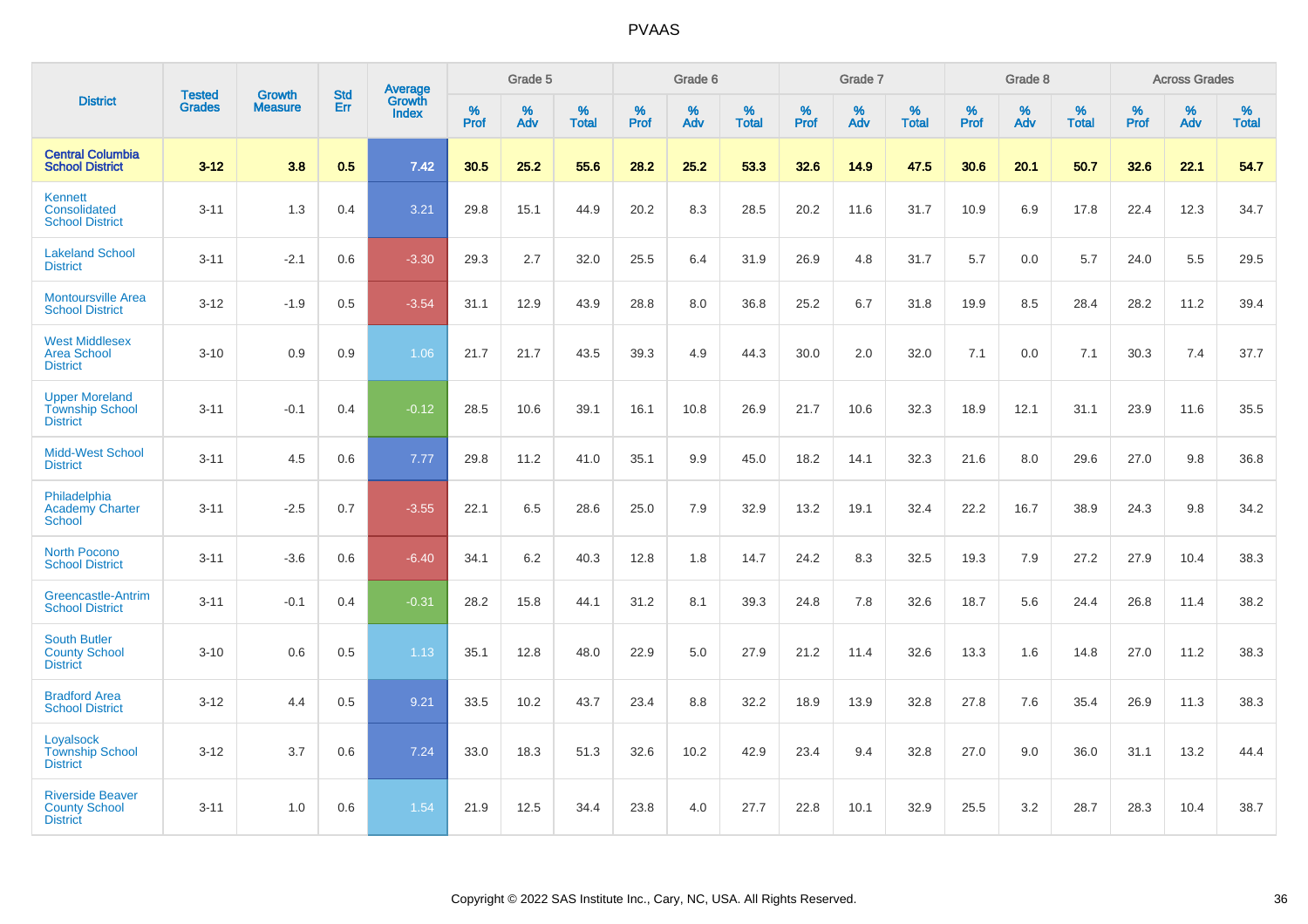|                                                                  | <b>Tested</b> | <b>Growth</b>  | <b>Std</b> | Average                |              | Grade 5  |                   |           | Grade 6  |                   |           | Grade 7  |                      |           | Grade 8  |                   |              | <b>Across Grades</b> |                   |
|------------------------------------------------------------------|---------------|----------------|------------|------------------------|--------------|----------|-------------------|-----------|----------|-------------------|-----------|----------|----------------------|-----------|----------|-------------------|--------------|----------------------|-------------------|
| <b>District</b>                                                  | <b>Grades</b> | <b>Measure</b> | Err        | Growth<br><b>Index</b> | $\%$<br>Prof | %<br>Adv | %<br><b>Total</b> | %<br>Prof | %<br>Adv | %<br><b>Total</b> | %<br>Prof | %<br>Adv | $\%$<br><b>Total</b> | %<br>Prof | %<br>Adv | %<br><b>Total</b> | $\%$<br>Prof | %<br>Adv             | %<br><b>Total</b> |
| <b>Central Columbia</b><br><b>School District</b>                | $3 - 12$      | 3.8            | 0.5        | 7.42                   | 30.5         | 25.2     | 55.6              | 28.2      | 25.2     | 53.3              | 32.6      | 14.9     | 47.5                 | 30.6      | 20.1     | 50.7              | 32.6         | 22.1                 | 54.7              |
| Pennsylvania<br><b>Leadership Charter</b><br>School              | $3 - 11$      | $-1.4$         | 0.5        | $-4.74$                | 24.7         | 11.5     | 36.2              | 24.9      | 6.4      | 31.2              | 13.4      | 19.6     | 33.0                 | 16.7      | 6.2      | 22.9              | 23.9         | 12.4                 | 36.4              |
| <b>Wilmington Area</b><br><b>School District</b>                 | $3 - 11$      | $-0.8$         | 0.8        | $-0.96$                | 36.8         | 10.5     | 47.4              | 12.7      | 1.6      | 14.3              | 29.4      | 3.9      | 33.3                 | 13.6      | 3.4      | 17.0              | 26.8         | 7.9                  | 34.7              |
| <b>Highlands School</b><br><b>District</b>                       | $3 - 11$      | 0.4            | 0.5        | 0.78                   | 20.4         | 4.6      | 25.0              | 16.6      | 1.4      | 17.9              | 28.5      | 4.9      | 33.3                 | 13.2      | 8.6      | 21.8              | 20.4         | 5.9                  | 26.3              |
| <b>Mountain View</b><br><b>School District</b>                   | $3 - 11$      | 5.6            | 0.8        | 6.82                   | 28.3         | 1.7      | 30.0              | 16.3      | 2.0      | 18.4              | 25.9      | 7.4      | 33.3                 | 27.1      | 8.5      | 35.6              | 21.4         | 4.2                  | 25.6              |
| <b>Western Beaver</b><br><b>County School</b><br><b>District</b> | $3 - 11$      | 3.4            | 1.1        | 5.38                   | 12.5         | 12.5     | 25.0              | 32.6      | 11.6     | 44.2              | 29.2      | 4.2      | 33.3                 | 27.8      | 2.8      | 30.6              | 26.5         | 9.8                  | 36.3              |
| <b>Upper Merion Area</b><br><b>School District</b>               | $3 - 11$      | $-1.3$         | 0.4        | 0.25                   | 34.4         | 16.7     | 51.1              | 27.9      | 11.7     | 39.6              | 26.4      | 7.1      | 33.5                 | 11.7      | 7.8      | 19.4              | 26.8         | 17.0                 | 43.8              |
| Northwestern<br><b>Lehigh School</b><br><b>District</b>          | $3 - 11$      | 0.6            | 0.5        | 3.03                   | 26.0         | 11.0     | 37.0              | 28.7      | 9.3      | 38.0              | 25.2      | 8.4      | 33.6                 | 20.4      | 15.9     | 36.3              | 26.4         | 10.7                 | 37.2              |
| <b>Bangor Area</b><br><b>School District</b>                     | $3 - 12$      | 4.2            | 0.5        | 3.56                   | 20.3         | 24.8     | 45.1              | 26.7      | 14.0     | 40.7              | 20.4      | 13.6     | 34.0                 | 23.2      | 6.0      | 29.1              | 27.2         | 17.9                 | 45.2              |
| <b>Wellsboro Area</b><br><b>School District</b>                  | $3 - 11$      | 3.0            | 0.6        | 0.15                   | 30.4         | 7.0      | 37.4              | 16.2      | 5.0      | 21.2              | 20.5      | 13.7     | 34.2                 | 24.5      | 13.3     | 37.8              | 24.3         | 8.8                  | 33.1              |
| <b>Ferndale Area</b><br><b>School District</b>                   | $3 - 10$      | $-0.9$         | 0.9        | $-0.96$                | 27.3         | 0.0      | 27.3              | 19.5      | 7.3      | 26.8              | 31.6      | 2.6      | 34.2                 | 11.1      | 8.9      | 20.0              | 21.3         | 7.9                  | 29.1              |
| <b>Bedford Area</b><br><b>School District</b>                    | $3 - 11$      | 3.8            | 0.6        | 7.33                   | 34.4         | 4.2      | 38.7              | 32.2      | 7.8      | 40.0              | 25.4      | 8.8      | 34.2                 | 24.2      | 7.8      | 32.0              | 31.3         | 10.5                 | 41.7              |
| <b>West Branch Area</b><br><b>School District</b>                | $3 - 11$      | 0.5            | 0.8        | 0.61                   | 16.1         | 3.2      | 19.4              | 7.8       | 4.7      | 12.5              | 19.7      | 14.5     | 34.2                 | 18.8      | 6.2      | 25.0              | 18.7         | 7.8                  | 26.5              |
| South Side Area<br><b>School District</b>                        | $3 - 11$      | 1.2            | 0.8        | 1.62                   | 23.3         | 18.3     | 41.7              | 17.7      | 0.0      | 17.7              | 26.6      | 7.8      | 34.4                 | 12.7      | 2.8      | 15.5              | 21.2         | 6.3                  | 27.6              |
| <b>Spring Grove Area</b><br><b>School District</b>               | $3 - 11$      | $-1.9$         | 0.4        | $-4.85$                | 30.9         | 11.5     | 42.4              | 31.2      | 15.8     | 47.0              | 23.2      | 11.2     | 34.4                 | 5.2       | 3.2      | 8.4               | 26.1         | 15.4                 | 41.5              |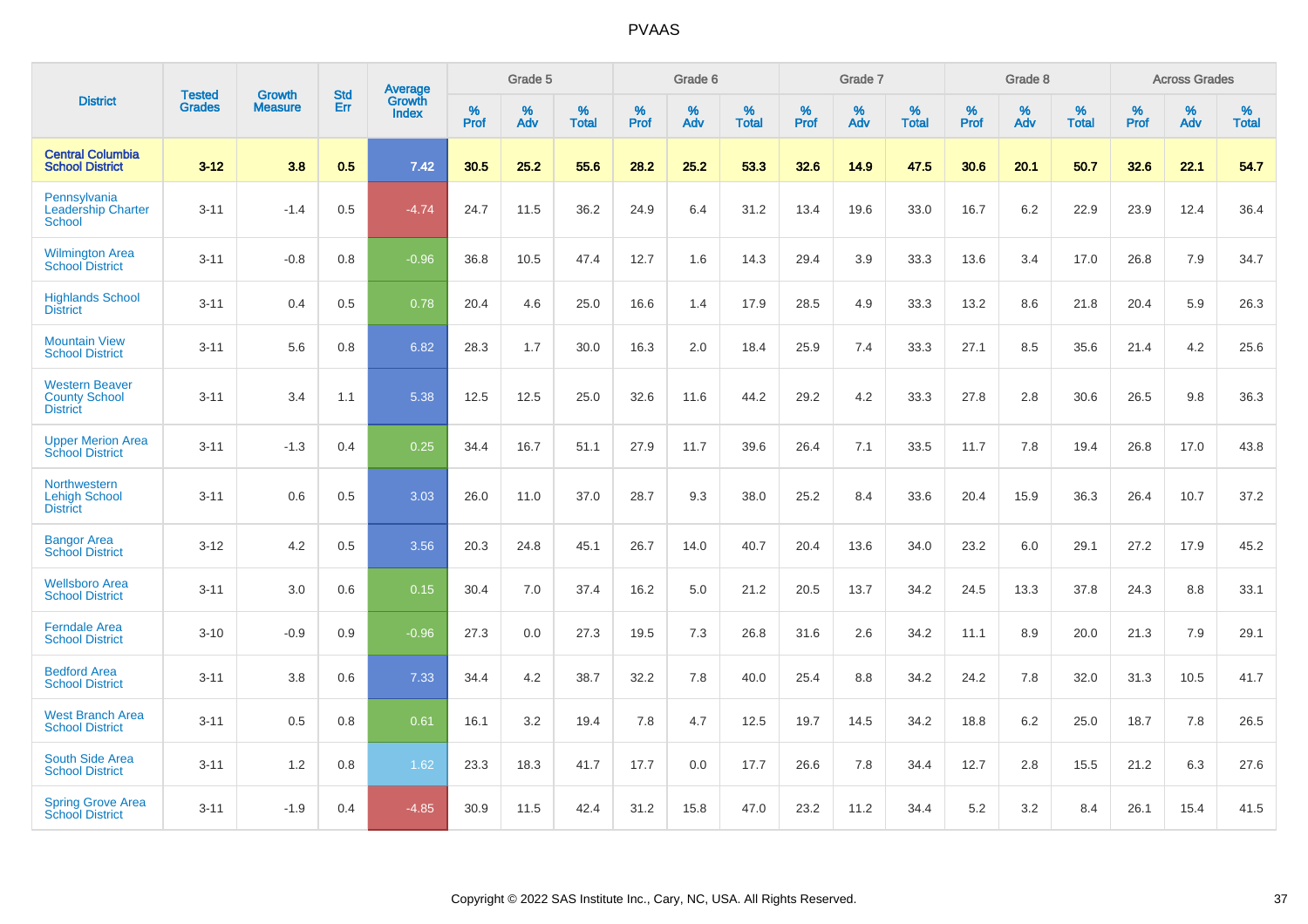|                                                                  |                                |                          | <b>Std</b> | Average                |                     | Grade 5  |                      |                     | Grade 6     |                      |              | Grade 7     |                   |              | Grade 8     |                   |                     | <b>Across Grades</b> |                   |
|------------------------------------------------------------------|--------------------------------|--------------------------|------------|------------------------|---------------------|----------|----------------------|---------------------|-------------|----------------------|--------------|-------------|-------------------|--------------|-------------|-------------------|---------------------|----------------------|-------------------|
| <b>District</b>                                                  | <b>Tested</b><br><b>Grades</b> | Growth<br><b>Measure</b> | Err        | Growth<br><b>Index</b> | $\%$<br><b>Prof</b> | %<br>Adv | $\%$<br><b>Total</b> | $\%$<br><b>Prof</b> | $\%$<br>Adv | $\%$<br><b>Total</b> | $\%$<br>Prof | $\%$<br>Adv | %<br><b>Total</b> | $\%$<br>Prof | $\%$<br>Adv | %<br><b>Total</b> | $\%$<br><b>Prof</b> | $\%$<br>Adv          | %<br><b>Total</b> |
| <b>Central Columbia</b><br><b>School District</b>                | $3 - 12$                       | 3.8                      | 0.5        | 7.42                   | 30.5                | 25.2     | 55.6                 | 28.2                | 25.2        | 53.3                 | 32.6         | 14.9        | 47.5              | 30.6         | 20.1        | 50.7              | 32.6                | 22.1                 | 54.7              |
| <b>Conestoga Valley</b><br><b>School District</b>                | $3 - 11$                       | 4.8                      | 0.4        | 12.76                  | 21.3                | 12.6     | 33.8                 | 24.9                | 7.7         | 32.7                 | 20.4         | 14.0        | 34.4              | 23.0         | 13.5        | 36.5              | 24.2                | 13.5                 | 37.8              |
| <b>Nazareth Area</b><br><b>School District</b>                   | $3 - 11$                       | $-2.2$                   | 0.4        | $-5.78$                | 30.3                | 13.0     | 43.3                 | 27.3                | 13.5        | 40.8                 | 27.8         | 6.8         | 34.6              | 17.3         | 3.5         | 20.9              | 28.9                | 10.3                 | 39.2              |
| <b>Laurel School</b><br><b>District</b>                          | $3 - 11$                       | $-0.4$                   | 0.7        | $-0.55$                | 25.7                | 5.4      | 31.1                 | 23.9                | 12.7        | 36.6                 | 29.5         | 5.1         | 34.6              | 18.8         | 8.7         | 27.5              | 28.6                | 13.6                 | 42.2              |
| <b>Berlin</b><br><b>Brothersvalley</b><br><b>School District</b> | $3 - 11$                       | 2.2                      | 0.8        | 2.66                   | 34.0                | 15.1     | 49.1                 | 21.2                | 3.0         | 24.2                 | 30.8         | 3.8         | 34.6              | 18.8         | 8.3         | 27.1              | 25.8                | 10.8                 | 36.6              |
| <b>East Penn School</b><br><b>District</b>                       | $3 - 11$                       | 0.8                      | 0.3        | 3.03                   | 32.6                | 12.6     | 45.2                 | 20.7                | 7.8         | 28.4                 | 23.5         | 11.3        | 34.8              | 17.8         | 8.6         | 26.5              | 26.4                | 13.0                 | 39.4              |
| <b>Blackhawk School</b><br><b>District</b>                       | $3 - 11$                       | $-1.6$                   | 0.5        | 4.57                   | 38.0                | 8.8      | 46.7                 | 28.3                | 8.8         | 37.1                 | 27.3         | 7.4         | 34.8              | 13.5         | 1.7         | 15.2              | 28.7                | 9.2                  | 37.8              |
| <b>Portage Area</b><br><b>School District</b>                    | $3 - 10$                       | 0.3                      | 0.8        | 0.38                   | 28.6                | 7.1      | 35.7                 | 30.0                | 10.0        | 40.0                 | 25.4         | 9.5         | 34.9              | 17.0         | 7.6         | 24.5              | 29.8                | 12.9                 | 42.6              |
| <b>Penns Valley Area</b><br><b>School District</b>               | $3 - 12$                       | 5.2                      | 0.6        | 10.29                  | 43.9                | 18.4     | 62.2                 | 38.8                | 17.5        | 56.3                 | 25.7         | 9.5         | 35.2              | 16.0         | 9.4         | 25.5              | 32.5                | 14.3                 | 46.8              |
| <b>Pennridge School</b><br><b>District</b>                       | $3 - 10$                       | $-1.2$                   | 0.3        | $-13.90$               | 35.5                | 15.4     | 50.9                 | 19.1                | 2.9         | 22.0                 | 21.4         | 13.9        | 35.3              | 21.6         | 3.4         | 25.1              | 28.5                | 12.0                 | 40.5              |
| <b>Marple Newtown</b><br><b>School District</b>                  | $3 - 11$                       | $-3.4$                   | 0.4        | $-7.77$                | 36.2                | 21.4     | 57.6                 | 31.7                | 20.2        | 51.9                 | 27.1         | 8.3         | 35.4              | 20.5         | 6.0         | 26.5              | 32.9                | 20.2                 | 53.1              |
| <b>Plum Borough</b><br><b>School District</b>                    | $3 - 11$                       | $-3.1$                   | 0.4        | $-7.49$                | 34.5                | 8.4      | 42.9                 | 32.3                | 19.5        | 51.8                 | 22.5         | 13.0        | 35.5              | 17.6         | 4.3         | 21.9              | 28.8                | 15.8                 | 44.6              |
| <b>Otto-Eldred School</b><br><b>District</b>                     | $3 - 11$                       | 7.8                      | 0.9        | 8.33                   | 23.8                | 28.6     | 52.4                 | 45.0                | 12.5        | 57.5                 | 20.0         | 15.6        | 35.6              | 25.0         | 6.2         | 31.2              | 28.3                | 13.9                 | 42.2              |
| <b>Beaver Area</b><br><b>School District</b>                     | $3 - 10$                       | $-4.4$                   | 0.6        | $-7.75$                | 36.2                | 23.8     | 60.0                 | 37.3                | 28.8        | 66.1                 | 22.6         | 13.0        | 35.6              | 17.1         | 7.2         | 24.3              | 29.2                | 25.6                 | 54.8              |
| <b>North East School</b><br><b>District</b>                      | $3 - 11$                       | 1.4                      | 0.5        | 2.61                   | 33.3                | 9.4      | 42.7                 | 23.1                | 9.7         | 32.8                 | 26.4         | 9.3         | 35.7              | 31.4         | 13.1        | 44.5              | 29.8                | 12.1                 | 41.8              |
| <b>Kutztown Area</b><br><b>School District</b>                   | $3 - 12$                       | $-1.4$                   | 0.8        | $-1.80$                | 40.3                | 11.9     | 52.2                 | 24.2                | 3.2         | 27.4                 | 25.6         | 10.3        | 35.9              | 10.8         | 10.8        | 21.5              | 30.0                | 13.3                 | 43.3              |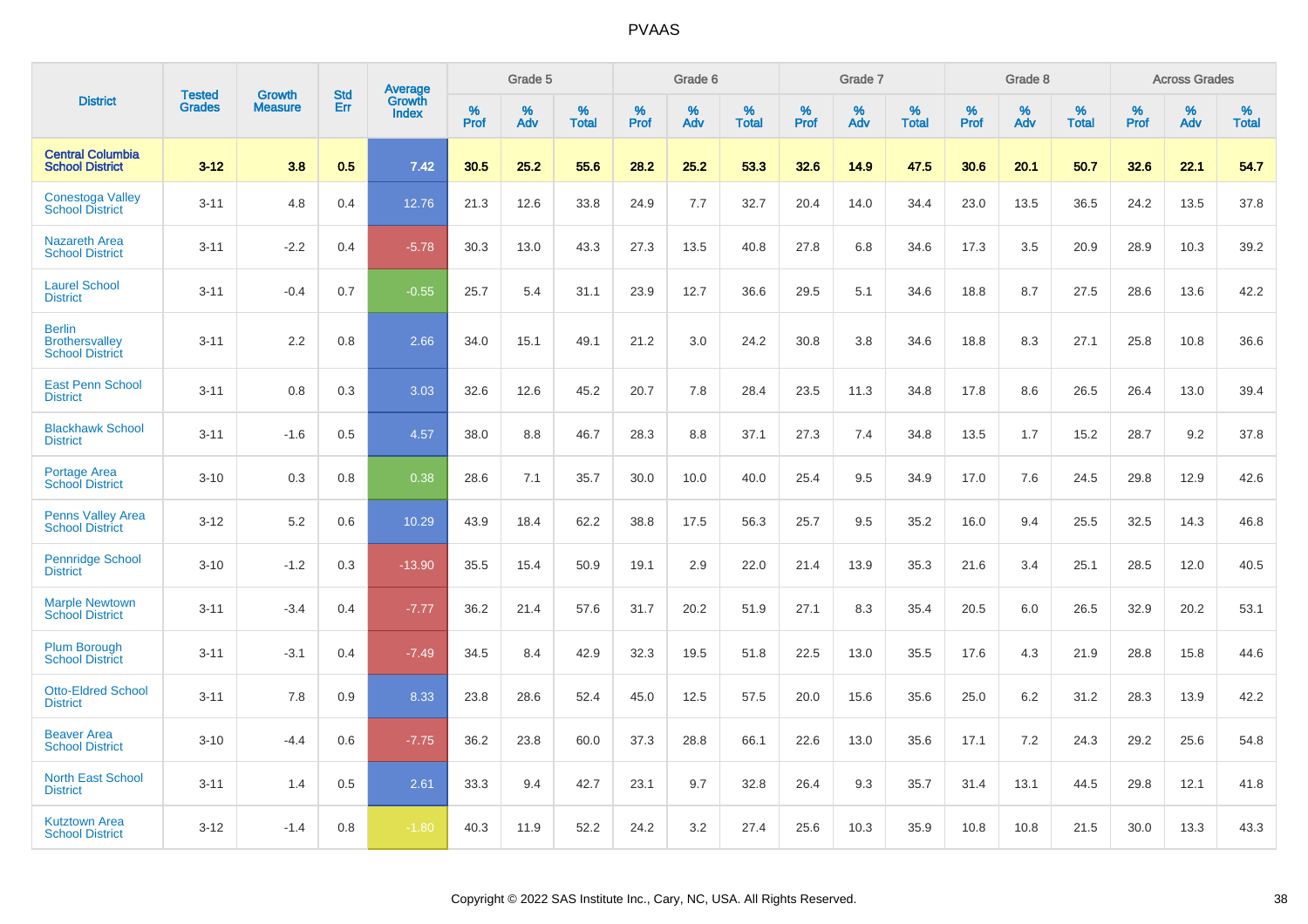|                                                                 |                                |                                 |                   |                                          |              | Grade 5  |                   |              | Grade 6  |                   |           | Grade 7  |                   |           | Grade 8  |                   |           | <b>Across Grades</b> |                   |
|-----------------------------------------------------------------|--------------------------------|---------------------------------|-------------------|------------------------------------------|--------------|----------|-------------------|--------------|----------|-------------------|-----------|----------|-------------------|-----------|----------|-------------------|-----------|----------------------|-------------------|
| <b>District</b>                                                 | <b>Tested</b><br><b>Grades</b> | <b>Growth</b><br><b>Measure</b> | <b>Std</b><br>Err | <b>Average</b><br>Growth<br><b>Index</b> | $\%$<br>Prof | %<br>Adv | %<br><b>Total</b> | $\%$<br>Prof | %<br>Adv | %<br><b>Total</b> | %<br>Prof | %<br>Adv | %<br><b>Total</b> | %<br>Prof | %<br>Adv | %<br><b>Total</b> | %<br>Prof | %<br>Adv             | %<br><b>Total</b> |
| <b>Central Columbia</b><br><b>School District</b>               | $3 - 12$                       | 3.8                             | 0.5               | 7.42                                     | 30.5         | 25.2     | 55.6              | 28.2         | 25.2     | 53.3              | 32.6      | 14.9     | 47.5              | 30.6      | 20.1     | 50.7              | 32.6      | 22.1                 | 54.7              |
| <b>Fort Leboeuf</b><br><b>School District</b>                   | $3 - 11$                       | $-0.7$                          | 0.5               | $-1.52$                                  | 33.8         | 31.2     | 64.9              | 25.7         | 18.8     | 44.4              | 21.6      | 14.4     | 35.9              | 22.6      | 11.6     | 34.2              | 28.5      | 22.7                 | 51.2              |
| <b>Circle Of Seasons</b><br><b>Charter School</b>               | $3 - 8$                        | 12.3                            | 1.2               | 6.26                                     | 20.0         | 5.7      | 25.7              | 16.7         | 6.7      | 23.3              | 25.0      | 11.1     | 36.1              |           |          |                   | 20.9      | 7.9                  | 28.8              |
| <b>Millcreek Township</b><br><b>School District</b>             | $3 - 11$                       | 1.1                             | 0.3               | 3.51                                     | 26.5         | 20.8     | 47.3              | 23.1         | 9.4      | 32.4              | 22.1      | 14.3     | 36.4              | 21.6      | 13.0     | 34.7              | 25.4      | 15.9                 | 41.3              |
| Canon-Mcmillan<br><b>School District</b>                        | $3 - 11$                       | $-1.3$                          | 0.3               | $-3.91$                                  | 29.4         | 22.3     | 51.7              | 28.2         | 9.8      | 38.0              | 26.1      | 10.4     | 36.5              | 27.7      | 10.6     | 38.4              | 30.0      | 14.6                 | 44.6              |
| <b>Mercer Area</b><br><b>School District</b>                    | $3 - 11$                       | $-1.2$                          | 0.7               | $-1.57$                                  | 32.8         | 15.5     | 48.3              | 35.3         | 8.8      | 44.1              | 25.0      | 11.8     | 36.8              | 18.7      | 4.0      | 22.7              | 29.0      | 12.7                 | 41.7              |
| <b>Avon Grove</b><br><b>Charter School</b>                      | $3 - 11$                       | 1.8                             | 0.6               | 3.34                                     | 22.1         | 6.6      | 28.7              | 29.9         | 11.7     | 41.6              | 27.2      | 9.8      | 37.0              | 13.9      | 2.0      | 15.8              | 24.3      | 10.2                 | 34.6              |
| <b>Oswayo Valley</b><br><b>School District</b>                  | $3 - 12$                       | 0.2                             | 1.1               | 0.16                                     | 27.6         | 20.7     | 48.3              | 25.9         | 7.4      | 33.3              | 25.9      | 11.1     | 37.0              | 25.8      | 16.1     | 41.9              | 30.6      | 20.6                 | 51.2              |
| <b>Eastern York</b><br><b>School District</b>                   | $3 - 11$                       | $-0.5$                          | 0.5               | $-0.97$                                  | 29.5         | 11.0     | 40.5              | 23.5         | 6.0      | 29.5              | 23.2      | 14.1     | 37.3              | 17.3      | 9.7      | 27.0              | 24.8      | 10.7                 | 35.4              |
| <b>Centre Learning</b><br>Community<br><b>Charter School</b>    | $5-8$                          | 4.9                             | 2.0               | 2.45                                     |              |          |                   |              |          |                   | 25.0      | 12.5     | 37.5              | 0.0       | 17.6     | 17.6              | 24.1      | 18.5                 | 42.6              |
| <b>Palmyra Area</b><br><b>School District</b>                   | $3 - 11$                       | 0.0                             | 0.4               | 0.08                                     | 36.2         | 17.5     | 53.8              | 27.2         | 8.3      | 35.4              | 25.5      | 12.2     | 37.6              | 29.8      | 12.2     | 42.0              | 31.5      | 15.7                 | 47.2              |
| Cheltenham<br><b>School District</b>                            | $3 - 11$                       | $-1.7$                          | 0.6               | $-2.92$                                  | 19.8         | 16.7     | 36.5              | 21.7         | 4.7      | 26.4              | 26.7      | 11.0     | 37.7              | 12.1      | 3.3      | 15.4              | 23.0      | 11.2                 | 34.2              |
| <b>West Chester Area</b><br><b>School District</b>              | $3 - 11$                       | $-1.3$                          | 0.3               | $-4.83$                                  | 35.0         | 18.9     | 53.9              | 29.1         | 9.5      | 38.7              | 26.7      | 11.1     | 37.8              | 22.1      | 13.0     | 35.1              | 32.0      | 17.9                 | 49.8              |
| <b>Glendale School</b><br><b>District</b>                       | $3 - 10$                       | 1.2                             | 0.8               | 1.45                                     | 42.9         | 4.8      | 47.6              | 26.4         | 5.7      | 32.1              | 22.7      | 15.2     | 37.9              | 7.8       | 2.0      | 9.8               | 27.0      | 7.8                  | 34.8              |
| Philadelphia<br><b>Performing Arts</b><br><b>Charter School</b> | $3-9$                          | $-0.4$                          | 0.7               | $-4.79$                                  | 19.2         | 9.0      | 28.2              | 19.6         | 3.6      | 23.2              | 23.0      | 14.9     | 37.9              | 18.0      | 8.0      | 26.0              | 25.2      | 9.7                  | 34.9              |
| <b>Methacton School</b><br><b>District</b>                      | $3 - 11$                       | $-1.5$                          | 0.3               | $-3.31$                                  | 30.5         | 14.2     | 44.7              | 28.2         | 9.9      | 38.1              | 27.0      | 11.2     | 38.2              | 20.1      | 12.5     | 32.6              | 30.9      | 13.6                 | 44.5              |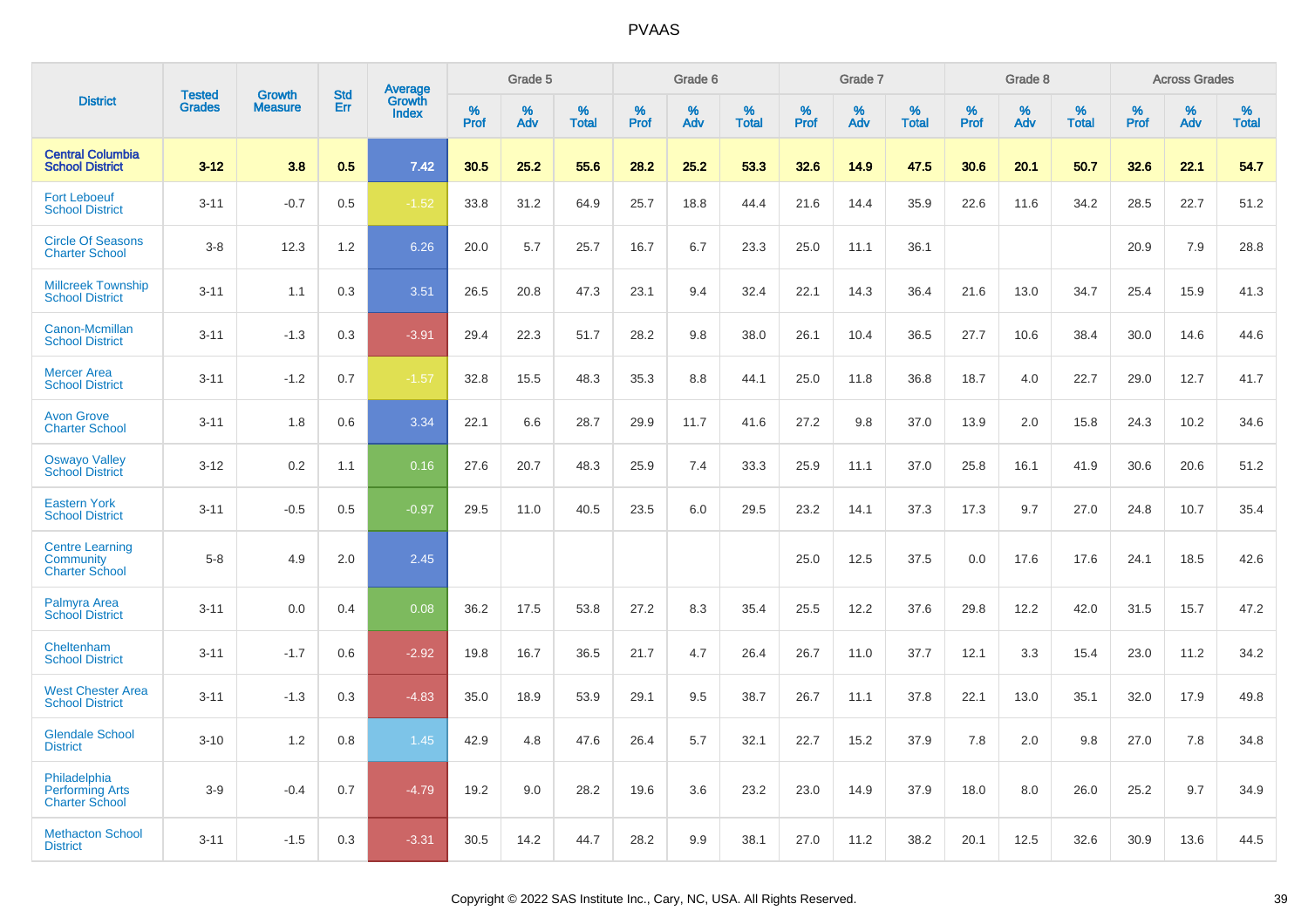|                                                                        |                                | <b>Growth</b>  | <b>Std</b> | Average         |              | Grade 5  |                   |           | Grade 6  |                   |              | Grade 7  |                   |           | Grade 8  |                   |              | <b>Across Grades</b> |                   |
|------------------------------------------------------------------------|--------------------------------|----------------|------------|-----------------|--------------|----------|-------------------|-----------|----------|-------------------|--------------|----------|-------------------|-----------|----------|-------------------|--------------|----------------------|-------------------|
| <b>District</b>                                                        | <b>Tested</b><br><b>Grades</b> | <b>Measure</b> | Err        | Growth<br>Index | $\%$<br>Prof | %<br>Adv | %<br><b>Total</b> | %<br>Prof | %<br>Adv | %<br><b>Total</b> | $\%$<br>Prof | %<br>Adv | %<br><b>Total</b> | %<br>Prof | %<br>Adv | %<br><b>Total</b> | $\%$<br>Prof | %<br>Adv             | %<br><b>Total</b> |
| <b>Central Columbia</b><br><b>School District</b>                      | $3 - 12$                       | 3.8            | 0.5        | 7.42            | 30.5         | 25.2     | 55.6              | 28.2      | 25.2     | 53.3              | 32.6         | 14.9     | 47.5              | 30.6      | 20.1     | 50.7              | 32.6         | 22.1                 | 54.7              |
| <b>North Penn School</b><br><b>District</b>                            | $3 - 11$                       | 0.9            | 0.2        | 9.59            | 30.6         | 14.1     | 44.6              | 25.7      | 14.1     | 39.7              | 29.4         | 8.8      | 38.2              | 25.4      | 7.7      | 33.2              | 29.6         | 14.0                 | 43.7              |
| <b>Ridgway Area</b><br><b>School District</b>                          | $3 - 11$                       | 4.4            | 0.8        | 4.49            | 36.7         | 20.0     | 56.7              | 42.6      | 18.0     | 60.7              | 25.0         | 13.3     | 38.3              | 28.3      | 5.0      | 33.3              | 30.2         | 18.4                 | 48.6              |
| <b>Seneca Valley</b><br><b>School District</b>                         | $3 - 11$                       | $-2.1$         | 0.3        | $-7.45$         | 28.8         | 15.8     | 44.6              | 33.8      | 9.8      | 43.6              | 26.6         | 12.0     | 38.5              | 18.6      | 6.0      | 24.6              | 30.0         | 14.4                 | 44.4              |
| <b>Manheim</b><br><b>Township School</b><br><b>District</b>            | $3 - 12$                       | $-0.7$         | 0.3        | 6.38            | 29.8         | 17.1     | 46.9              | 33.2      | 23.2     | 56.3              | 28.9         | 9.6      | 38.6              | 18.1      | 11.2     | 29.3              | 28.7         | 21.3                 | 49.9              |
| <b>South Park School</b><br><b>District</b>                            | $3 - 11$                       | 3.3            | 0.6        | 5.32            | 33.3         | 11.9     | 45.2              | 27.8      | 11.3     | 39.2              | 21.8         | 16.8     | 38.7              | 24.0      | 8.6      | 32.7              | 28.8         | 10.4                 | 39.2              |
| <b>Penn Manor</b><br><b>School District</b>                            | $3 - 11$                       | 3.2            | 0.3        | 9.54            | 33.8         | 14.9     | 48.6              | 28.7      | 15.2     | 43.9              | 25.5         | 13.2     | 38.7              | 30.2      | 11.0     | 41.2              | 31.4         | 16.9                 | 48.2              |
| Wallenpaupack<br>Area School<br><b>District</b>                        | $3 - 11$                       | 0.7            | 0.5        | 7.55            | 27.0         | 6.1      | 33.1              | 11.1      | 3.7      | 14.8              | 30.6         | 8.2      | 38.8              | 13.2      | 3.5      | 16.7              | 24.0         | 7.0                  | 31.1              |
| <b>York Suburban</b><br><b>School District</b>                         | $3 - 11$                       | $-1.0$         | 0.5        | $-2.00$         | 28.6         | 23.2     | 51.7              | 17.1      | 6.5      | 23.6              | 23.6         | 15.3     | 38.9              | 20.6      | 9.2      | 29.9              | 27.3         | 17.9                 | 45.3              |
| <b>Danville Area</b><br><b>School District</b>                         | $3 - 11$                       | 1.2            | 0.5        | 2.37            | 33.8         | 25.6     | 59.4              | 26.4      | 8.3      | 34.7              | 24.5         | 14.6     | 39.1              | 19.6      | 9.8      | 29.4              | 27.8         | 17.7                 | 45.5              |
| <b>Harbor Creek</b><br><b>School District</b>                          | $3 - 11$                       | $-3.0$         | 0.5        | $-6.14$         | 35.1         | 17.5     | 52.6              | 35.8      | 14.2     | 50.0              | 25.9         | 13.3     | 39.2              | 20.8      | 7.1      | 27.9              | 32.8         | 17.9                 | 50.6              |
| <b>Palisades School</b><br><b>District</b>                             | $3 - 11$                       | 1.0            | 0.6        | 1.58            | 33.3         | 16.7     | 50.0              | 27.6      | 4.1      | 31.6              | 32.4         | 6.9      | 39.2              | 19.3      | 1.1      | 20.4              | 31.4         | 13.6                 | 45.0              |
| <b>Mohawk Area</b><br><b>School District</b>                           | $3 - 11$                       | 1.9            | 0.6        | 3.19            | 26.2         | 4.8      | 31.1              | 19.2      | 13.8     | 33.0              | 27.4         | 11.8     | 39.2              | 22.8      | 8.7      | 31.5              | 27.0         | 10.4                 | 37.4              |
| <b>Lincoln Park</b><br><b>Performing Arts</b><br><b>Charter School</b> | $7 - 11$                       | $-4.4$         | 1.0        | $-4.17$         |              |          |                   |           |          |                   | 33.9         | 5.4      | 39.3              | 11.5      | 3.4      | 14.9              | 20.3         | 4.2                  | 24.5              |
| <b>Abington Heights</b><br><b>School District</b>                      | $3 - 11$                       | $-1.7$         | 0.5        | $-3.75$         | 29.2         | 13.3     | 42.5              | 21.1      | 6.7      | 27.8              | 31.5         | 7.9      | 39.4              |           |          |                   | 30.5         | 14.3                 | 44.8              |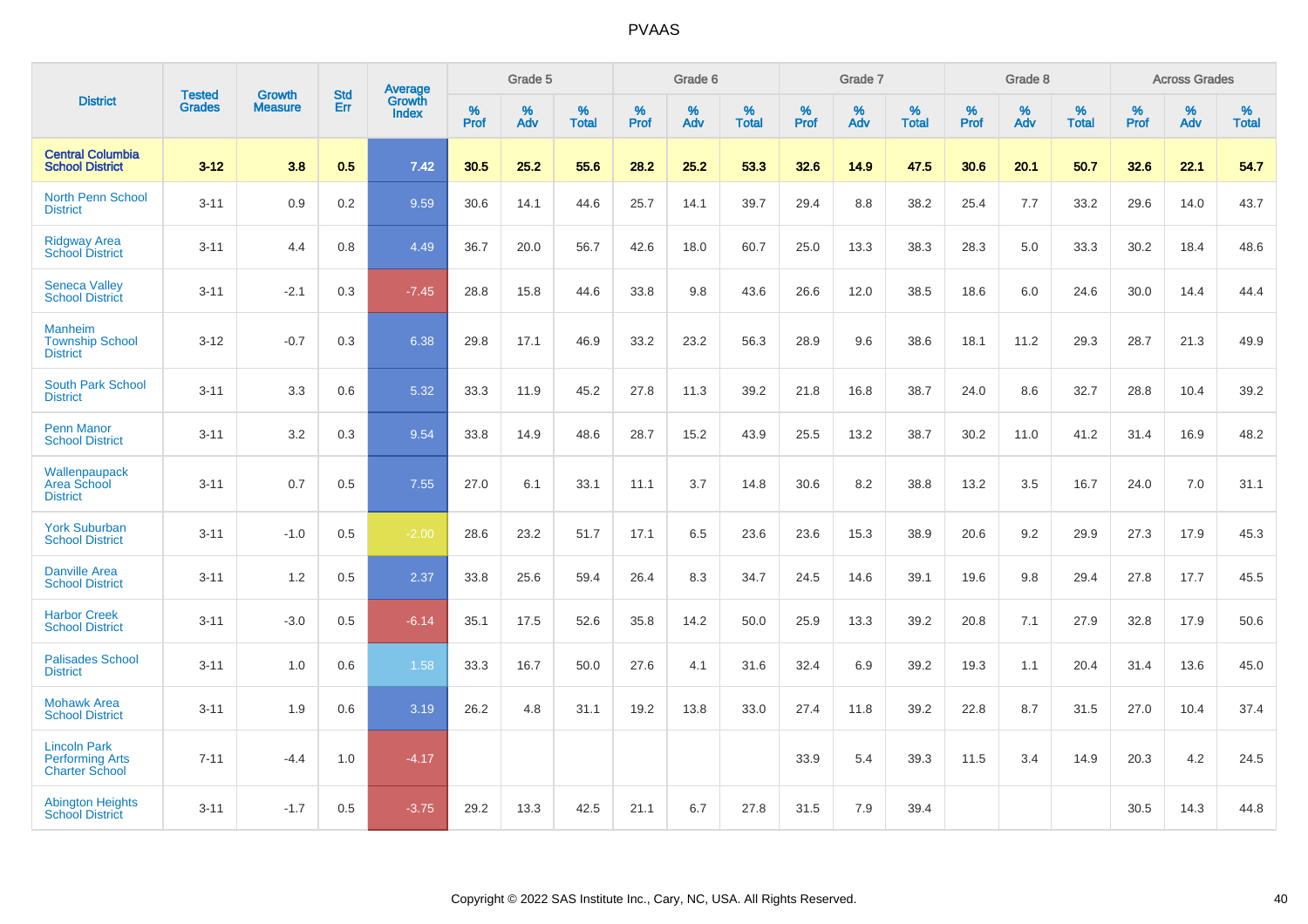|                                                                   |                         |                                 | <b>Std</b> | Average                |                     | Grade 5  |                      |              | Grade 6     |                      |              | Grade 7  |                      |              | Grade 8     |                   |              | <b>Across Grades</b> |                   |
|-------------------------------------------------------------------|-------------------------|---------------------------------|------------|------------------------|---------------------|----------|----------------------|--------------|-------------|----------------------|--------------|----------|----------------------|--------------|-------------|-------------------|--------------|----------------------|-------------------|
| <b>District</b>                                                   | Tested<br><b>Grades</b> | <b>Growth</b><br><b>Measure</b> | Err        | Growth<br><b>Index</b> | $\%$<br><b>Prof</b> | %<br>Adv | $\%$<br><b>Total</b> | $\%$<br>Prof | $\%$<br>Adv | $\%$<br><b>Total</b> | $\%$<br>Prof | %<br>Adv | $\%$<br><b>Total</b> | $\%$<br>Prof | $\%$<br>Adv | %<br><b>Total</b> | $\%$<br>Prof | $\%$<br>Adv          | %<br><b>Total</b> |
| <b>Central Columbia</b><br><b>School District</b>                 | $3 - 12$                | 3.8                             | 0.5        | 7.42                   | 30.5                | 25.2     | 55.6                 | 28.2         | 25.2        | 53.3                 | 32.6         | 14.9     | 47.5                 | 30.6         | 20.1        | 50.7              | 32.6         | 22.1                 | 54.7              |
| <b>Moon Area School</b><br><b>District</b>                        | $3 - 11$                | $-2.5$                          | 0.4        | $-6.69$                | 32.1                | 15.8     | 48.0                 | 26.9         | 9.1         | 36.0                 | 28.0         | 11.5     | 39.4                 | 20.6         | 10.9        | 31.5              | 29.3         | 16.9                 | 46.2              |
| <b>Clarion-Limestone</b><br><b>Area School</b><br><b>District</b> | $3 - 12$                | $-1.1$                          | 0.9        | $-1.30$                | 40.0                | 27.3     | 67.3                 | 36.5         | 5.8         | 42.3                 | 27.9         | 11.6     | 39.5                 | 7.8          | 3.9         | 11.8              | 28.4         | 13.2                 | 41.6              |
| <b>Upper Perkiomen</b><br><b>School District</b>                  | $3 - 11$                | 2.0                             | 0.4        | $-2.55$                | 26.0                | 11.8     | 37.8                 | 23.0         | 6.1         | 29.1                 | 28.0         | 11.6     | 39.6                 | 22.9         | 10.0        | 32.8              | 24.8         | 10.4                 | 35.1              |
| <b>North Hills School</b><br><b>District</b>                      | $3 - 11$                | $-3.1$                          | 0.4        | $-8.67$                | 34.1                | 14.0     | 48.1                 | 30.1         | 11.4        | 41.5                 | 28.1         | 11.5     | 39.6                 | 21.9         | 9.6         | 31.5              | 30.4         | 13.8                 | 44.2              |
| <b>Slippery Rock Area</b><br><b>School District</b>               | $3 - 11$                | 1.4                             | 0.5        | 2.68                   | 37.0                | 20.5     | 57.5                 | 28.6         | 26.3        | 54.9                 | 26.4         | 13.2     | 39.7                 | 26.2         | 10.3        | 36.5              | 32.4         | 20.5                 | 53.0              |
| <b>Wayne Highlands</b><br><b>School District</b>                  | $3 - 11$                | 2.2                             | 0.5        | 4.54                   | 36.4                | 14.3     | 50.7                 | 31.5         | 11.4        | 43.0                 | 25.6         | 14.3     | 39.9                 | 27.6         | 4.9         | 32.5              | 29.9         | 16.0                 | 46.0              |
| <b>United School</b><br><b>District</b>                           | $3 - 11$                | 0.3                             | 0.8        | 3.96                   | 27.0                | 1.6      | 28.6                 | 31.8         | 12.7        | 44.4                 | 29.2         | 10.8     | 40.0                 | 20.9         | 9.0         | 29.8              | 28.1         | 9.4                  | 37.5              |
| <b>Austin Area School</b><br><b>District</b>                      | $3 - 11$                | 10.1                            | 1.6        | 6.38                   | 23.1                | 15.4     | 38.5                 | 30.8         | 7.7         | 38.5                 | 40.0         | 0.0      | 40.0                 | 31.2         | 0.0         | 31.2              | 26.0         | 6.8                  | 32.9              |
| <b>Montgomery Area</b><br><b>School District</b>                  | $3 - 11$                | 0.8                             | 0.8        | 1.00                   | 25.7                | 10.8     | 36.5                 | 29.0         | 30.6        | 59.7                 | 33.3         | 6.9      | 40.3                 | 17.2         | 1.7         | 19.0              | 28.4         | 13.2                 | 41.6              |
| <b>Mars Area School</b><br><b>District</b>                        | $3 - 10$                | 0.5                             | 0.4        | 1.16                   | 31.3                | 20.9     | 52.2                 | 32.6         | 24.5        | 57.1                 | 23.8         | 16.5     | 40.4                 | 24.5         | 6.4         | 30.8              | 32.3         | 21.1                 | 53.4              |
| <b>Owen J Roberts</b><br><b>School District</b>                   | $3 - 11$                | $-3.2$                          | 0.3        | $-9.54$                | 35.7                | 21.9     | 57.7                 | 29.6         | 17.3        | 46.9                 | 28.3         | 12.5     | 40.8                 | 22.8         | 5.5         | 28.4              | 31.9         | 16.7                 | 48.6              |
| <b>Annville-Cleona</b><br><b>School District</b>                  | $3 - 12$                | 0.4                             | 0.6        | 0.68                   | 33.8                | 12.5     | 46.2                 | 16.7         | 2.1         | 18.8                 | 29.1         | 11.8     | 40.9                 | 27.8         | 9.3         | 37.0              | 27.5         | 9.4                  | 36.9              |
| <b>Souderton Area</b><br><b>School District</b>                   | $3 - 11$                | 0.8                             | 0.3        | 2.50                   | 35.8                | 26.1     | 61.9                 | 29.8         | 8.6         | 38.4                 | 30.6         | 10.4     | 41.0                 | 24.3         | 4.2         | 28.5              | 30.8         | 18.3                 | 49.1              |
| <b>Chestnut Ridge</b><br><b>School District</b>                   | $3 - 12$                | 4.2                             | 0.6        | 6.77                   | 30.4                | 6.5      | 37.0                 | 22.2         | 3.7         | 25.9                 | 36.8         | 4.2      | 41.0                 | 18.4         | 10.2        | 28.6              | 26.7         | 9.7                  | 36.4              |
| <b>Fairview School</b><br><b>District</b>                         | $3 - 11$                | $-0.6$                          | 0.5        | $-1.14$                | 31.8                | 12.7     | 44.4                 | 24.8         | 11.3        | 36.1                 | 29.4         | 11.6     | 41.1                 | 30.8         | 12.0        | 42.9              | 32.4         | 15.4                 | 47.7              |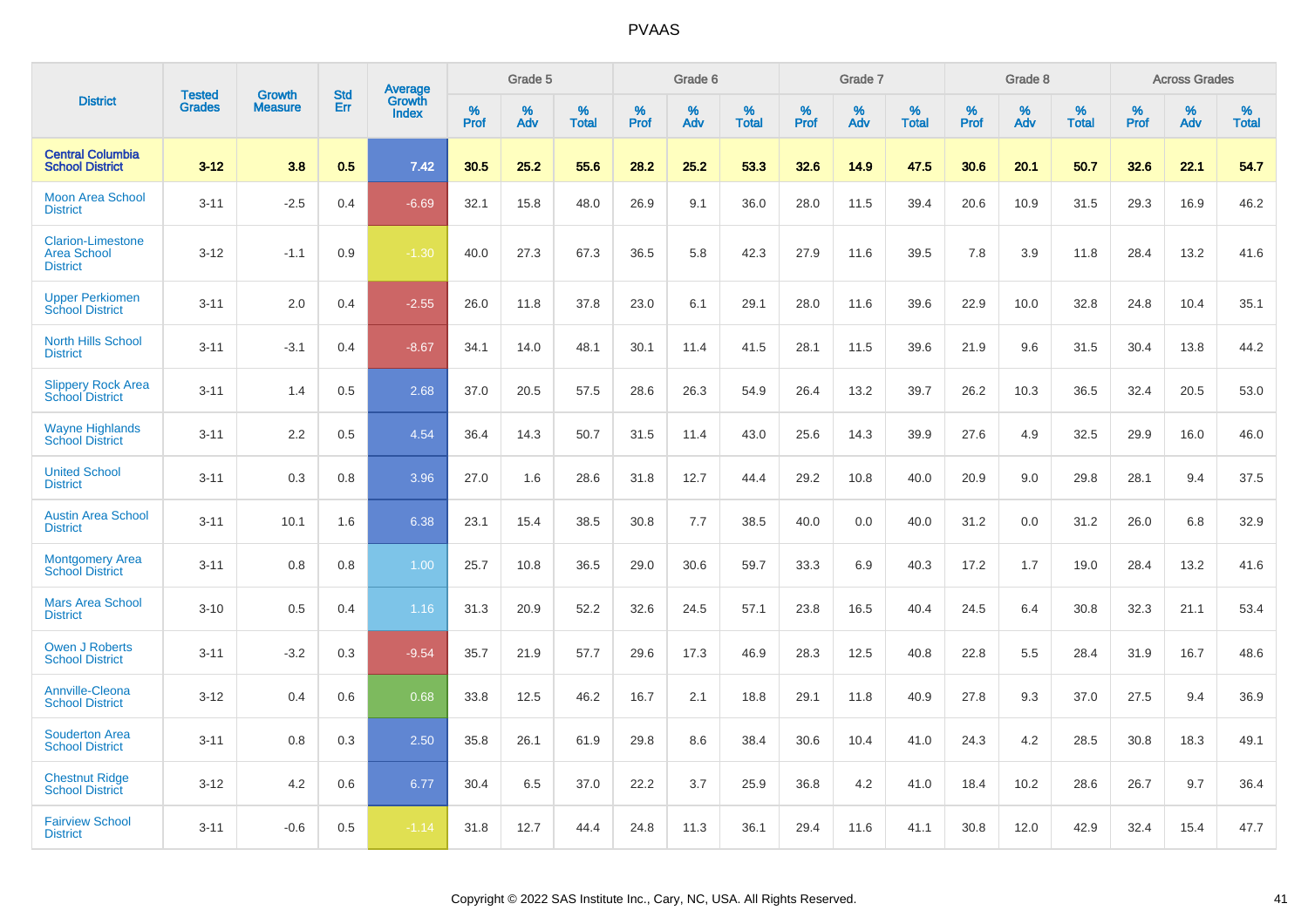|                                                                        | <b>Tested</b> | <b>Growth</b>  | <b>Std</b> |                                          |           | Grade 5  |                   |           | Grade 6  |                   |           | Grade 7  |                   |           | Grade 8  |                   |              | <b>Across Grades</b> |                   |
|------------------------------------------------------------------------|---------------|----------------|------------|------------------------------------------|-----------|----------|-------------------|-----------|----------|-------------------|-----------|----------|-------------------|-----------|----------|-------------------|--------------|----------------------|-------------------|
| <b>District</b>                                                        | <b>Grades</b> | <b>Measure</b> | Err        | <b>Average</b><br>Growth<br><b>Index</b> | %<br>Prof | %<br>Adv | %<br><b>Total</b> | %<br>Prof | %<br>Adv | %<br><b>Total</b> | %<br>Prof | %<br>Adv | %<br><b>Total</b> | %<br>Prof | %<br>Adv | %<br><b>Total</b> | $\%$<br>Prof | %<br>Adv             | %<br><b>Total</b> |
| <b>Central Columbia</b><br><b>School District</b>                      | $3 - 12$      | 3.8            | 0.5        | 7.42                                     | 30.5      | 25.2     | 55.6              | 28.2      | 25.2     | 53.3              | 32.6      | 14.9     | 47.5              | 30.6      | 20.1     | 50.7              | 32.6         | 22.1                 | 54.7              |
| <b>Hempfield School</b><br><b>District</b>                             | $3 - 11$      | 3.5            | 0.3        | 11.50                                    | 32.6      | 14.9     | 47.5              | 27.8      | 18.0     | 45.8              | 22.6      | 18.5     | 41.1              | 24.4      | 18.7     | 43.1              | 27.9         | 18.3                 | 46.2              |
| <b>Grove City Area</b><br><b>School District</b>                       | $3 - 12$      | $-0.0$         | 0.6        | $-0.00$                                  | 21.8      | 16.8     | 38.6              | 29.0      | 12.1     | 41.1              | 28.1      | 13.2     | 41.2              | 19.5      | 8.5      | 28.0              | 27.6         | 16.8                 | 44.3              |
| <b>Haverford</b><br><b>Township School</b><br><b>District</b>          | $3 - 11$      | $-0.7$         | 0.3        | $-3.26$                                  | 30.7      | 27.3     | 58.0              | 26.4      | 15.0     | 41.4              | 28.5      | 12.8     | 41.3              | 33.9      | 15.2     | 49.1              | 31.6         | 23.1                 | 54.7              |
| <b>Northern Potter</b><br><b>School District</b>                       | $3 - 12$      | 2.0            | 1.1        | 1.81                                     | 26.7      | 3.3      | 30.0              | 9.3       | 2.3      | 11.6              | 29.0      | 12.9     | 41.9              | 11.1      | 0.0      | 11.1              | 18.7         | 7.4                  | 26.1              |
| <b>Hollidaysburg Area</b><br><b>School District</b>                    | $3 - 11$      | 2.9            | 0.4        | 7.22                                     | 33.2      | 16.0     | 49.2              | 26.4      | 12.8     | 39.2              | 27.3      | 14.7     | 42.0              | 23.2      | 8.0      | 31.2              | 28.7         | 12.7                 | 41.4              |
| New Hope-<br>Solebury School<br><b>District</b>                        | $3 - 11$      | 4.2            | 0.6        | 6.75                                     | 40.4      | 25.5     | 66.0              | 41.2      | 11.8     | 52.9              | 25.5      | 17.0     | 42.6              | 37.6      | 19.3     | 56.9              | 36.8         | 21.0                 | 57.8              |
| <b>Central Bucks</b><br><b>School District</b>                         | $3 - 11$      | 0.2            | 0.2        | 1.61                                     | 36.0      | 18.4     | 54.4              | 31.8      | 16.6     | 48.4              | 29.2      | 13.4     | 42.6              | 22.8      | 7.4      | 30.1              | 32.0         | 16.6                 | 48.6              |
| <b>Bethel Park School</b><br><b>District</b>                           | $3 - 11$      | $-0.2$         | 0.4        | $-0.56$                                  | 31.6      | 17.7     | 49.3              | 27.0      | 17.1     | 44.1              | 29.6      | 13.0     | 42.6              | 27.1      | 8.9      | 36.0              | 30.4         | 17.5                 | 48.0              |
| <b>Boyertown Area</b><br><b>School District</b>                        | $3 - 11$      | $-2.5$         | 0.3        | $-7.13$                                  | 29.0      | 8.5      | 37.4              | 24.6      | 4.6      | 29.2              | 28.2      | 14.4     | 42.6              | 24.8      | 6.0      | 30.8              | 29.1         | 9.0                  | 38.2              |
| <b>Young Scholars Of</b><br><b>Central PA Charter</b><br><b>School</b> | $3 - 8$       | 1.7            | 1.2        | 2.40                                     | 31.8      | 9.1      | 40.9              | 8.0       | 4.0      | 12.0              | 28.6      | 14.3     | 42.9              | 0.0       | 0.0      | 0.0               | 21.7         | 11.1                 | 32.8              |
| <b>Southern Columbia</b><br><b>Area School</b><br><b>District</b>      | $3 - 11$      | 1.8            | 0.7        | $-0.60$                                  | 34.7      | 9.7      | 44.4              | 18.8      | 5.2      | 24.0              | 29.0      | 14.0     | 43.0              | 15.4      | 2.2      | 17.6              | 28.0         | 10.6                 | 38.6              |
| Lampeter-<br><b>Strasburg School</b><br><b>District</b>                | $3 - 12$      | $-0.2$         | 0.4        | $-0.49$                                  | 38.6      | 13.5     | 52.2              | 32.4      | 4.9      | 37.2              | 36.0      | 7.1      | 43.2              | 22.6      | 10.6     | 33.2              | 34.5         | 12.8                 | 47.4              |
| <b>Saucon Valley</b><br><b>School District</b>                         | $3 - 11$      | 6.7            | 0.5        | 12.55                                    | 32.0      | 25.4     | 57.4              | 33.6      | 11.0     | 44.5              | 31.1      | 12.1     | 43.2              | 32.8      | 16.0     | 48.8              | 31.2         | 18.8                 | 50.0              |
| <b>Council Rock</b><br><b>School District</b>                          | $3 - 11$      | $-0.6$         | 0.2        | $-2.58$                                  | 30.5      | 16.8     | 47.3              | 33.6      | 14.1     | 47.6              | 27.3      | 16.1     | 43.4              | 21.3      | 13.1     | 34.4              | 31.0         | 18.6                 | 49.7              |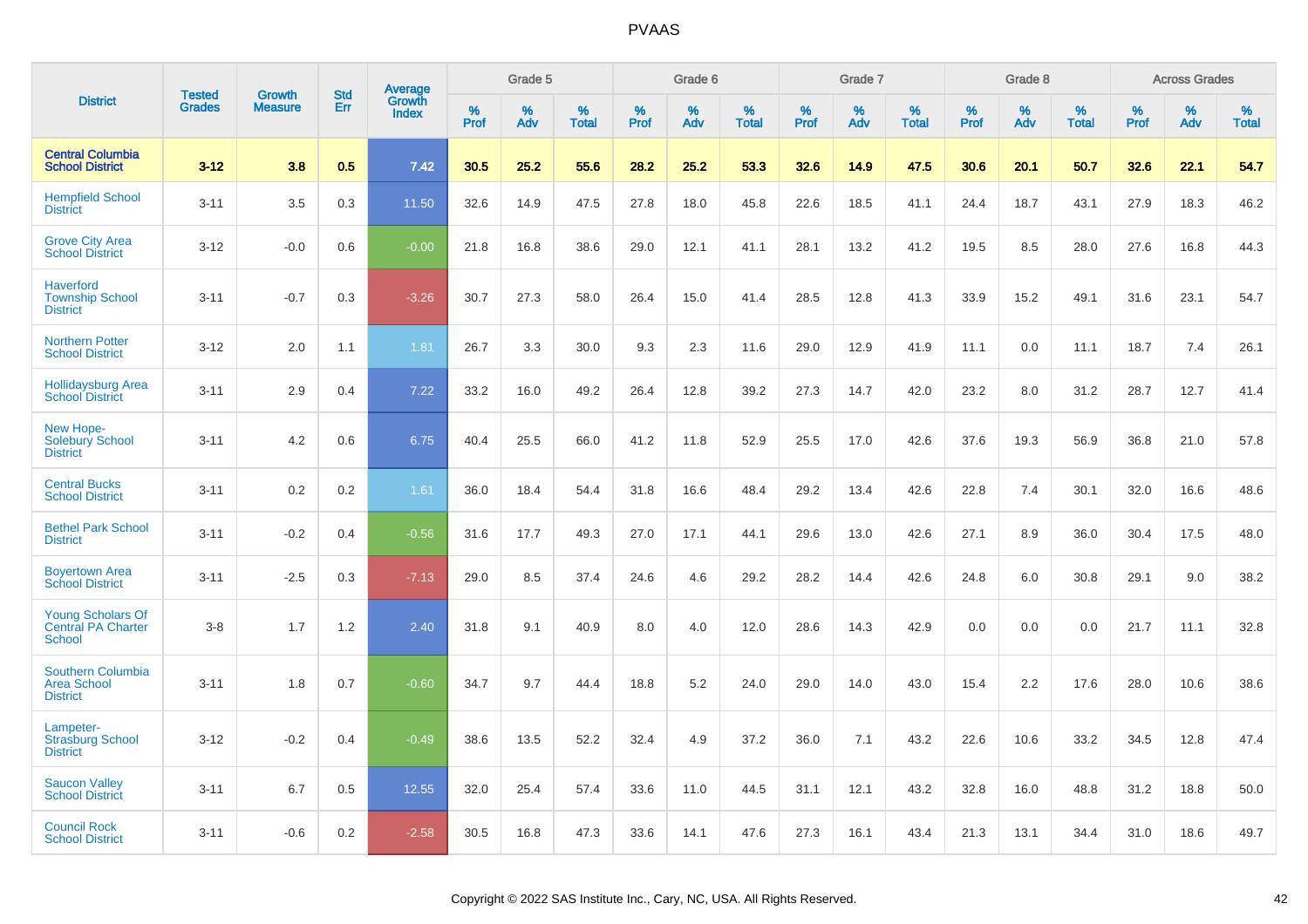|                                                      | <b>Tested</b> | Growth         | <b>Std</b> | <b>Average</b><br>Growth |                     | Grade 5  |                      |              | Grade 6     |                      |              | Grade 7  |                      |              | Grade 8     |                      |              | <b>Across Grades</b> |                      |
|------------------------------------------------------|---------------|----------------|------------|--------------------------|---------------------|----------|----------------------|--------------|-------------|----------------------|--------------|----------|----------------------|--------------|-------------|----------------------|--------------|----------------------|----------------------|
| <b>District</b>                                      | <b>Grades</b> | <b>Measure</b> | Err        | <b>Index</b>             | $\%$<br><b>Prof</b> | %<br>Adv | $\%$<br><b>Total</b> | $\%$<br>Prof | $\%$<br>Adv | $\%$<br><b>Total</b> | $\%$<br>Prof | %<br>Adv | $\%$<br><b>Total</b> | $\%$<br>Prof | $\%$<br>Adv | $\%$<br><b>Total</b> | $\%$<br>Prof | $\%$<br>Adv          | $\%$<br><b>Total</b> |
| <b>Central Columbia</b><br><b>School District</b>    | $3 - 12$      | 3.8            | 0.5        | 7.42                     | 30.5                | 25.2     | 55.6                 | 28.2         | 25.2        | 53.3                 | 32.6         | 14.9     | 47.5                 | 30.6         | 20.1        | 50.7                 | 32.6         | 22.1                 | 54.7                 |
| <b>Girard School</b><br><b>District</b>              | $3 - 11$      | 0.0            | 0.6        | 0.04                     | 33.9                | 15.2     | 49.1                 | 27.4         | 13.7        | 41.0                 | 22.7         | 20.9     | 43.6                 | 15.6         | 5.5         | 21.1                 | 25.6         | 18.0                 | 43.6                 |
| <b>Hempfield Area</b><br><b>School District</b>      | $3 - 12$      | 2.3            | 0.3        | 7.58                     | 34.6                | 13.8     | 48.4                 | 24.6         | 14.9        | 39.6                 | 30.2         | 13.5     | 43.7                 | 26.8         | 10.7        | 37.5                 | 30.5         | 16.4                 | 46.9                 |
| <b>Great Valley</b><br><b>School District</b>        | $3 - 11$      | 0.1            | 0.4        | 0.20                     | 31.0                | 24.2     | 55.2                 | 38.1         | 8.6         | 46.6                 | 26.8         | 17.2     | 44.1                 | 26.4         | 17.4        | 43.8                 | 31.1         | 20.1                 | 51.2                 |
| <b>Perkiomen Valley</b><br><b>School District</b>    | $3 - 11$      | $-0.2$         | 0.3        | $-3.79$                  | 35.2                | 22.4     | 57.5                 | 21.5         | 11.3        | 32.7                 | 27.3         | 16.9     | 44.2                 | 21.6         | 7.2         | 28.7                 | 30.6         | 16.6                 | 47.1                 |
| <b>Forbes Road</b><br><b>School District</b>         | $3 - 11$      | $-5.7$         | 1.4        | $-4.13$                  | 38.7                | 3.2      | 41.9                 | 26.7         | 0.0         | 26.7                 | 44.4         | 0.0      | 44.4                 | 15.0         | 0.0         | 15.0                 | 31.9         | 2.9                  | 34.8                 |
| <b>Twin Valley School</b><br><b>District</b>         | $3 - 12$      | 1.9            | 0.4        | $-0.26$                  | 37.8                | 14.0     | 51.9                 | 28.6         | 8.2         | 36.9                 | 29.5         | 15.0     | 44.5                 | 24.9         | 11.2        | 36.1                 | 32.2         | 17.8                 | 50.0                 |
| <b>Deer Lakes School</b><br><b>District</b>          | $3 - 11$      | 1.8            | 0.6        | 3.25                     | 21.1                | 6.5      | 27.6                 | 24.4         | 10.6        | 35.0                 | 25.4         | 19.2     | 44.6                 | 24.5         | 3.9         | 28.4                 | 26.2         | 10.7                 | 36.9                 |
| <b>Bellwood-Antis</b><br><b>School District</b>      | $3 - 10$      | 2.2            | 0.6        | 3.36                     | 18.9                | 4.4      | 23.3                 | 12.4         | 9.0         | 21.4                 | 29.4         | 15.3     | 44.7                 | 14.1         | 6.5         | 20.6                 | 21.6         | 9.9                  | 31.5                 |
| <b>Muncy School</b><br><b>District</b>               | $3 - 11$      | 2.4            | 0.7        | 2.30                     | 36.7                | 8.3      | 45.0                 | 32.5         | 14.3        | 46.8                 | 29.0         | 15.9     | 44.9                 | 23.3         | 6.7         | 30.0                 | 31.5         | 13.1                 | 44.6                 |
| Selinsgrove Area<br><b>School District</b>           | $3 - 12$      | 4.7            | 0.5        | 10.17                    | 26.0                | 6.1      | 32.0                 | 32.0         | 17.0        | 49.0                 | 26.4         | 18.7     | 45.2                 | 25.6         | 10.5        | 36.1                 | 25.8         | 14.6                 | 40.4                 |
| <b>State College Area</b><br><b>School District</b>  | $3 - 11$      | 0.6            | 0.4        | 1.70                     | 29.6                | 33.7     | 63.3                 | 27.4         | 15.3        | 42.7                 | 28.9         | 16.3     | 45.2                 | 20.8         | 8.9         | 29.7                 | 29.0         | 27.0                 | 56.1                 |
| Wallingford-<br>Swarthmore<br><b>School District</b> | $3 - 10$      | 0.4            | 0.4        | $-4.76$                  | 38.3                | 33.9     | 72.2                 | 29.9         | 20.5        | 50.4                 | 27.6         | 17.6     | 45.3                 | 29.4         | 14.7        | 44.2                 | 33.9         | 27.8                 | 61.7                 |
| <b>Avonworth School</b><br><b>District</b>           | $3 - 10$      | 2.8            | 0.5        | 5.25                     | 33.8                | 25.5     | 59.3                 | 37.7         | 12.3        | 50.0                 | 31.5         | 13.8     | 45.4                 | 35.8         | 14.2        | 50.0                 | 35.2         | 20.0                 | 55.2                 |
| <b>Parkland School</b><br><b>District</b>            | $3 - 11$      | $-3.5$         | 0.3        | $-13.25$                 | 33.6                | 26.4     | 60.0                 | 33.4         | 15.9        | 49.3                 | 27.1         | 18.6     | 45.7                 | 23.1         | 11.8        | 34.9                 | 30.8         | 24.1                 | 54.9                 |
| <b>Franklin Regional</b><br><b>School District</b>   | $3 - 11$      | 0.3            | 0.4        | 0.65                     | 39.6                | 22.0     | 61.7                 | 33.2         | 19.3        | 52.5                 | 27.9         | 18.3     | 46.2                 | 25.8         | 8.1         | 33.9                 | 31.7         | 25.0                 | 56.7                 |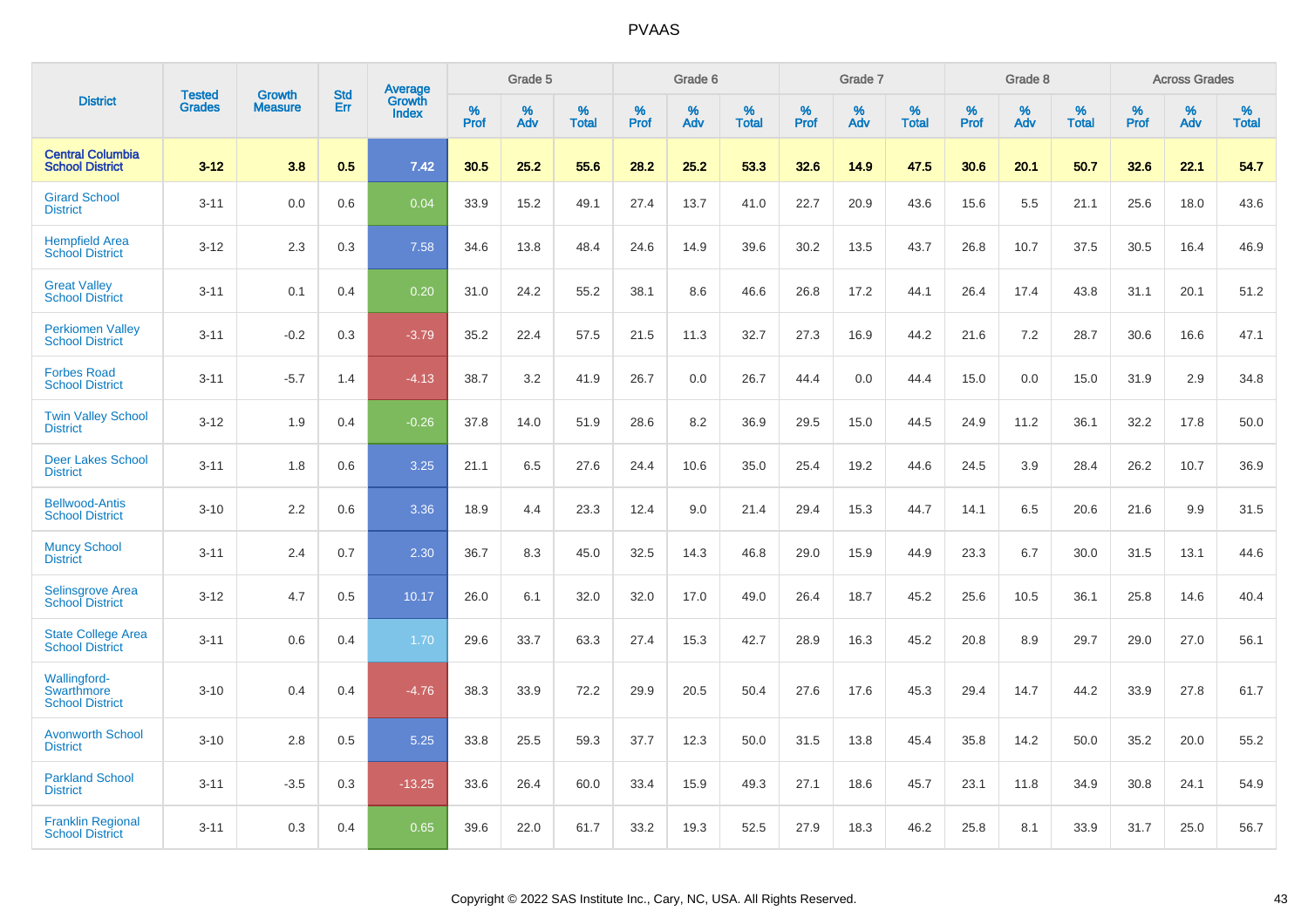|                                                                    | <b>Tested</b> | <b>Growth</b>  | <b>Std</b> | Average                |           | Grade 5  |                   |           | Grade 6  |                   |           | Grade 7  |                   |           | Grade 8  |                   |                  | <b>Across Grades</b> |                   |
|--------------------------------------------------------------------|---------------|----------------|------------|------------------------|-----------|----------|-------------------|-----------|----------|-------------------|-----------|----------|-------------------|-----------|----------|-------------------|------------------|----------------------|-------------------|
| <b>District</b>                                                    | <b>Grades</b> | <b>Measure</b> | Err        | Growth<br><b>Index</b> | %<br>Prof | %<br>Adv | %<br><b>Total</b> | %<br>Prof | %<br>Adv | %<br><b>Total</b> | %<br>Prof | %<br>Adv | %<br><b>Total</b> | %<br>Prof | %<br>Adv | %<br><b>Total</b> | %<br><b>Prof</b> | %<br>Adv             | %<br><b>Total</b> |
| <b>Central Columbia</b><br><b>School District</b>                  | $3 - 12$      | 3.8            | 0.5        | 7.42                   | 30.5      | 25.2     | 55.6              | 28.2      | 25.2     | 53.3              | 32.6      | 14.9     | 47.5              | 30.6      | 20.1     | 50.7              | 32.6             | 22.1                 | 54.7              |
| <b>Colonial School</b><br><b>District</b>                          | $3 - 11$      | $-0.9$         | 0.3        | $-2.58$                | 32.7      | 27.3     | 60.0              | 35.6      | 15.3     | 50.9              | 29.4      | 16.8     | 46.2              | 21.2      | 15.0     | 36.2              | 31.5             | 21.3                 | 52.8              |
| <b>Indiana Area</b><br><b>School District</b>                      | $3 - 11$      | 1.8            | 0.4        | 4.10                   | 29.3      | 17.7     | 47.0              | 23.9      | 11.7     | 35.5              | 36.0      | 10.3     | 46.3              | 23.2      | 14.2     | 37.4              | 30.1             | 15.1                 | 45.2              |
| <b>Springfield School</b><br><b>District</b>                       | $3 - 11$      | $-3.6$         | 0.4        | $-10.34$               | 35.0      | 20.1     | 55.1              | 30.6      | 7.7      | 38.4              | 35.8      | 10.7     | 46.5              | 26.0      | 12.6     | 38.6              | 33.8             | 18.4                 | 52.2              |
| <b>Freeport Area</b><br><b>School District</b>                     | $3 - 10$      | 0.9            | 0.5        | 1.60                   | 30.5      | 9.9      | 40.5              | 26.6      | 15.3     | 41.9              | 34.3      | 12.7     | 47.0              | 19.1      | 9.9      | 29.0              | 29.3             | 13.4                 | 42.8              |
| <b>East Lycoming</b><br><b>School District</b>                     | $3 - 11$      | 2.6            | 0.6        | 4.75                   | 36.1      | 23.5     | 59.7              | 26.2      | 26.2     | 52.3              | 26.4      | 20.7     | 47.1              | 27.9      | 14.8     | 42.6              | 31.5             | 19.5                 | 51.0              |
| <b>Central Columbia</b><br><b>School District</b>                  | $3 - 12$      | 3.8            | 0.5        | 7.42                   | 30.5      | 25.2     | 55.6              | 28.2      | 25.2     | 53.3              | 32.6      | 14.9     | 47.5              | 30.6      | 20.1     | 50.7              | 32.6             | 22.1                 | 54.7              |
| <b>Quaker Valley</b><br><b>School District</b>                     | $3 - 11$      | 0.6            | 0.5        | 1.08                   | 36.4      | 23.6     | 60.0              | 32.5      | 20.8     | 53.3              | 36.4      | 11.2     | 47.6              | 26.5      | 7.6      | 34.1              | 34.0             | 24.3                 | 58.3              |
| <b>Cumberland Valley</b><br><b>School District</b>                 | $3 - 12$      | 3.8            | 0.2        | 8.20                   | 33.5      | 27.3     | 60.8              | 31.4      | 13.8     | 45.2              | 29.0      | 18.7     | 47.6              | 26.6      | 12.4     | 39.0              | 30.7             | 22.4                 | 53.2              |
| <b>Kane Area School</b><br><b>District</b>                         | $3 - 10$      | 3.7            | 0.7        | 5.17                   | 21.1      | 19.7     | 40.8              | 14.1      | 3.1      | 17.2              | 29.8      | 17.9     | 47.8              | 6.1       | 1.2      | 7.3               | 21.5             | 9.0                  | 30.4              |
| <b>Lower Moreland</b><br><b>Township School</b><br><b>District</b> | $3 - 11$      | 2.2            | 0.5        | 4.63                   | 27.3      | 27.3     | 54.6              | 38.8      | 19.4     | 58.2              | 30.7      | 17.2     | 47.8              | 25.1      | 15.0     | 40.1              | 32.4             | 17.7                 | 50.0              |
| <b>West Allegheny</b><br><b>School District</b>                    | $3 - 12$      | 1.0            | 0.4        | 2.40                   | 32.7      | 40.9     | 73.6              | 33.6      | 21.4     | 55.0              | 27.5      | 20.6     | 48.1              | 23.4      | 11.2     | 34.6              | 31.3             | 30.8                 | 62.1              |
| <b>Garnet Valley</b><br><b>School District</b>                     | $3 - 10$      | $-2.1$         | 0.4        | $-5.78$                | 26.5      | 22.8     | 49.3              | 30.8      | 18.2     | 49.0              | 28.0      | 20.7     | 48.7              | 21.5      | 10.3     | 31.8              | 29.2             | 18.6                 | 47.8              |
| <b>General Mclane</b><br><b>School District</b>                    | $3 - 11$      | 3.9            | 0.5        | 7.89                   | 36.9      | 15.4     | 52.4              | 27.3      | 12.4     | 39.8              | 25.8      | 23.1     | 49.0              | 26.9      | 7.7      | 34.6              | 30.2             | 16.6                 | 46.8              |
| Conemaugh<br><b>Township Area</b><br><b>School District</b>        | $3 - 12$      | $-1.5$         | 0.8        | $-2.00$                | 51.6      | 22.6     | 74.2              | 23.0      | 16.4     | 39.3              | 29.2      | 20.8     | 50.0              | 28.8      | 5.5      | 34.2              | 34.8             | 23.6                 | 58.4              |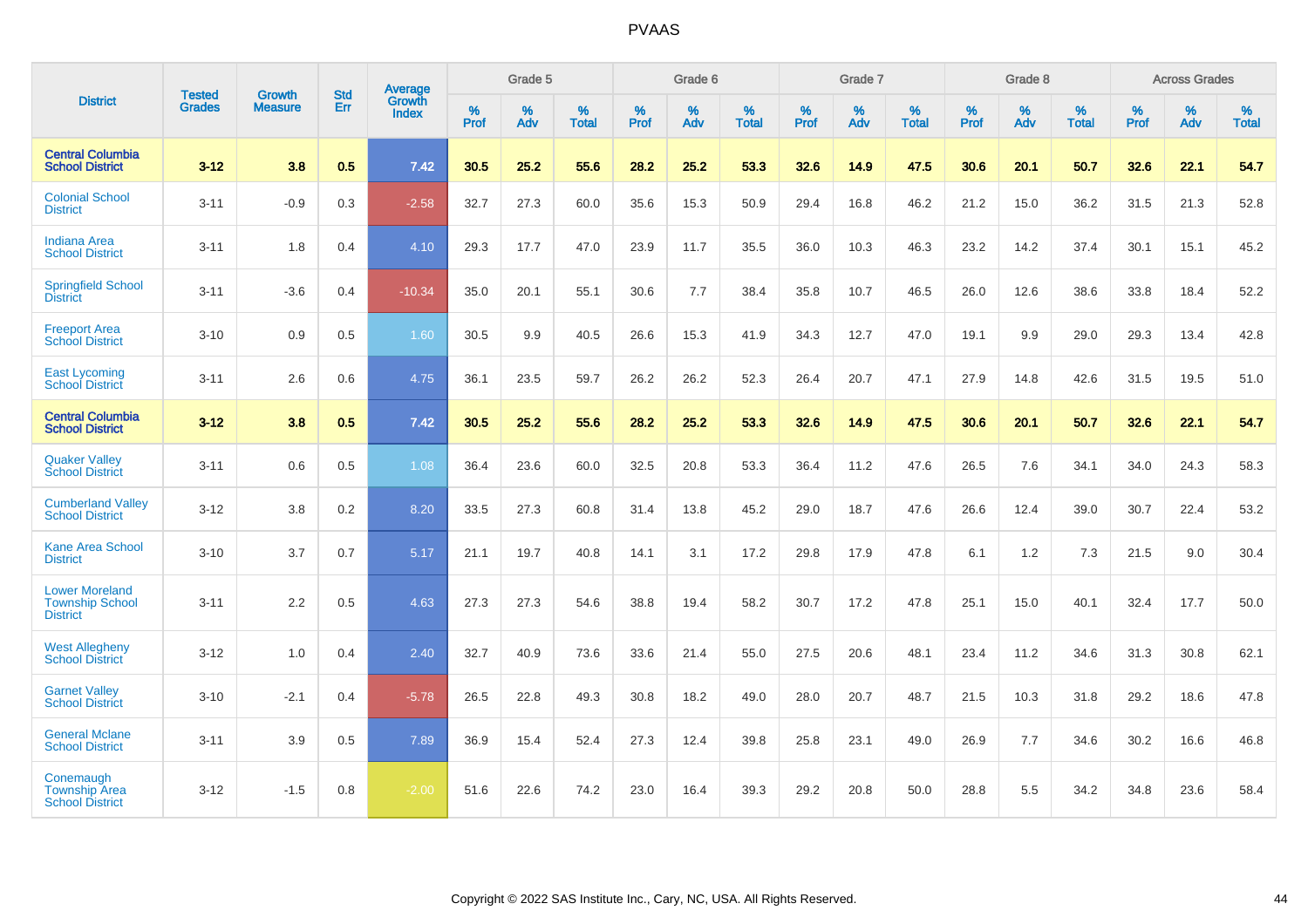|                                                                   | <b>Tested</b> | <b>Growth</b>  | <b>Std</b> | Average                |           | Grade 5  |                   |           | Grade 6  |                   |           | Grade 7  |                   |           | Grade 8  |                   |           | <b>Across Grades</b> |                   |
|-------------------------------------------------------------------|---------------|----------------|------------|------------------------|-----------|----------|-------------------|-----------|----------|-------------------|-----------|----------|-------------------|-----------|----------|-------------------|-----------|----------------------|-------------------|
| <b>District</b>                                                   | <b>Grades</b> | <b>Measure</b> | Err        | Growth<br><b>Index</b> | %<br>Prof | %<br>Adv | %<br><b>Total</b> | %<br>Prof | %<br>Adv | %<br><b>Total</b> | %<br>Prof | %<br>Adv | %<br><b>Total</b> | %<br>Prof | %<br>Adv | %<br><b>Total</b> | %<br>Prof | %<br>Adv             | %<br><b>Total</b> |
| <b>Central Columbia</b><br><b>School District</b>                 | $3 - 12$      | 3.8            | 0.5        | 7.42                   | 30.5      | 25.2     | 55.6              | 28.2      | 25.2     | 53.3              | 32.6      | 14.9     | 47.5              | 30.6      | 20.1     | 50.7              | 32.6      | 22.1                 | 54.7              |
| <b>Springfield</b><br><b>Township School</b><br><b>District</b>   | $3 - 11$      | 1.7            | 0.5        | 3.63                   | 31.3      | 12.3     | 43.6              | 26.9      | 11.1     | 38.0              | 28.4      | 21.9     | 50.3              | 31.7      | 17.2     | 49.0              | 33.1      | 15.4                 | 48.5              |
| <b>Hermitage School</b><br><b>District</b>                        | $3 - 12$      | 1.0            | 0.5        | 1.94                   | 39.7      | 7.8      | 47.5              | 34.3      | 21.7     | 55.9              | 30.8      | 19.6     | 50.4              | 26.2      | 4.1      | 30.3              | 33.8      | 16.8                 | 50.6              |
| <b>Spring-Ford Area</b><br><b>School District</b>                 | $3 - 11$      | 1.6            | 0.3        | 5.87                   | 36.6      | 13.0     | 49.6              | 33.2      | 16.5     | 49.7              | 34.3      | 16.3     | 50.6              | 23.1      | 9.8      | 32.9              | 34.2      | 19.2                 | 53.4              |
| <b>Greater Latrobe</b><br><b>School District</b>                  | $3 - 11$      | 1.6            | 0.4        | 3.89                   | 36.4      | 15.5     | 51.9              | 37.0      | 5.3      | 42.3              | 32.2      | 18.5     | 50.7              | 23.4      | 8.0      | 31.4              | 34.1      | 15.0                 | 49.1              |
| Wissahickon<br><b>School District</b>                             | $3 - 10$      | $-0.4$         | 0.3        | $-5.68$                | 32.3      | 30.1     | 62.4              | 34.5      | 16.2     | 50.7              | 31.3      | 19.5     | 50.8              | 20.0      | 17.9     | 37.9              | 30.3      | 27.2                 | 57.4              |
| <b>Richland School</b><br><b>District</b>                         | $3 - 11$      | 3.8            | 0.6        | 6.45                   | 40.8      | 21.4     | 62.1              | 40.4      | 10.6     | 51.1              | 39.8      | 10.9     | 50.8              | 25.5      | 13.2     | 38.7              | 36.6      | 16.5                 | 53.1              |
| Penn-Trafford<br><b>School District</b>                           | $3 - 11$      | $-3.6$         | 0.4        | $-9.37$                | 40.3      | 24.6     | 64.9              | 36.1      | 20.9     | 57.0              | 33.3      | 18.7     | 52.0              | 19.3      | 3.7      | 23.0              | 34.4      | 21.1                 | 55.5              |
| <b>Rose Tree Media</b><br><b>School District</b>                  | $3 - 10$      | $-1.7$         | 0.4        | $-4.23$                | 29.7      | 19.6     | 49.3              | 31.4      | 15.3     | 46.7              | 31.6      | 20.9     | 52.4              | 18.4      | 13.9     | 32.3              | 31.5      | 20.2                 | 51.8              |
| Downingtown Area<br><b>School District</b>                        | $3 - 11$      | $-1.3$         | 0.3        | $-3.81$                | 40.5      | 24.2     | 64.7              | 28.9      | 24.6     | 53.5              | 31.4      | 21.1     | 52.5              | 27.1      | 28.6     | 55.7              | 36.8      | 25.9                 | 62.7              |
| <b>Southern Lehigh</b><br><b>School District</b>                  | $3 - 11$      | $-1.1$         | 0.4        | $-2.36$                | 33.9      | 21.0     | 54.8              | 28.3      | 16.8     | 45.1              | 40.2      | 13.1     | 53.3              | 32.0      | 12.7     | 44.8              | 35.0      | 20.7                 | 55.8              |
| Mt Lebanon<br><b>School District</b>                              | $3 - 11$      | $-2.1$         | 0.4        | $-5.86$                | 39.7      | 34.6     | 74.3              | 42.0      | 15.7     | 57.7              | 32.6      | 20.7     | 53.3              | 31.6      | 17.4     | 49.1              | 36.2      | 29.4                 | 65.5              |
| <b>Unionville-Chadds</b><br><b>Ford School</b><br><b>District</b> | $3 - 11$      | 0.5            | 0.4        | 1.38                   | 38.8      | 29.9     | 68.7              | 38.4      | 17.1     | 55.5              | 37.6      | 16.8     | 54.5              | 29.8      | 24.9     | 54.7              | 36.9      | 27.5                 | 64.4              |
| <b>Pine-Richland</b><br><b>School District</b>                    | $3 - 11$      | $-1.8$         | 0.3        | $-5.32$                | 35.0      | 21.7     | 56.7              | 35.6      | 11.5     | 47.1              | 37.1      | 18.2     | 55.4              | 30.1      | 15.8     | 45.9              | 34.9      | 21.2                 | 56.1              |
| <b>North Allegheny</b><br><b>School District</b>                  | $3 - 11$      | 0.3            | 0.3        | 1.31                   | 38.5      | 35.1     | 73.5              | 35.2      | 13.4     | 48.6              | 31.8      | 23.8     | 55.6              | 25.9      | 16.5     | 42.4              | 34.1      | 26.8                 | 60.9              |
| <b>Avon Grove</b><br><b>School District</b>                       | $3 - 10$      | 0.8            | 0.4        | $-4.26$                | 28.6      | 23.2     | 51.8              | 30.5      | 19.3     | 49.8              | 35.4      | 20.3     | 55.7              | 27.6      | 14.2     | 41.8              | 30.8      | 18.2                 | 49.0              |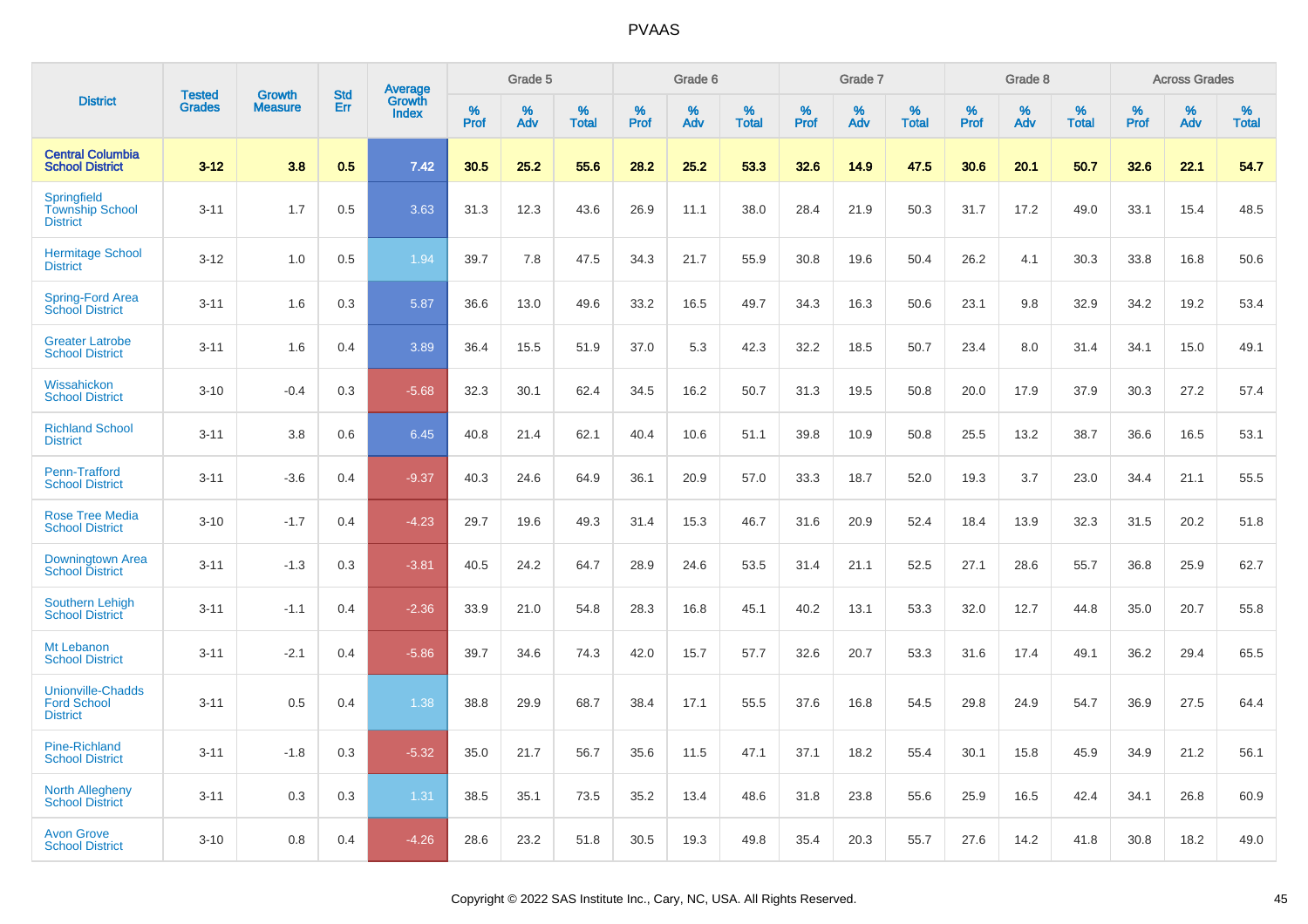|                                                                   |                                |                                 | <b>Std</b> | Average                       |           | Grade 5  |                   |           | Grade 6  |                   |           | Grade 7  |                   |           | Grade 8  |                   |           | <b>Across Grades</b> |                   |
|-------------------------------------------------------------------|--------------------------------|---------------------------------|------------|-------------------------------|-----------|----------|-------------------|-----------|----------|-------------------|-----------|----------|-------------------|-----------|----------|-------------------|-----------|----------------------|-------------------|
| <b>District</b>                                                   | <b>Tested</b><br><b>Grades</b> | <b>Growth</b><br><b>Measure</b> | Err        | <b>Growth</b><br><b>Index</b> | %<br>Prof | %<br>Adv | %<br><b>Total</b> | %<br>Prof | %<br>Adv | %<br><b>Total</b> | %<br>Prof | %<br>Adv | %<br><b>Total</b> | %<br>Prof | %<br>Adv | %<br><b>Total</b> | %<br>Prof | %<br>Adv             | %<br><b>Total</b> |
| <b>Central Columbia</b><br><b>School District</b>                 | $3 - 12$                       | 3.8                             | 0.5        | 7.42                          | 30.5      | 25.2     | 55.6              | 28.2      | 25.2     | 53.3              | 32.6      | 14.9     | 47.5              | 30.6      | 20.1     | 50.7              | 32.6      | 22.1                 | 54.7              |
| <b>Montour School</b><br><b>District</b>                          | $3 - 11$                       | 5.0                             | 0.4        | 11.10                         | 31.8      | 25.1     | 57.0              | 30.6      | 24.5     | 55.1              | 26.3      | 30.1     | 56.5              | 26.6      | 30.6     | 57.3              | 31.2      | 26.8                 | 58.1              |
| <b>Norwin School</b><br><b>District</b>                           | $3 - 11$                       | $-0.5$                          | 0.3        | $-1.39$                       | 31.7      | 25.2     | 56.9              | 37.2      | 20.7     | 58.0              | 42.6      | 14.9     | 57.4              | 32.4      | 5.4      | 37.7              | 36.5      | 21.0                 | 57.4              |
| <b>South Fayette</b><br><b>Township School</b><br><b>District</b> | $3 - 11$                       | 0.2                             | 0.4        | 0.46                          | 37.5      | 23.5     | 61.0              | 40.8      | 18.4     | 59.2              | 35.5      | 24.3     | 59.8              | 30.9      | 20.9     | 51.8              | 35.4      | 28.3                 | 63.7              |
| <b>Hampton Township</b><br><b>School District</b>                 | $3 - 11$                       | 0.5                             | 0.4        | 1.19                          | 33.5      | 35.2     | 68.7              | 30.6      | 12.9     | 43.6              | 33.3      | 26.9     | 60.2              | 33.0      | 21.4     | 54.3              | 33.4      | 29.9                 | 63.3              |
| <b>Upper Dublin</b><br><b>School District</b>                     | $3 - 12$                       | 0.6                             | 0.4        | 0.79                          | 41.8      | 29.3     | 71.1              | 38.5      | 24.8     | 63.3              | 30.8      | 29.7     | 60.5              | 24.1      | 14.8     | 38.9              | 35.7      | 29.8                 | 65.5              |
| <b>Peters Township</b><br><b>School District</b>                  | $3 - 11$                       | 0.5                             | 0.4        | 1.39                          | 37.8      | 32.6     | 70.4              | 35.7      | 24.9     | 60.6              | 33.1      | 29.1     | 62.2              | 35.1      | 13.0     | 48.2              | 35.8      | 30.6                 | 66.3              |
| <b>Lewisburg Area</b><br><b>School District</b>                   | $3 - 11$                       | 6.7                             | 0.6        | 12.13                         | 33.6      | 28.3     | 62.0              | 40.0      | 24.2     | 64.2              | 33.1      | 29.4     | 62.5              | 17.9      | 31.3     | 49.2              | 31.0      | 30.1                 | 61.1              |
| <b>Fox Chapel Area</b><br><b>School District</b>                  | $3 - 11$                       | 1.4                             | 0.4        | 1.34                          | 35.9      | 45.1     | 81.0              | 31.9      | 28.4     | 60.2              | 32.7      | 30.2     | 62.9              | 28.3      | 27.6     | 55.8              | 30.3      | 40.6                 | 70.9              |
| <b>Lower Merion</b><br><b>School District</b>                     | $3 - 11$                       | 3.3                             | 0.3        | 4.77                          | 27.6      | 48.2     | 75.8              | 31.4      | 37.3     | 68.6              | 33.9      | 31.3     | 65.2              | 33.0      | 28.3     | 61.3              | 31.2      | 40.9                 | 72.2              |
| <b>Derry Township</b><br><b>School District</b>                   | $3 - 10$                       | 4.3                             | 1.3        | 3.36                          | 39.1      | 28.5     | 67.6              | 51.5      | 21.2     | 72.7              | 30.8      | 34.6     | 65.4              | 14.3      | 71.4     | 85.7              | 37.5      | 30.3                 | 67.8              |
| Tredyffrin-<br><b>Easttown School</b><br><b>District</b>          | $3 - 10$                       | 1.9                             | 0.4        | 4.37                          | 36.2      | 36.2     | 72.4              | 36.8      | 28.2     | 65.0              | 32.6      | 33.0     | 65.7              | 26.4      | 40.3     | 66.7              | 33.6      | 38.6                 | 72.2              |
| <b>Radnor Township</b><br><b>School District</b>                  | $3 - 12$                       | 4.4                             | 0.4        | 10.31                         | 34.0      | 41.4     | 75.4              | 41.7      | 25.4     | 67.1              | 34.3      | 31.8     | 66.2              | 35.0      | 21.5     | 56.5              | 36.8      | 31.8                 | 68.6              |
| <b>Souderton Charter</b><br><b>School</b><br>Collaborative        | $3-8$                          | 4.0                             | 1.3        | 3.21                          | 51.8      | 22.2     | 74.1              | 44.0      | 24.0     | 68.0              | 28.6      | 38.1     | 66.7              | 41.2      | 11.8     | 52.9              | 40.1      | 26.8                 | 66.9              |
| <b>Upper Saint Clair</b><br><b>School District</b>                | $3 - 11$                       | 3.0                             | 0.4        | 7.98                          | 36.3      | 35.5     | 71.8              | 40.8      | 27.3     | 68.1              | 33.3      | 35.5     | 68.8              | 31.1      | 30.4     | 61.5              | 36.7      | 35.6                 | 72.3              |